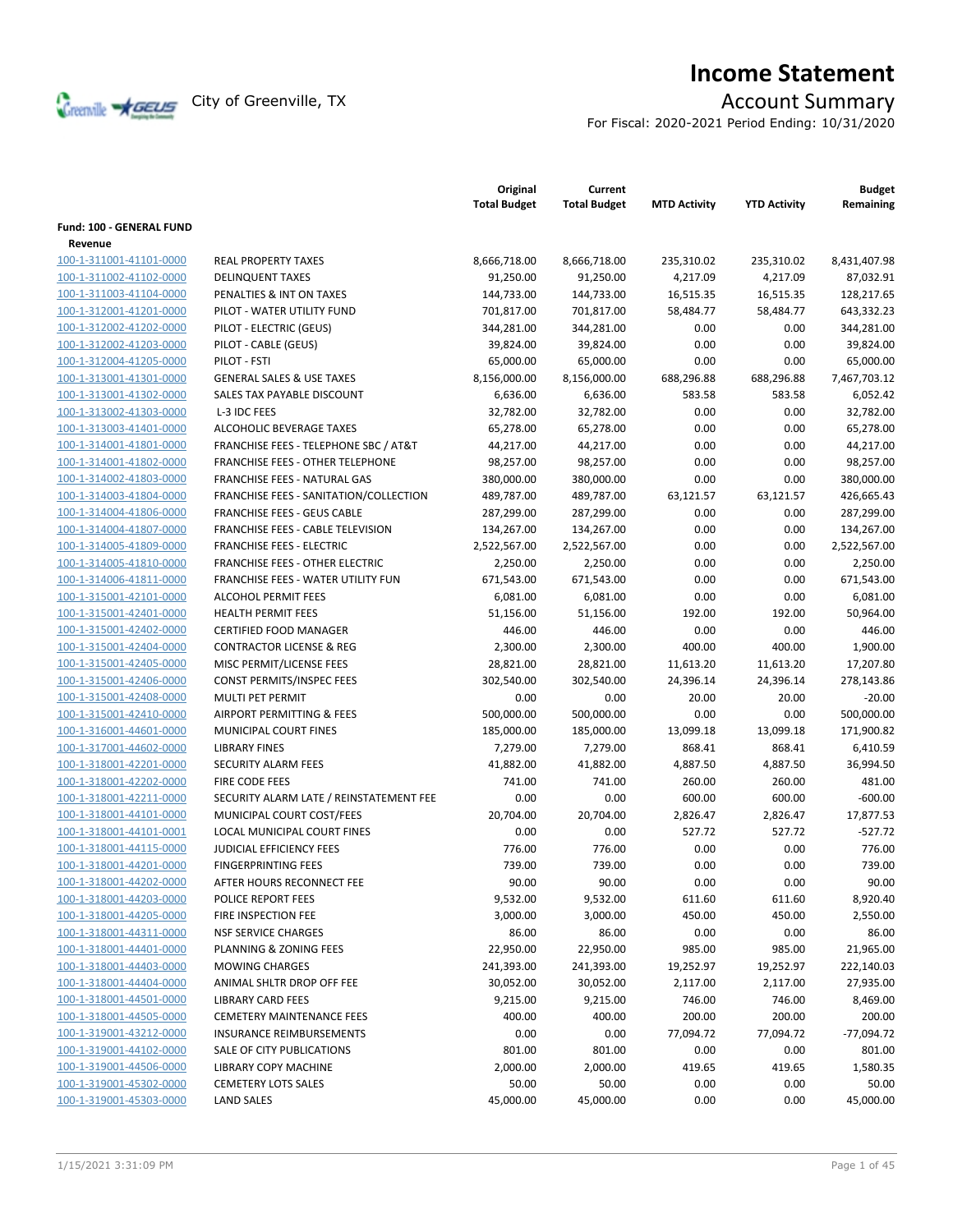|                                                    |                                                    | Original<br><b>Total Budget</b> | Current<br><b>Total Budget</b> | <b>MTD Activity</b> | <b>YTD Activity</b> | <b>Budget</b><br>Remaining |
|----------------------------------------------------|----------------------------------------------------|---------------------------------|--------------------------------|---------------------|---------------------|----------------------------|
| 100-1-319001-45305-0000                            | <b>AUCTION PROCEEDS</b>                            | 190,000.00                      | 190,000.00                     | 0.00                | 0.00                | 190,000.00                 |
| 100-1-319001-45401-0000                            | <b>INTEREST REVENUES</b>                           | 52,340.00                       | 52,340.00                      | $-848.38$           | $-848.38$           | 53,188.38                  |
| 100-1-319001-45501-0000                            | LIBRARY MTG ROOM RENTAL                            | 1,224.00                        | 1,224.00                       | 0.00                | 0.00                | 1,224.00                   |
| 100-1-319001-45503-0000                            | <b>PAVILION RENTALS</b>                            | 9,900.00                        | 9,900.00                       | 370.00              | 370.00              | 9,530.00                   |
| 100-1-319001-45601-0000                            | <b>MISCELLANEOUS REVENUES</b>                      | 68,756.00                       | 68,756.00                      | 0.00                | 0.00                | 68,756.00                  |
| 100-1-319001-45604-0000                            | OTHER REVENUE / OVER/SHORT                         | 0.00                            | 0.00                           | 68,372.27           | 68,372.27           | $-68,372.27$               |
| 100-1-322001-43002-0000                            | ANIMAL SHELTER CONTRIB                             | 100,000.00                      | 100,000.00                     | 0.00                | 0.00                | 100,000.00                 |
| 100-1-322001-43003-0000                            | HUNT CO CONTRIB - FIRE                             | 28,800.00                       | 28,800.00                      | 4,400.00            | 4,400.00            | 24,400.00                  |
| 100-1-322001-43004-0000                            | HUNT CO MEM HOSP REIM                              | 22,400.00                       | 22,400.00                      | 0.00                | 0.00                | 22,400.00                  |
| 100-1-323001-46008-0000                            | <b>XFR - TOURISM FUND</b>                          | 98,000.00                       | 98,000.00                      | 8,166.67            | 8,166.67            | 89,833.33                  |
| 100-1-323001-46015-0000                            | XFR - DEBT SERVICE FUND                            | 118,309.00                      | 118,309.00                     | 9,859.08            | 9,859.08            | 108,449.92                 |
| 100-1-324001-46506-0000                            | <b>CA - RECREATION FUND</b>                        | 973.00                          | 973.00                         | 81.08               | 81.08               | 891.92                     |
| 100-1-324001-46509-0000                            | CA - VENUE MGMT FUND                               | 4,129.00                        | 4,129.00                       | 344.08              | 344.08              | 3,784.92                   |
| 100-1-324001-46537-0000                            | CA - MAIL MACHINE LEASE                            | 0.00                            | 0.00                           | 269.28              | 269.28              | $-269.28$                  |
| 100-1-324001-46614-0000                            | CA - SANITATION FUND COLLECTION                    | 40,166.00                       | 40,166.00                      | 3,347.17            | 3,347.17            | 36,818.83                  |
| 100-1-324001-46650-0000                            | CA - UTILITY FUND TO GENERAL GOVERNME              | 336,411.00                      | 336,411.00                     | 30,534.25           | 30,534.25           | 305,876.75                 |
| 100-1-324001-46651-0000                            | CA - UTILITY FUND TO PUBLIC WORKS                  | 159,224.00                      | 159,224.00                     | 13,268.67           | 13,268.67           | 145,955.33                 |
| 100-1-324001-46801-0000                            | <b>CA - SPENCE FUND</b>                            | 600.00                          | 600.00                         | 50.00               | 50.00               | 550.00                     |
| 100-1-324009-46901-0000                            | CA - ELECTRIC UTILITY                              | 426,336.00                      | 426,336.00                     | 35,528.00           | 35,528.00           | 390,808.00                 |
| 100-1-324009-46906-0000                            | <b>CA - CABLE UTILITY</b>                          | 58,987.00                       | 58,987.00                      | 4,915.58            | 4,915.58            | 54,071.42                  |
|                                                    | <b>Revenue Total:</b>                              | 26,174,095.00                   | 26,174,095.00                  | 1,406,754.57        | 1,406,754.57        | 24,767,340.43              |
| Expense                                            |                                                    |                                 |                                |                     |                     |                            |
| 100-1-000000-52103-0000                            | <b>ESSENTIAL EMPLOYEE MEALS</b>                    | 0.00                            | 0.00                           | 38.15               | 38.15               | $-38.15$                   |
| 100-1-000000-96119-0000                            | <b>PANDEMIC EXPENSES</b>                           | 0.00                            | 0.00                           | 27,816.40           | 27,816.40           | $-27,816.40$               |
| 100-1-411000-52001-0000                            | <b>OFFICE SUPPLIES</b>                             | 50.00                           | 50.00                          | 0.00                | 0.00                | 50.00                      |
| 100-1-411000-52005-0000                            | PRINTED MATERIALS                                  | 96.00                           | 96.00                          | 0.00                | 0.00                | 96.00                      |
| 100-1-411000-52103-0000                            | <b>MEETING SUPPLIES</b>                            | 2,931.00                        | 2,931.00                       | 0.00                | 0.00                | 2,931.00                   |
| 100-1-411000-54001-0000                            | <b>TELEPHONE CHARGES</b>                           | 3,132.00                        | 3,132.00                       | 0.00                | 0.00                | 3,132.00                   |
| 100-1-411000-54101-0000                            | PROFESSIONAL SERVICES                              | 8,000.00                        | 8,000.00                       | 0.00                | 0.00                | 8,000.00                   |
| 100-1-411000-54201-0000                            | MEMBERSHIPS & SUBSCRIPTIONS                        | 6,675.00                        | 6,675.00                       | 0.00                | 0.00                | 6,675.00                   |
| 100-1-411000-54204-0000                            | <b>PUBLIC RELATIONS</b>                            | 1,700.00                        | 1,700.00                       | 0.00                | 0.00                | 1,700.00                   |
| 100-1-411000-54213-0000                            | PLAQUES AND AWARDS                                 | 1,000.00                        | 1,000.00                       | 0.00                | 0.00                | 1,000.00                   |
| 100-1-411000-54214-0000<br>100-1-411000-54300-0000 | <b>TRAVEL &amp; TRAINING</b>                       | 14,520.00                       | 10,920.00                      | 0.00                | 0.00                | 10,920.00                  |
|                                                    | <b>TRAVEL TO AUSTIN</b><br><b>REGULAR SALARIES</b> | 0.00                            | 3,600.00                       | 0.00                | 0.00                | 3,600.00                   |
| 100-1-411400-51001-0000                            | <b>LONGEVITY</b>                                   | 147,449.00                      | 147,449.00                     | 10,508.13           | 10,508.13           | 136,940.87                 |
| 100-1-411400-51021-0000                            |                                                    | 1,656.00                        | 1,656.00                       | 0.00                | 0.00                | 1,656.00                   |
| 100-1-411400-51116-0000                            | CAR ALLOWANCE<br><b>CELL PHONE ALLOWANCE</b>       | 4,200.00<br>2,130.00            | 4,200.00                       | 323.08              | 323.08              | 3,876.92                   |
| 100-1-411400-51117-0000                            |                                                    |                                 | 2,130.00                       | 163.84              | 163.84              | 1,966.16                   |
| 100-1-411400-51201-0000                            | <b>FICA</b>                                        | 9,633.00                        | 9,633.00                       | 672.21              | 672.21              | 8,960.79                   |
| 100-1-411400-51202-0000<br>100-1-411400-51203-0000 | MEDICARE                                           | 2,253.00                        | 2,253.00                       | 157.21              | 157.21              | 2,095.79                   |
| 100-1-411400-51204-0000                            | HEALTH INSURANCE<br><b>WORKERS COMPENSATION</b>    | 24,266.00                       | 24,266.00                      | 1,011.08            | 1,011.08            | 23,254.92                  |
| 100-1-411400-51205-0000                            | STATE UNEMPLOYMENT                                 | 375.00<br>126.00                | 375.00<br>126.00               | 19.96<br>66.04      | 19.96<br>66.04      | 355.04<br>59.96            |
| 100-1-411400-51301-0000                            | TMRS                                               | 17,887.00                       | 17,887.00                      | 1,236.95            | 1,236.95            | 16,650.05                  |
| 100-1-411400-52001-0000                            | <b>OFFICE SUPPLIES</b>                             | 225.00                          | 225.00                         | 0.00                | 0.00                | 225.00                     |
| 100-1-411400-52002-0000                            | POSTAGE / FREIGHT                                  | 125.00                          | 125.00                         |                     | 2.62                | 122.38                     |
| 100-1-411400-52005-0000                            | PRINTED MATERIALS                                  |                                 | 5,150.00                       | 2.62<br>0.00        | 0.00                | 5,150.00                   |
| 100-1-411400-54001-0000                            | <b>TELEPHONE CHARGES</b>                           | 5,150.00<br>1,046.00            | 1,046.00                       | 40.23               | 40.23               | 1,005.77                   |
| 100-1-411400-54101-0000                            | PROFESSIONAL SERVICES                              | 1,175.00                        | 1,175.00                       | 395.00              | 395.00              | 780.00                     |
| 100-1-411400-54201-0000                            | <b>MEMBERSHIPS &amp; SUBSCRIPTIONS</b>             | 125.00                          | 125.00                         | 50.00               | 50.00               | 75.00                      |
| 100-1-411400-54206-0000                            | <b>ELECTION EXPENSE</b>                            | 108,000.00                      | 108,000.00                     | 0.00                | 0.00                | 108,000.00                 |
| 100-1-411400-54214-0000                            | <b>TRAVEL &amp; TRAINING</b>                       | 3,555.00                        | 3,555.00                       | 0.00                | 0.00                | 3,555.00                   |
| 100-1-412100-51001-0000                            | <b>REGULAR SALARIES</b>                            | 185,492.40                      | 185,492.40                     | 11,769.83           | 11,769.83           | 173,722.57                 |
| 100-1-412100-51020-0000                            | <b>OVERTIME</b>                                    | 7,409.87                        | 7,409.87                       | 56.07               | 56.07               | 7,353.80                   |
| 100-1-412100-51021-0000                            | LONGEVITY                                          | 6,002.00                        | 6,002.00                       | 0.00                | 0.00                | 6,002.00                   |
| 100-1-412100-51101-0000                            | <b>CERTIFICATION PAY</b>                           | 3,600.00                        | 3,600.00                       | 230.78              | 230.78              | 3,369.22                   |
| 100-1-412100-51201-0000                            | <b>FICA</b>                                        | 12,555.26                       | 12,555.26                      | 702.82              | 702.82              | 11,852.44                  |
| 100-1-412100-51202-0000                            | MEDICARE                                           | 2,936.31                        | 2,936.31                       | 164.37              | 164.37              | 2,771.94                   |
| 100-1-412100-51203-0000                            | <b>HEALTH INSURANCE</b>                            | 48,533.00                       | 48,533.00                      | 4,044.42            | 4,044.42            | 44,488.58                  |
|                                                    |                                                    |                                 |                                |                     |                     |                            |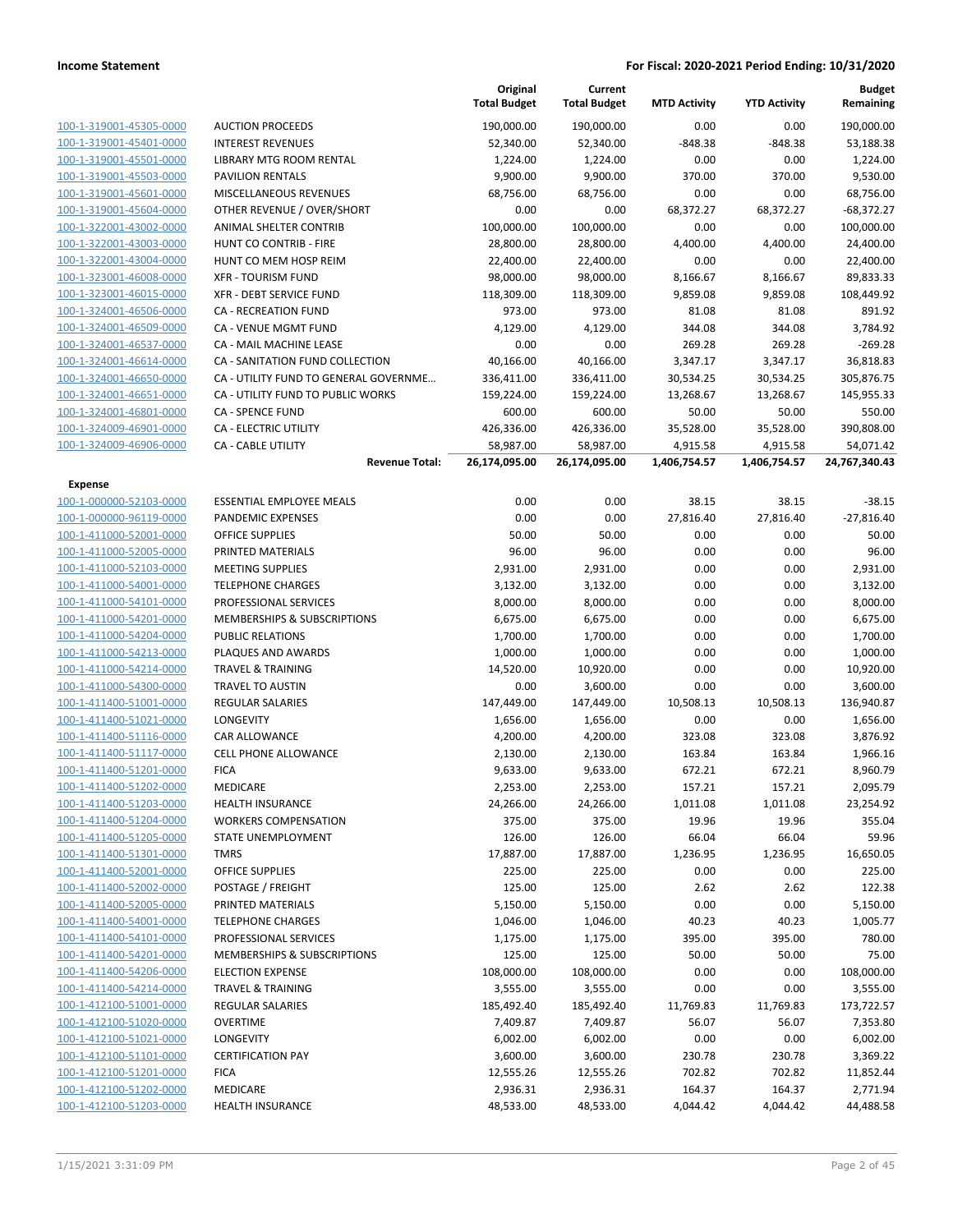| 100-1-412100-51204-0000        |
|--------------------------------|
| 100-1-412100-51205-0000        |
| 100-1-412100-51301-0000        |
| 100-1-412100-52001-0000        |
| 100-1-412100-52002-0000        |
| 100-1-412100-52005-0000        |
| 100-1-412100-52102-0000        |
| 100-1-412100-52110-0000        |
|                                |
| 100-1-412100-53201-0000        |
| 100-1-412100-54001-0000        |
| 100-1-412100-54101-0000        |
| 100-1-412100-54201-0000        |
| 100-1-412100-54207-0000        |
| 100-1-412100-54214-0000        |
| 100-1-413200-51001-0000        |
| 100-1-413200-51020-0000        |
| 100-1-413200-51021-0000        |
| 100-1-413200-51116-0000        |
|                                |
| 100-1-413200-51117-0000        |
| 100-1-413200-51201-0000        |
| 100-1-413200-51202-0000        |
| 100-1-413200-51203-0000        |
| 100-1-413200-51204-0000        |
| 100-1-413200-51205-0000        |
| 100-1-413200-51301-0000        |
| 100-1-413200-51303-0000        |
| 100-1-413200-52001-0000        |
| 100-1-413200-52002-0000        |
| 100-1-413200-52103-0000        |
|                                |
| 100-1-413200-54001-0000        |
| 100-1-413200-54101-0000        |
| 100-1-413200-54201-0000        |
| 100-1-413200-54205-0000        |
| 100-1-413200-54212-0000        |
| 100-1-413200-54214-0000        |
| 100-1-413200-54300-0000        |
| 100-1-415100-51001-0000        |
| 100-1-415100-51020-0000        |
| 100-1-415100-51021-0000        |
| 100-1-415100-51116-0000        |
| 100-1-415100-51117-0000        |
|                                |
| <u>100-1-415100-51201-0000</u> |
| <u>100-1-415100-51202-0000</u> |
| <u>100-1-415100-51203-0000</u> |
| 100-1-415100-51204-0000        |
| 100-1-415100-51205-0000        |
| 100-1-415100-51301-0000        |
| <u>100-1-415100-52001-0000</u> |
| 100-1-415100-52002-0000        |
| 100-1-415100-52005-0000        |
| 100-1-415100-54001-0000        |
|                                |
| 100-1-415100-54110-0000        |
| <u>100-1-415100-54201-0000</u> |
| 100-1-415100-54211-0000        |
| <u>100-1-415100-54214-0000</u> |
| <u>100-1-415150-54401-0000</u> |
| 100-1-415150-54402-0000        |
|                                |
| <u>100-1-415300-54106-0000</u> |
| <u>100-1-415500-51001-0000</u> |

| WORKERS COMPENSATION                  |
|---------------------------------------|
| STATE UNEMPLOYMENT                    |
| TMRS                                  |
| OFFICE SUPPLIES                       |
| POSTAGE / FREIGHT                     |
| PRINTED MATERIALS                     |
| BOOKS / REF SUPPLIES                  |
| TICKET WRITER SUPPLIES                |
| FURNITURE & OFFICE EQUIPMENT          |
| TELEPHONE CHARGES                     |
| PROFESSIONAL SERVICES                 |
| MEMBERSHIPS & SUBSCRIPTIONS           |
| COURT COSTS,JURY,WIT FEES             |
| TRAVEL & TRAINING<br>REGULAR SALARIES |
| OVERTIME                              |
| LONGEVITY                             |
| CAR ALLOWANCE                         |
| <b>CELL PHONE ALLOWANCE</b>           |
| FICA                                  |
| MEDICARE                              |
| HEALTH INSURANCE                      |
| WORKERS COMPENSATION                  |
| STATE UNEMPLOYMENT                    |
| TMRS                                  |
| SUP 457 COMP PLAN                     |
| OFFICE SUPPLIES                       |
| POSTAGE / FREIGHT                     |
| MEETING SUPPLIES                      |
| TELEPHONE CHARGES                     |
| PROFESSIONAL SERVICES                 |
| MEMBERSHIPS & SUBSCRIPTIONS           |
| BUSINESS MEALS                        |
| PRINTING                              |
| TRAVEL & TRAINING                     |
| TRAVEL TO AUSTIN                      |
| REGULAR SALARIES                      |
| OVERTIME                              |
| LONGEVITY                             |
| CAR ALLOWANCE                         |
| CELL PHONE ALLOWANCE                  |
| FICA<br>MEDICARE                      |
| <b>HEALTH INSURANCE</b>               |
| WORKERS COMPENSATION                  |
| <b>STATE UNEMPLOYMENT</b>             |
| TMRS                                  |
| <b>OFFICE SUPPLIES</b>                |
| POSTAGE / FREIGHT                     |
| PRINTED MATERIALS                     |
| <b>TELEPHONE CHARGES</b>              |
| AUDIT                                 |
| MEMBERSHIPS & SUBSCRIPTIONS           |
| ADVERTISING                           |
| TRAVEL & TRAINING                     |
| APPRAISER                             |
| COLLECTOR                             |
| ATTORNEY FFFS                         |

|                         |                                         | Original<br><b>Total Budget</b> | Current<br><b>Total Budget</b> | <b>MTD Activity</b> | <b>YTD Activity</b> | <b>Budget</b><br>Remaining |
|-------------------------|-----------------------------------------|---------------------------------|--------------------------------|---------------------|---------------------|----------------------------|
| 100-1-412100-51204-0000 | <b>WORKERS COMPENSATION</b>             | 488.44                          | 488.44                         | 40.70               | 40.70               | 447.74                     |
| 100-1-412100-51205-0000 | STATE UNEMPLOYMENT                      | 379.08                          | 379.08                         | 1.82                | 1.82                | 377.26                     |
| 100-1-412100-51301-0000 | <b>TMRS</b>                             | 22,000.42                       | 22,000.42                      | 1,343.58            | 1,343.58            | 20,656.84                  |
| 100-1-412100-52001-0000 | <b>OFFICE SUPPLIES</b>                  | 900.00                          | 900.00                         | 0.00                | 0.00                | 900.00                     |
| 100-1-412100-52002-0000 | POSTAGE / FREIGHT                       | 2,750.00                        | 2,750.00                       | 0.00                | 0.00                | 2,750.00                   |
| 100-1-412100-52005-0000 | PRINTED MATERIALS                       | 1,500.00                        | 1,500.00                       | 0.00                | 0.00                | 1,500.00                   |
| 100-1-412100-52102-0000 | <b>BOOKS / REF SUPPLIES</b>             | 250.00                          | 250.00                         | 0.00                | 0.00                | 250.00                     |
| 100-1-412100-52110-0000 | <b>TICKET WRITER SUPPLIES</b>           | 8,700.00                        | 8,700.00                       | 0.00                | 0.00                | 8,700.00                   |
| 100-1-412100-53201-0000 | <b>FURNITURE &amp; OFFICE EQUIPMENT</b> | 2,235.00                        | 2,235.00                       | 1,285.33            | 1,285.33            | 949.67                     |
| 100-1-412100-54001-0000 | <b>TELEPHONE CHARGES</b>                | 3,500.00                        | 3,500.00                       | 200.16              | 200.16              | 3,299.84                   |
| 100-1-412100-54101-0000 | PROFESSIONAL SERVICES                   | 29,000.00                       | 29,000.00                      | 0.00                | 0.00                | 29,000.00                  |
| 100-1-412100-54201-0000 | MEMBERSHIPS & SUBSCRIPTIONS             | 550.00                          | 550.00                         | 0.00                | 0.00                | 550.00                     |
| 100-1-412100-54207-0000 | COURT COSTS, JURY, WIT FEES             | 360.00                          | 360.00                         | 0.00                | 0.00                | 360.00                     |
| 100-1-412100-54214-0000 | <b>TRAVEL &amp; TRAINING</b>            | 6,080.00                        | 6,080.00                       | 0.00                | 0.00                | 6,080.00                   |
| 100-1-413200-51001-0000 | <b>REGULAR SALARIES</b>                 | 243,744.80                      | 243,744.80                     | 18,806.89           | 18,806.89           | 224,937.91                 |
| 100-1-413200-51020-0000 | <b>OVERTIME</b>                         | 145.58                          | 145.58                         | 0.00                | 0.00                | 145.58                     |
| 100-1-413200-51021-0000 | LONGEVITY                               | 618.00                          | 618.00                         | 0.00                | 0.00                | 618.00                     |
| 100-1-413200-51116-0000 | <b>CAR ALLOWANCE</b>                    | 7,200.00                        | 7,200.00                       | 553.84              | 553.84              | 6,646.16                   |
| 100-1-413200-51117-0000 | <b>CELL PHONE ALLOWANCE</b>             | 1,170.00                        | 1,170.00                       | 90.00               | 90.00               | 1,080.00                   |
| 100-1-413200-51201-0000 | <b>FICA</b>                             | 11,874.26                       | 11,874.26                      | 250.11              | 250.11              | 11,624.15                  |
| 100-1-413200-51202-0000 | MEDICARE                                | 3,666.74                        | 3,666.74                       | 266.43              | 266.43              | 3,400.31                   |
| 100-1-413200-51203-0000 | <b>HEALTH INSURANCE</b>                 | 30,333.00                       | 30,333.00                      | 2,527.75            | 2,527.75            | 27,805.25                  |
| 100-1-413200-51204-0000 | <b>WORKERS COMPENSATION</b>             | 609.94                          | 609.94                         | 50.83               | 50.83               | 559.11                     |
| 100-1-413200-51205-0000 | STATE UNEMPLOYMENT                      | 157.95                          | 157.95                         | 0.00                | 0.00                | 157.95                     |
| 100-1-413200-51301-0000 | <b>TMRS</b>                             | 29,112.62                       | 29,112.62                      | 2,188.20            | 2,188.20            | 26,924.42                  |
| 100-1-413200-51303-0000 | SUP 457 COMP PLAN                       | 22,230.00                       | 22,230.00                      | 1,695.24            | 1,695.24            | 20,534.76                  |
| 100-1-413200-52001-0000 | <b>OFFICE SUPPLIES</b>                  | 300.00                          | 300.00                         | 175.00              | 175.00              | 125.00                     |
| 100-1-413200-52002-0000 | POSTAGE / FREIGHT                       | 100.00                          | 100.00                         | 0.79                | 0.79                | 99.21                      |
| 100-1-413200-52103-0000 | <b>MEETING SUPPLIES</b>                 | 850.00                          | 850.00                         | 0.00                | 0.00                | 850.00                     |
| 100-1-413200-54001-0000 | <b>TELEPHONE CHARGES</b>                | 4,000.00                        | 4,000.00                       | 228.22              | 228.22              | 3,771.78                   |
| 100-1-413200-54101-0000 | PROFESSIONAL SERVICES                   | 100.00                          | 100.00                         | 0.00                | 0.00                | 100.00                     |
| 100-1-413200-54201-0000 | MEMBERSHIPS & SUBSCRIPTIONS             | 1,525.00                        | 1,525.00                       | 0.00                | 0.00                | 1,525.00                   |
| 100-1-413200-54205-0000 | <b>BUSINESS MEALS</b>                   | 600.00                          | 600.00                         | 0.00                | 0.00                | 600.00                     |
| 100-1-413200-54212-0000 | PRINTING                                | 150.00                          | 150.00                         | 0.00                | 0.00                | 150.00                     |
| 100-1-413200-54214-0000 | <b>TRAVEL &amp; TRAINING</b>            | 2,600.00                        | 1,500.00                       | 50.00               | 50.00               | 1,450.00                   |
| 100-1-413200-54300-0000 | TRAVEL TO AUSTIN                        | 0.00                            | 1,100.00                       | 0.00                | 0.00                | 1,100.00                   |
| 100-1-415100-51001-0000 | <b>REGULAR SALARIES</b>                 | 288,633.28                      | 288,633.28                     | 22,202.08           | 22,202.08           | 266,431.20                 |
| 100-1-415100-51020-0000 | <b>OVERTIME</b>                         | 1,476.45                        | 1,476.45                       | 0.00                | 0.00                | 1,476.45                   |
| 100-1-415100-51021-0000 | LONGEVITY                               | 3,322.00                        | 3,322.00                       | 0.00                | 0.00                | 3,322.00                   |
| 100-1-415100-51116-0000 | CAR ALLOWANCE                           | 4,200.00                        | 4,200.00                       | 323.08              | 323.08              | 3,876.92                   |
| 100-1-415100-51117-0000 | <b>CELL PHONE ALLOWANCE</b>             | 2,130.00                        | 2,130.00                       | 163.84              | 163.84              | 1,966.16                   |
| 100-1-415100-51201-0000 | <b>FICA</b>                             | 18,585.23                       | 18,585.23                      | 1,340.91            | 1,340.91            | 17,244.32                  |
| 100-1-415100-51202-0000 | <b>MEDICARE</b>                         | 4,346.55                        | 4,346.55                       | 313.60              | 313.60              | 4,032.95                   |
| 100-1-415100-51203-0000 | <b>HEALTH INSURANCE</b>                 | 66,732.00                       | 66,732.00                      | 5,561.00            | 5,561.00            | 61,171.00                  |
| 100-1-415100-51204-0000 | <b>WORKERS COMPENSATION</b>             | 723.03                          | 723.03                         | 60.25               | 60.25               | 662.78                     |
| 100-1-415100-51205-0000 | STATE UNEMPLOYMENT                      | 347.49                          | 347.49                         | 0.00                | 0.00                | 347.49                     |
| 100-1-415100-51301-0000 | <b>TMRS</b>                             | 34,510.07                       | 34,510.07                      | 2,552.50            | 2,552.50            | 31,957.57                  |
| 100-1-415100-52001-0000 | OFFICE SUPPLIES                         | 1,700.00                        | 1,700.00                       | 0.00                | 0.00                | 1,700.00                   |
| 100-1-415100-52002-0000 | POSTAGE / FREIGHT                       | 4,000.00                        | 4,000.00                       | 320.15              | 320.15              | 3,679.85                   |
| 100-1-415100-52005-0000 | PRINTED MATERIALS                       | 150.00                          | 150.00                         | 0.00                | 0.00                | 150.00                     |
| 100-1-415100-54001-0000 | <b>TELEPHONE CHARGES</b>                | 3,000.00                        | 3,000.00                       | 168.20              | 168.20              | 2,831.80                   |
| 100-1-415100-54110-0000 | <b>AUDIT</b>                            | 69,000.00                       | 69,000.00                      | 0.00                | 0.00                | 69,000.00                  |
| 100-1-415100-54201-0000 | MEMBERSHIPS & SUBSCRIPTIONS             | 2,139.00                        | 2,139.00                       | 0.00                | 0.00                | 2,139.00                   |
| 100-1-415100-54211-0000 | ADVERTISING                             | 35,000.00                       | 35,000.00                      | 0.00                | 0.00                | 35,000.00                  |
| 100-1-415100-54214-0000 | <b>TRAVEL &amp; TRAINING</b>            | 2,465.00                        | 2,465.00                       | 0.00                | 0.00                | 2,465.00                   |
| 100-1-415150-54401-0000 | APPRAISER                               | 270,135.00                      | 270,135.00                     | 0.00                | 0.00                | 270,135.00                 |
| 100-1-415150-54402-0000 | <b>COLLECTOR</b>                        | 0.00                            | 0.00                           | 17,009.57           | 17,009.57           | $-17,009.57$               |
| 100-1-415300-54106-0000 | <b>ATTORNEY FEES</b>                    | 200,000.00                      | 200,000.00                     | 15,813.60           | 15,813.60           | 184,186.40                 |
| 100-1-415500-51001-0000 | <b>REGULAR SALARIES</b>                 | 185,473.60                      | 185,473.60                     | 14,363.47           | 14,363.47           | 171,110.13                 |
|                         |                                         |                                 |                                |                     |                     |                            |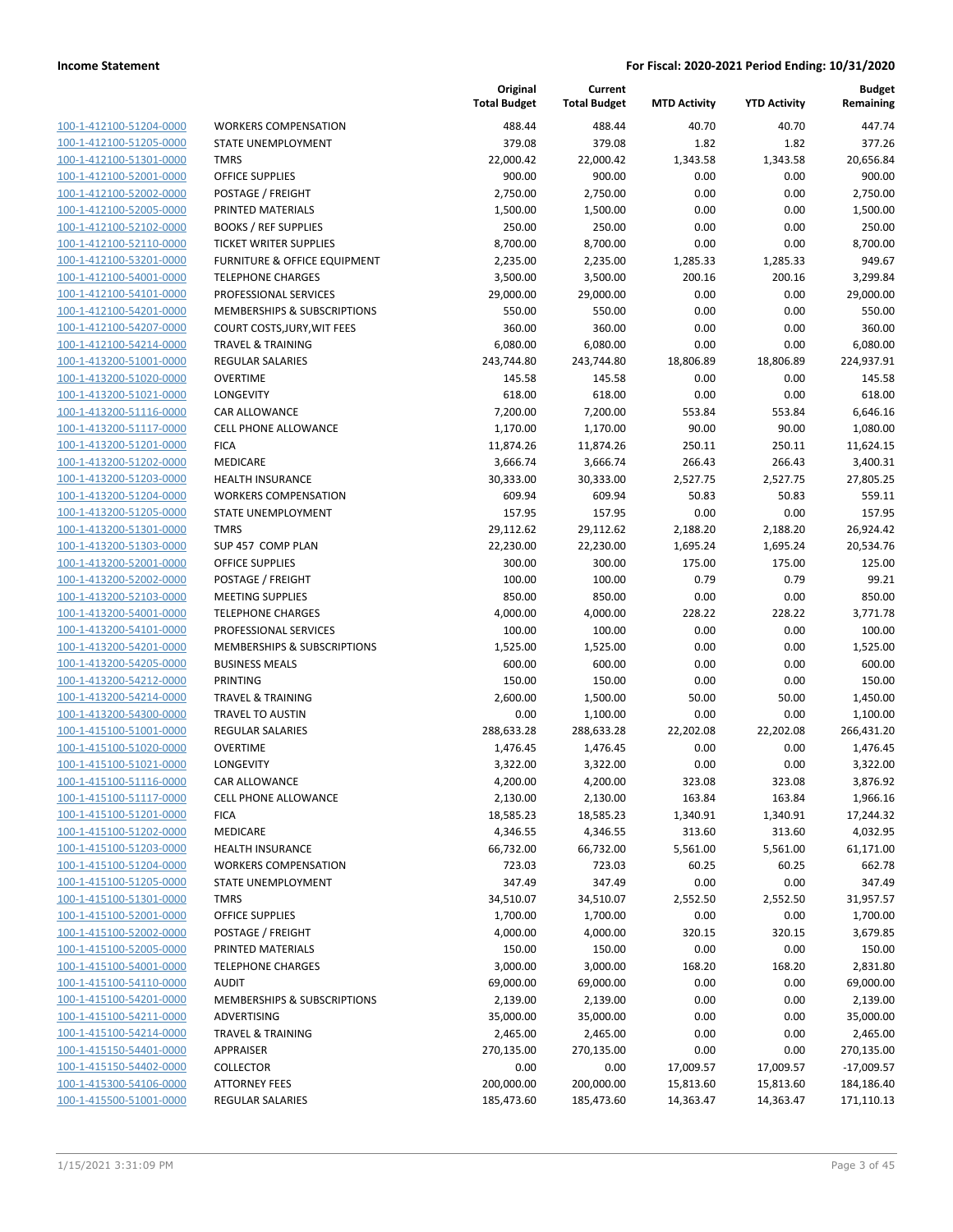| 100-1-415500-51021-0000        |
|--------------------------------|
| 100-1-415500-51116-0000        |
| 100-1-415500-51117-0000        |
| 100-1-415500-51201-0000        |
| 100-1-415500-51202-0000        |
| 100-1-415500-51203-0000        |
| 100-1-415500-51204-0000        |
| 100-1-415500-51205-0000        |
| 100-1-415500-51301-0000        |
| 100-1-415500-52001-0000        |
| 100-1-415500-52002-0000        |
| 100-1-415500-52303-0000        |
| 100-1-415500-54001-0000        |
| 100-1-415500-54102-0000        |
| <u>100-1-415500-54107-0000</u> |
| 100-1-415500-54118-0000        |
| 100-1-415500-54119-0000        |
| 100-1-415500-54201-0000        |
| 100-1-415500-54213-0000        |
| 100-1-415500-54214-0000        |
| 100-1-421100-51001-0000        |
| 100-1-421100-51020-0000        |
| 100-1-421100-51021-0000        |
| 100-1-421100-51101-0000        |
| <u>100-1-421100-51115-0000</u> |
| 100-1-421100-51117-0000        |
| 100-1-421100-51201-0000        |
| 100-1-421100-51202-0000        |
|                                |
| 100-1-421100-51203-0000        |
| 100-1-421100-51204-0000        |
| 100-1-421100-51205-0000        |
| 100-1-421100-51301-0000        |
| 100-1-421100-52001-0000        |
| 100-1-421100-52002-0000        |
| 100-1-421100-52004-0000        |
| 100-1-421100-52005-0000        |
| 100-1-421100-52103-0000        |
| 100-1-421100-52104-0000        |
| 100-1-421100-52201-0000        |
| 100-1-421100-52203-0000        |
| 100-1-421100-52302-0000        |
| <u>100-1-421100-52304-0000</u> |
| 100-1-421100-52305-0000        |
| <u>100-1-421100-53202-0000</u> |
| 100-1-421100-53205-0000        |
| <u>100-1-421100-54001-0000</u> |
| 100-1-421100-54002-0000        |
| 100-1-421100-54201-0000        |
| <u>100-1-421100-54205-0000</u> |
| <u>100-1-421100-54212-0000</u> |
| 100-1-421100-54213-0000        |
| 100-1-421100-54214-0000        |
| 100-1-421210-51001-0000        |
| <u>100-1-421210-51020-0000</u> |
| <u>100-1-421210-51021-0000</u> |
| <u>100-1-421210-51101-0000</u> |
| <u>100-1-421210-51115-0000</u> |
| 100-1-421210-51117-0000        |
| 100-1-421210-51201-0000        |
|                                |

| LONGEVITY                   |
|-----------------------------|
| CAR ALLOWANCE               |
| CELL PHONE ALLOWANCE        |
| FICA                        |
| MEDICARE                    |
| HEALTH INSURANCE            |
| WORKERS COMPENSATION        |
| STATE UNEMPLOYMENT          |
| TMRS                        |
| OFFICE SUPPLIES             |
| POSTAGE / FREIGHT           |
| TRAINING SUPPLIES           |
| TELEPHONE CHARGES           |
| <b>MVR CHECKS</b>           |
| MEDICAL                     |
| MEDICAL - POLICE            |
| MEDICAL - FIRE              |
| MEMBERSHIPS & SUBSCRIPTIONS |
| <b>PLAQUES AND AWARDS</b>   |
| TRAVEL & TRAINING           |
| REGULAR SALARIES            |
| OVERTIME                    |
| LONGEVITY                   |
| <b>CERTIFICATION PAY</b>    |
| CLOTHING ALLOWANCE          |
| CELL PHONE ALLOWANCE        |
| FICA                        |
| MEDICARE                    |
| HEALTH INSURANCE            |
| WORKERS COMPENSATION        |
| STATE UNEMPLOYMENT          |
| TMRS                        |
| OFFICE SUPPLIES             |
| POSTAGE / FREIGHT           |
| COMPUTER SUPPLIES           |
| PRINTED MATERIALS           |
| MEETING SUPPLIES            |
| <b>WEARING APPAREL</b>      |
| MINOR TOOLS & EQUIPMENT     |
| MOTOR VEHICLE FUEL          |
| <b>MEDICAL SUPPLIES</b>     |
| DRONE PROGRAM               |
| <b>PUBLIC EDUCATION</b>     |
| MACHINE, TOOLS & IMPLMNTS   |
| MOTOR VEHICLES              |
| <b>TELEPHONE CHARGES</b>    |
| UTILITY CHARGES             |
| MEMBERSHIPS & SUBSCRIPTIONS |
| <b>BUSINESS MEALS</b>       |
| PRINTING                    |
| PLAQUES AND AWARDS          |
| TRAVEL & TRAINING           |
| REGULAR SALARIES            |
| OVERTIME                    |
| LONGEVITY                   |
| <b>CERTIFICATION PAY</b>    |
| <b>CLOTHING ALLOWANCE</b>   |
| CELL PHONE ALLOWANCE        |
|                             |

|                                                    |                                                      | Original<br><b>Total Budget</b> | Current<br><b>Total Budget</b> | <b>MTD Activity</b> | <b>YTD Activity</b> | <b>Budget</b><br>Remaining |
|----------------------------------------------------|------------------------------------------------------|---------------------------------|--------------------------------|---------------------|---------------------|----------------------------|
| 100-1-415500-51021-0000                            | <b>LONGEVITY</b>                                     | 3,894.00                        | 3,894.00                       | 0.00                | 0.00                | 3,894.00                   |
| 100-1-415500-51116-0000                            | <b>CAR ALLOWANCE</b>                                 | 4,200.00                        | 4,200.00                       | 323.08              | 323.08              | 3,876.92                   |
| 100-1-415500-51117-0000                            | <b>CELL PHONE ALLOWANCE</b>                          | 1,170.00                        | 1,170.00                       | 90.00               | 90.00               | 1,080.00                   |
| 100-1-415500-51201-0000                            | <b>FICA</b>                                          | 12,073.73                       | 12,073.73                      | 867.49              | 867.49              | 11,206.24                  |
| 100-1-415500-51202-0000                            | MEDICARE                                             | 2,823.70                        | 2,823.70                       | 202.88              | 202.88              | 2,620.82                   |
| 100-1-415500-51203-0000                            | <b>HEALTH INSURANCE</b>                              | 36,399.00                       | 36,399.00                      | 3,033.25            | 3,033.25            | 33,365.75                  |
| 100-1-415500-51204-0000                            | <b>WORKERS COMPENSATION</b>                          | 469.71                          | 469.71                         | 39.14               | 39.14               | 430.57                     |
| 100-1-415500-51205-0000                            | STATE UNEMPLOYMENT                                   | 189.54                          | 189.54                         | 0.00                | 0.00                | 189.54                     |
| 100-1-415500-51301-0000                            | <b>TMRS</b>                                          | 22,419.17                       | 22,419.17                      | 1,662.38            | 1,662.38            | 20,756.79                  |
| 100-1-415500-52001-0000                            | <b>OFFICE SUPPLIES</b>                               | 2,300.00                        | 2,300.00                       | 0.00                | 0.00                | 2,300.00                   |
| 100-1-415500-52002-0000                            | POSTAGE / FREIGHT                                    | 1,500.00                        | 1,500.00                       | 56.85               | 56.85               | 1,443.15                   |
| 100-1-415500-52303-0000                            | <b>TRAINING SUPPLIES</b>                             | 750.00                          | 750.00                         | 0.00                | 0.00                | 750.00                     |
| 100-1-415500-54001-0000                            | <b>TELEPHONE CHARGES</b>                             | 2,100.00                        | 2,100.00                       | 148.20              | 148.20              | 1,951.80                   |
| 100-1-415500-54102-0000                            | <b>MVR CHECKS</b>                                    | 500.00                          | 500.00                         | 0.00                | 0.00                | 500.00                     |
| 100-1-415500-54107-0000<br>100-1-415500-54118-0000 | MEDICAL<br><b>MEDICAL - POLICE</b>                   | 8,000.00<br>2,500.00            | 8,000.00<br>2,500.00           | 0.00<br>0.00        | 0.00<br>0.00        | 8,000.00<br>2,500.00       |
| 100-1-415500-54119-0000                            | <b>MEDICAL - FIRE</b>                                | 2,500.00                        | 2,500.00                       | 0.00                | 0.00                | 2,500.00                   |
| 100-1-415500-54201-0000                            | MEMBERSHIPS & SUBSCRIPTIONS                          | 3,300.00                        | 3,300.00                       | 189.00              | 189.00              | 3,111.00                   |
| 100-1-415500-54213-0000                            | PLAQUES AND AWARDS                                   | 26,000.00                       | 26,000.00                      | 0.00                | 0.00                | 26,000.00                  |
| 100-1-415500-54214-0000                            | <b>TRAVEL &amp; TRAINING</b>                         | 3,000.00                        | 3,000.00                       | 0.00                | 0.00                | 3,000.00                   |
| 100-1-421100-51001-0000                            | <b>REGULAR SALARIES</b>                              | 416,852.80                      | 416,852.80                     | 34,364.18           | 34,364.18           | 382,488.62                 |
| 100-1-421100-51020-0000                            | <b>OVERTIME</b>                                      | 17,435.85                       | 17,435.85                      | 134.40              | 134.40              | 17,301.45                  |
| 100-1-421100-51021-0000                            | LONGEVITY                                            | 10,476.00                       | 10,476.00                      | 249.24              | 249.24              | 10,226.76                  |
| 100-1-421100-51101-0000                            | <b>CERTIFICATION PAY</b>                             | 6,240.00                        | 6,240.00                       | 415.38              | 415.38              | 5,824.62                   |
| 100-1-421100-51115-0000                            | <b>CLOTHING ALLOWANCE</b>                            | 841.00                          | 841.00                         | 927.72              | 927.72              | $-86.72$                   |
| 100-1-421100-51117-0000                            | <b>CELL PHONE ALLOWANCE</b>                          | 2,130.00                        | 2,130.00                       | 223.84              | 223.84              | 1,906.16                   |
| 100-1-421100-51201-0000                            | <b>FICA</b>                                          | 28,146.49                       | 28,146.49                      | 2,246.24            | 2,246.24            | 25,900.25                  |
| 100-1-421100-51202-0000                            | MEDICARE                                             | 6,582.65                        | 6,582.65                       | 525.33              | 525.33              | 6,057.32                   |
| 100-1-421100-51203-0000                            | <b>HEALTH INSURANCE</b>                              | 60,666.00                       | 60,666.00                      | 5,055.50            | 5,055.50            | 55,610.50                  |
| 100-1-421100-51204-0000                            | <b>WORKERS COMPENSATION</b>                          | 8,757.79                        | 8,757.79                       | 729.82              | 729.82              | 8,027.97                   |
| 100-1-421100-51205-0000                            | STATE UNEMPLOYMENT                                   | 315.90                          | 315.90                         | 28.67               | 28.67               | 287.23                     |
| 100-1-421100-51301-0000                            | <b>TMRS</b>                                          | 52,263.95                       | 52,263.95                      | 3,883.82            | 3,883.82            | 48,380.13                  |
| 100-1-421100-52001-0000                            | <b>OFFICE SUPPLIES</b>                               | 1,000.00                        | 1,000.00                       | 0.00                | 0.00                | 1,000.00                   |
| 100-1-421100-52002-0000                            | POSTAGE / FREIGHT                                    | 300.00                          | 300.00                         | 5.24                | 5.24                | 294.76                     |
| 100-1-421100-52004-0000                            | <b>COMPUTER SUPPLIES</b>                             | 600.00                          | 600.00                         | 0.00                | 0.00                | 600.00                     |
| 100-1-421100-52005-0000                            | PRINTED MATERIALS                                    | 300.00                          | 300.00                         | 0.00                | 0.00                | 300.00                     |
| 100-1-421100-52103-0000                            | <b>MEETING SUPPLIES</b>                              | 2,080.00                        | 2,080.00                       | 0.00                | 0.00                | 2,080.00                   |
| 100-1-421100-52104-0000                            | <b>WEARING APPAREL</b>                               | 398.00<br>600.00                | 398.00                         | 0.00                | 0.00                | 398.00                     |
| 100-1-421100-52201-0000                            | MINOR TOOLS & EQUIPMENT<br><b>MOTOR VEHICLE FUEL</b> |                                 | 600.00<br>1,175.00             | 0.00<br>190.96      | 0.00                | 600.00<br>984.04           |
| 100-1-421100-52203-0000<br>100-1-421100-52302-0000 | <b>MEDICAL SUPPLIES</b>                              | 1,175.00<br>300.00              | 300.00                         | 0.00                | 190.96<br>0.00      | 300.00                     |
| 100-1-421100-52304-0000                            | <b>DRONE PROGRAM</b>                                 | 2,150.00                        | 2,150.00                       | 0.00                | 0.00                | 2,150.00                   |
| 100-1-421100-52305-0000                            | PUBLIC EDUCATION                                     | 4,300.00                        | 4,300.00                       | 0.00                | 0.00                | 4,300.00                   |
| 100-1-421100-53202-0000                            | MACHINE, TOOLS & IMPLMNTS                            | 150.00                          | 150.00                         | 0.00                | 0.00                | 150.00                     |
| 100-1-421100-53205-0000                            | <b>MOTOR VEHICLES</b>                                | 2,500.00                        | 2,500.00                       | 0.00                | 0.00                | 2,500.00                   |
| 100-1-421100-54001-0000                            | <b>TELEPHONE CHARGES</b>                             | 12,000.00                       | 12,000.00                      | 176.20              | 176.20              | 11,823.80                  |
| 100-1-421100-54002-0000                            | <b>UTILITY CHARGES</b>                               | 65,000.00                       | 65,000.00                      | 5,490.39            | 5,490.39            | 59,509.61                  |
| 100-1-421100-54201-0000                            | MEMBERSHIPS & SUBSCRIPTIONS                          | 2,978.00                        | 2,978.00                       | 0.00                | 0.00                | 2,978.00                   |
| 100-1-421100-54205-0000                            | <b>BUSINESS MEALS</b>                                | 150.00                          | 150.00                         | 0.00                | 0.00                | 150.00                     |
| 100-1-421100-54212-0000                            | PRINTING                                             | 198.00                          | 198.00                         | 0.00                | 0.00                | 198.00                     |
| 100-1-421100-54213-0000                            | PLAQUES AND AWARDS                                   | 200.00                          | 200.00                         | 0.00                | 0.00                | 200.00                     |
| 100-1-421100-54214-0000                            | <b>TRAVEL &amp; TRAINING</b>                         | 6,158.53                        | 6,158.53                       | 0.00                | 0.00                | 6,158.53                   |
| 100-1-421210-51001-0000                            | <b>REGULAR SALARIES</b>                              | 867,276.80                      | 867,276.80                     | 58,128.48           | 58,128.48           | 809,148.32                 |
| 100-1-421210-51020-0000                            | OVERTIME                                             | 48,740.66                       | 48,740.66                      | 7,354.27            | 7,354.27            | 41,386.39                  |
| 100-1-421210-51021-0000                            | LONGEVITY                                            | 13,938.00                       | 13,938.00                      | 166.16              | 166.16              | 13,771.84                  |
| 100-1-421210-51101-0000                            | <b>CERTIFICATION PAY</b>                             | 17,040.00                       | 17,040.00                      | 1,199.98            | 1,199.98            | 15,840.02                  |
| 100-1-421210-51115-0000                            | <b>CLOTHING ALLOWANCE</b>                            | 8,646.00                        | 8,646.00                       | 2,783.16            | 2,783.16            | 5,862.84                   |
| 100-1-421210-51117-0000                            | <b>CELL PHONE ALLOWANCE</b>                          | 7,380.00                        | 7,380.00                       | 417.68              | 417.68              | 6,962.32                   |
| 100-1-421210-51201-0000                            | <b>FICA</b>                                          | 59,707.33                       | 59,707.33                      | 4,224.01            | 4,224.01            | 55,483.32                  |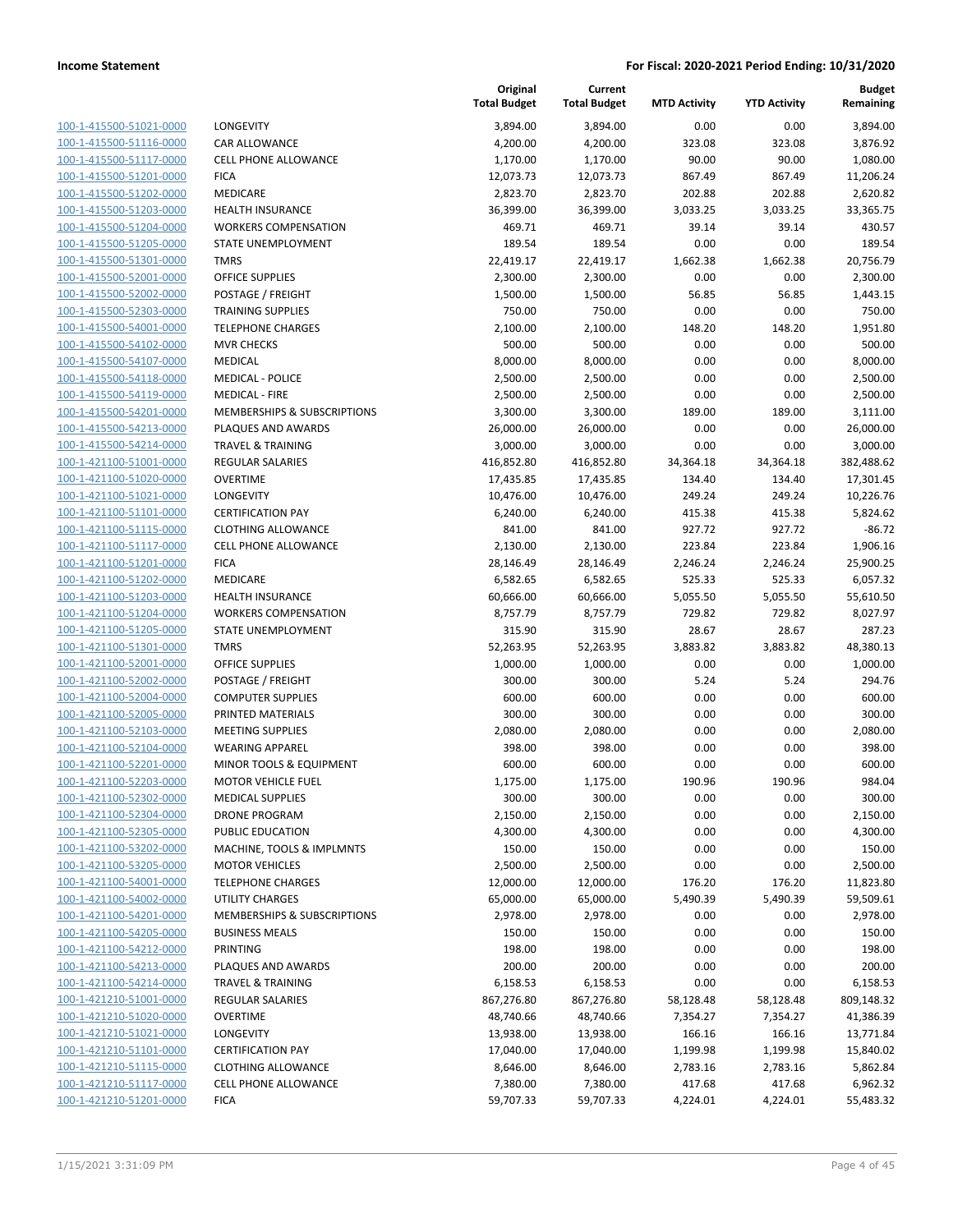| 100-1-421210-51202-0000                                          |
|------------------------------------------------------------------|
| 100-1-421210-51203-0000                                          |
| 100-1-421210-51204-0000                                          |
| 100-1-421210-51205-0000                                          |
| <u>100-1-421210-51301-0000</u>                                   |
| 100-1-421210-52001-0000                                          |
| 100-1-421210-52002-0000                                          |
| 100-1-421210-52004-0000                                          |
| 100-1-421210-52005-0000                                          |
| 100-1-421210-52102-0000                                          |
| 100-1-421210-52201-0000                                          |
| 100-1-421210-52203-0000                                          |
| 100-1-421210-53203-0000                                          |
| 100-1-421210-53205-0000                                          |
| <u>100-1-421210-54001-0000</u>                                   |
| 100-1-421210-54201-0000                                          |
| 100-1-421210-54208-0000                                          |
| 100-1-421210-54214-0000                                          |
| 100-1-421230-51001-0000                                          |
| 100-1-421230-51020-0000                                          |
| 100-1-421230-51021-0000                                          |
| 100-1-421230-51101-0000                                          |
| 100-1-421230-51102-0000                                          |
| 100-1-421230-51115-0000                                          |
| <u>100-1-421230-51117-0000</u>                                   |
| 100-1-421230-51201-0000                                          |
| 100-1-421230-51202-0000                                          |
| 100-1-421230-51203-0000                                          |
| 100-1-421230-51204-0000                                          |
| <u>100-1-421230-51205-0000</u>                                   |
| 100-1-421230-51301-0000                                          |
| 100-1-421230-51401-0000                                          |
| 100-1-421230-52001-0000                                          |
| 100-1-421230-52002-0000                                          |
| <u>100-1-421230-52004-0000</u>                                   |
| 100-1-421230-52005-0000                                          |
| 100-1-421230-52006-0000                                          |
| 100-1-421230-52007-0000                                          |
| 100-1-421230-52008-0000                                          |
| 100-1-421230-52009-0000                                          |
| 100-1-421230-52104-0000                                          |
| <u>100-1-421230-52105-0000</u>                                   |
| 100-1-421230-52108-0000                                          |
| 100-1-421230-52109-0000                                          |
| <u>100-1-421230-52111-0000</u>                                   |
| 100-1-421230-52201-0000                                          |
| <u>100-1-421230-52202-0000</u>                                   |
| 100-1-421230-52203-0000                                          |
| 100-1-421230-52303-0000                                          |
|                                                                  |
| <u>100-1-421230-52309-0000</u><br><u>100-1-421230-53202-0000</u> |
| 100-1-421230-53205-0000                                          |
| 100-1-421230-54001-0000                                          |
| 100-1-421230-54108-0000                                          |
|                                                                  |
| <u>100-1-421230-54201-0000</u>                                   |
| 100-1-421230-54202-0000                                          |
| <u>100-1-421230-54214-0000</u>                                   |
| <u>100-1-421230-54215-0000</u>                                   |
| 100-1-421240-51001-0000                                          |

|                         |                                       | Original<br><b>Total Budget</b> | Current<br><b>Total Budget</b> | <b>MTD Activity</b> | <b>YTD Activity</b> | <b>Budget</b><br>Remaining |
|-------------------------|---------------------------------------|---------------------------------|--------------------------------|---------------------|---------------------|----------------------------|
| 100-1-421210-51202-0000 | MEDICARE                              | 13,963.81                       | 13,963.81                      | 987.87              | 987.87              | 12,975.94                  |
| 100-1-421210-51203-0000 | <b>HEALTH INSURANCE</b>               | 145,598.00                      | 145,598.00                     | 12,133.17           | 12,133.17           | 133,464.83                 |
| 100-1-421210-51204-0000 | <b>WORKERS COMPENSATION</b>           | 21,593.19                       | 21,593.19                      | 1,799.43            | 1,799.43            | 19,793.76                  |
| 100-1-421210-51205-0000 | STATE UNEMPLOYMENT                    | 758.16                          | 758.16                         | 0.00                | 0.00                | 758.16                     |
| 100-1-421210-51301-0000 | <b>TMRS</b>                           | 114,897.36                      | 114,897.36                     | 7,880.59            | 7,880.59            | 107,016.77                 |
| 100-1-421210-52001-0000 | OFFICE SUPPLIES                       | 1,060.00                        | 1,060.00                       | 0.00                | 0.00                | 1,060.00                   |
| 100-1-421210-52002-0000 | POSTAGE / FREIGHT                     | 150.00                          | 150.00                         | 179.75              | 179.75              | $-29.75$                   |
| 100-1-421210-52004-0000 | <b>COMPUTER SUPPLIES</b>              | 1,350.00                        | 1,350.00                       | 0.00                | 0.00                | 1,350.00                   |
| 100-1-421210-52005-0000 | PRINTED MATERIALS                     | 50.00                           | 50.00                          | 0.00                | 0.00                | 50.00                      |
| 100-1-421210-52102-0000 | <b>BOOKS / REF SUPPLIES</b>           | 120.00                          | 120.00                         | 0.00                | 0.00                | 120.00                     |
| 100-1-421210-52201-0000 | MINOR TOOLS & EQUIPMENT               | 840.00                          | 840.00                         | 0.00                | 0.00                | 840.00                     |
| 100-1-421210-52203-0000 | <b>MOTOR VEHICLE FUEL</b>             | 3,650.00                        | 3,650.00                       | 391.17              | 391.17              | 3,258.83                   |
| 100-1-421210-53203-0000 | <b>INSTRUMENTS &amp; APPARATUS</b>    | 300.00                          | 300.00                         | 0.00                | 0.00                | 300.00                     |
| 100-1-421210-53205-0000 | <b>MOTOR VEHICLES</b>                 | 2,000.00                        | 2,000.00                       | 218.72              | 218.72              | 1,781.28                   |
| 100-1-421210-54001-0000 | <b>TELEPHONE CHARGES</b>              | 15,000.00                       | 15,000.00                      | 420.21              | 420.21              | 14,579.79                  |
| 100-1-421210-54201-0000 | MEMBERSHIPS & SUBSCRIPTIONS           | 9,840.00                        | 9,840.00                       | 3,700.00            | 3,700.00            | 6,140.00                   |
| 100-1-421210-54208-0000 | <b>LABORATORY WORK</b>                | 9,900.00                        | 9,900.00                       | 0.00                | 0.00                | 9,900.00                   |
| 100-1-421210-54214-0000 | <b>TRAVEL &amp; TRAINING</b>          | 11,550.00                       | 11,550.00                      | 0.00                | 0.00                | 11,550.00                  |
| 100-1-421230-51001-0000 | <b>REGULAR SALARIES</b>               | 2,983,073.60                    | 2,983,073.60                   | 210,889.98          | 210,889.98          | 2,772,183.62               |
| 100-1-421230-51020-0000 | <b>OVERTIME</b>                       | 210,823.76                      | 210,823.76                     | 27,794.49           | 27,794.49           | 183,029.27                 |
| 100-1-421230-51021-0000 | LONGEVITY                             | 30,075.00                       | 30,075.00                      | 2,200.26            | 2,200.26            | 27,874.74                  |
| 100-1-421230-51101-0000 | <b>CERTIFICATION PAY</b>              | 63,240.00                       | 63,240.00                      | 3,069.18            | 3,069.18            | 60,170.82                  |
| 100-1-421230-51102-0000 | <b>BILINGUAL PAY</b>                  | 1,800.00                        | 1,800.00                       | 92.32               | 92.32               | 1,707.68                   |
| 100-1-421230-51115-0000 | <b>CLOTHING ALLOWANCE</b>             | 5,042.00                        | 5,042.00                       | 346.50              | 346.50              | 4,695.50                   |
| 100-1-421230-51117-0000 | <b>CELL PHONE ALLOWANCE</b>           | 1,740.00                        | 1,740.00                       | 207.68              | 207.68              | 1,532.32                   |
| 100-1-421230-51201-0000 | <b>FICA</b>                           | 204,339.25                      | 204,339.25                     | 16,871.75           | 16,871.75           | 187,467.50                 |
| 100-1-421230-51202-0000 | MEDICARE                              | 47,789.02                       | 47,789.02                      | 3,945.81            | 3,945.81            | 43,843.21                  |
| 100-1-421230-51203-0000 | <b>HEALTH INSURANCE</b>               | 515,659.00                      | 515,659.00                     | 42,971.59           | 42,971.59           | 472,687.41                 |
| 100-1-421230-51204-0000 | <b>WORKERS COMPENSATION</b>           | 76,844.74                       | 76,844.74                      | 6,403.72            | 6,403.72            | 70,441.02                  |
| 100-1-421230-51205-0000 | STATE UNEMPLOYMENT                    | 2,685.15                        | 2,685.15                       | 85.02               | 85.02               | 2,600.13                   |
| 100-1-421230-51301-0000 | <b>TMRS</b>                           | 379,428.33                      | 379,428.33                     | 31,435.97           | 31,435.97           | 347,992.36                 |
| 100-1-421230-51401-0000 | <b>CONTRA - SALARIES</b>              | $-75,000.00$                    | $-75,000.00$                   | 0.00                | 0.00                | $-75,000.00$               |
| 100-1-421230-52001-0000 | <b>OFFICE SUPPLIES (PATROL)</b>       | 600.00                          | 600.00                         | 0.00                | 0.00                | 600.00                     |
| 100-1-421230-52002-0000 | POSTAGE / FREIGHT (PATROL)            | 390.00                          | 390.00                         | 3.17                | 3.17                | 386.83                     |
| 100-1-421230-52004-0000 | <b>COMPUTER SUPPLIES (PATROL)</b>     | 400.00                          | 400.00                         | 0.00                | 0.00                | 400.00                     |
| 100-1-421230-52005-0000 | PRINTED MATERIALS (PATROL)            | 524.00                          | 524.00                         | 0.00                | 0.00                | 524.00                     |
| 100-1-421230-52006-0000 | OFFICE SUPPLIES (OPERATIONS)          | 390.00                          | 390.00                         | 0.00                | 0.00                | 390.00                     |
| 100-1-421230-52007-0000 | POSTAGE/FRIEGHT (OPERATIONS)          | 40.00                           | 40.00                          | 0.00                | 0.00                | 40.00                      |
| 100-1-421230-52008-0000 | <b>COMPUTER SUPPLIES (OPERATIONS)</b> | 948.00                          | 948.00                         | 0.00                | 0.00                | 948.00                     |
| 100-1-421230-52009-0000 | PRINTED MATERIALS (OPERATIONS)        | 1,120.00                        | 1,120.00                       | 0.00                | 0.00                | 1,120.00                   |
| 100-1-421230-52104-0000 | WEARING APPAREL (PATROL)              | 46,707.00                       | 46,707.00                      | 450.00              | 450.00              | 46,257.00                  |
| 100-1-421230-52105-0000 | <b>WEARING APPAREL (OPERATIONS)</b>   | 3,430.00                        | 3,430.00                       | 0.00                | 0.00                | 3,430.00                   |
| 100-1-421230-52108-0000 | <b>MENAGERIE SUPPLIES</b>             | 1,255.00                        | 1,255.00                       | 0.00                | 0.00                | 1,255.00                   |
| 100-1-421230-52109-0000 | <b>SUPPORT OF PRISONERS</b>           | 2,440.00                        | 2,440.00                       | 0.00                | 0.00                | 2,440.00                   |
| 100-1-421230-52111-0000 | AMMUNITION                            | 18,173.58                       | 18,173.58                      | 0.00                | 0.00                | 18,173.58                  |
| 100-1-421230-52201-0000 | MINOR TOOLS & EQUIPMENT (PATROL)      | 10,682.00                       | 10,682.00                      | 0.00                | 0.00                | 10,682.00                  |
| 100-1-421230-52202-0000 | MINOR TOOLS AND EQUIPMENT (OPERATION  | 2,290.00                        | 2,290.00                       | 0.00                | 0.00                | 2,290.00                   |
| 100-1-421230-52203-0000 | <b>MOTOR VEHICLE FUEL</b>             | 65,000.00                       | 65,000.00                      | 4,772.49            | 4,772.49            | 60,227.51                  |
| 100-1-421230-52303-0000 | <b>TRAINING SUPPLIES</b>              | 628.00                          | 628.00                         | 0.00                | 0.00                | 628.00                     |
| 100-1-421230-52309-0000 | <b>BODY ARMOR</b>                     | 10,800.00                       | 10,800.00                      | 0.00                | 0.00                | 10,800.00                  |
| 100-1-421230-53202-0000 | MACHINE, TOOLS & IMPLMNTS             | 1,500.00                        | 1,500.00                       | 0.00                | 0.00                | 1,500.00                   |
| 100-1-421230-53205-0000 | <b>MOTOR VEHICLES</b>                 | 25,000.00                       | 25,000.00                      | 1,477.97            | 1,477.97            | 23,522.03                  |
| 100-1-421230-54001-0000 | <b>TELEPHONE CHARGES</b>              | 35,000.00                       | 35,000.00                      | 940.31              | 940.31              | 34,059.69                  |
| 100-1-421230-54108-0000 | <b>VETERINARY SERVICES</b>            | 650.00                          | 650.00                         | 0.00                | 0.00                | 650.00                     |
| 100-1-421230-54201-0000 | MEMBERSHIPS & SUBSCRIPTIONS (PATROL)  | 30.00                           | 30.00                          | 0.00                | 0.00                | 30.00                      |
| 100-1-421230-54202-0000 | MEMBERSHIPS & SUBSCRIPTIONS (OPERATIO | 3,320.00                        | 3,320.00                       | 0.00                | 0.00                | 3,320.00                   |
| 100-1-421230-54214-0000 | <b>TRAVEL &amp; TRAINING</b>          | 1,450.00                        | 1,450.00                       | 0.00                | 0.00                | 1,450.00                   |
| 100-1-421230-54215-0000 | TRAVEL & TRAINING (OPERATIONS)        | 11,625.00                       | 11,625.00                      | 0.00                | 0.00                | 11,625.00                  |
| 100-1-421240-51001-0000 | REGULAR SALARIES                      | 812,812.52                      | 812,812.52                     | 51,046.23           | 51,046.23           | 761,766.29                 |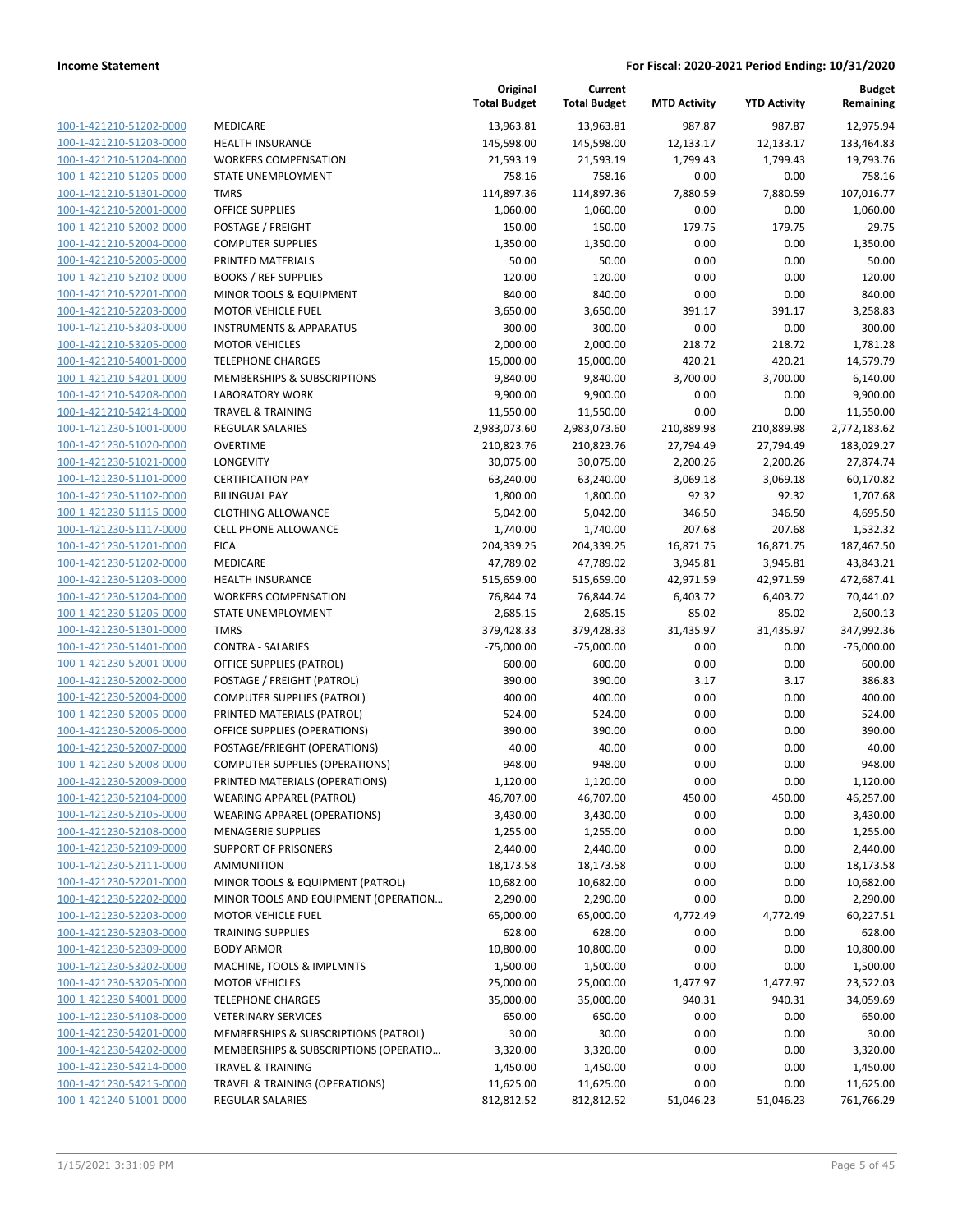| 100-1-421240-51020-0000                                   |
|-----------------------------------------------------------|
| 100-1-421240-51021-0000                                   |
| 100-1-421240-51101-0000                                   |
| 100-1-421240-51102-0000                                   |
| <u>100-1-421240-51115-0000</u>                            |
| 100-1-421240-51117-0000                                   |
| 100-1-421240-51201-0000                                   |
| 100-1-421240-51202-0000                                   |
| 100-1-421240-51203-0000                                   |
| <u>100-1-421240-51204-0000</u>                            |
| 100-1-421240-51205-0000                                   |
| 100-1-421240-51301-0000                                   |
| 100-1-421240-51302-0000                                   |
| 100-1-421240-52001-0000                                   |
| 100-1-421240-52002-0000                                   |
| <u>100-1-421240-52004-0000</u>                            |
| 100-1-421240-52005-0000                                   |
| 100-1-421240-52102-0000                                   |
| 100-1-421240-52104-0000                                   |
| <u>100-1-421240-52201-0000</u>                            |
| 100-1-421240-52203-0000                                   |
| 100-1-421240-52303-0000                                   |
| 100-1-421240-53202-0000                                   |
| 100-1-421240-53205-0000                                   |
| <u>100-1-421240-53207-0000</u>                            |
| 100-1-421240-54001-0000                                   |
| 100-1-421240-54101-0000                                   |
| 100-1-421240-54201-0000                                   |
| <u>100-1-421240-54212-0000</u>                            |
| <u>100-1-421240-54214-0000</u>                            |
| 100-1-421240-55231-0000                                   |
| 100-1-421240-55232-0000                                   |
| 100-1-421600-52104-0000                                   |
| <u>100-1-421600-52111-0000</u>                            |
|                                                           |
| <u>100-1-421600-52201-0000</u><br>100-1-421600-52206-0000 |
|                                                           |
| 100-1-421600-53202-0000<br>100-1-421600-54201-0000        |
|                                                           |
| 100-1-421600-54214-0000                                   |
| <u>100-1-422100-51001-0000</u>                            |
| <u>100-1-422100-51020-0000</u>                            |
| 100-1-422100-51021-0000                                   |
| 100-1-422100-51101-0000                                   |
| <u>100-1-422100-51116-0000</u>                            |
| <u>100-1-422100-51117-0000</u>                            |
| <u>100-1-422100-51201-0000</u>                            |
| 100-1-422100-51202-0000                                   |
| 100-1-422100-51203-0000                                   |
| <u>100-1-422100-51204-0000</u>                            |
| <u>100-1-422100-51205-0000</u>                            |
| <u>100-1-422100-51301-0000</u>                            |
| 100-1-422100-51302-0000                                   |
| 100-1-422100-52001-0000                                   |
| <u>100-1-422100-52002-0000</u>                            |
| <u>100-1-422100-52005-0000</u>                            |
| <u>100-1-422100-52102-0000</u>                            |
| 100-1-422100-52103-0000                                   |
| 100-1-422100-52104-0000                                   |
| 100-1-422100-53207-0000                                   |
|                                                           |

|                                                    |                                             | Original<br><b>Total Budget</b> | Current<br><b>Total Budget</b> | <b>MTD Activity</b> | <b>YTD Activity</b> | <b>Budget</b><br>Remaining |
|----------------------------------------------------|---------------------------------------------|---------------------------------|--------------------------------|---------------------|---------------------|----------------------------|
| 100-1-421240-51020-0000                            | <b>OVERTIME</b>                             | 50,922.50                       | 50,922.50                      | 8,343.80            | 8,343.80            | 42,578.70                  |
| 100-1-421240-51021-0000                            | LONGEVITY                                   | 11,474.00                       | 11,474.00                      | 203.06              | 203.06              | 11,270.94                  |
| 100-1-421240-51101-0000                            | <b>CERTIFICATION PAY</b>                    | 14,280.00                       | 14,280.00                      | 1,200.00            | 1,200.00            | 13,080.00                  |
| 100-1-421240-51102-0000                            | <b>BILINGUAL PAY</b>                        | 1,500.00                        | 1,500.00                       | 46.16               | 46.16               | 1,453.84                   |
| 100-1-421240-51115-0000                            | <b>CLOTHING ALLOWANCE</b>                   | 120.00                          | 120.00                         | 9.24                | 9.24                | 110.76                     |
| 100-1-421240-51117-0000                            | <b>CELL PHONE ALLOWANCE</b>                 | 960.00                          | 960.00                         | 73.84               | 73.84               | 886.16                     |
| 100-1-421240-51201-0000                            | <b>FICA</b>                                 | 23,682.49                       | 23,682.49                      | 2,164.54            | 2,164.54            | 21,517.95                  |
| 100-1-421240-51202-0000                            | MEDICARE                                    | 12,935.00                       | 12,935.00                      | 853.64              | 853.64              | 12,081.36                  |
| 100-1-421240-51203-0000                            | <b>HEALTH INSURANCE</b>                     | 224,463.00                      | 224,463.00                     | 18,705.26           | 18,705.26           | 205,757.74                 |
| 100-1-421240-51204-0000                            | <b>WORKERS COMPENSATION</b>                 | 5,008.03                        | 5,008.03                       | 417.34              | 417.34              | 4,590.69                   |
| 100-1-421240-51205-0000                            | STATE UNEMPLOYMENT                          | 1,200.42                        | 1,200.42                       | 0.00                | 0.00                | 1,200.42                   |
| 100-1-421240-51301-0000                            | <b>TMRS</b>                                 | 93,725.00                       | 93,725.00                      | 4,003.44            | 4,003.44            | 89,721.56                  |
| 100-1-421240-51302-0000                            | <b>FR&amp;R RETIREMENT</b>                  | 60,580.00                       | 60,580.00                      | 5,197.29            | 5,197.29            | 55,382.71                  |
| 100-1-421240-52001-0000                            | <b>OFFICE SUPPLIES</b>                      | 2,247.00                        | 2,247.00                       | 0.00                | 0.00                | 2,247.00                   |
| 100-1-421240-52002-0000                            | POSTAGE / FREIGHT                           | 2,200.00                        | 2,200.00                       | 138.00              | 138.00              | 2,062.00                   |
| 100-1-421240-52004-0000                            | <b>COMPUTER SUPPLIES</b>                    | 500.00                          | 500.00                         | 0.00                | 0.00                | 500.00                     |
| 100-1-421240-52005-0000                            | PRINTED MATERIALS                           | 750.00                          | 750.00                         | 0.00                | 0.00                | 750.00                     |
| 100-1-421240-52102-0000                            | REFERENCE SUPPLIES                          | 4,175.00                        | 4,175.00                       | 0.00                | 0.00                | 4,175.00                   |
| 100-1-421240-52104-0000                            | <b>WEARING APPAREL</b>                      | 1,800.00                        | 1,800.00                       | 0.00                | 0.00                | 1,800.00                   |
| 100-1-421240-52201-0000                            | MINOR TOOLS & EQUIPMENT                     | 2,200.00                        | 2,200.00                       | 0.00                | 0.00                | 2,200.00                   |
| 100-1-421240-52203-0000                            | <b>MOTOR VEHICLE FUEL</b>                   | 525.00                          | 525.00                         | 39.72               | 39.72               | 485.28                     |
| 100-1-421240-52303-0000                            | <b>TRAINING SUPPLIES</b>                    | 970.00                          | 970.00                         | 0.00                | 0.00                | 970.00                     |
| 100-1-421240-53202-0000                            | MACHINE, TOOLS & IMPLMNTS                   | 194.00                          | 194.00                         | 0.00                | 0.00                | 194.00                     |
| 100-1-421240-53205-0000                            | <b>MOTOR VEHICLES</b>                       | 250.00                          | 250.00                         | 0.00                | 0.00                | 250.00                     |
| 100-1-421240-53207-0000                            | RADIO/COMMUNICATIONS                        | 49,538.00                       | 49,538.00                      | 0.00                | 0.00                | 49,538.00                  |
| 100-1-421240-54001-0000                            | <b>TELEPHONE CHARGES</b>                    | 18,000.00                       | 18,000.00                      | 745.54              | 745.54              | 17,254.46                  |
| 100-1-421240-54101-0000                            | PROFESSIONAL SERVICES                       | 24,631.00                       | 24,631.00                      | 500.00              | 500.00              | 24,131.00                  |
| 100-1-421240-54201-0000                            | MEMBERSHIPS & SUBSCRIPTIONS                 | 2,516.00                        | 2,516.00                       | 0.00                | 0.00                | 2,516.00                   |
| 100-1-421240-54212-0000                            | PRINTING                                    | 485.00                          | 485.00                         | 0.00                | 0.00                | 485.00                     |
| 100-1-421240-54214-0000                            | <b>TRAVEL &amp; TRAINING</b>                | 24,790.00                       | 24,790.00                      | 0.00                | 0.00                | 24,790.00                  |
| 100-1-421240-55231-0000                            | LESS LETHAL PROGRAM                         | 20,937.00                       | 20,937.00                      | 0.00                | 0.00                | 20,937.00                  |
| 100-1-421240-55232-0000                            | <b>FIREARMS PROGRAM</b>                     | 24,873.00                       | 24,873.00                      | 0.00                | 0.00                | 24,873.00                  |
| 100-1-421600-52104-0000<br>100-1-421600-52111-0000 | <b>WEARING APPAREL</b><br><b>AMMUNITION</b> | 3,800.00                        | 3,800.00                       | 0.00<br>0.00        | 0.00<br>0.00        | 3,800.00                   |
| 100-1-421600-52201-0000                            | MINOR TOOLS & EQUIPMENT                     | 6,600.00<br>6,900.00            | 6,600.00<br>6,900.00           | 0.00                | 0.00                | 6,600.00<br>6,900.00       |
| 100-1-421600-52206-0000                            | SPECIAL OPS EQUIPMENT                       | 6,740.00                        | 6,740.00                       | 0.00                | 0.00                | 6,740.00                   |
| 100-1-421600-53202-0000                            | MACHINE, TOOLS & IMPLMNTS                   | 100.00                          | 100.00                         | 0.00                | 0.00                | 100.00                     |
| 100-1-421600-54201-0000                            | MEMBERSHIPS & SUBSCRIPTIONS                 | 440.00                          | 440.00                         | 0.00                | 0.00                | 440.00                     |
| 100-1-421600-54214-0000                            | <b>TRAVEL &amp; TRAINING</b>                | 11,400.00                       | 11,400.00                      | 0.00                | 0.00                | 11,400.00                  |
| 100-1-422100-51001-0000                            | REGULAR SALARIES                            | 297,868.80                      | 297,868.80                     | 22,954.97           | 22,954.97           | 274,913.83                 |
| 100-1-422100-51020-0000                            | <b>OVERTIME</b>                             | 5,431.50                        | 5,431.50                       | 308.10              | 308.10              | 5,123.40                   |
| 100-1-422100-51021-0000                            | LONGEVITY                                   | 4,288.00                        | 4,288.00                       | 129.24              | 129.24              | 4,158.76                   |
| 100-1-422100-51101-0000                            | <b>CERTIFICATION PAY</b>                    | 5,400.00                        | 5,400.00                       | 369.24              | 369.24              | 5,030.76                   |
| 100-1-422100-51116-0000                            | CAR ALLOWANCE                               | 7,800.00                        | 7,800.00                       | 600.00              | 600.00              | 7,200.00                   |
| 100-1-422100-51117-0000                            | CELL PHONE ALLOWANCE                        | 1,950.00                        | 1,950.00                       | 150.00              | 150.00              | 1,800.00                   |
| 100-1-422100-51201-0000                            | <b>FICA</b>                                 | 8,800.08                        | 8,800.08                       | 233.66              | 233.66              | 8,566.42                   |
| 100-1-422100-51202-0000                            | MEDICARE                                    | 4,662.31                        | 4,662.31                       | 348.11              | 348.11              | 4,314.20                   |
| 100-1-422100-51203-0000                            | <b>HEALTH INSURANCE</b>                     | 36,399.00                       | 36,399.00                      | 3,033.25            | 3,033.25            | 33,365.75                  |
| 100-1-422100-51204-0000                            | <b>WORKERS COMPENSATION</b>                 | 6,891.58                        | 6,891.58                       | 574.30              | 574.30              | 6,317.28                   |
| 100-1-422100-51205-0000                            | STATE UNEMPLOYMENT                          | 189.54                          | 189.54                         | 0.00                | 0.00                | 189.54                     |
| 100-1-422100-51301-0000                            | <b>TMRS</b>                                 | 6,181.00                        | 6,181.00                       | 469.64              | 469.64              | 5,711.36                   |
| 100-1-422100-51302-0000                            | <b>FR&amp;R RETIREMENT</b>                  | 57,052.00                       | 57,052.00                      | 4,331.80            | 4,331.80            | 52,720.20                  |
| 100-1-422100-52001-0000                            | OFFICE SUPPLIES                             | 2,158.00                        | 2,158.00                       | 8.99                | 8.99                | 2,149.01                   |
| 100-1-422100-52002-0000                            | POSTAGE / FREIGHT                           | 300.00                          | 300.00                         | 0.00                | 0.00                | 300.00                     |
| 100-1-422100-52005-0000                            | PRINTED MATERIALS                           | 500.00                          | 500.00                         | 0.00                | 0.00                | 500.00                     |
| 100-1-422100-52102-0000                            | REFERENCE SUPPLIES                          | 3,000.00                        | 3,000.00                       | 0.00                | 0.00                | 3,000.00                   |
| 100-1-422100-52103-0000                            | <b>MEETING SUPPLIES</b>                     | 1,100.00                        | 1,100.00                       | 0.00                | 0.00                | 1,100.00                   |
| 100-1-422100-52104-0000                            | <b>WEARING APPAREL</b>                      | 1,435.00                        | 1,435.00                       | 0.00                | 0.00                | 1,435.00                   |
| 100-1-422100-53207-0000                            | RADIO/COMMUNICATIONS                        | 9,500.00                        | 9,500.00                       | 0.00                | 0.00                | 9,500.00                   |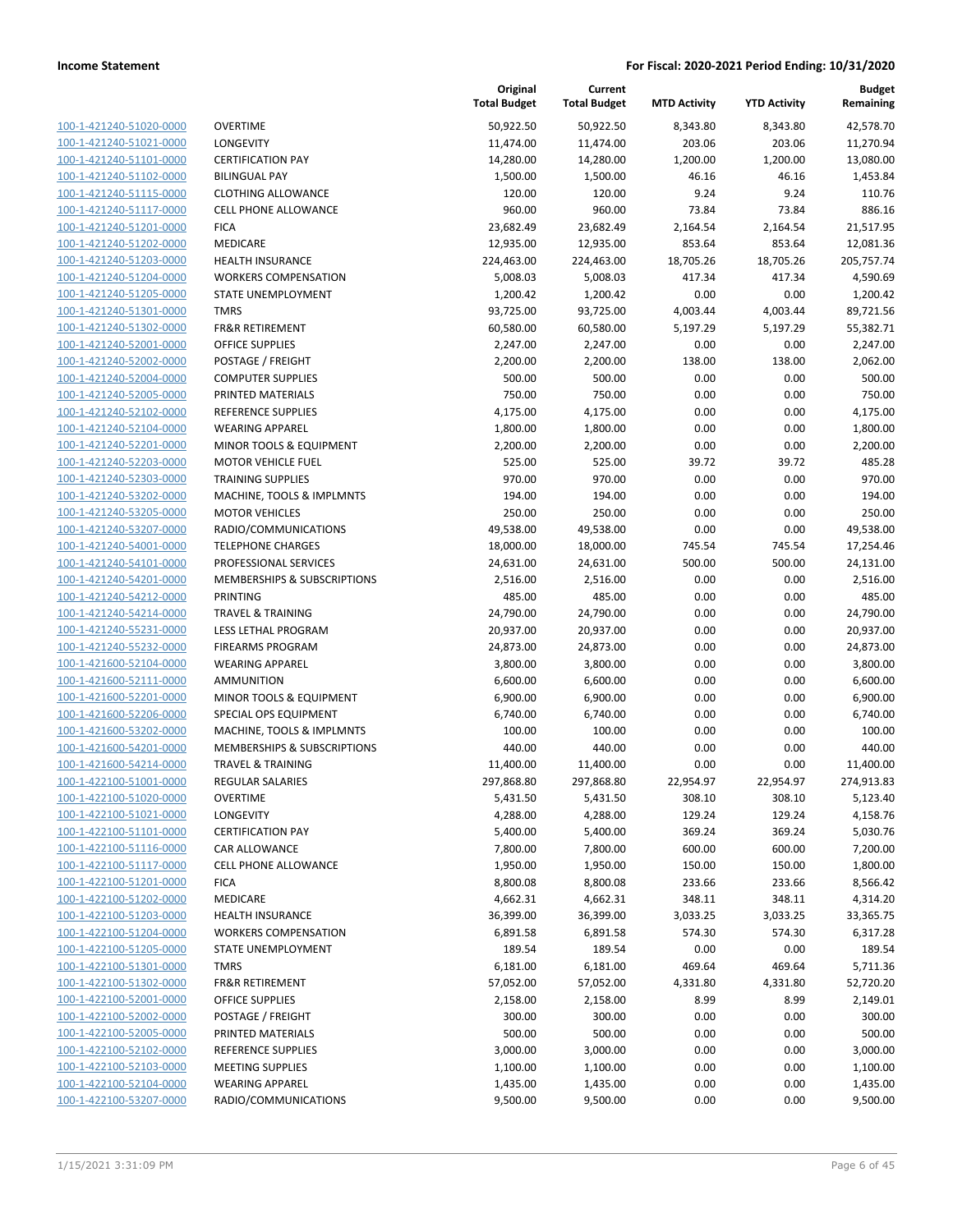| 100-1-422100-54001-0000        |
|--------------------------------|
| 100-1-422100-54002-0000        |
| 100-1-422100-54101-0000        |
| 100-1-422100-54201-0000        |
| 100-1-422100-54214-0000        |
| 100-1-422100-54217-0000        |
| 100-1-422200-51001-0000        |
| 100-1-422200-51020-0000        |
| 100-1-422200-51021-0000        |
| 100-1-422200-51101-0000        |
| 100-1-422200-51102-0000        |
| 100-1-422200-51117-0000        |
| 100-1-422200-51202-0000        |
| 100-1-422200-51203-0000        |
| 100-1-422200-51204-0000        |
| 100-1-422200-51205-0000        |
| 100-1-422200-51302-0000        |
| 100-1-422200-52001-0000        |
| 100-1-422200-52101-0000        |
| 100-1-422200-52102-0000        |
| 100-1-422200-52104-0000        |
| 100-1-422200-52107-0000        |
| 100-1-422200-52201-0000        |
| 100-1-422200-52203-0000        |
| 100-1-422200-52205-0000        |
| 100-1-422200-52207-0000        |
| 100-1-422200-52208-0000        |
| 100-1-422200-52306-0000        |
| 100-1-422200-53202-0000        |
| 100-1-422200-53205-0000        |
| 100-1-422200-53208-0000        |
| 100-1-422200-53213-0000        |
| 100-1-422200-54001-0000        |
| 100-1-422200-54002-0000        |
| 100-1-422200-54109-0000        |
| 100-1-422200-54214-0000        |
| 100-1-422200-55201-0000        |
| 100-1-422200-55203-0000        |
| 100-1-422200-55207-0000        |
| 100-1-422300-51001-0000        |
| 100-1-422300-51020-0000        |
| <u>100-1-422300-51021-0000</u> |
| <u>100-1-422300-51101-0000</u> |
| <u>100-1-422300-51117-0000</u> |
| <u>100-1-422300-51201-0000</u> |
| <u>100-1-422300-51202-0000</u> |
| 100-1-422300-51203-0000        |
| 100-1-422300-51204-0000        |
| <u>100-1-422300-51205-0000</u> |
| <u>100-1-422300-51302-0000</u> |
| 100-1-422300-52002-0000        |
| 100-1-422300-52005-0000        |
| 100-1-422300-52104-0000        |
| <u>100-1-422300-52201-0000</u> |
| <u>100-1-422300-52203-0000</u> |
| <u>100-1-422300-52304-0000</u> |
| 100-1-422300-53205-0000        |
| <u>100-1-422300-54001-0000</u> |
| 100-1-422300-54201-0000        |

| TELEPHONE CHARGES                      |
|----------------------------------------|
| <b>UTILITY CHARGES</b>                 |
| PROFESSIONAL SERVICES                  |
| <b>MEMBERSHIPS &amp; SUBSCRIPTIONS</b> |
| TRAVEL & TRAINING                      |
| <b>AWARDS PROGRAM</b>                  |
| <b>REGULAR SALARIES</b>                |
| <b>OVERTIME</b>                        |
| <b>LONGEVITY</b>                       |
| <b>CERTIFICATION PAY</b>               |
| <b>BILINGUAL PAY</b>                   |
| <b>CELL PHONE ALLOWANCE</b>            |
| <b>MEDICARE</b>                        |
| <b>HEALTH INSURANCE</b>                |
| <b>WORKERS COMPENSATION</b>            |
| STATE UNEMPLOYMENT                     |
| <b>FR&amp;R RETIREMENT</b>             |
| <b>OFFICE SUPPLIES</b>                 |
| <b>JANITORIAL SUPPLIES</b>             |
| REFERENCE SUPPLIES                     |
| <b>WEARING APPAREL</b>                 |
| <b>BOTANICAL SUPPLIES</b>              |
| MINOR TOOLS & EQUIPMENT                |
| <b>MOTOR VEHICLE FUEL</b>              |
| <b>FIRST RESPONDER SUPPLIES</b>        |
| <b>BUNKER GEAR</b>                     |
| <b>RESCUE EQUIPMENT</b>                |
| <b>HAZMAT SUPPLIES</b>                 |
| MACHINE, TOOLS & IMPLMNTS              |
| <b>MOTOR VEHICLES</b>                  |
| FIRE HOSE/NOZZLES                      |
| SCBA MAINTENANCE                       |
| <b>TELEPHONE CHARGES</b>               |
| <b>UTILITY CHARGES</b>                 |
| INSPECTIONS/TESTING                    |
| TRAVEL & TRAINING                      |
| <b>EQUIPMENT PURCHASES</b>             |
| <b>FURNITURE/OFFICE EQUIP</b>          |
| RADIO COMMUNICATION EQUIP              |
| <b>REGULAR SALARIES</b>                |
| OVERTIME                               |
| LONGEVITY                              |
| <b>CERTIFICATION PAY</b>               |
| <b>CELL PHONE ALLOWANCE</b>            |
| <b>FICA</b>                            |
| <b>MEDICARE</b>                        |
| <b>HEALTH INSURANCE</b>                |
| <b>WORKERS COMPENSATION</b>            |
| <b>STATE UNEMPLOYMENT</b>              |
| <b>FR&amp;R RETIREMENT</b>             |
| POSTAGE / FREIGHT                      |
| PRINTED MATERIALS                      |
| <b>WEARING APPAREL</b>                 |
| MINOR TOOLS & EQUIPMENT                |
| <b>MOTOR VEHICLE FUEL</b>              |
| <b>FIRE PREVENTION SUPPLIES</b>        |
| <b>MOTOR VEHICLES</b>                  |
| <b>TELENUONE</b>                       |

|                         |                                        | Original<br><b>Total Budget</b> | Current<br><b>Total Budget</b> | <b>MTD Activity</b> | <b>YTD Activity</b> | <b>Budget</b><br>Remaining |
|-------------------------|----------------------------------------|---------------------------------|--------------------------------|---------------------|---------------------|----------------------------|
| 100-1-422100-54001-0000 | <b>TELEPHONE CHARGES</b>               | 3,300.00                        | 3,300.00                       | 164.20              | 164.20              | 3,135.80                   |
| 100-1-422100-54002-0000 | <b>UTILITY CHARGES</b>                 | 3,900.00                        | 3,900.00                       | 354.35              | 354.35              | 3,545.65                   |
| 100-1-422100-54101-0000 | PROFESSIONAL SERVICES                  | 7,500.00                        | 7,500.00                       | 0.00                | 0.00                | 7,500.00                   |
| 100-1-422100-54201-0000 | <b>MEMBERSHIPS &amp; SUBSCRIPTIONS</b> | 6,071.70                        | 6,071.70                       | 4,695.00            | 4,695.00            | 1,376.70                   |
| 100-1-422100-54214-0000 | <b>TRAVEL &amp; TRAINING</b>           | 4,500.00                        | 4,500.00                       | 0.00                | 0.00                | 4,500.00                   |
| 100-1-422100-54217-0000 | <b>AWARDS PROGRAM</b>                  | 500.00                          | 500.00                         | 0.00                | 0.00                | 500.00                     |
| 100-1-422200-51001-0000 | <b>REGULAR SALARIES</b>                | 3,428,638.75                    | 3,428,638.75                   | 273,323.18          | 273,323.18          | 3,155,315.57               |
| 100-1-422200-51020-0000 | <b>OVERTIME</b>                        | 435,244.92                      | 435,244.92                     | 120,096.27          | 120,096.27          | 315,148.65                 |
| 100-1-422200-51021-0000 | LONGEVITY                              | 48,410.00                       | 48,410.00                      | 1,339.45            | 1,339.45            | 47,070.55                  |
| 100-1-422200-51101-0000 | <b>CERTIFICATION PAY</b>               | 113,160.00                      | 113,160.00                     | 5,427.82            | 5,427.82            | 107,732.18                 |
| 100-1-422200-51102-0000 | <b>BILINGUAL PAY</b>                   | 600.00                          | 600.00                         | 92.32               | 92.32               | 507.68                     |
| 100-1-422200-51117-0000 | <b>CELL PHONE ALLOWANCE</b>            | 2,340.00                        | 2,340.00                       | 180.00              | 180.00              | 2,160.00                   |
| 100-1-422200-51202-0000 | MEDICARE                               | 57,106.14                       | 57,106.14                      | 6,253.67            | 6,253.67            | 50,852.47                  |
| 100-1-422200-51203-0000 | <b>HEALTH INSURANCE</b>                | 582,391.00                      | 582,391.00                     | 48,532.59           | 48,532.59           | 533,858.41                 |
| 100-1-422200-51204-0000 | <b>WORKERS COMPENSATION</b>            | 99,003.93                       | 99,003.93                      | 8,250.32            | 8,250.32            | 90,753.61                  |
| 100-1-422200-51205-0000 | <b>STATE UNEMPLOYMENT</b>              | 3,123.62                        | 3,123.62                       | 61.79               | 61.79               | 3,061.83                   |
| 100-1-422200-51302-0000 | <b>FR&amp;R RETIREMENT</b>             | 858,047.85                      | 858,047.85                     | 85,297.75           | 85,297.75           | 772,750.10                 |
| 100-1-422200-52001-0000 | <b>OFFICE SUPPLIES</b>                 | 1,616.00                        | 1,616.00                       | 0.00                | 0.00                | 1,616.00                   |
| 100-1-422200-52101-0000 | <b>JANITORIAL SUPPLIES</b>             | 0.00                            | 0.00                           | 654.83              | 654.83              | $-654.83$                  |
| 100-1-422200-52102-0000 | REFERENCE SUPPLIES                     | 600.00                          | 600.00                         | 0.00                | 0.00                | 600.00                     |
| 100-1-422200-52104-0000 | <b>WEARING APPAREL</b>                 | 22,060.00                       | 22,060.00                      | 0.00                | 0.00                | 22,060.00                  |
| 100-1-422200-52107-0000 | <b>BOTANICAL SUPPLIES</b>              | 1,000.00                        | 1,000.00                       | 0.00                | 0.00                | 1,000.00                   |
| 100-1-422200-52201-0000 | MINOR TOOLS & EQUIPMENT                | 10,800.00                       | 10,800.00                      | 0.00                | 0.00                | 10,800.00                  |
| 100-1-422200-52203-0000 | <b>MOTOR VEHICLE FUEL</b>              | 28,650.00                       | 28,650.00                      | 2,308.06            | 2,308.06            | 26,341.94                  |
| 100-1-422200-52205-0000 | FIRST RESPONDER SUPPLIES               | 23,640.00                       | 23,640.00                      | 373.15              | 373.15              | 23,266.85                  |
| 100-1-422200-52207-0000 | <b>BUNKER GEAR</b>                     | 42,680.00                       | 42,680.00                      | 0.00                | 0.00                | 42,680.00                  |
| 100-1-422200-52208-0000 | <b>RESCUE EQUIPMENT</b>                | 4,625.00                        | 4,625.00                       | 0.00                | 0.00                | 4,625.00                   |
| 100-1-422200-52306-0000 | <b>HAZMAT SUPPLIES</b>                 | 12,400.00                       | 12,400.00                      | 0.00                | 0.00                | 12,400.00                  |
| 100-1-422200-53202-0000 | MACHINE, TOOLS & IMPLMNTS              | 1,900.00                        | 1,900.00                       | 0.00                | 0.00                | 1,900.00                   |
| 100-1-422200-53205-0000 | <b>MOTOR VEHICLES</b>                  | 50,000.00                       | 50,000.00                      | 2,377.99            | 2,377.99            | 47,622.01                  |
| 100-1-422200-53208-0000 | FIRE HOSE/NOZZLES                      | 13,050.00                       | 13,050.00                      | 0.00                | 0.00                | 13,050.00                  |
| 100-1-422200-53213-0000 | <b>SCBA MAINTENANCE</b>                | 2,000.00                        | 2,000.00                       | 0.00                | 0.00                | 2,000.00                   |
| 100-1-422200-54001-0000 | <b>TELEPHONE CHARGES</b>               | 11,000.00                       | 11,000.00                      | 674.24              | 674.24              | 10,325.76                  |
| 100-1-422200-54002-0000 | <b>UTILITY CHARGES</b>                 | 54,150.00                       | 54,150.00                      | 3,641.62            | 3,641.62            | 50,508.38                  |
| 100-1-422200-54109-0000 | INSPECTIONS/TESTING                    | 9,840.00                        | 9,840.00                       | 0.00                | 0.00                | 9,840.00                   |
| 100-1-422200-54214-0000 | <b>TRAVEL &amp; TRAINING</b>           | 20,900.00                       | 20,900.00                      | 0.00                | 0.00                | 20,900.00                  |
| 100-1-422200-55201-0000 | <b>EQUIPMENT PURCHASES</b>             | 2,100.00                        | 2,100.00                       | 0.00                | 0.00                | 2,100.00                   |
| 100-1-422200-55203-0000 | <b>FURNITURE/OFFICE EQUIP</b>          | 9,000.00                        | 9,000.00                       | 0.00                | 0.00                | 9,000.00                   |
| 100-1-422200-55207-0000 | RADIO COMMUNICATION EQUIP              | 8,000.00                        | 8,000.00                       | 0.00                | 0.00                | 8,000.00                   |
| 100-1-422300-51001-0000 | REGULAR SALARIES                       | 118,256.40                      | 118,256.40                     | 9,278.81            | 9,278.81            | 108,977.59                 |
| 100-1-422300-51020-0000 | <b>OVERTIME</b>                        | 14,354.52                       | 14,354.52                      | 240.55              | 240.55              | 14,113.97                  |
| 100-1-422300-51021-0000 | LONGEVITY                              | 1,744.00                        | 1,744.00                       | 0.00                | 0.00                | 1,744.00                   |
| 100-1-422300-51101-0000 | <b>CERTIFICATION PAY</b>               | 2,520.00                        | 2,520.00                       | 147.70              | 147.70              | 2,372.30                   |
| 100-1-422300-51117-0000 | <b>CELL PHONE ALLOWANCE</b>            | 780.00                          | 780.00                         | 60.00               | 60.00               | 720.00                     |
| 100-1-422300-51201-0000 | <b>FICA</b>                            | 8,534.61                        | 8,534.61                       | 0.00                | 0.00                | 8,534.61                   |
| 100-1-422300-51202-0000 | MEDICARE                               | 1,996.00                        | 1,996.00                       | 140.71              | 140.71              | 1,855.29                   |
| 100-1-422300-51203-0000 | <b>HEALTH INSURANCE</b>                | 12,133.00                       | 12,133.00                      | 1,011.08            | 1,011.08            | 11,121.92                  |
| 100-1-422300-51204-0000 | <b>WORKERS COMPENSATION</b>            | 3,460.42                        | 3,460.42                       | 288.37              | 288.37              | 3,172.05                   |
| 100-1-422300-51205-0000 | STATE UNEMPLOYMENT                     | 63.18                           | 63.18                          | 0.00                | 0.00                | 63.18                      |
| 100-1-422300-51302-0000 | FR&R RETIREMENT                        | 29,320.50                       | 29,320.50                      | 2,071.86            | 2,071.86            | 27,248.64                  |
| 100-1-422300-52002-0000 | POSTAGE / FREIGHT                      | 300.00                          | 300.00                         | 0.00                | 0.00                | 300.00                     |
| 100-1-422300-52005-0000 | PRINTED MATERIALS                      | 455.00                          | 455.00                         | 0.00                | 0.00                | 455.00                     |
| 100-1-422300-52104-0000 | <b>WEARING APPAREL</b>                 | 750.00                          | 750.00                         | 0.00                | 0.00                | 750.00                     |
| 100-1-422300-52201-0000 | MINOR TOOLS & EQUIPMENT                | 520.00                          | 520.00                         | 0.00                | 0.00                | 520.00                     |
| 100-1-422300-52203-0000 | <b>MOTOR VEHICLE FUEL</b>              | 1,030.00                        | 1,030.00                       | 58.42               | 58.42               | 971.58                     |
| 100-1-422300-52304-0000 | FIRE PREVENTION SUPPLIES               | 8,857.50                        | 8,857.50                       | 0.00                | 0.00                | 8,857.50                   |
| 100-1-422300-53205-0000 | <b>MOTOR VEHICLES</b>                  | 250.00                          | 250.00                         | 0.00                | 0.00                | 250.00                     |
| 100-1-422300-54001-0000 | <b>TELEPHONE CHARGES</b>               | 450.00                          | 450.00                         | 36.24               | 36.24               | 413.76                     |
| 100-1-422300-54201-0000 | MEMBERSHIPS & SUBSCRIPTIONS            | 1,902.00                        | 1,902.00                       | 0.00                | 0.00                | 1,902.00                   |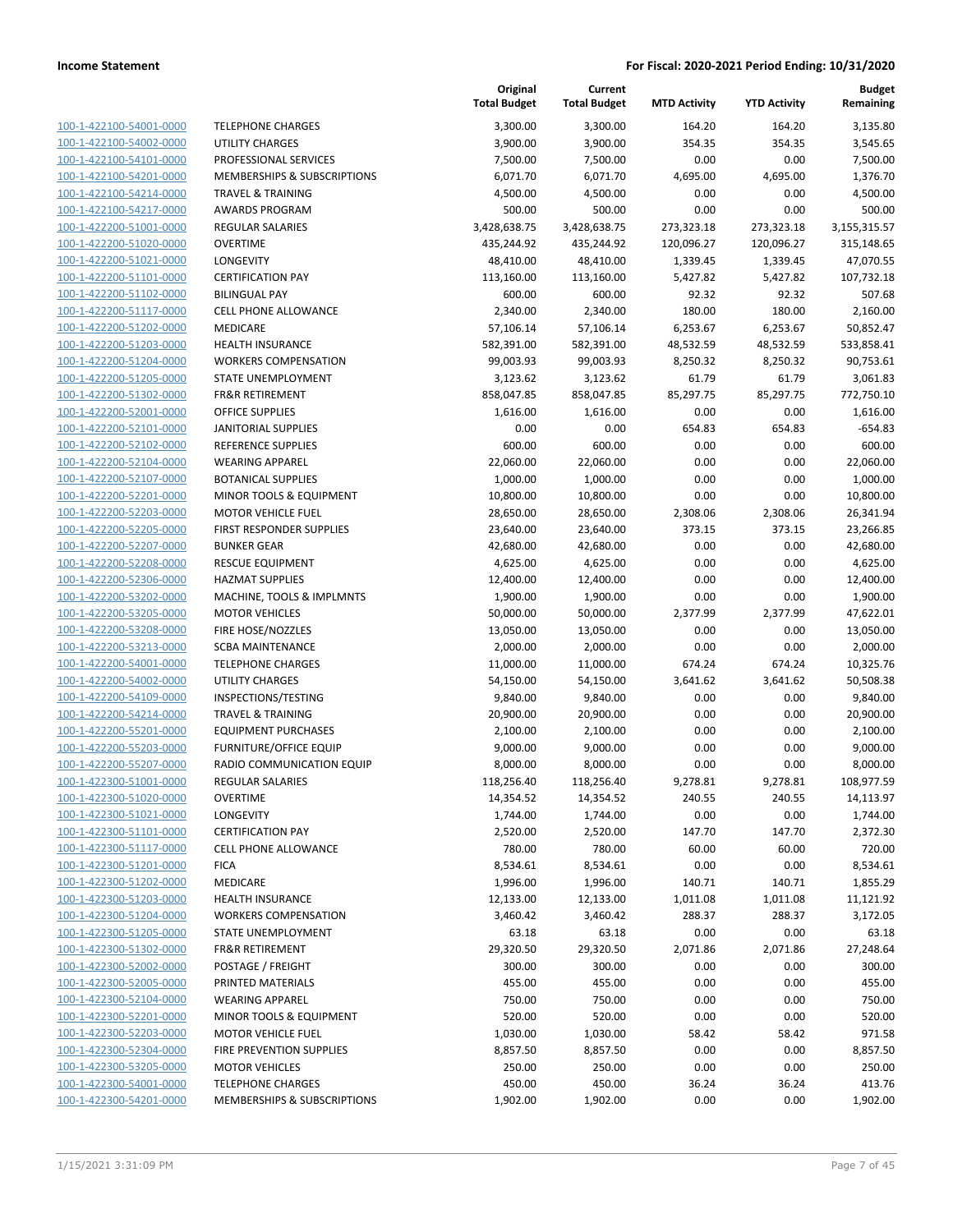| 100-1-422300-54208-0000        |
|--------------------------------|
| 100-1-422300-54210-0000        |
| 100-1-422300-54214-0000        |
| 100-1-422300-54217-0000        |
| 100-1-422400-53204-0000        |
| 100-1-422400-53209-0000        |
|                                |
| 100-1-422400-54001-0000        |
| 100-1-422400-54201-0000        |
| 100-1-422400-54214-0000        |
| 100-1-431100-51001-0000        |
| 100-1-431100-51021-0000        |
| 100-1-431100-51116-0000        |
| 100-1-431100-51117-0000        |
| 100-1-431100-51201-0000        |
| 100-1-431100-51202-0000        |
| 100-1-431100-51203-0000        |
| 100-1-431100-51204-0000        |
| 100-1-431100-51205-0000        |
| 100-1-431100-51301-0000        |
|                                |
| 100-1-431100-52001-0000        |
| 100-1-431100-52002-0000        |
| 100-1-431100-52103-0000        |
| 100-1-431100-52203-0000        |
| 100-1-431100-53201-0000        |
| 100-1-431100-53205-0000        |
| 100-1-431100-53207-0000        |
| 100-1-431100-54001-0000        |
| 100-1-431100-54002-0000        |
| 100-1-431100-54101-0000        |
|                                |
| 100-1-431100-54201-0000        |
| 100-1-431100-54214-0000        |
| 100-1-431200-51001-0000        |
| 100-1-431200-51020-0000        |
| 100-1-431200-51021-0000        |
| 100-1-431200-51117-0000        |
| 100-1-431200-51201-0000        |
| 100-1-431200-51202-0000        |
| 100-1-431200-51203-0000        |
| 100-1-431200-51204-0000        |
| 100-1-431200-51205-0000        |
| 100-1-431200-51301-0000        |
|                                |
| <u>100-1-431200-52001-0000</u> |
| 100-1-431200-52002-0000        |
| 100-1-431200-52103-0000        |
| 100-1-431200-52104-0000        |
| 100-1-431200-52106-0000        |
| <u>100-1-431200-52107-0000</u> |
| <u>100-1-431200-52201-0000</u> |
| 100-1-431200-52203-0000        |
| 100-1-431200-52302-0000        |
| 100-1-431200-52303-0000        |
|                                |
| <u>100-1-431200-53202-0000</u> |
| <u>100-1-431200-53205-0000</u> |
| 100-1-431200-53207-0000        |
| 100-1-431200-53301-0000        |
| 100-1-431200-53303-0000        |
| <u>100-1-431200-53305-0000</u> |
| <u>100-1-431200-53308-0000</u> |
| 100-1-431200-54001-0000        |
|                                |

|                         |                                 | Original<br><b>Total Budget</b> | Current<br><b>Total Budget</b> | <b>MTD Activity</b> | <b>YTD Activity</b> | <b>Budget</b><br>Remaining |
|-------------------------|---------------------------------|---------------------------------|--------------------------------|---------------------|---------------------|----------------------------|
| 100-1-422300-54208-0000 | <b>LABORATORY WORK</b>          | 660.00                          | 660.00                         | 0.00                | 0.00                | 660.00                     |
| 100-1-422300-54210-0000 | PHOTO PROCESSING                | 50.00                           | 50.00                          | 0.00                | 0.00                | 50.00                      |
| 100-1-422300-54214-0000 | <b>TRAVEL &amp; TRAINING</b>    | 5,350.00                        | 5,350.00                       | 0.00                | 0.00                | 5,350.00                   |
| 100-1-422300-54217-0000 | <b>AWARDS PROGRAM</b>           | 625.00                          | 625.00                         | 0.00                | 0.00                | 625.00                     |
| 100-1-422400-53204-0000 | SIREN MAINTENANCE               | 1,000.00                        | 1,000.00                       | 0.00                | 0.00                | 1,000.00                   |
| 100-1-422400-53209-0000 | HARDWARE/SOFTWARE               | 12,500.00                       | 12,500.00                      | 0.00                | 0.00                | 12,500.00                  |
| 100-1-422400-54001-0000 | <b>TELEPHONE CHARGES</b>        | 1,500.00                        | 1,500.00                       | 19.62               | 19.62               | 1,480.38                   |
| 100-1-422400-54201-0000 | MEMBERSHIPS & SUBSCRIPTIONS     | 3,150.00                        | 3,150.00                       | 0.00                | 0.00                | 3,150.00                   |
| 100-1-422400-54214-0000 | <b>TRAVEL &amp; TRAINING</b>    | 1,500.00                        | 1,500.00                       | 0.00                | 0.00                | 1,500.00                   |
| 100-1-431100-51001-0000 | REGULAR SALARIES                | 138,548.80                      | 138,548.80                     | 10,657.60           | 10,657.60           | 127,891.20                 |
| 100-1-431100-51021-0000 | LONGEVITY                       | 240.00                          | 240.00                         | 0.00                | 0.00                | 240.00                     |
| 100-1-431100-51116-0000 | <b>CAR ALLOWANCE</b>            | 4,200.00                        | 4,200.00                       | 323.08              | 323.08              | 3,876.92                   |
| 100-1-431100-51117-0000 | <b>CELL PHONE ALLOWANCE</b>     | 1,950.00                        | 1,950.00                       | 150.00              | 150.00              | 1,800.00                   |
| 100-1-431100-51201-0000 | <b>FICA</b>                     | 8,919.34                        | 8,919.34                       | 680.46              | 680.46              | 8,238.88                   |
| 100-1-431100-51202-0000 | MEDICARE                        | 2,101.61                        | 2,101.61                       | 159.14              | 159.14              | 1,942.47                   |
| 100-1-431100-51203-0000 | <b>HEALTH INSURANCE</b>         | 24,266.00                       | 24,266.00                      | 2,022.17            | 2,022.17            | 22,243.83                  |
| 100-1-431100-51204-0000 | <b>WORKERS COMPENSATION</b>     | 349.59                          | 349.59                         | 29.13               | 29.13               | 320.46                     |
| 100-1-431100-51205-0000 | STATE UNEMPLOYMENT              | 126.36                          | 126.36                         | 0.00                | 0.00                | 126.36                     |
| 100-1-431100-51301-0000 | <b>TMRS</b>                     | 16,686.08                       | 16,686.08                      | 1,252.22            | 1,252.22            | 15,433.86                  |
| 100-1-431100-52001-0000 | OFFICE SUPPLIES                 | 600.00                          | 600.00                         | 0.00                | 0.00                | 600.00                     |
| 100-1-431100-52002-0000 | POSTAGE / FREIGHT               | 100.00                          | 100.00                         | 0.00                | 0.00                | 100.00                     |
| 100-1-431100-52103-0000 | <b>MEETING SUPPLIES</b>         | 100.00                          | 100.00                         | 0.00                | 0.00                | 100.00                     |
| 100-1-431100-52203-0000 | <b>MOTOR VEHICLE FUEL</b>       | 200.00                          | 200.00                         | 0.00                | 0.00                | 200.00                     |
| 100-1-431100-53201-0000 | FURNITURE & OFFICE EQUIPMENT    | 500.00                          | 500.00                         | 0.00                | 0.00                | 500.00                     |
| 100-1-431100-53205-0000 | <b>MOTOR VEHICLES</b>           | 200.00                          | 200.00                         | 0.00                | 0.00                | 200.00                     |
| 100-1-431100-53207-0000 | RADIO/COMMUNICATIONS            | 1,800.00                        | 1,800.00                       | 0.00                | 0.00                | 1,800.00                   |
| 100-1-431100-54001-0000 | <b>TELEPHONE CHARGES</b>        | 3,300.00                        | 3,300.00                       | 140.20              | 140.20              | 3,159.80                   |
| 100-1-431100-54002-0000 | UTILITY CHARGES                 | 850.00                          | 850.00                         | 17.85               | 17.85               | 832.15                     |
| 100-1-431100-54101-0000 | PROFESSIONAL SERVICES           | 500.00                          | 500.00                         | 0.00                | 0.00                | 500.00                     |
| 100-1-431100-54201-0000 | MEMBERSHIPS & SUBSCRIPTIONS     | 600.00                          | 600.00                         | 0.00                | 0.00                | 600.00                     |
| 100-1-431100-54214-0000 | <b>TRAVEL &amp; TRAINING</b>    | 1,250.00                        | 1,250.00                       | 0.00                | 0.00                | 1,250.00                   |
| 100-1-431200-51001-0000 | <b>REGULAR SALARIES</b>         | 401,752.00                      | 401,752.00                     | 26,576.06           | 26,576.06           | 375,175.94                 |
| 100-1-431200-51020-0000 | <b>OVERTIME</b>                 | 16,352.25                       | 16,352.25                      | 1,627.57            | 1,627.57            | 14,724.68                  |
| 100-1-431200-51021-0000 | LONGEVITY                       | 7,424.00                        | 7,424.00                       | 0.00                | 0.00                | 7,424.00                   |
| 100-1-431200-51117-0000 | <b>CELL PHONE ALLOWANCE</b>     | 1,560.00                        | 1,560.00                       | 120.00              | 120.00              | 1,440.00                   |
| 100-1-431200-51201-0000 | <b>FICA</b>                     | 26,479.47                       | 26,479.47                      | 1,662.60            | 1,662.60            | 24,816.87                  |
| 100-1-431200-51202-0000 | MEDICARE                        | 6,192.78                        | 6,192.78                       | 388.84              | 388.84              | 5,803.94                   |
| 100-1-431200-51203-0000 | <b>HEALTH INSURANCE</b>         | 133,465.00                      | 133,465.00                     | 11,122.08           | 11,122.08           | 122,342.92                 |
| 100-1-431200-51204-0000 | <b>WORKERS COMPENSATION</b>     | 20,511.17                       | 20,511.17                      | 1,709.26            | 1,709.26            | 18,801.91                  |
| 100-1-431200-51205-0000 | STATE UNEMPLOYMENT              | 694.98                          | 694.98                         | 0.00                | 0.00                | 694.98                     |
| 100-1-431200-51301-0000 | <b>TMRS</b>                     | 49,168.53                       | 49,168.53                      | 3,186.40            | 3,186.40            | 45,982.13                  |
| 100-1-431200-52001-0000 | <b>OFFICE SUPPLIES</b>          | 518.00                          | 518.00                         | 0.00                | 0.00                | 518.00                     |
| 100-1-431200-52002-0000 | POSTAGE / FREIGHT               | 20.00                           | 20.00                          | 0.00                | 0.00                | 20.00                      |
| 100-1-431200-52103-0000 | <b>MEETING SUPPLIES</b>         | 909.11                          | 909.11                         | 0.00                | 0.00                | 909.11                     |
| 100-1-431200-52104-0000 | <b>WEARING APPAREL</b>          | 8,000.00                        | 8,000.00                       | 0.00                | 0.00                | 8,000.00                   |
| 100-1-431200-52106-0000 | <b>CHEMICAL SUPPLIES</b>        | 4,194.20                        | 4,194.20                       | 0.00                | 0.00                | 4,194.20                   |
| 100-1-431200-52107-0000 | <b>BOTANICAL SUPPLIES</b>       | 1,349.97                        | 1,349.97                       | 0.00                | 0.00                | 1,349.97                   |
| 100-1-431200-52201-0000 | MINOR TOOLS & EQUIPMENT         | 8,131.41                        | 8,131.41                       | 1,549.93            | 1,549.93            | 6,581.48                   |
| 100-1-431200-52203-0000 | <b>MOTOR VEHICLE FUEL</b>       | 31,100.00                       | 31,100.00                      | 3,316.88            | 3,316.88            | 27,783.12                  |
| 100-1-431200-52302-0000 | <b>MEDICAL SUPPLIES</b>         | 150.00                          | 150.00                         | 0.00                | 0.00                | 150.00                     |
| 100-1-431200-52303-0000 | <b>TRAINING SUPPLIES</b>        | 212.99                          | 212.99                         | 0.00                | 0.00                | 212.99                     |
| 100-1-431200-53202-0000 | MACHINE, TOOLS & IMPLMNTS       | 2,914.95                        | 2,914.95                       | 0.00                | 0.00                | 2,914.95                   |
| 100-1-431200-53205-0000 | <b>MOTOR VEHICLES</b>           | 25,000.00                       | 25,000.00                      | 6,678.64            | 6,678.64            | 18,321.36                  |
| 100-1-431200-53207-0000 | RADIO/COMMUNICATIONS            | 3,210.00                        | 3,210.00                       | 0.00                | 0.00                | 3,210.00                   |
| 100-1-431200-53301-0000 | SIDEWALKS, CURBS, & GUTTERS     | 20,014.80                       | 20,014.80                      | 1,125.00            | 1,125.00            | 18,889.80                  |
| 100-1-431200-53303-0000 | MAINT - STREET /ALLEY/APRN/RNWY | 45,000.00                       | 45,000.00                      | 953.55              | 953.55              | 44,046.45                  |
| 100-1-431200-53305-0000 | <b>BRIDGES &amp; CULVERTS</b>   | 7,783.40                        | 7,783.40                       | 0.00                | 0.00                | 7,783.40                   |
| 100-1-431200-53308-0000 | <b>STORM SEWERS</b>             | 4,998.64                        | 4,998.64                       | 0.00                | 0.00                | 4,998.64                   |
| 100-1-431200-54001-0000 | <b>TELEPHONE CHARGES</b>        | 1,200.00                        | 1,200.00                       | 96.24               | 96.24               | 1,103.76                   |
|                         |                                 |                                 |                                |                     |                     |                            |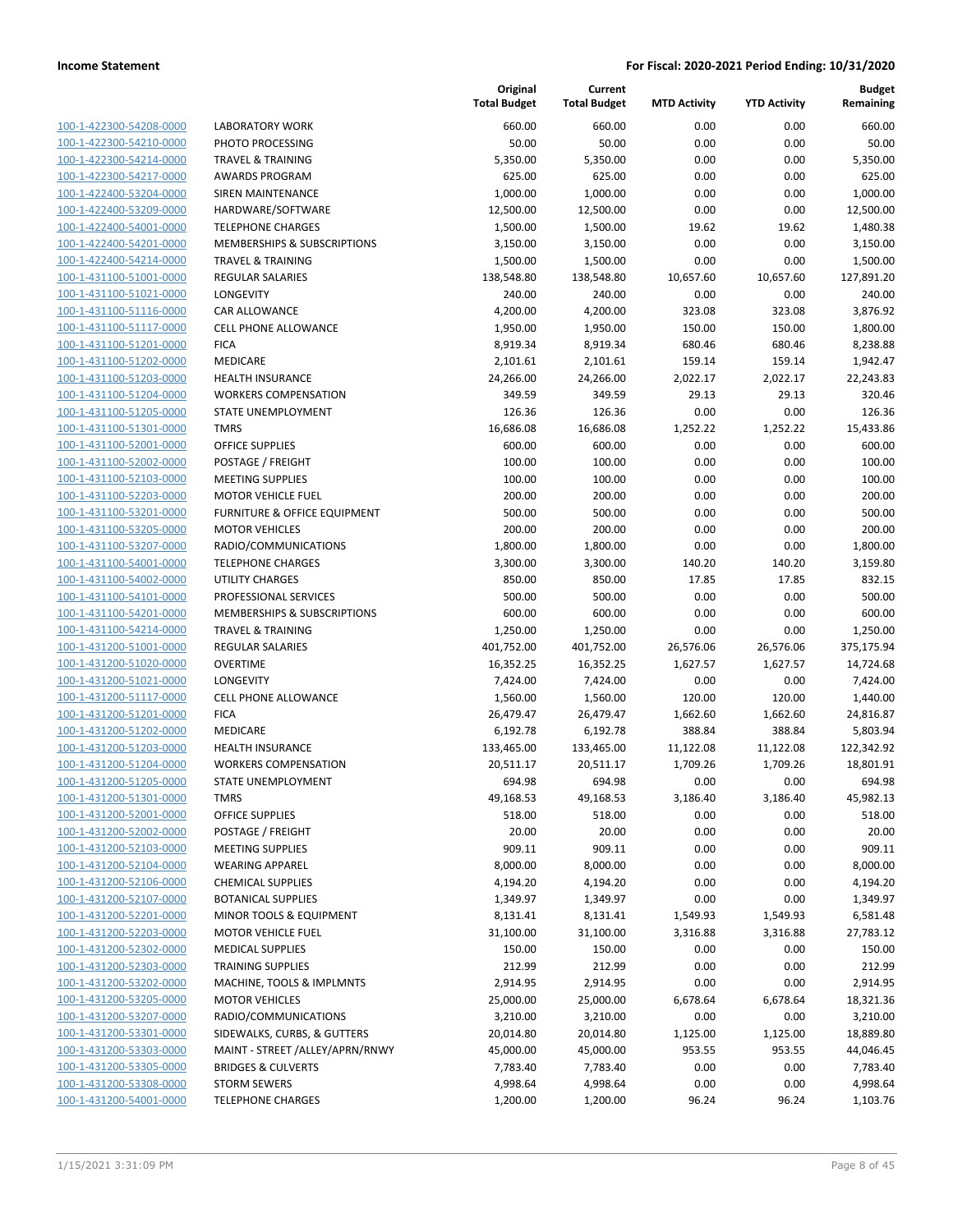| 100-1-431200-54002-0000        |
|--------------------------------|
| 100-1-431200-54201-0000        |
| 100-1-431200-54214-0000        |
| 100-1-431200-55207-0000        |
| 100-1-431600-51001-0000        |
| 100-1-431600-51020-0000        |
| 100-1-431600-51021-0000        |
| 100-1-431600-51101-0000        |
| 100-1-431600-51201-0000        |
| 100-1-431600-51202-0000        |
| 100-1-431600-51203-0000        |
| 100-1-431600-51204-0000        |
| 100-1-431600-51205-0000        |
| 100-1-431600-51301-0000        |
| 100-1-431600-52001-0000        |
| 100-1-431600-52002-0000        |
| 100-1-431600-52104-0000        |
| 100-1-431600-52106-0000        |
| 100-1-431600-52201-0000        |
| 100-1-431600-52203-0000        |
| 100-1-431600-53202-0000        |
| 100-1-431600-53205-0000        |
| 100-1-431600-53207-0000        |
| 100-1-431600-53303-0000        |
| 100-1-431600-54001-0000        |
| 100-1-431600-54002-0000        |
| 100-1-431600-54214-0000        |
| 100-1-431700-51001-0000        |
| 100-1-431700-51020-0000        |
| 100-1-431700-51021-0000        |
| 100-1-431700-51117-0000        |
| 100-1-431700-51201-0000        |
| 100-1-431700-51202-0000        |
| 100-1-431700-51203-0000        |
|                                |
| 100-1-431700-51204-0000        |
| 100-1-431700-51205-0000        |
| 100-1-431700-51301-0000        |
| 100-1-431700-52001-0000        |
| 100-1-431700-52002-0000        |
| 100-1-431700-52104-0000        |
| 100-1-431700-52201-0000        |
| <u>100-1-431700-52203-0000</u> |
| 100-1-431700-52303-0000        |
| 100-1-431700-53201-0000        |
| 100-1-431700-53205-0000        |
| 100-1-431700-53207-0000        |
| 100-1-431700-54001-0000        |
| <u>100-1-431700-54002-0000</u> |
| 100-1-431700-54201-0000        |
| <u>100-1-431700-54212-0000</u> |
| <u>100-1-431700-54214-0000</u> |
| <u>100-1-431700-54410-0000</u> |
| <u>100-1-441100-51001-0000</u> |
| 100-1-441100-51020-0000        |
| 100-1-441100-51021-0000        |
| <u>100-1-441100-51102-0000</u> |
| 100-1-441100-51117-0000        |
| <u>100-1-441100-51201-0000</u> |
| 100-1-441100-51202-0000        |
|                                |

|                         |                                 | Original<br><b>Total Budget</b> | Current<br><b>Total Budget</b> | <b>MTD Activity</b> | <b>YTD Activity</b> | <b>Budget</b><br>Remaining |
|-------------------------|---------------------------------|---------------------------------|--------------------------------|---------------------|---------------------|----------------------------|
| 100-1-431200-54002-0000 | <b>UTILITY CHARGES</b>          | 6,650.00                        | 6,650.00                       | 568.29              | 568.29              | 6,081.71                   |
| 100-1-431200-54201-0000 | MEMBERSHIPS & SUBSCRIPTIONS     | 1,770.00                        | 1,770.00                       | 0.00                | 0.00                | 1,770.00                   |
| 100-1-431200-54214-0000 | <b>TRAVEL &amp; TRAINING</b>    | 410.00                          | 410.00                         | 0.00                | 0.00                | 410.00                     |
| 100-1-431200-55207-0000 | RADIO COMMUNICATION EQUIP       | 1,887.50                        | 1,887.50                       | 0.00                | 0.00                | 1,887.50                   |
| 100-1-431600-51001-0000 | <b>REGULAR SALARIES</b>         | 75,585.12                       | 75,585.12                      | 5,813.76            | 5,813.76            | 69,771.36                  |
| 100-1-431600-51020-0000 | <b>OVERTIME</b>                 | 8,721.36                        | 8,721.36                       | 51.12               | 51.12               | 8,670.24                   |
| 100-1-431600-51021-0000 | <b>LONGEVITY</b>                | 2,436.00                        | 2,436.00                       | 0.00                | 0.00                | 2,436.00                   |
| 100-1-431600-51101-0000 | <b>CERTIFICATION PAY</b>        | 600.00                          | 600.00                         | 46.16               | 46.16               | 553.84                     |
| 100-1-431600-51201-0000 | <b>FICA</b>                     | 5,415.23                        | 5,415.23                       | 356.87              | 356.87              | 5,058.36                   |
| 100-1-431600-51202-0000 | MEDICARE                        | 1,266.47                        | 1,266.47                       | 83.46               | 83.46               | 1,183.01                   |
| 100-1-431600-51203-0000 | <b>HEALTH INSURANCE</b>         | 24,266.00                       | 24,266.00                      | 2,022.17            | 2,022.17            | 22,243.83                  |
| 100-1-431600-51204-0000 | <b>WORKERS COMPENSATION</b>     | 4,194.68                        | 4,194.68                       | 349.56              | 349.56              | 3,845.12                   |
| 100-1-431600-51205-0000 | STATE UNEMPLOYMENT              | 126.36                          | 126.36                         | 35.58               | 35.58               | 90.78                      |
| 100-1-431600-51301-0000 | <b>TMRS</b>                     | 10,055.30                       | 10,055.30                      | 664.99              | 664.99              | 9,390.31                   |
| 100-1-431600-52001-0000 | <b>OFFICE SUPPLIES</b>          | 315.40                          | 315.40                         | 0.00                | 0.00                | 315.40                     |
| 100-1-431600-52002-0000 | POSTAGE / FREIGHT               | 20.00                           | 20.00                          | 0.00                | 0.00                | 20.00                      |
| 100-1-431600-52104-0000 | <b>WEARING APPAREL</b>          | 3,666.40                        | 3,666.40                       | 0.00                | 0.00                | 3,666.40                   |
| 100-1-431600-52106-0000 | <b>CHEMICAL SUPPLIES</b>        | 689.61                          | 689.61                         | 0.00                | 0.00                | 689.61                     |
| 100-1-431600-52201-0000 | MINOR TOOLS & EQUIPMENT         | 6,678.65                        | 6,678.65                       | 0.00                | 0.00                | 6,678.65                   |
| 100-1-431600-52203-0000 | <b>MOTOR VEHICLE FUEL</b>       | 3,450.00                        | 3,450.00                       | 214.60              | 214.60              | 3,235.40                   |
| 100-1-431600-53202-0000 | MACHINE, TOOLS & IMPLMNTS       | 7,859.28                        | 7,859.28                       | 0.00                | 0.00                | 7,859.28                   |
| 100-1-431600-53205-0000 | <b>MOTOR VEHICLES</b>           | 2,000.00                        | 2,000.00                       | 211.96              | 211.96              | 1,788.04                   |
| 100-1-431600-53207-0000 | RADIO/COMMUNICATIONS            | 1,245.00                        | 1,245.00                       | 0.00                | 0.00                | 1,245.00                   |
| 100-1-431600-53303-0000 | MAINT - STREET /ALLEY/APRN/RNWY | 20,000.00                       | 20,000.00                      | 0.00                | 0.00                | 20,000.00                  |
| 100-1-431600-54001-0000 | <b>TELEPHONE CHARGES</b>        | 1,300.00                        | 1,300.00                       | 64.20               | 64.20               | 1,235.80                   |
| 100-1-431600-54002-0000 | UTILITY CHARGES                 | 308,750.00                      | 308,750.00                     | 24,393.93           | 24,393.93           | 284,356.07                 |
| 100-1-431600-54214-0000 | <b>TRAVEL &amp; TRAINING</b>    | 862.00                          | 862.00                         | 0.00                | 0.00                | 862.00                     |
| 100-1-431700-51001-0000 | <b>REGULAR SALARIES</b>         | 117,041.60                      | 117,041.60                     | 9,002.56            | 9,002.56            | 108,039.04                 |
| 100-1-431700-51020-0000 | <b>OVERTIME</b>                 | 363.45                          | 363.45                         | 0.00                | 0.00                | 363.45                     |
| 100-1-431700-51021-0000 | <b>LONGEVITY</b>                | 2,058.00                        | 2,058.00                       | 0.00                | 0.00                | 2,058.00                   |
| 100-1-431700-51117-0000 | <b>CELL PHONE ALLOWANCE</b>     | 1,560.00                        | 1,560.00                       | 60.00               | 60.00               | 1,500.00                   |
| 100-1-431700-51201-0000 | <b>FICA</b>                     | 7,503.43                        | 7,503.43                       | 532.72              | 532.72              | 6,970.71                   |
| 100-1-431700-51202-0000 | <b>MEDICARE</b>                 | 1,754.83                        | 1,754.83                       | 124.58              | 124.58              | 1,630.25                   |
| 100-1-431700-51203-0000 | <b>HEALTH INSURANCE</b>         | 24,266.00                       | 24,266.00                      | 2,022.17            | 2,022.17            | 22,243.83                  |
| 100-1-431700-51204-0000 | <b>WORKERS COMPENSATION</b>     | 661.66                          | 661.66                         | 55.14               | 55.14               | 606.52                     |
| 100-1-431700-51205-0000 | STATE UNEMPLOYMENT              | 126.36                          | 126.36                         | 0.00                | 0.00                | 126.36                     |
| 100-1-431700-51301-0000 | <b>TMRS</b>                     | 13,932.78                       | 13,932.78                      | 1,019.54            | 1,019.54            | 12,913.24                  |
| 100-1-431700-52001-0000 | OFFICE SUPPLIES                 | 2,098.50                        | 2,098.50                       | 0.00                | 0.00                | 2,098.50                   |
| 100-1-431700-52002-0000 | POSTAGE / FREIGHT               | 20.00                           | 20.00                          | 0.00                | 0.00                | 20.00                      |
| 100-1-431700-52104-0000 | <b>WEARING APPAREL</b>          | 1,387.00                        | 1,387.00                       | 0.00                | 0.00                | 1,387.00                   |
| 100-1-431700-52201-0000 | MINOR TOOLS & EQUIPMENT         | 1,180.25                        | 1,180.25                       | 0.00                | 0.00                | 1,180.25                   |
| 100-1-431700-52203-0000 | <b>MOTOR VEHICLE FUEL</b>       | 3,450.00                        | 3,450.00                       | 243.45              | 243.45              | 3,206.55                   |
| 100-1-431700-52303-0000 | <b>TRAINING SUPPLIES</b>        | 478.95                          | 478.95                         | 0.00                | 0.00                | 478.95                     |
| 100-1-431700-53201-0000 | FURNITURE & OFFICE EQUIPMENT    | 4,515.00                        | 4,515.00                       | 0.00                | 0.00                | 4,515.00                   |
| 100-1-431700-53205-0000 | <b>MOTOR VEHICLES</b>           | 1,500.00                        | 1,500.00                       | $-2,590.16$         | $-2,590.16$         | 4,090.16                   |
| 100-1-431700-53207-0000 | RADIO/COMMUNICATIONS            | 205.00                          | 205.00                         | 0.00                | 0.00                | 205.00                     |
| 100-1-431700-54001-0000 | <b>TELEPHONE CHARGES</b>        | 3,200.00                        | 3,200.00                       | 240.48              | 240.48              | 2,959.52                   |
| 100-1-431700-54002-0000 | <b>UTILITY CHARGES</b>          | 850.00                          | 850.00                         | 17.85               | 17.85               | 832.15                     |
| 100-1-431700-54201-0000 | MEMBERSHIPS & SUBSCRIPTIONS     | 700.00                          | 700.00                         | 0.00                | 0.00                | 700.00                     |
| 100-1-431700-54212-0000 | <b>PRINTING</b>                 | 200.00                          | 200.00                         | 0.00                | 0.00                | 200.00                     |
| 100-1-431700-54214-0000 | <b>TRAVEL &amp; TRAINING</b>    | 1,500.00                        | 1,500.00                       | 0.00                | 0.00                | 1,500.00                   |
| 100-1-431700-54410-0000 | PERMITS/FEES                    | 200.00                          | 200.00                         | 0.00                | 0.00                | 200.00                     |
| 100-1-441100-51001-0000 | <b>REGULAR SALARIES</b>         | 141,523.20                      | 141,523.20                     | 10,887.68           | 10,887.68           | 130,635.52                 |
| 100-1-441100-51020-0000 | <b>OVERTIME</b>                 | 1,176.84                        | 1,176.84                       | 78.58               | 78.58               | 1,098.26                   |
| 100-1-441100-51021-0000 | LONGEVITY                       | 966.00                          | 966.00                         | 0.00                | 0.00                | 966.00                     |
| 100-1-441100-51102-0000 | <b>BILINGUAL PAY</b>            | 1,200.00                        | 1,200.00                       | 92.32               | 92.32               | 1,107.68                   |
| 100-1-441100-51117-0000 | CELL PHONE ALLOWANCE            | 960.00                          | 960.00                         | 73.84               | 73.84               | 886.16                     |
| 100-1-441100-51201-0000 | <b>FICA</b>                     | 9,041.21                        | 9,041.21                       | 669.53              | 669.53              | 8,371.68                   |
| 100-1-441100-51202-0000 | MEDICARE                        | 2,114.48                        | 2,114.48                       | 156.58              | 156.58              | 1,957.90                   |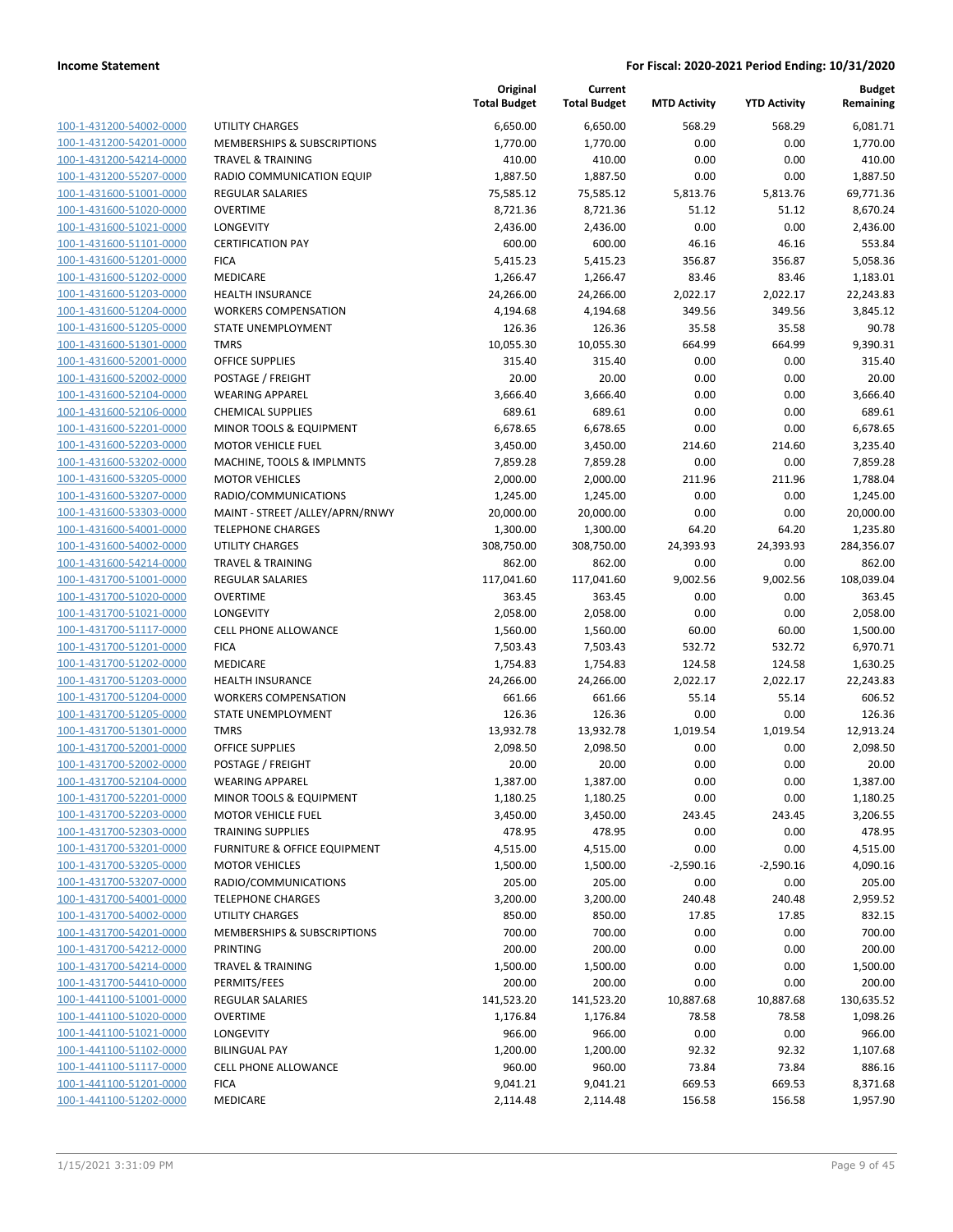| 100-1-441100-51203-0000        |
|--------------------------------|
| 100-1-441100-51204-0000        |
| 100-1-441100-51205-0000        |
| 100-1-441100-51301-0000        |
| <u>100-1-441100-52001-0000</u> |
| 100-1-441100-52002-0000        |
| 100-1-441100-52005-0000        |
| 100-1-441100-54001-0000        |
| 100-1-441100-54002-0000        |
| 100-1-441100-54214-0000        |
| 100-1-441200-51001-0000        |
| 100-1-441200-51021-0000        |
| 100-1-441200-51101-0000        |
| 100-1-441200-51117-0000        |
| 100-1-441200-51201-0000        |
| 100-1-441200-51202-0000        |
| 100-1-441200-51203-0000        |
| 100-1-441200-51204-0000        |
| 100-1-441200-51205-0000        |
| 100-1-441200-51301-0000        |
|                                |
| 100-1-441200-52104-0000        |
| 100-1-441200-54201-0000        |
| 100-1-441200-54214-0000        |
| 100-1-441300-51001-0000        |
| <u>100-1-441300-51021-0000</u> |
| 100-1-441300-51101-0000        |
| 100-1-441300-51116-0000        |
| 100-1-441300-51117-0000        |
| 100-1-441300-51201-0000        |
| 100-1-441300-51202-0000        |
| 100-1-441300-51203-0000        |
| 100-1-441300-51204-0000        |
| 100-1-441300-51205-0000        |
| 100-1-441300-51301-0000        |
| <u>100-1-441300-52002-0000</u> |
| 100-1-441300-52005-0000        |
| 100-1-441300-52104-0000        |
| 100-1-441300-52201-0000        |
| 100-1-441300-52203-0000        |
| 100-1-441300-53205-0000        |
| 100-1-441300-54001-0000        |
| 100-1-441300-54002-0000        |
| 100-1-441300-54201-0000        |
| 100-1-441300-54214-0000        |
|                                |
| <u>100-1-441300-54410-0000</u> |
| <u>100-1-442200-53205-0000</u> |
| 100-1-443200-51001-0000        |
| 100-1-443200-51020-0000        |
| 100-1-443200-51021-0000        |
| <u>100-1-443200-51102-0000</u> |
| <u>100-1-443200-51117-0000</u> |
| 100-1-443200-51201-0000        |
| 100-1-443200-51202-0000        |
| <u>100-1-443200-51203-0000</u> |
| <u>100-1-443200-51204-0000</u> |
| <u>100-1-443200-51205-0000</u> |
| 100-1-443200-51301-0000        |
| 100-1-443200-52001-0000        |
| 100-1-443200-52002-0000        |
|                                |

|                                                    |                                             | Original<br><b>Total Budget</b> | Current<br><b>Total Budget</b> | <b>MTD Activity</b> | <b>YTD Activity</b> | <b>Budget</b><br>Remaining |
|----------------------------------------------------|---------------------------------------------|---------------------------------|--------------------------------|---------------------|---------------------|----------------------------|
| 100-1-441100-51203-0000                            | <b>HEALTH INSURANCE</b>                     | 36,399.00                       | 36,399.00                      | 3,033.25            | 3,033.25            | 33,365.75                  |
| 100-1-441100-51204-0000                            | <b>WORKERS COMPENSATION</b>                 | 655.41                          | 655.41                         | 54.62               | 54.62               | 600.79                     |
| 100-1-441100-51205-0000                            | STATE UNEMPLOYMENT                          | 189.54                          | 189.54                         | 0.00                | 0.00                | 189.54                     |
| 100-1-441100-51301-0000                            | <b>TMRS</b>                                 | 16,788.22                       | 16,788.22                      | 1,252.40            | 1,252.40            | 15,535.82                  |
| 100-1-441100-52001-0000                            | <b>OFFICE SUPPLIES</b>                      | 3,252.89                        | 3,252.89                       | 0.00                | 0.00                | 3,252.89                   |
| 100-1-441100-52002-0000                            | POSTAGE / FREIGHT                           | 1,000.00                        | 1,000.00                       | 0.00                | 0.00                | 1,000.00                   |
| 100-1-441100-52005-0000                            | PRINTED MATERIALS                           | 710.44                          | 710.44                         | 0.00                | 0.00                | 710.44                     |
| 100-1-441100-54001-0000                            | <b>TELEPHONE CHARGES</b>                    | 3,100.00                        | 3,100.00                       | 84.19               | 84.19               | 3,015.81                   |
| 100-1-441100-54002-0000                            | <b>UTILITY CHARGES</b>                      | 850.00                          | 850.00                         | 17.85               | 17.85               | 832.15                     |
| 100-1-441100-54214-0000                            | <b>TRAVEL &amp; TRAINING</b>                | 1,000.00                        | 1,000.00                       | 0.00                | 0.00                | 1,000.00                   |
| 100-1-441200-51001-0000                            | <b>REGULAR SALARIES</b>                     | 55,619.20                       | 55,619.20                      | 4,278.40            | 4,278.40            | 51,340.80                  |
| 100-1-441200-51021-0000                            | LONGEVITY                                   | 366.00                          | 366.00                         | 0.00                | 0.00                | 366.00                     |
| 100-1-441200-51101-0000                            | <b>CERTIFICATION PAY</b>                    | 1,200.00                        | 1,200.00                       | 0.00                | 0.00                | 1,200.00                   |
| 100-1-441200-51117-0000                            | <b>CELL PHONE ALLOWANCE</b>                 | 432.00                          | 432.00                         | 0.00                | 0.00                | 432.00                     |
| 100-1-441200-51201-0000                            | <b>FICA</b>                                 | 3,572.27                        | 3,572.27                       | 246.11              | 246.11              | 3,326.16                   |
| 100-1-441200-51202-0000                            | MEDICARE                                    | 835.45                          | 835.45                         | 57.55               | 57.55               | 777.90                     |
| 100-1-441200-51203-0000                            | <b>HEALTH INSURANCE</b>                     | 12,133.00                       | 12,133.00                      | 1,011.08            | 1,011.08            | 11,121.92                  |
| 100-1-441200-51204-0000                            | <b>WORKERS COMPENSATION</b>                 | 315.00                          | 315.00                         | 26.25               | 26.25               | 288.75                     |
| 100-1-441200-51205-0000                            | STATE UNEMPLOYMENT                          | 63.18                           | 63.18                          | 0.00                | 0.00                | 63.18                      |
| 100-1-441200-51301-0000                            | <b>TMRS</b>                                 | 6,633.18                        | 6,633.18                       | 481.32              | 481.32              | 6,151.86                   |
| 100-1-441200-52104-0000                            | <b>WEARING APPAREL</b>                      | 500.04                          | 500.04                         | 0.00                | 0.00                | 500.04                     |
| 100-1-441200-54201-0000                            | <b>MEMBERSHIPS &amp; SUBSCRIPTIONS</b>      | 250.00                          | 250.00                         | 0.00                | 0.00                | 250.00                     |
| 100-1-441200-54214-0000                            | <b>TRAVEL &amp; TRAINING</b>                | 1,000.00                        | 1,000.00                       | 0.00                | 0.00                | 1,000.00                   |
| 100-1-441300-51001-0000                            | <b>REGULAR SALARIES</b>                     | 323,274.00                      | 323,274.00                     | 24,868.00           | 24,868.00           | 298,406.00                 |
| 100-1-441300-51021-0000                            | LONGEVITY                                   | 3,024.00                        | 3,024.00                       | 0.00                | 0.00                | 3,024.00                   |
| 100-1-441300-51101-0000                            | <b>CERTIFICATION PAY</b>                    | 2,400.00                        | 2,400.00                       | 184.62              | 184.62              | 2,215.38                   |
| 100-1-441300-51116-0000                            | <b>CAR ALLOWANCE</b>                        | 4,200.00                        | 4,200.00                       | 323.08              | 323.08              | 3,876.92                   |
| 100-1-441300-51117-0000                            | <b>CELL PHONE ALLOWANCE</b>                 | 3,132.00                        | 3,132.00                       | 253.84              | 253.84              | 2,878.16                   |
| 100-1-441300-51201-0000                            | <b>FICA</b>                                 | 20,573.44                       | 20,573.44                      | 1,561.18            | 1,561.18            | 19,012.26                  |
| 100-1-441300-51202-0000                            | MEDICARE                                    | 4,811.53                        | 4,811.53                       | 365.12              | 365.12              | 4,446.41                   |
| 100-1-441300-51203-0000                            | <b>HEALTH INSURANCE</b>                     | 72,799.00                       | 72,799.00                      | 6,066.58            | 6,066.58            | 66,732.42                  |
| 100-1-441300-51204-0000                            | <b>WORKERS COMPENSATION</b>                 | 1,862.44                        | 1,862.44                       | 155.20              | 155.20              | 1,707.24                   |
| 100-1-441300-51205-0000                            | STATE UNEMPLOYMENT                          | 379.08                          | 379.08                         | 0.00                | 0.00                | 379.08                     |
| 100-1-441300-51301-0000                            | <b>TMRS</b>                                 | 38,201.88                       | 38,201.88                      | 2,883.32            | 2,883.32            | 35,318.56                  |
| 100-1-441300-52002-0000<br>100-1-441300-52005-0000 | POSTAGE / FREIGHT                           | 6,000.00                        | 6,000.00                       | 430.07              | 430.07              | 5,569.93                   |
| 100-1-441300-52104-0000                            | PRINTED MATERIALS<br><b>WEARING APPAREL</b> | 1,490.40                        | 1,490.40                       | 0.00<br>0.00        | 0.00<br>0.00        | 1,490.40<br>2,800.00       |
| 100-1-441300-52201-0000                            | MINOR TOOLS & EQUIPMENT                     | 2,800.00                        | 2,800.00                       |                     |                     |                            |
| 100-1-441300-52203-0000                            | <b>MOTOR VEHICLE FUEL</b>                   | 500.00                          | 500.00                         | 0.00                | 0.00                | 500.00                     |
| 100-1-441300-53205-0000                            | <b>MOTOR VEHICLES</b>                       | 3,200.00<br>1,000.00            | 3,200.00<br>1,000.00           | 247.69<br>132.60    | 247.69<br>132.60    | 2,952.31<br>867.40         |
| 100-1-441300-54001-0000                            | <b>TELEPHONE CHARGES</b>                    | 5,400.00                        | 5,400.00                       | 188.20              | 188.20              | 5,211.80                   |
| 100-1-441300-54002-0000                            | <b>UTILITY CHARGES</b>                      | 850.00                          | 850.00                         | 17.85               | 17.85               | 832.15                     |
| 100-1-441300-54201-0000                            | MEMBERSHIPS & SUBSCRIPTIONS                 | 750.00                          | 750.00                         | 0.00                | 0.00                | 750.00                     |
| 100-1-441300-54214-0000                            | <b>TRAVEL &amp; TRAINING</b>                | 4,000.00                        | 4,000.00                       | 0.00                | 0.00                | 4,000.00                   |
| 100-1-441300-54410-0000                            | PERMITS/FEES                                | 16,000.00                       | 16,000.00                      | 0.00                | 0.00                | 16,000.00                  |
| 100-1-442200-53205-0000                            | <b>MOTOR VEHICLES</b>                       | 200.00                          | 200.00                         | 0.00                | 0.00                | 200.00                     |
| 100-1-443200-51001-0000                            | <b>REGULAR SALARIES</b>                     | 210,600.00                      | 210,600.00                     | 17,272.84           | 17,272.84           | 193,327.16                 |
| 100-1-443200-51020-0000                            | <b>OVERTIME</b>                             | 7,949.67                        | 7,949.67                       | 666.00              | 666.00              | 7,283.67                   |
| 100-1-443200-51021-0000                            | LONGEVITY                                   | 5,698.00                        | 5,698.00                       | 0.00                | 0.00                | 5,698.00                   |
| 100-1-443200-51102-0000                            | <b>BILINGUAL PAY</b>                        | 600.00                          | 600.00                         | 92.32               | 92.32               | 507.68                     |
| 100-1-443200-51117-0000                            | <b>CELL PHONE ALLOWANCE</b>                 | 1,170.00                        | 1,170.00                       | 90.00               | 90.00               | 1,080.00                   |
| 100-1-443200-51201-0000                            | <b>FICA</b>                                 | 14,013.10                       | 14,013.10                      | 1,064.43            | 1,064.43            | 12,948.67                  |
| 100-1-443200-51202-0000                            | MEDICARE                                    | 3,277.26                        | 3,277.26                       | 248.94              | 248.94              | 3,028.32                   |
| 100-1-443200-51203-0000                            | <b>HEALTH INSURANCE</b>                     | 72,799.00                       | 72,799.00                      | 6,066.58            | 6,066.58            | 66,732.42                  |
| 100-1-443200-51204-0000                            | <b>WORKERS COMPENSATION</b>                 | 7,571.59                        | 7,571.59                       | 630.97              | 630.97              | 6,940.62                   |
| 100-1-443200-51205-0000                            | STATE UNEMPLOYMENT                          | 379.08                          | 379.08                         | 0.00                | 0.00                | 379.08                     |
| 100-1-443200-51301-0000                            | <b>TMRS</b>                                 | 26,020.28                       | 26,020.28                      | 2,038.62            | 2,038.62            | 23,981.66                  |
| 100-1-443200-52001-0000                            | <b>OFFICE SUPPLIES</b>                      | 1,200.00                        | 1,200.00                       | 0.00                | 0.00                | 1,200.00                   |
| 100-1-443200-52002-0000                            | POSTAGE / FREIGHT                           | 40.00                           | 40.00                          | 0.79                | 0.79                | 39.21                      |
|                                                    |                                             |                                 |                                |                     |                     |                            |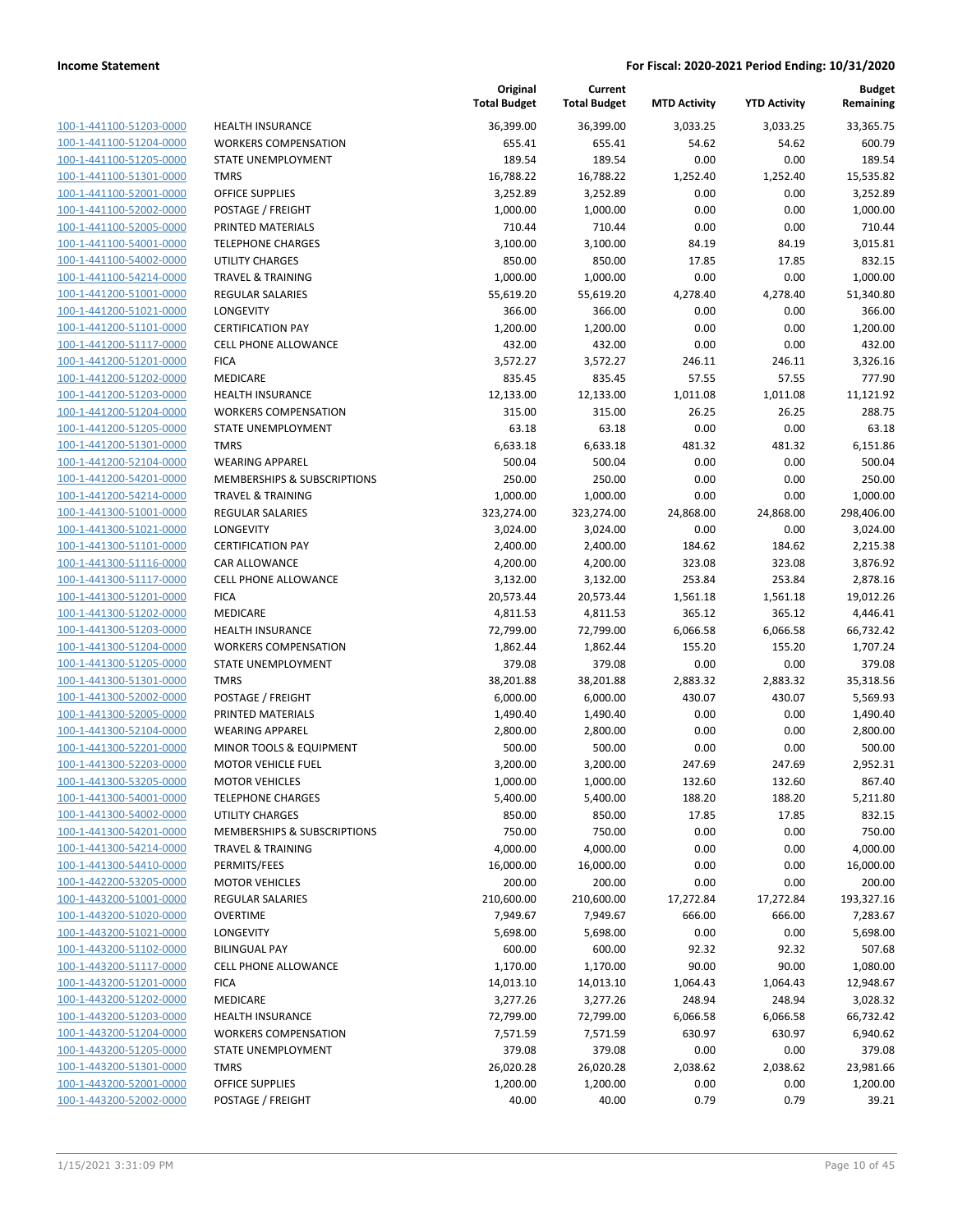| 100-1-443200-52101-0000             |
|-------------------------------------|
| 100-1-443200-52104-0000             |
| 100-1-443200-52106-0000             |
| <u>100-1-443200-52108-0000</u>      |
| 100-1-443200-52201-0000             |
| 100-1-443200-52203-0000             |
| 100-1-443200-53202-0000             |
|                                     |
| 100-1-443200-53205-0000             |
| <u>100-1-443200-54001-0000</u>      |
| 100-1-443200-54002-0000             |
| 100-1-443200-54107-0000             |
| 100-1-443200-54108-0000             |
| 100-1-443200-54214-0000             |
| <u>100-1-451100-45310-0000</u>      |
| 100-1-451100-51001-0000             |
| 100-1-451100-51020-0000             |
| 100-1-451100-51021-0000             |
| 100-1-451100-51101-0000             |
|                                     |
| <u>100-1-451100-51102-0000</u>      |
| 100-1-451100-51116-0000             |
| 100-1-451100-51117-0000             |
| 100-1-451100-51201-0000             |
| 100-1-451100-51202-0000             |
| <u>100-1-451100-51203-0000</u>      |
| 100-1-451100-51204-0000             |
| 100-1-451100-51205-0000             |
| 100-1-451100-51301-0000             |
| 100-1-451100-52001-0000             |
| <u>100-1-451100-52002-0000</u>      |
| 100-1-451100-52101-0000             |
|                                     |
| 100-1-451100-52104-0000             |
| 100-1-451100-52106-0000             |
| 100-1-451100-52107-0000             |
| <u>100-1-451100-52201-0000</u>      |
| 100-1-451100-52203-0000             |
| 100-1-451100-52401-0000             |
| 100-1-451100-53202-0000             |
| 100-1-451100-53205-0000             |
| <u>100-1-451100-53207-0000</u>      |
| 100-1-451100-53402-0000             |
| 100-1-451100-53707-0000             |
| 100-1-451100-53708-0000             |
| 100-1-451100-53710-0000             |
|                                     |
| 100-1-451100-54001-0000             |
| 100-1-451100-54002-0000             |
| 100-1-451100-54101-0000             |
| 100-1-451100-54201-0000             |
| 100-1-451100-54211-0000             |
| 100-1-451100-54214-0000             |
| <u>100-1-451100-54301-0000</u>      |
| 100-1-451100-54409-0000             |
| 100-1-455100-51001-0000             |
| <u>100-1-455100-51021-0000</u>      |
| 100-1-455100-51102-0000             |
|                                     |
| 100-1-455100-51116-0000             |
| 1-455100-51117-0000<br><u> 100-</u> |
| 100-1-455100-51201-0000             |
| 100-1-455100-51202-0000             |
| <u>100-1-455100-51203-0000</u>      |
|                                     |

| <b>JANITORIAL SUPPLIES</b>         |
|------------------------------------|
| <b>WEARING APPAREL</b>             |
| <b>CHEMICAL SUPPLIES</b>           |
| <b>MENAGERIE SUPPLIES</b>          |
| <b>MINOR TOOLS &amp; EQUIPMENT</b> |
| <b>MOTOR VEHICLE FUEL</b>          |
| MACHINE, TOOLS & IMPLMNTS          |
| <b>MOTOR VEHICLES</b>              |
| <b>TELEPHONE CHARGES</b>           |
| UTILITY CHARGES                    |
| <b>MEDICAL</b>                     |
| <b>VETERINARY SERVICES</b>         |
| <b>TRAVEL &amp; TRAINING</b>       |
| <b>REECY DAVIS SUPPLIES</b>        |
| <b>REGULAR SALARIES</b>            |
| <b>OVERTIME</b>                    |
| <b>LONGEVITY</b>                   |
| <b>CERTIFICATION PAY</b>           |
| <b>BILINGUAL PAY</b>               |
| <b>CAR ALLOWANCE</b>               |
| <b>CELL PHONE ALLOWANCE</b>        |
| <b>FICA</b>                        |
| <b>MEDICARE</b>                    |
| <b>HEALTH INSURANCE</b>            |
| <b>WORKERS COMPENSATION</b>        |
| STATE UNEMPLOYMENT                 |
| TMRS                               |
| <b>OFFICE SUPPLIES</b>             |
| POSTAGE / FREIGHT                  |
| JANITORIAL SUPPLIES                |
| <b>WEARING APPAREL</b>             |
| <b>SPLASH PAD SUPPLIES</b>         |
| <b>BOTANICAL SUPPLIES</b>          |
| <b>REPAIR &amp; MAINTENANCE</b>    |
| <b>MOTOR VEHICLE FUEL</b>          |
| RECREATIONAL SUPPLIES              |
| MACHINE, TOOLS & IMPLMNTS          |
| <b>MOTOR VEHICLES</b>              |
| RADIO/COMMUNICATIONS               |
| <b>BUILDING MAINTENANCE</b>        |
| <b>MAINT - GROUNDS</b>             |
| <b>ATHLETIC FIELDS</b>             |
| <b>PARK IMPROVEMENTS</b>           |
| <b>TELEPHONE CHARGES</b>           |
| <b>UTILITY CHARGES</b>             |
| <b>PROFESSIONAL SERVICES</b>       |
| MEMBERSHIPS & SUBSCRIPTIONS        |
| <b>ADVERTISING</b>                 |
| TRAVEL & TRAINING                  |
| <b>SPECIAL EVENTS</b>              |
| <b>CEMETERY MAINTENANCE</b>        |
| <b>REGULAR SALARIES</b>            |
| <b>LONGEVITY</b>                   |
| <b>BILINGUAL PAY</b>               |
| CAR ALLOWANCE                      |
| <b>CELL PHONE ALLOWANCE</b>        |
| <b>FICA</b>                        |
| <b>MEDICARE</b>                    |

|                                                    |                                                              | Original<br><b>Total Budget</b> | Current<br><b>Total Budget</b> | <b>MTD Activity</b> | <b>YTD Activity</b> | <b>Budget</b><br>Remaining |
|----------------------------------------------------|--------------------------------------------------------------|---------------------------------|--------------------------------|---------------------|---------------------|----------------------------|
| 100-1-443200-52101-0000                            | <b>JANITORIAL SUPPLIES</b>                                   | 2,500.00                        | 2,500.00                       | 60.29               | 60.29               | 2,439.71                   |
| 100-1-443200-52104-0000                            | <b>WEARING APPAREL</b>                                       | 1,800.00                        | 1,800.00                       | 0.00                | 0.00                | 1,800.00                   |
| 100-1-443200-52106-0000                            | <b>CHEMICAL SUPPLIES</b>                                     | 12,000.00                       | 12,000.00                      | 0.00                | 0.00                | 12,000.00                  |
| 100-1-443200-52108-0000                            | <b>MENAGERIE SUPPLIES</b>                                    | 7,500.00                        | 7,500.00                       | 0.00                | 0.00                | 7,500.00                   |
| 100-1-443200-52201-0000                            | MINOR TOOLS & EQUIPMENT                                      | 1,400.00                        | 1,400.00                       | 0.00                | 0.00                | 1,400.00                   |
| 100-1-443200-52203-0000                            | <b>MOTOR VEHICLE FUEL</b>                                    | 4,200.00                        | 4,200.00                       | 304.88              | 304.88              | 3,895.12                   |
| 100-1-443200-53202-0000                            | MACHINE, TOOLS & IMPLMNTS                                    | 2,500.00                        | 2,500.00                       | 0.00                | 0.00                | 2,500.00                   |
| 100-1-443200-53205-0000                            | <b>MOTOR VEHICLES</b>                                        | 1,000.00                        | 1,000.00                       | 69.60               | 69.60               | 930.40                     |
| 100-1-443200-54001-0000                            | <b>TELEPHONE CHARGES</b>                                     | 1,900.00                        | 1,900.00                       | 160.20              | 160.20              | 1,739.80                   |
| 100-1-443200-54002-0000                            | UTILITY CHARGES                                              | 25,745.00                       | 25,745.00                      | 1,842.61            | 1,842.61            | 23,902.39                  |
| 100-1-443200-54107-0000                            | MEDICAL                                                      | 14,000.00                       | 14,000.00                      | 0.00                | 0.00                | 14,000.00                  |
| 100-1-443200-54108-0000                            | <b>VETERINARY SERVICES</b><br><b>TRAVEL &amp; TRAINING</b>   | 7,800.00                        | 7,800.00                       | $-2,465.00$         | $-2,465.00$         | 10,265.00<br>1,000.00      |
| 100-1-443200-54214-0000<br>100-1-451100-45310-0000 | REECY DAVIS SUPPLIES                                         | 1,000.00<br>17,693.96           | 1,000.00<br>17,693.96          | 0.00<br>0.00        | 0.00<br>0.00        | 17,693.96                  |
| 100-1-451100-51001-0000                            | <b>REGULAR SALARIES</b>                                      | 672,233.00                      | 672,233.00                     | 51,706.35           | 51,706.35           | 620,526.65                 |
| 100-1-451100-51020-0000                            | <b>OVERTIME</b>                                              | 26,200.00                       | 26,200.00                      | 1,670.18            | 1,670.18            | 24,529.82                  |
| 100-1-451100-51021-0000                            | LONGEVITY                                                    | 3,162.00                        | 3,162.00                       | 0.00                | 0.00                | 3,162.00                   |
| 100-1-451100-51101-0000                            | <b>CERTIFICATION PAY</b>                                     | 3,000.00                        | 3,000.00                       | 230.80              | 230.80              | 2,769.20                   |
| 100-1-451100-51102-0000                            | <b>BILINGUAL PAY</b>                                         | 600.08                          | 600.08                         | 92.32               | 92.32               | 507.76                     |
| 100-1-451100-51116-0000                            | CAR ALLOWANCE                                                | 4,200.00                        | 4,200.00                       | 323.08              | 323.08              | 3,876.92                   |
| 100-1-451100-51117-0000                            | <b>CELL PHONE ALLOWANCE</b>                                  | 7,800.00                        | 7,800.00                       | 810.00              | 810.00              | 6,990.00                   |
| 100-1-451100-51201-0000                            | <b>FICA</b>                                                  | 44,381.00                       | 44,381.00                      | 3,308.12            | 3,308.12            | 41,072.88                  |
| 100-1-451100-51202-0000                            | MEDICARE                                                     | 10,380.00                       | 10,380.00                      | 773.67              | 773.67              | 9,606.33                   |
| 100-1-451100-51203-0000                            | <b>HEALTH INSURANCE</b>                                      | 218,397.00                      | 218,397.00                     | 18,199.75           | 18,199.75           | 200,197.25                 |
| 100-1-451100-51204-0000                            | <b>WORKERS COMPENSATION</b>                                  | 12,634.00                       | 12,634.00                      | 944.60              | 944.60              | 11,689.40                  |
| 100-1-451100-51205-0000                            | STATE UNEMPLOYMENT                                           | 1,169.00                        | 1,169.00                       | 152.57              | 152.57              | 1,016.43                   |
| 100-1-451100-51301-0000                            | <b>TMRS</b>                                                  | 82,410.00                       | 82,410.00                      | 5,968.77            | 5,968.77            | 76,441.23                  |
| 100-1-451100-52001-0000                            | <b>OFFICE SUPPLIES</b>                                       | 600.00                          | 600.00                         | 111.75              | 111.75              | 488.25                     |
| 100-1-451100-52002-0000                            | POSTAGE / FREIGHT                                            | 250.00                          | 250.00                         | 0.00                | 0.00                | 250.00                     |
| 100-1-451100-52101-0000                            | <b>JANITORIAL SUPPLIES</b>                                   | 6,485.00                        | 6,485.00                       | 0.00                | 0.00                | 6,485.00                   |
| 100-1-451100-52104-0000                            | <b>WEARING APPAREL</b>                                       | 7,772.00                        | 7,772.00                       | 0.00                | 0.00                | 7,772.00                   |
| 100-1-451100-52106-0000                            | SPLASH PAD SUPPLIES                                          | 7,755.00                        | 7,755.00                       | 0.00                | 0.00                | 7,755.00                   |
| 100-1-451100-52107-0000                            | <b>BOTANICAL SUPPLIES</b>                                    | 11,250.00                       | 11,250.00                      | $-491.60$           | $-491.60$           | 11,741.60                  |
| 100-1-451100-52201-0000<br>100-1-451100-52203-0000 | <b>REPAIR &amp; MAINTENANCE</b><br><b>MOTOR VEHICLE FUEL</b> | 12,800.00<br>12,800.00          | 12,800.00<br>12,800.00         | 593.25<br>1,651.95  | 593.25<br>1,651.95  | 12,206.75<br>11,148.05     |
| 100-1-451100-52401-0000                            | RECREATIONAL SUPPLIES                                        | 500.00                          | 500.00                         | 0.00                | 0.00                | 500.00                     |
| 100-1-451100-53202-0000                            | MACHINE, TOOLS & IMPLMNTS                                    | 10,937.58                       | 10,937.58                      | 0.00                | 0.00                | 10,937.58                  |
| 100-1-451100-53205-0000                            | <b>MOTOR VEHICLES</b>                                        | 6,000.00                        | 6,000.00                       | 808.82              | 808.82              | 5,191.18                   |
| 100-1-451100-53207-0000                            | RADIO/COMMUNICATIONS                                         | 1,380.00                        | 1,380.00                       | 0.00                | 0.00                | 1,380.00                   |
| 100-1-451100-53402-0000                            | <b>BUILDING MAINTENANCE</b>                                  | 1,200.00                        | 1,200.00                       | 0.00                | 0.00                | 1,200.00                   |
| 100-1-451100-53707-0000                            | <b>MAINT - GROUNDS</b>                                       | 14,230.00                       | 14,230.00                      | 0.00                | 0.00                | 14,230.00                  |
| 100-1-451100-53708-0000                            | <b>ATHLETIC FIELDS</b>                                       | 16,200.00                       | 16,200.00                      | 0.00                | 0.00                | 16,200.00                  |
| 100-1-451100-53710-0000                            | PARK IMPROVEMENTS                                            | 10,800.00                       | 10,800.00                      | 0.00                | 0.00                | 10,800.00                  |
| 100-1-451100-54001-0000                            | <b>TELEPHONE CHARGES</b>                                     | 8,250.00                        | 8,250.00                       | 288.17              | 288.17              | 7,961.83                   |
| 100-1-451100-54002-0000                            | UTILITY CHARGES                                              | 115,000.00                      | 115,000.00                     | 10,114.55           | 10,114.55           | 104,885.45                 |
| 100-1-451100-54101-0000                            | PROFESSIONAL SERVICES                                        | 10,000.00                       | 10,000.00                      | 0.00                | 0.00                | 10,000.00                  |
| 100-1-451100-54201-0000                            | MEMBERSHIPS & SUBSCRIPTIONS                                  | 1,510.00                        | 1,510.00                       | 0.00                | 0.00                | 1,510.00                   |
| 100-1-451100-54211-0000                            | ADVERTISING                                                  | 5,750.00                        | 5,750.00                       | 0.00                | 0.00                | 5,750.00                   |
| 100-1-451100-54214-0000                            | <b>TRAVEL &amp; TRAINING</b>                                 | 2,461.58                        | 2,461.58                       | 0.00                | 0.00                | 2,461.58                   |
| 100-1-451100-54301-0000                            | <b>SPECIAL EVENTS</b>                                        | 63,150.00                       | 63,150.00                      | 1,275.00            | 1,275.00            | 61,875.00                  |
| 100-1-451100-54409-0000                            | <b>CEMETERY MAINTENANCE</b>                                  | 80,700.00                       | 80,700.00                      | 13,450.00           | 13,450.00           | 67,250.00                  |
| 100-1-455100-51001-0000                            | REGULAR SALARIES                                             | 322,894.00                      | 322,894.00                     | 23,047.93           | 23,047.93           | 299,846.07                 |
| 100-1-455100-51021-0000                            | LONGEVITY                                                    | 3,840.00                        | 3,840.00                       | 0.00                | 0.00                | 3,840.00                   |
| 100-1-455100-51102-0000<br>100-1-455100-51116-0000 | <b>BILINGUAL PAY</b><br>CAR ALLOWANCE                        | 600.00<br>4,200.00              | 600.00<br>4,200.00             | 46.16<br>323.08     | 46.16<br>323.08     | 553.84<br>3,876.92         |
| 100-1-455100-51117-0000                            | CELL PHONE ALLOWANCE                                         | 1,170.00                        | 1,170.00                       | 90.00               | 90.00               | 1,080.00                   |
| 100-1-455100-51201-0000                            | <b>FICA</b>                                                  | 20,627.00                       | 20,627.00                      | 1,430.82            | 1,430.82            | 19,196.18                  |
| 100-1-455100-51202-0000                            | MEDICARE                                                     | 4,824.00                        | 4,824.00                       | 334.62              | 334.62              | 4,489.38                   |
| 100-1-455100-51203-0000                            | <b>HEALTH INSURANCE</b>                                      | 48,533.00                       | 48,533.00                      | 4,044.42            | 4,044.42            | 44,488.58                  |
|                                                    |                                                              |                                 |                                |                     |                     |                            |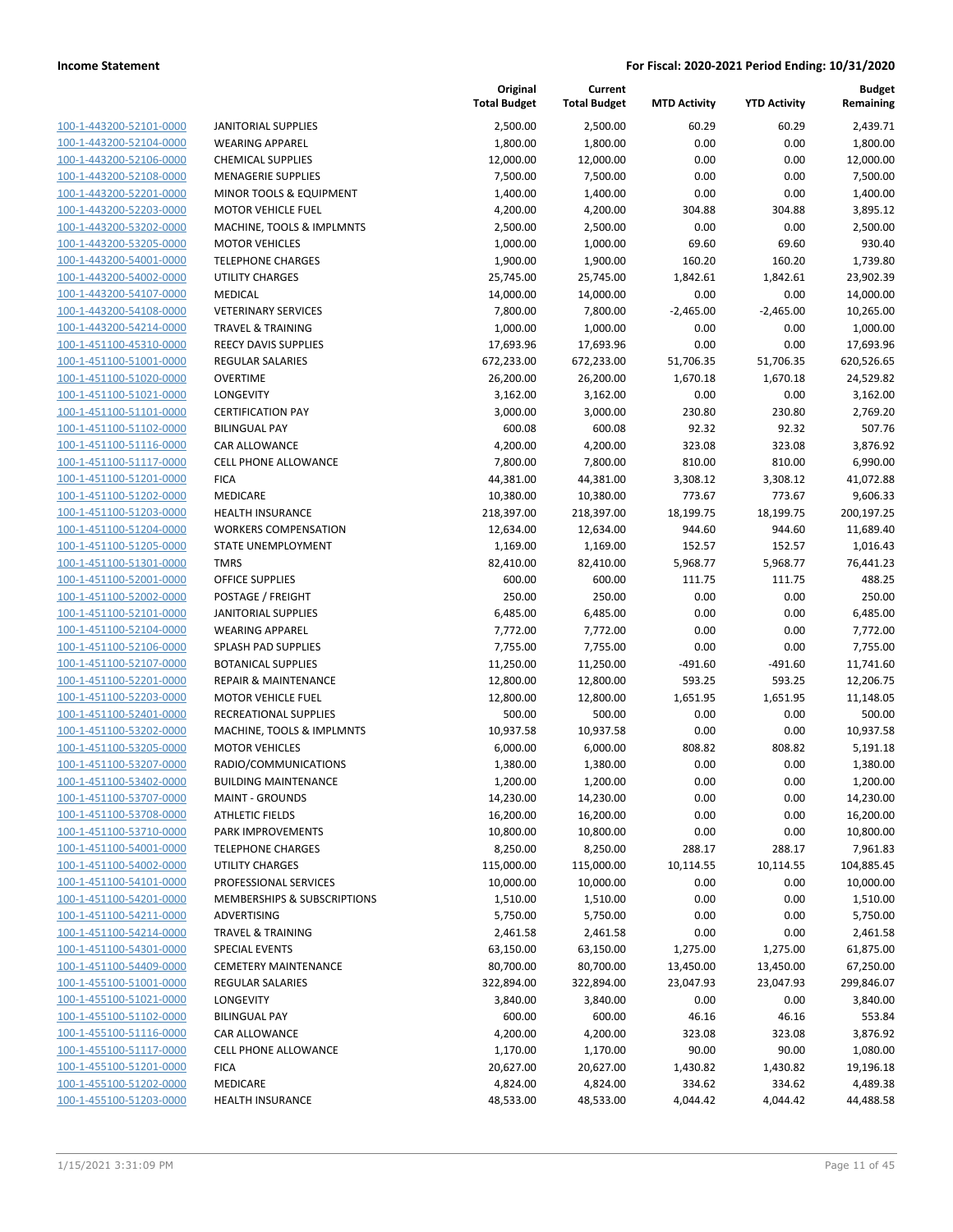| 100-1-455100-51204-0000        |
|--------------------------------|
| 100-1-455100-51205-0000        |
| 100-1-455100-51301-0000        |
| 100-1-455100-52001-0000        |
| 100-1-455100-52002-0000        |
| 100-1-455100-52004-0000        |
| 100-1-455100-52005-0000        |
| 100-1-455100-52115-0000        |
| 100-1-455100-52201-0000        |
| 100-1-455100-52402-0000        |
| 100-1-455100-53201-0000        |
|                                |
| 100-1-455100-54001-0000        |
| 100-1-455100-54002-0000        |
| 100-1-455100-54101-0000        |
| 100-1-455100-54201-0000        |
| 100-1-455100-54202-0000        |
| 100-1-455100-54211-0000        |
| 100-1-455100-54214-0000        |
| 100-1-455100-55203-0000        |
| 100-1-455100-55211-0000        |
| 100-1-456100-51001-0000        |
| 100-1-456100-51021-0000        |
| 100-1-456100-51116-0000        |
| 100-1-456100-51117-0000        |
| 100-1-456100-51201-0000        |
|                                |
| 100-1-456100-51202-0000        |
| 100-1-456100-51203-0000        |
| 100-1-456100-51204-0000        |
| 100-1-456100-51205-0000        |
| 100-1-456100-51301-0000        |
| 100-1-456100-52001-0000        |
| 100-1-456100-52002-0000        |
| 100-1-456100-52103-0000        |
| 100-1-456100-54001-0000        |
| 100-1-456100-54201-0000        |
| 100-1-456100-54205-0000        |
| 100-1-456100-54214-0000        |
| 100-1-456100-54301-0000        |
| 100-1-456100-54523-0000        |
|                                |
| 100-1-480000-52003-0000        |
| 100-1-480000-52006-0000        |
| <u>100-1-480000-54002-0000</u> |
| 100-1-480000-54105-0000        |
| 100-1-480000-54201-0000        |
| 100-1-480000-54904-0000        |
| 100-1-480000-56309-0000        |
| 100-1-480000-56309-0001        |
| 100-1-480000-57005-0000        |
| 100-1-480000-57007-0000        |
| 100-1-480000-57008-0000        |
| 100-1-480000-57015-0000        |
| 100-1-491000-58040-0000        |
| 100-1-491000-58204-0000        |
|                                |
| 100-1-495000-58702-0000        |
| 100-1-495000-58703-0000        |
| 100-1-495000-58704-0000        |
| <u>100-1-495000-58705-0000</u> |
| <u>100-1-495000-58706-0000</u> |
| 100-1-495000-58712-0000        |
|                                |

|                         |                                          | Original<br><b>Total Budget</b> | Current<br><b>Total Budget</b> | <b>MTD Activity</b> | <b>YTD Activity</b> | <b>Budget</b><br>Remaining |
|-------------------------|------------------------------------------|---------------------------------|--------------------------------|---------------------|---------------------|----------------------------|
| 100-1-455100-51204-0000 | <b>WORKERS COMPENSATION</b>              | 980.00                          | 980.00                         | 81.67               | 81.67               | 898.33                     |
| 100-1-455100-51205-0000 | STATE UNEMPLOYMENT                       | 759.00                          | 759.00                         | 20.31               | 20.31               | 738.69                     |
| 100-1-455100-51301-0000 | <b>TMRS</b>                              | 28,408.15                       | 28,408.15                      | 2,217.12            | 2,217.12            | 26,191.03                  |
| 100-1-455100-52001-0000 | <b>OFFICE SUPPLIES</b>                   | 2,650.00                        | 2,650.00                       | 184.39              | 184.39              | 2,465.61                   |
| 100-1-455100-52002-0000 | POSTAGE / FREIGHT                        | 60.00                           | 60.00                          | 0.00                | 0.00                | 60.00                      |
| 100-1-455100-52004-0000 | <b>COMPUTER SUPPLIES</b>                 | 75.00                           | 75.00                          | 0.00                | 0.00                | 75.00                      |
| 100-1-455100-52005-0000 | PRINTED MATERIALS                        | 72.00                           | 72.00                          | 0.00                | 0.00                | 72.00                      |
| 100-1-455100-52115-0000 | <b>CATALOGING SUPPLIES</b>               | 1,500.00                        | 1,500.00                       | 0.00                | 0.00                | 1,500.00                   |
| 100-1-455100-52201-0000 | <b>MINOR TOOLS &amp; EQUIPMENT</b>       | 75.00                           | 75.00                          | 0.00                | 0.00                | 75.00                      |
| 100-1-455100-52402-0000 | <b>BASIC PROGRAM EXPENSE</b>             | 4,000.00                        | 4,000.00                       | 437.81              | 437.81              | 3,562.19                   |
| 100-1-455100-53201-0000 | FURNITURE & OFFICE EQUIPMENT             | 669.00                          | 669.00                         | 0.00                | 0.00                | 669.00                     |
| 100-1-455100-54001-0000 | <b>TELEPHONE CHARGES</b>                 | 4,700.00                        | 4,700.00                       | 392.22              | 392.22              | 4,307.78                   |
| 100-1-455100-54002-0000 | <b>UTILITY CHARGES</b>                   | 26,600.00                       | 26,600.00                      | 2,087.63            | 2,087.63            | 24,512.37                  |
| 100-1-455100-54101-0000 | PROFESSIONAL SERVICES                    | 0.00                            | 0.00                           | 350.00              | 350.00              | $-350.00$                  |
| 100-1-455100-54201-0000 | MEMBERSHIPS & SUBSCRIPTIONS              | 12,883.00                       | 12,883.00                      | 6,420.96            | 6,420.96            | 6,462.04                   |
| 100-1-455100-54202-0000 | LIBRARY PERIODICALS                      | 650.00                          | 650.00                         | 0.00                | 0.00                | 650.00                     |
| 100-1-455100-54211-0000 | ADVERTISING                              | 1,500.00                        | 1,500.00                       | 0.00                | 0.00                | 1,500.00                   |
| 100-1-455100-54214-0000 | <b>TRAVEL &amp; TRAINING</b>             | 1,900.00                        | 1,900.00                       | 0.00                | 0.00                | 1,900.00                   |
| 100-1-455100-55203-0000 | <b>FURNITURE/OFFICE EQUIP</b>            | 2,217.52                        | 2,217.52                       | 0.00                | 0.00                | 2,217.52                   |
| 100-1-455100-55211-0000 | <b>BOOKS</b>                             | 44,000.00                       | 44,000.00                      | 5,391.01            | 5,391.01            | 38,608.99                  |
| 100-1-456100-51001-0000 | REGULAR SALARIES                         | 66,976.00                       | 66,976.00                      | 5,151.20            | 5,151.20            | 61,824.80                  |
| 100-1-456100-51021-0000 | <b>LONGEVITY</b>                         | 1,680.00                        | 1,680.00                       | 0.00                | 0.00                | 1,680.00                   |
| 100-1-456100-51116-0000 | CAR ALLOWANCE                            | 4,200.00                        | 4,200.00                       | 323.08              | 323.08              | 3,876.92                   |
| 100-1-456100-51117-0000 | <b>CELL PHONE ALLOWANCE</b>              | 1,170.00                        | 1,170.00                       | 90.00               | 90.00               | 1,080.00                   |
| 100-1-456100-51201-0000 | <b>FICA</b>                              | 4,552.41                        | 4,552.41                       | 326.64              | 326.64              | 4,225.77                   |
| 100-1-456100-51202-0000 | MEDICARE                                 | 1,064.68                        | 1,064.68                       | 76.40               | 76.40               | 988.28                     |
| 100-1-456100-51203-0000 | <b>HEALTH INSURANCE</b>                  | 12,133.00                       | 12,133.00                      | 1,011.08            | 1,011.08            | 11,121.92                  |
| 100-1-456100-51204-0000 | <b>WORKERS COMPENSATION</b>              | 177.10                          | 177.10                         | 14.76               | 14.76               | 162.34                     |
| 100-1-456100-51205-0000 | STATE UNEMPLOYMENT                       | 63.18                           | 63.18                          | 0.00                | 0.00                | 63.18                      |
| 100-1-456100-51301-0000 | <b>TMRS</b>                              | 8,453.17                        | 8,453.17                       | 625.98              | 625.98              | 7,827.19                   |
| 100-1-456100-52001-0000 | <b>OFFICE SUPPLIES</b>                   | 50.00                           | 50.00                          | 0.00                | 0.00                | 50.00                      |
| 100-1-456100-52002-0000 | POSTAGE / FREIGHT                        | 25.00                           | 25.00                          | 0.00                | 0.00                | 25.00                      |
| 100-1-456100-52103-0000 | <b>MEETING SUPPLIES</b>                  | 25.00                           | 25.00                          | 0.00                | 0.00                | 25.00                      |
| 100-1-456100-54001-0000 | <b>TELEPHONE CHARGES</b>                 | 480.00                          | 480.00                         | 40.23               | 40.23               | 439.77                     |
| 100-1-456100-54201-0000 | MEMBERSHIPS & SUBSCRIPTIONS              | 1,255.00                        | 1,255.00                       | 0.00                | 0.00                | 1,255.00                   |
| 100-1-456100-54205-0000 | <b>BUSINESS MEALS</b>                    | 25.00                           | 25.00                          | 0.00                | 0.00                | 25.00                      |
| 100-1-456100-54214-0000 | <b>TRAVEL &amp; TRAINING</b>             | 700.00                          | 700.00                         | 0.00                | 0.00                | 700.00                     |
| 100-1-456100-54301-0000 | <b>SPECIAL EVENTS</b>                    | 9,300.00                        | 9,300.00                       | 0.00                | 0.00                | 9,300.00                   |
| 100-1-456100-54523-0000 | PROPOSED EVENTS                          | 50,000.00                       | 50,000.00                      | 0.00                | 0.00                | 50,000.00                  |
| 100-1-480000-52003-0000 | <b>COPIER CHARGES</b>                    | 60,000.00                       | 60,000.00                      | 297.57              | 297.57              | 59,702.43                  |
| 100-1-480000-52006-0000 | <b>COPIER PAPER</b>                      | 4,000.00                        | 4,000.00                       | 348.17              | 348.17              | 3,651.83                   |
| 100-1-480000-54002-0000 | UTILITY CHARGES                          | 575.00                          | 575.00                         | 48.58               | 48.58               | 526.42                     |
| 100-1-480000-54105-0000 | <b>MARKETING</b>                         | 7,000.00                        | 7,000.00                       | 0.00                | 0.00                | 7,000.00                   |
| 100-1-480000-54201-0000 | MEMBERSHIPS & SUBSCRIPTIONS              | 8,601.00                        | 8,601.00                       | 0.00                | 0.00                | 8,601.00                   |
| 100-1-480000-54904-0000 | POSTAGE METER RENTAL                     | 0.00                            | 0.00                           | $-177.85$           | $-177.85$           | 177.85                     |
| 100-1-480000-56309-0000 | PAYOUT ARRANGEMENT LOCAL SALES TAX       | 178,096.00                      | 178,096.00                     | 0.00                | 0.00                | 178,096.00                 |
| 100-1-480000-56309-0001 | PAYOUT ARRANGEMENT - 380 AGREEMENT       | 100,000.00                      | 100,000.00                     | 0.00                | 0.00                | 100,000.00                 |
| 100-1-480000-57005-0000 | <b>ACCRUED VAC &amp; SICK PAY</b>        | 210,000.00                      | 210,000.00                     | 75,879.40           | 75,879.40           | 134,120.60                 |
| 100-1-480000-57007-0000 | <b>COMMUNITY SERVICES</b>                | 32,000.00                       | 32,000.00                      | 0.00                | 0.00                | 32,000.00                  |
| 100-1-480000-57008-0000 | <b>BANK CHARGES</b>                      | 8,000.00                        | 8,000.00                       | 867.81              | 867.81              | 7,132.19                   |
| 100-1-480000-57015-0000 | <b>CONTINGENCY EXPENSE</b>               | 50,000.00                       | 50,000.00                      | 0.00                | 0.00                | 50,000.00                  |
| 100-1-491000-58040-0000 | <b>XFR - GENERAL CIP</b>                 | 2,321,998.00                    | 2,321,998.00                   | 193,499.83          | 193,499.83          | 2,128,498.17               |
| 100-1-491000-58204-0000 | XFR - VEHICLE/EQUIP RPLCMNT              | 658,178.00                      | 658,178.00                     | 54,848.16           | 54,848.16           | 603,329.84                 |
| 100-1-495000-58702-0000 | CA - GEN GOV TO CENTRAL SERVICE FUND     | 2,984.00                        | 2,984.00                       | 248.67              | 248.67              | 2,735.33                   |
| 100-1-495000-58703-0000 | CA - PUBLIC WORKS TO CENTRAL SERVICE FU  | 93,007.00                       | 93,007.00                      | 7,750.58            | 7,750.58            | 85,256.42                  |
| 100-1-495000-58704-0000 | CA - PUBLIC SAFETY TO CENTRAL SERVICE FU | 258,976.00                      | 258,976.00                     | 21,581.33           | 21,581.33           | 237,394.67                 |
| 100-1-495000-58705-0000 | CA - COM DEV TO CENTRAL SERVICE FUND     | 57,355.00                       | 57,355.00                      | 4,779.58            | 4,779.58            | 52,575.42                  |
| 100-1-495000-58706-0000 | CA - PARKS & REC TO CENTRAL SERVICE FUND | 209,581.00                      | 209,581.00                     | 17,465.08           | 17,465.08           | 192,115.92                 |
| 100-1-495000-58712-0000 | CA - GEN GOV TO INSURANCE FUND           | 2,322.00                        | 2,322.00                       | 193.50              | 193.50              | 2,128.50                   |
|                         |                                          |                                 |                                |                     |                     |                            |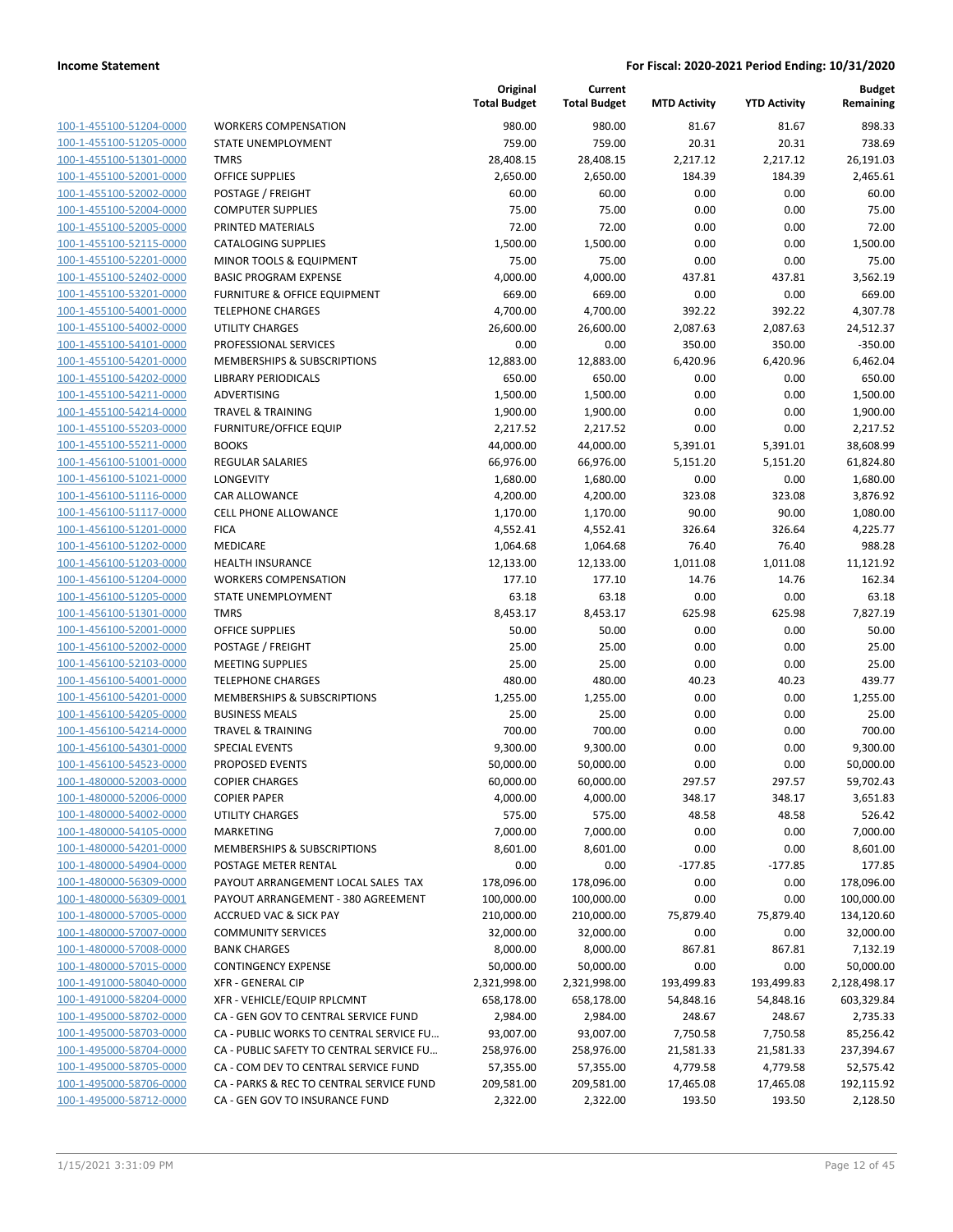|                                                               |                                                                  | Original<br><b>Total Budget</b> | Current<br><b>Total Budget</b> | <b>MTD Activity</b> | <b>YTD Activity</b> | <b>Budget</b><br>Remaining |
|---------------------------------------------------------------|------------------------------------------------------------------|---------------------------------|--------------------------------|---------------------|---------------------|----------------------------|
| 100-1-495000-58713-0000                                       | CA - PUBLIC WORKS TO INSURANCE FUND                              | 33,789.00                       | 33,789.00                      | 2,815.75            | 2,815.75            | 30,973.25                  |
| 100-1-495000-58714-0000                                       | CA - PUBLIC SAFETY TO INSURANCE FUND                             | 117,137.00                      | 117,137.00                     | 9,761.42            | 9,761.42            | 107,375.58                 |
| 100-1-495000-58715-0000                                       | CA - COM DEV TO INSURANCE FUND                                   | 17,671.00                       | 17,671.00                      | 1,472.58            | 1,472.58            | 16,198.42                  |
| 100-1-495000-58716-0000                                       | CA - PARKS & REC TO INSURANCE FUND                               | 51,332.00                       | 51,332.00                      | 4,277.67            | 4,277.67            | 47,054.33                  |
| 100-1-495000-58722-0000                                       | CA - GEN GOVERNMENT TO MIS FUND                                  | 38,698.00                       | 38,698.00                      | 3,224.83            | 3,224.83            | 35,473.17                  |
| 100-1-495000-58723-0000                                       | CA - PUBLIC WORKS TO MIS FUND                                    | 20,569.00                       | 20,569.00                      | 1,714.08            | 1,714.08            | 18,854.92                  |
| 100-1-495000-58724-0000                                       | CA - PUBLIC SAFETY TO MIS FUND                                   | 244,018.00                      | 244,018.00                     | 20,334.83           | 20,334.83           | 223,683.17                 |
| 100-1-495000-58725-0000                                       | CA - COM DEV TO MIS FUND                                         | 114,886.00                      | 114,886.00                     | 9,573.83            | 9,573.83            | 105,312.17                 |
| 100-1-495000-58726-0000                                       | CA - PARKS & REC TO MIS FUND                                     | 152,134.00                      | 152,134.00                     | 12,677.83           | 12,677.83           | 139,456.17                 |
|                                                               | <b>Expense Total:</b>                                            | 27,648,157.04                   | 27,648,157.04                  | 2,210,766.45        | 2,210,766.45        | 25,437,390.59              |
|                                                               | Fund: 100 - GENERAL FUND Surplus (Deficit):                      | $-1,474,062.04$                 | -1,474,062.04                  | -804,011.88         | -804,011.88         |                            |
| Fund: 101 - MUNICIPAL COURT BUILDING SECURITY FEES<br>Revenue |                                                                  |                                 |                                |                     |                     |                            |
| 101-1-318001-44101-0000                                       | MUNICIPAL COURT COST/FEES                                        | 0.00                            | 0.00                           | 54.40               | 54.40               | $-54.40$                   |
| 101-1-318001-44101-0001                                       | LOCAL MUNICIPAL COURT COST/FEES                                  | 0.00                            | 0.00                           | 511.69              | 511.69              | $-511.69$                  |
| 101-1-319001-45401-0000                                       | <b>INTEREST REVENUES</b>                                         | 0.00                            | 0.00                           | $-20.06$            | $-20.06$            | 20.06                      |
|                                                               | <b>Revenue Total:</b>                                            | 0.00                            | 0.00                           | 546.03              | 546.03              | -546.03                    |
|                                                               | Fund: 101 - MUNICIPAL COURT BUILDING SECURITY FEES Total:        | 0.00                            | 0.00                           | 546.03              | 546.03              |                            |
| Fund: 102 - MUNICIPAL COURT TECH FUND                         |                                                                  |                                 |                                |                     |                     |                            |
| Revenue<br>102-1-318001-44101-0000                            | MUNICIPAL COURT COST/FEES                                        | 0.00                            | 0.00                           | 66.01               | 66.01               | $-66.01$                   |
| 102-1-318001-44101-0001                                       | LOCAL MUNICIPAL COURT COST/FEES                                  | 0.00                            | 0.00                           | 420.35              | 420.35              | $-420.35$                  |
| 102-1-319001-45401-0000                                       | <b>INTEREST REVENUES</b>                                         | 0.00                            | 0.00                           | $-13.97$            | $-13.97$            | 13.97                      |
|                                                               | <b>Revenue Total:</b>                                            | 0.00                            | 0.00                           | 472.39              | 472.39              | -472.39                    |
|                                                               | Fund: 102 - MUNICIPAL COURT TECH FUND Total:                     | 0.00                            | 0.00                           | 472.39              | 472.39              |                            |
| Fund: 103 - MUNICIPAL COURT CHILD SAFETY FUND                 |                                                                  |                                 |                                |                     |                     |                            |
| Revenue                                                       |                                                                  |                                 |                                |                     |                     |                            |
| 103-1-318001-44101-0000                                       | MUNICIPAL COURT COST/FEES                                        | 350.00                          | 350.00                         | 25.00               | 25.00               | 325.00                     |
| 103-1-318001-44110-0000                                       | OPTIONAL COUNTY FEE - CHILD SAFETY<br><b>INTEREST REVENUES</b>   | 29,987.00<br>550.00             | 29,987.00<br>550.00            | 0.00<br>$-2.17$     | 0.00<br>$-2.17$     | 29,987.00<br>552.17        |
| 103-1-319001-45401-0000                                       | <b>Revenue Total:</b>                                            | 30,887.00                       | 30,887.00                      | 22.83               | 22.83               | 30,864.17                  |
| <b>Expense</b>                                                |                                                                  |                                 |                                |                     |                     |                            |
| 103-1-480000-57007-0000                                       | <b>COMMUNITY SERVICES</b>                                        | 25,000.00                       | 25,000.00                      | 0.00                | 0.00                | 25,000.00                  |
| 103-1-480000-57008-0000                                       | <b>BANK CHARGES</b>                                              | 50.00                           | 50.00                          | 0.00                | 0.00                | 50.00                      |
|                                                               | <b>Expense Total:</b>                                            | 25,050.00                       | 25,050.00                      | 0.00                | 0.00                | 25,050.00                  |
|                                                               | Fund: 103 - MUNICIPAL COURT CHILD SAFETY FUND Surplus (Deficit): | 5.837.00                        | 5,837.00                       | 22.83               | 22.83               |                            |
| Fund: 111 - RECREATION ACTIVITIES FUND                        |                                                                  |                                 |                                |                     |                     |                            |
| Revenue                                                       |                                                                  |                                 |                                |                     |                     |                            |
| 111-1-319010-45306-0000                                       | PARK CONCESSIONS                                                 | 25,950.00                       | 25,950.00                      | 360.88              | 360.88              | 25,589.12                  |
| 111-1-319011-44507-0000                                       | <b>ADULT RECREATION FEES</b>                                     | 28,775.00                       | 28,775.00                      | 697.65              | 697.65              | 28,077.35                  |
| 111-1-319011-44508-0000                                       | YOUTH RECREATION FEES                                            | 103,000.00                      | 103,000.00                     | 11,098.43           | 11,098.43           | 91,901.57                  |
| 111-1-319011-44511-0000                                       | REECY DAVIS MEMBERSHIPS                                          | 33,780.00                       | 33,780.00                      | 828.87<br>1,780.00  | 828.87              | 32,951.13                  |
| 111-1-319012-44509-0000<br>111-1-319012-45504-0000            | SPECIAL EVENT FUNDING<br>RECREATION FACILTY RENTAL               | 32,200.00<br>14,225.00          | 32,200.00<br>14,225.00         | 512.96              | 1,780.00<br>512.96  | 30,420.00<br>13,712.04     |
|                                                               | <b>Revenue Total:</b>                                            | 237,930.00                      | 237,930.00                     | 15,278.79           | 15,278.79           | 222,651.21                 |
| <b>Expense</b>                                                |                                                                  |                                 |                                |                     |                     |                            |
| 111-1-451200-51001-0000                                       | REGULAR SALARIES / PART TIME TEMPORARY                           | 69,864.00                       | 81,594.00                      | 1,728.00            | 1,728.00            | 79,866.00                  |
| 111-1-451200-51201-0000                                       | <b>FICA</b>                                                      | 4,331.57                        | 4,331.57                       | 107.14              | 107.14              | 4,224.43                   |
| 111-1-451200-51202-0000                                       | MEDICARE                                                         | 1,013.03                        | 1,013.03                       | 25.06               | 25.06               | 987.97                     |
| 111-1-451200-51204-0000                                       | <b>WORKERS COMPENSATION</b>                                      | 497.32                          | 497.32                         | 41.44               | 41.44               | 455.88                     |
| 111-1-451200-51205-0000                                       | STATE UNEMPLOYMENT                                               | 313.37                          | 313.37                         | 27.64               | 27.64               | 285.73                     |
| 111-1-451200-51301-0000                                       | <b>TMRS</b>                                                      | 6,053.73                        | 6,053.73                       | 0.00                | 0.00                | 6,053.73                   |
| 111-1-451200-52101-0000                                       | <b>JANITORIAL SUPPLIES</b>                                       | 750.00                          | 750.00                         | 0.00                | 0.00                | 750.00                     |
| 111-1-451200-52401-0000                                       | YOUTH SPORT SUPPLIES                                             | 52,730.00                       | 52,730.00                      | 3,367.05            | 3,367.05            | 49,362.95                  |
| 111-1-451200-52403-0000                                       | <b>RESALE ITEMS</b>                                              | 19,160.00                       | 19,160.00                      | 0.00                | 0.00                | 19,160.00                  |
| 111-1-451200-52412-0000                                       | <b>ADULT SPORT SUPPLIES</b>                                      | 11,450.00                       | 11,450.00                      | 809.93              | 809.93              | 10,640.07                  |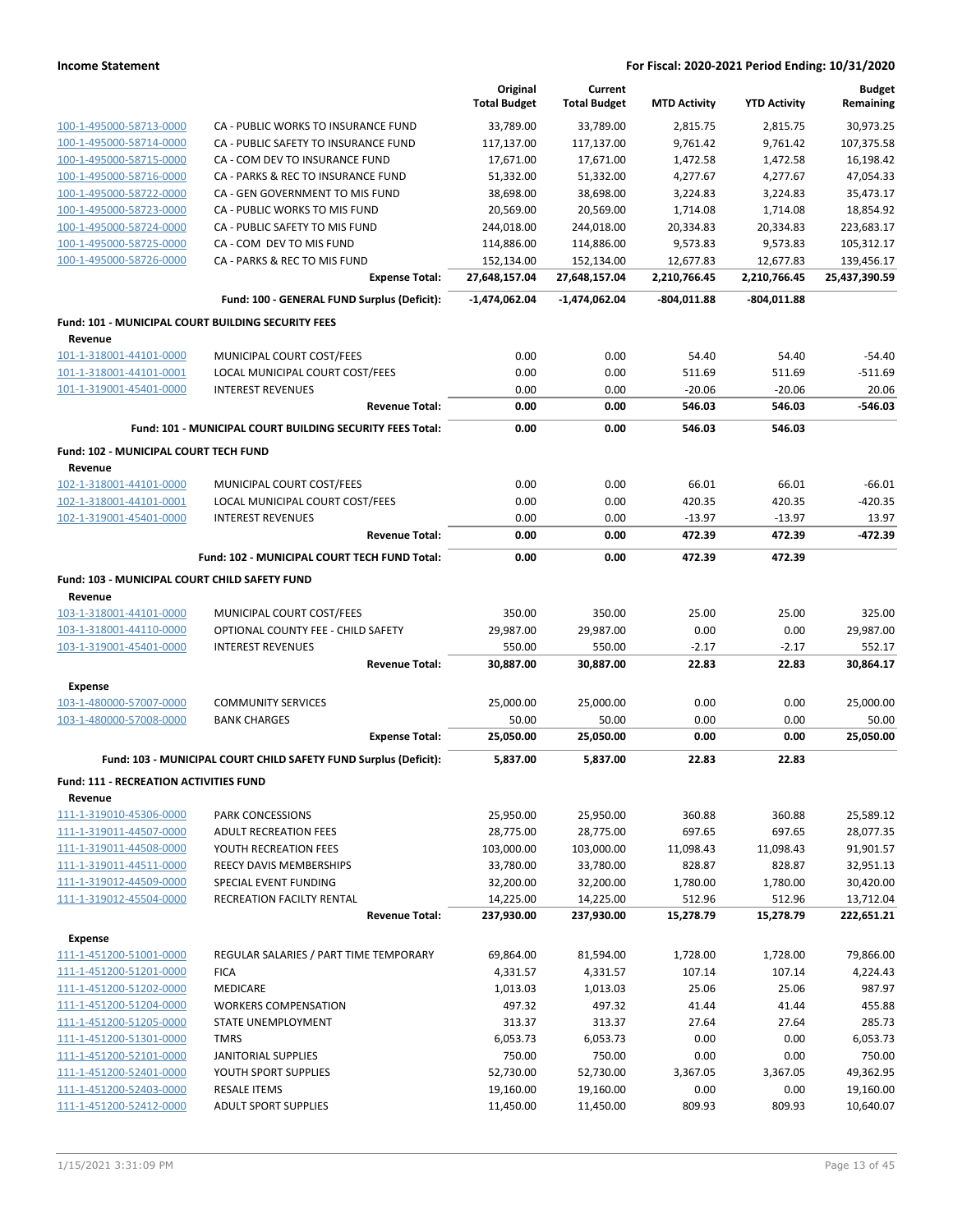|                                                     |                                                                 | Original<br><b>Total Budget</b> | Current<br><b>Total Budget</b> | <b>MTD Activity</b>    | <b>YTD Activity</b>    | <b>Budget</b><br>Remaining |
|-----------------------------------------------------|-----------------------------------------------------------------|---------------------------------|--------------------------------|------------------------|------------------------|----------------------------|
| 111-1-451200-54301-0000                             | <b>SPECIAL EVENTS</b>                                           | 32,200.00                       | 20,470.00                      | 0.00                   | 0.00                   | 20,470.00                  |
| 111-1-451200-54303-0000                             | ADULT OFFICIALS / INSTRUCTORS                                   | 13,696.00                       | 13,696.00                      | 160.00                 | 160.00                 | 13,536.00                  |
| 111-1-451200-54305-0000                             | YOUTH OFFICALS/INSTRUCTORS                                      | 29,557.00                       | 29,557.00                      | 0.00                   | 0.00                   | 29,557.00                  |
| 111-1-480000-52003-0000                             | <b>COPIER CHARGES</b>                                           | 2,600.00                        | 2,600.00                       | $-34.68$               | $-34.68$               | 2,634.68                   |
| 111-1-480000-57005-0000                             | <b>ACCRUED VACATION SICK</b>                                    | 1,000.00                        | 1,000.00                       | 0.00                   | 0.00                   | 1,000.00                   |
| 111-1-480000-57008-0000                             | <b>BANK CHARGES</b>                                             | 2,800.00                        | 2,800.00                       | 477.96                 | 477.96                 | 2,322.04                   |
| 111-1-495000-58501-0000                             | CA - GENERAL FUND                                               | 973.00                          | 973.00                         | 81.08                  | 81.08                  | 891.92                     |
| 111-1-495000-58701-0000                             | CA - CENTRAL SERVICE FUND                                       | 75.00                           | 75.00                          | 6.25                   | 6.25                   | 68.75                      |
| 111-1-495000-58710-0000                             | <b>CA - INSURANCE FUND</b>                                      | 103.00                          | 103.00                         | 8.58                   | 8.58                   | 94.42                      |
| 111-1-495000-58720-0000                             | CA - MIS FUN                                                    | 27.00                           | 27.00                          | 2.25                   | 2.25                   | 24.75                      |
|                                                     | <b>Expense Total:</b>                                           | 249,194.02                      | 249,194.02                     | 6,807.70               | 6,807.70               | 242,386.32                 |
|                                                     | Fund: 111 - RECREATION ACTIVITIES FUND Surplus (Deficit):       | -11,264.02                      | -11,264.02                     | 8,471.09               | 8,471.09               |                            |
| Fund: 112 - GUN RANGE FUND<br>Revenue               |                                                                 |                                 |                                |                        |                        |                            |
| 112-1-319001-45401-0000                             | <b>INTEREST REVENUES</b>                                        | 50.00                           | 50.00                          | $-0.38$                | $-0.38$                | 50.38                      |
| 112-1-319001-45601-0000                             | MISCELLANEOUS REVENUES                                          | 1,266.00                        | 1,266.00                       | 0.00                   | 0.00                   | 1,266.00                   |
|                                                     | <b>Revenue Total:</b>                                           | 1,316.00                        | 1,316.00                       | $-0.38$                | $-0.38$                | 1,316.38                   |
| <b>Expense</b>                                      |                                                                 |                                 |                                |                        |                        |                            |
| 112-1-421700-54501-0000                             | <b>SPECIAL SERVICES</b><br><b>Expense Total:</b>                | 1,300.00<br>1,300.00            | 1,300.00<br>1,300.00           | 0.00<br>0.00           | 0.00<br>0.00           | 1,300.00<br>1,300.00       |
|                                                     |                                                                 |                                 |                                |                        |                        |                            |
|                                                     | Fund: 112 - GUN RANGE FUND Surplus (Deficit):                   | 16.00                           | 16.00                          | $-0.38$                | $-0.38$                |                            |
| Fund: 113 - HOTEL / MOTEL OCCUPANCY TAX FUND        |                                                                 |                                 |                                |                        |                        |                            |
| Revenue                                             |                                                                 |                                 |                                |                        |                        |                            |
| 113-1-313005-41402-0000<br>113-1-319001-45401-0000  | HOTEL/MOTEL OCCUPANCY TAX<br><b>INTEREST REVENUES</b>           | 485,250.00                      | 485,250.00<br>4,857.00         | 40,621.15              | 40,621.15              | 444,628.85                 |
|                                                     | <b>Revenue Total:</b>                                           | 4,857.00<br>490,107.00          | 490,107.00                     | $-121.15$<br>40,500.00 | $-121.15$<br>40,500.00 | 4,978.15<br>449,607.00     |
|                                                     |                                                                 |                                 |                                |                        |                        |                            |
| <b>Expense</b><br>113-1-457100-54205-0000           | <b>BUSINESS MEALS</b>                                           | 250.00                          | 250.00                         | 0.00                   | 0.00                   | 250.00                     |
| 113-1-458100-51001-0000                             | <b>REGULAR</b>                                                  | 44,262.40                       | 44,262.40                      | 2,036.56               | 2,036.56               | 42,225.84                  |
| 113-1-458100-51020-0000                             | <b>OVERTIME</b>                                                 | 25.65                           | 25.65                          | 0.00                   | 0.00                   | 25.65                      |
| 113-1-458100-51021-0000                             | LONGEVITY                                                       | 360.00                          | 360.00                         | 0.00                   | 0.00                   | 360.00                     |
| 113-1-458100-51116-0000                             | <b>CAR ALLOWANCE</b>                                            | 1,200.00                        | 1,200.00                       | 161.54                 | 161.54                 | 1,038.46                   |
| 113-1-458100-51117-0000                             | <b>CELL PHONE ALLOWANCE</b>                                     | 585.00                          | 585.00                         | 45.00                  | 45.00                  | 540.00                     |
| 113-1-458100-51201-0000                             | <b>FICA</b>                                                     | 2,878.85                        | 2,878.85                       | 129.06                 | 129.06                 | 2,749.79                   |
| 113-1-458100-51202-0000                             | MEDICARE                                                        | 673.28                          | 673.28                         | 30.18                  | 30.18                  | 643.10                     |
| 113-1-458100-51203-0000                             | <b>HEALTH INSURANCE</b>                                         | 12,133.00                       | 12,133.00                      | 1,011.08               | 1,011.08               | 11,121.92                  |
| 113-1-458100-51204-0000                             | <b>WORKERS COMPENSATION</b>                                     | 655.84                          | 655.84                         | 54.65                  | 54.65                  | 601.19                     |
| 113-1-458100-51205-0000                             | UNEMPLOYMENT                                                    | 63.18                           | 63.18                          | 0.00                   | 0.00                   | 63.18                      |
| 113-1-458100-51301-0000                             | TMRS                                                            | 5,345.60                        | 5,345.60                       | 234.18                 | 234.18                 | 5,111.42                   |
| 113-1-458100-52001-0000                             | <b>OFFICE SUPPLIES</b>                                          | 300.00                          | 300.00                         | 0.00                   | 0.00                   | 300.00                     |
| 113-1-458100-52002-0000                             | POSTAGE / FREIGHT                                               | 750.00                          | 750.00                         | 48.39                  | 48.39                  | 701.61                     |
| 113-1-458100-54101-0000                             | PROFESSIONAL SERVICES                                           | 16,000.00                       | 16,000.00                      | 0.00                   | 0.00                   | 16,000.00                  |
| 113-1-458100-54105-0000                             | <b>MARKETING</b>                                                | 10,000.00                       | 10,000.00                      | 1,800.00               | 1,800.00               | 8,200.00                   |
| 113-1-458100-54201-0000                             | MEMBERSHIPS & SUBSCRIPTIONS                                     | 1,500.00                        | 1,500.00                       | 0.00                   | 0.00                   | 1,500.00                   |
| 113-1-458100-54211-0000                             | ADVERTISING                                                     | 55,000.00                       | 55,000.00                      | 1,000.00               | 1,000.00               | 54,000.00                  |
| 113-1-458100-54212-0000                             | PRINTING                                                        | 5,000.00                        | 5,000.00                       | 0.00                   | 0.00                   | 5,000.00                   |
| 113-1-458100-54214-0000                             | TRAVEL/TRAINING EXPENSE                                         | 2,500.00                        | 2,500.00                       | 0.00                   | 0.00                   | 2,500.00                   |
| 113-1-458100-54301-0000                             | <b>SPECIAL EVENTS</b>                                           | 15,500.00                       | 15,500.00                      | 0.00                   | 0.00                   | 15,500.00                  |
| 113-1-458100-55203-0000                             | <b>FURNITURE/OFFICE EQUIP</b>                                   | 400.00                          | 400.00                         | 0.00                   | 0.00                   | 400.00                     |
| 113-1-491000-58001-0000                             | <b>XFR - GENERAL FUND</b>                                       | 98,000.00                       | 98,000.00                      | 8,166.67               | 8,166.67               | 89,833.33                  |
| 113-1-491000-58040-0000                             | XFR - GENERAL CIP FUND                                          | 203,000.00                      | 203,000.00                     | 16,916.67              | 16,916.67              | 186,083.33                 |
| 113-1-491000-58101-0000                             | <b>XFR - UTILITY FUND</b>                                       | 45,000.00                       | 45,000.00                      | 3,750.00               | 3,750.00               | 41,250.00                  |
|                                                     | <b>Expense Total:</b>                                           | 521,382.80                      | 521,382.80                     | 35,383.98              | 35,383.98              | 485,998.82                 |
|                                                     | Fund: 113 - HOTEL / MOTEL OCCUPANCY TAX FUND Surplus (Deficit): | -31,275.80                      | -31,275.80                     | 5,116.02               | 5,116.02               |                            |
| <b>Fund: 114 - VENUE MANAGEMENT FUND</b><br>Revenue |                                                                 |                                 |                                |                        |                        |                            |
| 114-1-319010-45306-0000                             | <b>CONCESSIONS</b>                                              | 1,198.00                        | 1,198.00                       | 0.00                   | 0.00                   | 1,198.00                   |
|                                                     |                                                                 |                                 |                                |                        |                        |                            |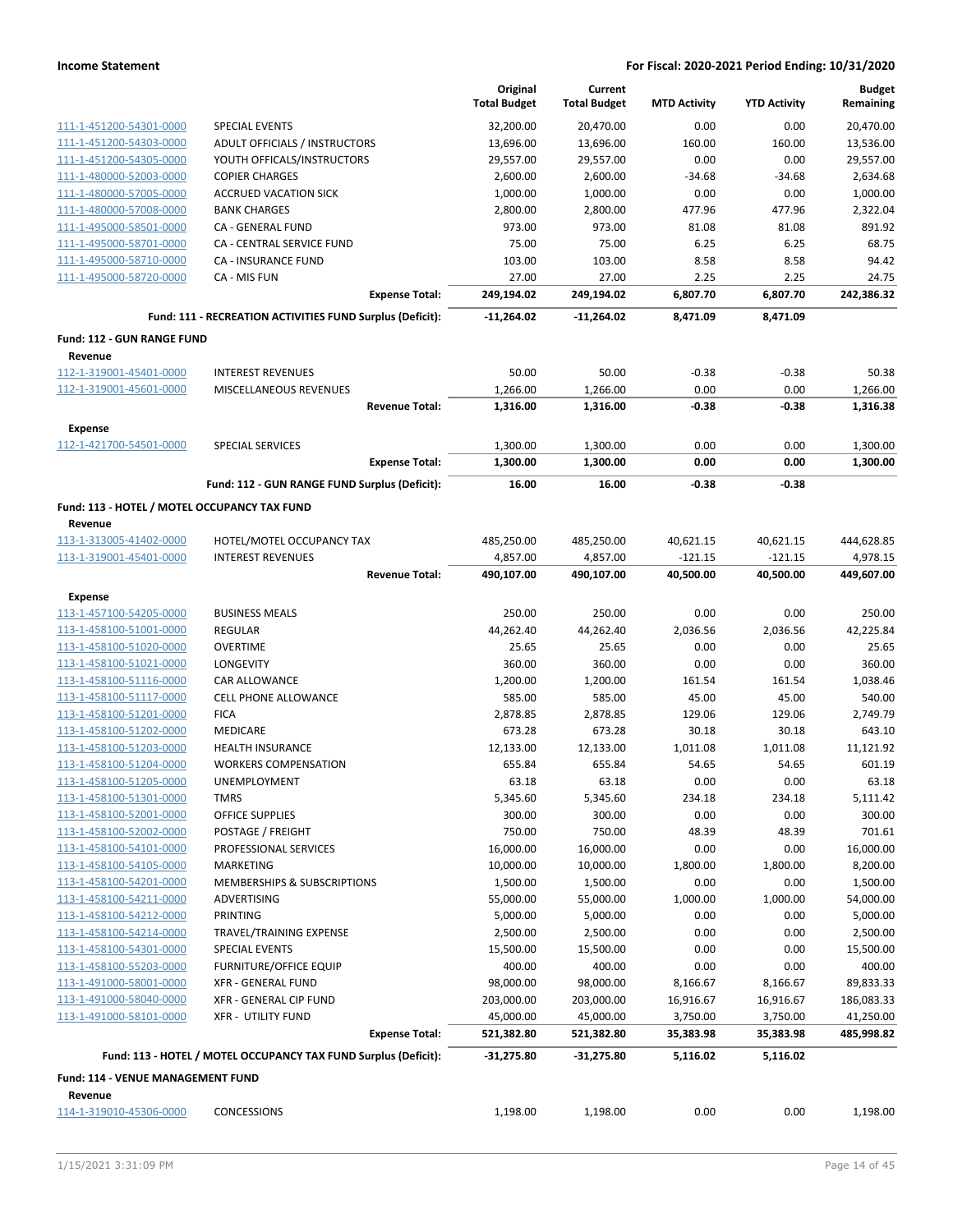|                                                    |                                                                               | Original<br><b>Total Budget</b> | Current<br><b>Total Budget</b> | <b>MTD Activity</b> | <b>YTD Activity</b> | <b>Budget</b><br>Remaining |
|----------------------------------------------------|-------------------------------------------------------------------------------|---------------------------------|--------------------------------|---------------------|---------------------|----------------------------|
| 114-1-319030-45506-0000                            | <b>AUDITORIUM RENTALS</b>                                                     | 24,495.00                       | 24,495.00                      | 350.00              | 350.00              | 24,145.00                  |
| 114-1-319031-45505-0000                            | <b>CIVIC CENTER RENTALS</b>                                                   | 39,319.00                       | 39,319.00                      | 1,600.00            | 1,600.00            | 37,719.00                  |
| 114-1-319032-44509-0000                            | SPECIAL EVENTS/SPONSORS                                                       | 4,444.00                        | 4,444.00                       | 0.00                | 0.00                | 4,444.00                   |
| 114-1-319033-45307-0000                            | <b>TICKET SALES</b>                                                           | 46,561.00                       | 46,561.00                      | 0.00                | 0.00                | 46.561.00                  |
|                                                    | <b>Revenue Total:</b>                                                         | 116,017.00                      | 116,017.00                     | 1,950.00            | 1,950.00            | 114,067.00                 |
| <b>Expense</b>                                     |                                                                               |                                 |                                |                     |                     |                            |
| 114-1-457100-51001-0000                            | <b>REGULAR SALARIES</b>                                                       | 26,478.40                       | 26,478.40                      | 3,404.56            | 3,404.56            | 23,073.84                  |
| 114-1-457100-51020-0000                            | <b>OVERTIME</b>                                                               | 11,000.00                       | 11,000.00                      | 0.00                | 0.00                | 11,000.00                  |
| 114-1-457100-51021-0000                            | <b>LONGEVITY</b>                                                              | 318.00                          | 318.00                         | 0.00                | 0.00                | 318.00                     |
| 114-1-457100-51116-0000                            | CAR ALLOWANCE                                                                 | 1,200.00                        | 1,200.00                       | 161.54              | 161.54              | 1,038.46                   |
| 114-1-457100-51117-0000                            | <b>CELL PHONE ALLOWANCE</b>                                                   | 585.00                          | 585.00                         | 45.00               | 45.00               | 540.00                     |
| 114-1-457100-51201-0000                            | <b>FICA</b>                                                                   | 1,772.05                        | 1,772.05                       | 232.25              | 232.25              | 1,539.80                   |
| 114-1-457100-51202-0000                            | <b>MEDICARE</b>                                                               | 414.43                          | 414.43                         | 54.31               | 54.31               | 360.12                     |
| 114-1-457100-51203-0000                            | <b>HEALTH INSURANCE</b>                                                       | 6,067.00                        | 6,067.00                       | 505.58              | 505.58              | 5,561.42                   |
| 114-1-457100-51204-0000                            | <b>WORKERS COMPENSATION</b>                                                   | 612.79                          | 612.79                         | 51.07               | 51.07               | 561.72                     |
| 114-1-457100-51205-0000                            | STATE UNEMPLOYMENT                                                            | 31.59                           | 31.59                          | 0.00                | 0.00                | 31.59                      |
| 114-1-457100-51301-0000                            | <b>TMRS</b>                                                                   | 3,290.43                        | 3,290.43                       | 424.42              | 424.42              | 2.866.01                   |
| 114-1-457100-52001-0000                            | <b>OFFICE SUPPLIES</b>                                                        | 250.00                          | 250.00                         | 0.00                | 0.00                | 250.00                     |
| 114-1-457100-52002-0000                            | POSTAGE / FREIGHT                                                             | 5,000.00                        | 5,000.00                       | 0.00                | 0.00                | 5,000.00                   |
| 114-1-457100-52201-0000                            | MINOR TOOLS & EQUIPMENT                                                       | 2,500.00                        | 2,500.00                       | 14.98               | 14.98               | 2,485.02                   |
| 114-1-457100-52403-0000                            | <b>RESALE ITEMS</b>                                                           | 1,500.00                        | 1,500.00                       | 0.00                | 0.00                | 1,500.00                   |
| 114-1-457100-53702-0000                            | <b>AUDTIORIUM MAINTENANCE</b>                                                 | 10,000.00                       | 10,000.00                      | 2,009.56            | 2,009.56            | 7,990.44                   |
| 114-1-457100-53704-0000                            | <b>CIVIC CENTER</b>                                                           | 6,000.00                        | 6,000.00                       | 0.00                | 0.00                | 6,000.00                   |
| 114-1-457100-54001-0000                            | <b>TELEPHONE CHARGES</b>                                                      | 200.00                          | 200.00                         | 0.00                | 0.00                | 200.00                     |
| 114-1-457100-54005-0000                            | <b>CIVIC CENTER UTILITY CHARGES</b>                                           | 0.00                            | 0.00                           | 1,842.02            | 1,842.02            | $-1,842.02$                |
| 114-1-457100-54101-0000                            | PROFESSIONAL SERVICES                                                         | 7,500.00                        | 7,500.00                       | 0.00                | 0.00                | 7,500.00                   |
| 114-1-457100-54105-0000                            | MARKETING                                                                     | 5,500.00                        | 5,500.00                       | 0.00                | 0.00                | 5,500.00                   |
| 114-1-457100-54201-0000                            | MEMBERSHIPS & SUBSCRIPTIONS                                                   | 2,000.00                        | 2,000.00                       | 0.00                | 0.00                | 2,000.00                   |
| 114-1-457100-54205-0000                            | <b>BUSINESS MEALS</b>                                                         | 100.00                          | 100.00                         | 0.00                | 0.00                | 100.00                     |
| 114-1-457100-54211-0000                            | ADVERTISING                                                                   | 25,000.00                       | 25,000.00                      | 0.00                | 0.00                | 25,000.00                  |
| 114-1-457100-54214-0000                            | <b>TRAVEL &amp; TRAINING</b>                                                  | 500.00                          | 500.00                         | 0.00                | 0.00                | 500.00                     |
| 114-1-457100-54301-0000<br>114-1-480000-52003-0000 | <b>SPECIAL EVENTS</b><br><b>COPIER CHARGES</b>                                | 75,000.00<br>1,000.00           | 75,000.00<br>1,000.00          | 0.00<br>34.68       | 0.00<br>34.68       | 75,000.00<br>965.32        |
| 114-1-480000-57008-0000                            | <b>BANK CHARGES</b>                                                           | 0.00                            | 0.00                           | 244.20              | 244.20              | $-244.20$                  |
| 114-1-495000-58501-0000                            | CA - GENERAL FUND                                                             | 4,129.00                        | 4,129.00                       | 344.08              | 344.08              | 3,784.92                   |
| 114-1-495000-58701-0000                            | CA - CENTRAL SERVICE FUND                                                     | 308.00                          | 308.00                         | 25.67               | 25.67               | 282.33                     |
| 114-1-495000-58710-0000                            | <b>CA - INSURANCE FUND</b>                                                    | 260.00                          | 260.00                         | 21.67               | 21.67               | 238.33                     |
| 114-1-495000-58720-0000                            | CA - MIS FUN                                                                  | 1,750.00                        | 1,750.00                       | 145.83              | 145.83              | 1,604.17                   |
|                                                    | <b>Expense Total:</b>                                                         | 200,266.69                      | 200,266.69                     | 9,561.42            | 9,561.42            | 190,705.27                 |
|                                                    | Fund: 114 - VENUE MANAGEMENT FUND Surplus (Deficit):                          | $-84,249.69$                    | $-84,249.69$                   | $-7,611.42$         | $-7,611.42$         |                            |
|                                                    |                                                                               |                                 |                                |                     |                     |                            |
|                                                    | <b>Fund: 123 - PTRAIN - POLICE REIMBURSEMENT GRANTS &amp; CONT EDUCAT</b>     |                                 |                                |                     |                     |                            |
| Revenue                                            |                                                                               |                                 |                                |                     |                     |                            |
| 123-1-310001-43104-0000                            | <b>GRANTS / LEOSE</b>                                                         | 0.00                            | 0.00                           | $-150.00$           | $-150.00$           | 150.00                     |
| 123-1-319001-45401-0000                            | <b>INTEREST REVENUES</b>                                                      | 0.00                            | 0.00                           | $-2.06$             | $-2.06$             | 2.06                       |
|                                                    | <b>Revenue Total:</b>                                                         | 0.00                            | 0.00                           | $-152.06$           | $-152.06$           | 152.06                     |
|                                                    | <b>Fund: 123 - PTRAIN - POLICE REIMBURSEMENT GRANTS &amp; CONT EDUCAT Tot</b> | 0.00                            | 0.00                           | $-152.06$           | $-152.06$           |                            |
| Fund: 140 - DEBT SERVICE FUND                      |                                                                               |                                 |                                |                     |                     |                            |
| Revenue                                            |                                                                               |                                 |                                |                     |                     |                            |
| 140-1-311001-41101-0000                            | <b>REAL PROPERTY TAXES</b>                                                    | 5,209,360.00                    | 5,209,360.00                   | 140,557.29          | 140,557.29          | 5,068,802.71               |
| 140-1-311002-41102-0000                            | <b>DELINQUENT TAXES</b>                                                       | 68,517.00                       | 68,517.00                      | 1,556.00            | 1,556.00            | 66,961.00                  |
| 140-1-319001-45401-0000                            | <b>INTEREST REVENUES</b>                                                      | 22,102.00                       | 22,102.00                      | $-158.68$           | $-158.68$           | 22,260.68                  |
| 140-1-323001-46100-0000                            | <b>XFR - UTILITY FUND</b>                                                     | 1,476,165.00                    | 1,476,165.00                   | 123,013.75          | 123,013.75          | 1,353,151.25               |
|                                                    | <b>Revenue Total:</b>                                                         | 6,776,144.00                    | 6,776,144.00                   | 264,968.36          | 264,968.36          | 6,511,175.64               |
| <b>Expense</b>                                     |                                                                               |                                 |                                |                     |                     |                            |
| 140-1-471100-56106-0000                            | 2013 CO PRINCIPAL                                                             | 270,000.00                      | 270,000.00                     | 0.00                | 0.00                | 270,000.00                 |
| 140-1-471100-56308-0000                            | 2011 GO REFUND PRINCIPAL                                                      | 1,160,000.00                    | 1,160,000.00                   | 0.00                | 0.00                | 1,160,000.00               |
| 140-1-471100-56310-0000                            | 2014 GO REFUND PRINCIPAL                                                      | 188,000.00                      | 188,000.00                     | 0.00                | 0.00                | 188,000.00                 |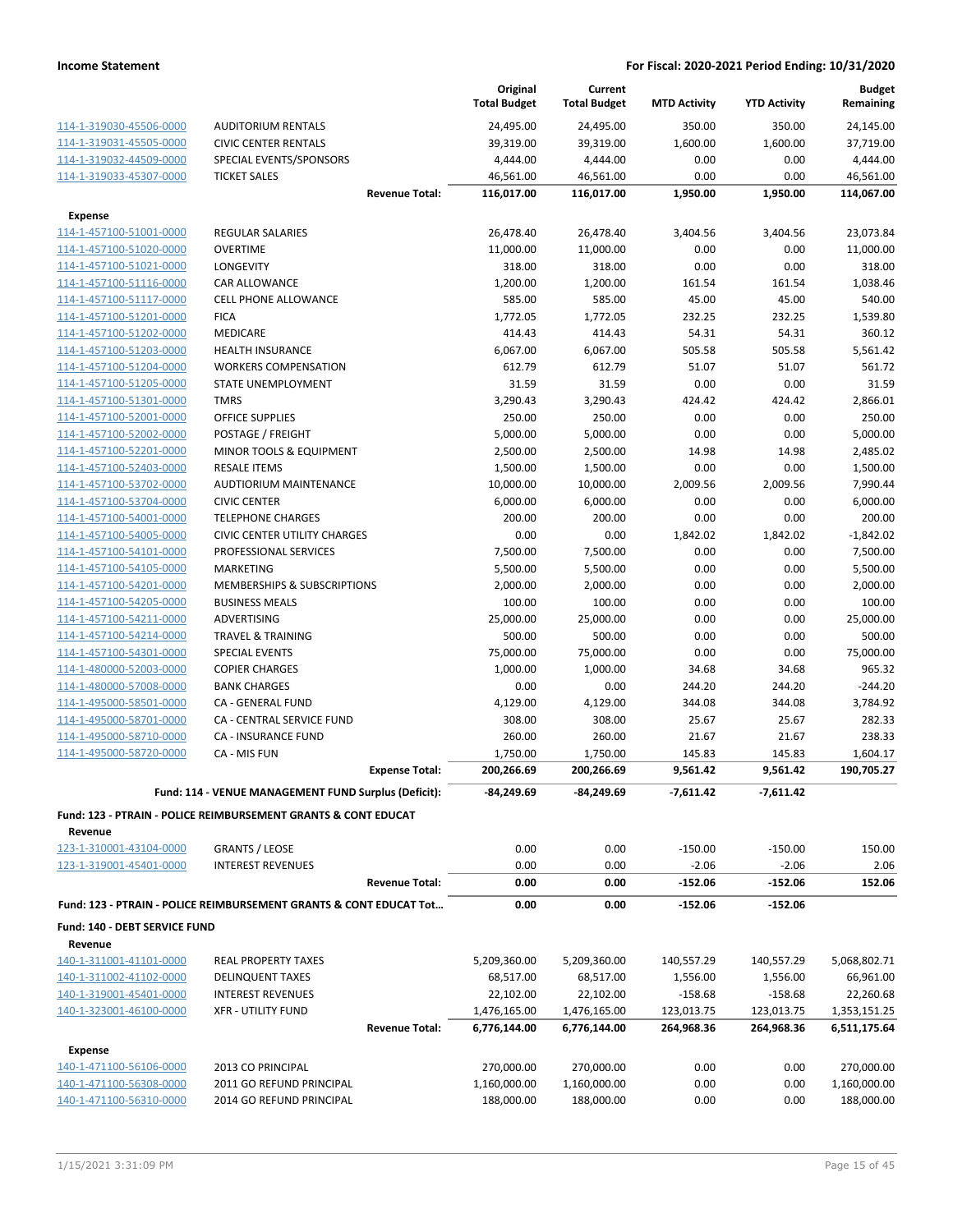|                                                         |                                                                                          | Original<br><b>Total Budget</b> | Current<br><b>Total Budget</b> | <b>MTD Activity</b> | <b>YTD Activity</b>     | <b>Budget</b><br>Remaining |
|---------------------------------------------------------|------------------------------------------------------------------------------------------|---------------------------------|--------------------------------|---------------------|-------------------------|----------------------------|
| 140-1-471100-56311-0000                                 | 2014 GENERAL OBLIGATIONS PRINCIPAL                                                       | 320,000.00                      | 320,000.00                     | 0.00                | 0.00                    | 320,000.00                 |
| 140-1-471100-56312-0000                                 | 2015 GENERAL OBLIGATIONS PRINCIPAL                                                       | 481,000.00                      | 481,000.00                     | 0.00                | 0.00                    | 481,000.00                 |
| 140-1-471100-56313-0000                                 | 2017 GO REFUND PRINCIPAL                                                                 | 1,875,000.00                    | 1,875,000.00                   | 0.00                | 0.00                    | 1,875,000.00               |
| 140-1-471100-56314-0000                                 | 2019 GO AND REFUNDING PRINCIPAL                                                          | 1,160,000.00                    | 1,160,000.00                   | 0.00                | 0.00                    | 1,160,000.00               |
| 140-1-471200-56206-0000                                 | 2013 CO INTEREST                                                                         | 12,282.00                       | 12,282.00                      | 0.00                | 0.00                    | 12,282.00                  |
| 140-1-471200-56408-0000                                 | 2011 GO REFUND INTEREST                                                                  | 56,135.00                       | 56,135.00                      | 0.00                | 0.00                    | 56,135.00                  |
| 140-1-471200-56409-0000                                 | 2014 GENERAL OBLIGATIONS - INTEREST                                                      | 86,652.00                       | 86,652.00                      | 0.00                | 0.00                    | 86,652.00                  |
| 140-1-471200-56410-0000                                 | 2015 GO - INTEREST                                                                       | 120,915.00                      | 120,915.00                     | 0.00                | 0.00                    | 120,915.00                 |
| 140-1-471200-56411-0000                                 | 2014 GO REFUND INTEREST                                                                  | 17,760.00                       | 17,760.00                      | 0.00                | 0.00                    | 17,760.00                  |
| 140-1-471200-56413-0000                                 | 2017 GO REFUND INTEREST                                                                  | 145,625.00                      | 145,625.00                     | 0.00                | 0.00                    | 145,625.00                 |
| 140-1-471200-56414-0000                                 | 2019 GO AND REFUNDING INTEREST                                                           | 792,156.00                      | 792,156.00                     | 0.00                | 0.00                    | 792,156.00                 |
| 140-1-475100-56002-0000                                 | <b>AGENT FEE</b>                                                                         | 1,500.00                        | 1,500.00                       | 0.00                | 0.00                    | 1,500.00                   |
| 140-1-475100-56005-0000                                 | ARBITRAGE                                                                                | 6,100.00                        | 6,100.00                       | 0.00                | 0.00                    | 6,100.00                   |
| 140-1-480000-57008-0000                                 | <b>BANK CHARGES</b>                                                                      | 450.00                          | 450.00                         | 0.00                | 0.00                    | 450.00                     |
| 140-1-491000-58001-0000                                 | <b>XFR - GENERAL FUND</b>                                                                | 118,309.00                      | 118,309.00                     | 9,859.08            | 9,859.08                | 108,449.92                 |
|                                                         | <b>Expense Total:</b>                                                                    | 6,811,884.00                    | 6,811,884.00                   | 9,859.08            | 9,859.08                | 6,802,024.92               |
|                                                         | Fund: 140 - DEBT SERVICE FUND Surplus (Deficit):                                         | $-35,740.00$                    | $-35.740.00$                   | 255,109.28          | 255,109.28              |                            |
| Fund: 160 - GENERAL CAPITAL IMPROVEMENT FUND<br>Revenue |                                                                                          |                                 |                                |                     |                         |                            |
| 160-1-314004-41808-0000                                 | FRANCHISE FEES/CABLE-SICFA                                                               | 41,774.00                       | 41,774.00                      | 0.00                | 0.00                    | 41,774.00                  |
| 160-1-319001-45401-0000                                 | <b>INTEREST REVENUES</b>                                                                 | 49,234.00                       | 49,234.00                      | $-36.34$            | $-36.34$                | 49,270.34                  |
| 160-1-323001-46001-0000                                 | <b>XFR - GENERAL FUND</b>                                                                | 2,321,998.00                    | 2,321,998.00                   | 193,499.83          | 193,499.83              | 2,128,498.17               |
| 160-1-323001-46008-0000                                 | <b>XFR - TOURISM FUND</b>                                                                | 203,000.00                      | 203,000.00                     | 16,916.67           | 16,916.67               | 186,083.33                 |
|                                                         | <b>Revenue Total:</b>                                                                    | 2,616,006.00                    | 2,616,006.00                   | 210,380.16          | 210,380.16              | 2,405,625.84               |
| <b>Expense</b>                                          |                                                                                          |                                 |                                |                     |                         |                            |
| 160-1-421240-55207-0000                                 | RADIO COMMUNICATION EQUIP                                                                | 0.00                            | 0.00                           | 2,206.36            | 2,206.36                | $-2,206.36$                |
| 160-1-422200-55003-0000                                 | <b>BUILDING IMPROVEMENTS</b>                                                             | 48,500.00                       | 48,500.00                      | 0.00                | 0.00                    | 48,500.00                  |
| 160-1-431200-53304-0000                                 | STREET IMPROV PROGRAM                                                                    | 2,000,000.00                    | 2,000,000.00                   | $-60,000.00$        | $-60,000.00$            | 2,060,000.00               |
| 160-1-431200-55002-0000                                 | <b>IMPROVEMENTS</b>                                                                      | 175,000.00                      | 175,000.00                     | 0.00                | 0.00                    | 175,000.00                 |
| 160-1-431600-55102-0000                                 | <b>STREETS</b>                                                                           | 0.00                            | 0.00                           | 99,321.08           | 99,321.08               | $-99,321.08$               |
| 160-1-443200-55201-0000                                 | <b>EQUIPMENT PURCHASES</b>                                                               | 7,600.00                        | 7,600.00                       | 0.00                | 0.00                    | 7,600.00                   |
| 160-1-451100-55201-0000                                 | <b>EQUIPMENT PURCHASES</b>                                                               | 60,898.00                       | 60,898.00                      | 0.00                | 0.00                    | 60,898.00                  |
| 160-1-456100-55204-0000                                 | <b>OLD TOWN GREENVILLE</b>                                                               | 0.00                            | 0.00                           | 0.00                | 0.00                    | 0.00                       |
| 160-1-457100-55003-0000                                 | <b>BUILDING IMPROVEMENTS</b>                                                             | 160,000.00                      | 160,000.00                     | 0.00                | 0.00                    | 160,000.00                 |
| 160-1-480000-55002-0000                                 | <b>IMPROVEMENTS</b>                                                                      | 43,000.00                       | 43,000.00                      | 0.00                | 0.00                    | 43,000.00                  |
| 160-1-480000-55201-0000                                 | <b>EQUIPMENT PURCHASES</b>                                                               | 30,000.00                       | 30,000.00                      | 13,971.83           | 13,971.83               | 16,028.17                  |
| 160-1-480000-57008-0000                                 | <b>BANK CHARGES</b>                                                                      | 1,000.00                        | 1,000.00                       | 0.00<br>55,499.27   | 0.00                    | 1,000.00                   |
|                                                         | <b>Expense Total:</b><br>Fund: 160 - GENERAL CAPITAL IMPROVEMENT FUND Surplus (Deficit): | 2,525,998.00<br>90,008.00       | 2,525,998.00<br>90,008.00      | 154,880.89          | 55,499.27<br>154,880.89 | 2,470,498.73               |
| Fund: 161 - STREET CONSTRUCTION FUND                    |                                                                                          |                                 |                                |                     |                         |                            |
| Revenue                                                 |                                                                                          |                                 |                                |                     |                         |                            |
| 161-1-319001-45401-0000                                 | <b>INTEREST REVENUES</b>                                                                 | 10,000.00                       | 10,000.00                      | $-229.27$           | $-229.27$               | 10,229.27                  |
|                                                         | <b>Revenue Total:</b>                                                                    | 10,000.00                       | 10,000.00                      | $-229.27$           | $-229.27$               | 10,229.27                  |
| <b>Expense</b>                                          |                                                                                          |                                 |                                |                     |                         |                            |
| 161-1-480000-57008-0000                                 | <b>BANK CHARGES</b><br><b>Expense Total:</b>                                             | 400.00<br>400.00                | 400.00<br>400.00               | 0.00<br>0.00        | 0.00<br>0.00            | 400.00<br>400.00           |
|                                                         |                                                                                          |                                 |                                |                     |                         |                            |
|                                                         | Fund: 161 - STREET CONSTRUCTION FUND Surplus (Deficit):                                  | 9,600.00                        | 9,600.00                       | -229.27             | -229.27                 |                            |
| Fund: 164 - 2013 CO CAPITAL FUND<br>Revenue             |                                                                                          |                                 |                                |                     |                         |                            |
| 164-1-319001-45401-0000                                 | <b>INTEREST REVENUES</b>                                                                 | 275.00                          | 275.00                         | $-9.19$             | $-9.19$                 | 284.19                     |
|                                                         | <b>Revenue Total:</b>                                                                    | 275.00                          | 275.00                         | $-9.19$             | $-9.19$                 | 284.19                     |
| <b>Expense</b>                                          |                                                                                          |                                 |                                |                     |                         |                            |
| 164-1-480000-57008-0000                                 | <b>BANK CHARGES</b>                                                                      | 15.00                           | 15.00                          | 0.00                | 0.00                    | 15.00                      |
|                                                         | <b>Expense Total:</b>                                                                    | 15.00                           | 15.00                          | 0.00                | 0.00                    | 15.00                      |
|                                                         | Fund: 164 - 2013 CO CAPITAL FUND Surplus (Deficit):                                      | 260.00                          | 260.00                         | $-9.19$             | $-9.19$                 |                            |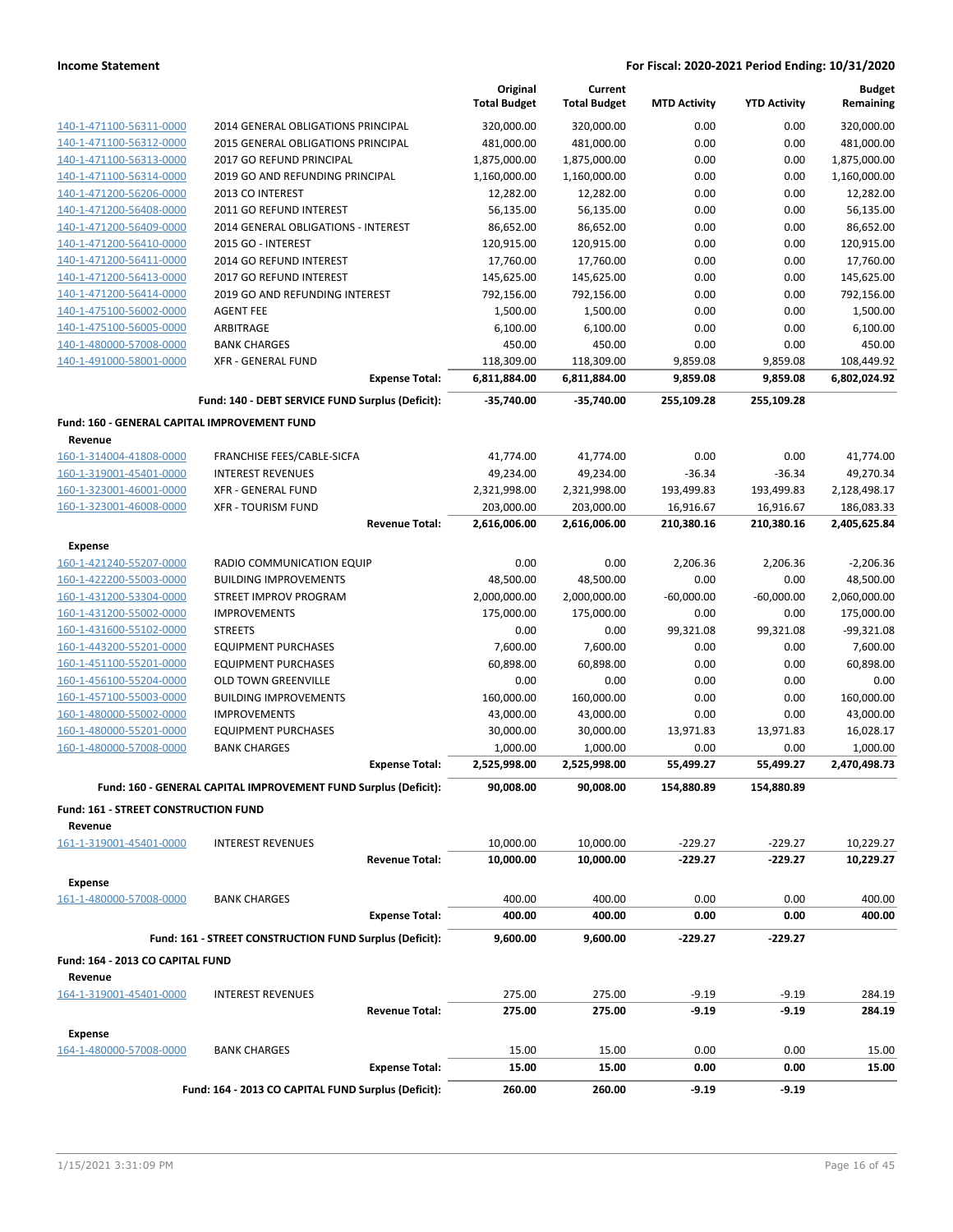|                                                    |                                                     | Original<br><b>Total Budget</b> | Current<br><b>Total Budget</b> | <b>MTD Activity</b> | <b>YTD Activity</b> | <b>Budget</b><br>Remaining |
|----------------------------------------------------|-----------------------------------------------------|---------------------------------|--------------------------------|---------------------|---------------------|----------------------------|
| Fund: 165 - 2014 GO FUND                           |                                                     |                                 |                                |                     |                     |                            |
| Revenue                                            |                                                     |                                 |                                |                     |                     |                            |
| 165-1-319001-45401-0000                            | <b>INTEREST REVENUES</b>                            | 10,000.00                       | 10,000.00                      | 78.69               | 78.69               | 9,921.31                   |
|                                                    | <b>Revenue Total:</b>                               | 10,000.00                       | 10,000.00                      | 78.69               | 78.69               | 9,921.31                   |
|                                                    | Fund: 165 - 2014 GO FUND Total:                     | 10,000.00                       | 10,000.00                      | 78.69               | 78.69               |                            |
| Fund: 171 - MAIN STREET SPECIAL REVENUE            |                                                     |                                 |                                |                     |                     |                            |
| Expense                                            |                                                     |                                 |                                |                     |                     |                            |
| 171-1-456100-54501-0000                            | SPECIAL SERVICES                                    | 0.00                            | 0.00                           | 4,363.75            | 4,363.75            | $-4,363.75$                |
| 171-1-456100-55012-0000                            | CONSTRUCTION                                        | 0.00                            | 0.00                           | 19,547.24           | 19,547.24           | $-19,547.24$               |
|                                                    | <b>Expense Total:</b>                               | 0.00                            | 0.00                           | 23,910.99           | 23,910.99           | $-23,910.99$               |
|                                                    |                                                     |                                 |                                |                     |                     |                            |
|                                                    | Fund: 171 - MAIN STREET SPECIAL REVENUE Total:      | 0.00                            | 0.00                           | 23,910.99           | 23,910.99           |                            |
| Fund: 200 - WATER / WASTEWATER FUND                |                                                     |                                 |                                |                     |                     |                            |
| Revenue                                            |                                                     |                                 |                                |                     |                     |                            |
| 200-2-318003-42304-0000                            | <b>BACKFLOW INSPECTION FEES</b>                     | 8,487.00                        | 8,487.00                       | 0.00                | 0.00                | 8,487.00                   |
| 200-2-318003-44302-0000                            | WATER REVENUES / SERVICE CHARGES                    | 187,446.00                      | 187,446.00                     | 19,118.25           | 19,118.25           | 168,327.75                 |
| 200-2-318003-44304-0000                            | <b>NEW SERVICES - WATER</b><br>LATE CHARGES - WATER | 67,507.00                       | 67,507.00<br>41,970.00         | 0.00                | 0.00<br>8.36        | 67,507.00<br>41,961.64     |
| 200-2-318003-44305-0000<br>200-2-318003-44306-0000 | WATER REVENUES / WATER REREAD                       | 41,970.00<br>0.00               | 0.00                           | 8.36<br>5.00        | 5.00                | $-5.00$                    |
| 200-2-318003-44312-0000                            | <b>METER TAMPERING</b>                              | 1,236.00                        | 1,236.00                       | 0.00                | 0.00                | 1,236.00                   |
| 200-2-318003-45103-0000                            | <b>GEUS RAW WATER CONSUMPTN</b>                     | 105,000.00                      | 105,000.00                     | 0.00                | 0.00                | 105,000.00                 |
| 200-2-318004-42303-0000                            | WASTE HAULER PERMITS                                | 5,000.00                        | 5,000.00                       | 1,200.00            | 1,200.00            | 3,800.00                   |
| 200-2-318004-44307-0000                            | NEW SERVICES - SEWER                                | 2,493.00                        | 2,493.00                       | 0.00                | 0.00                | 2,493.00                   |
| 200-2-318004-44309-0000                            | SEWER REVENUES / SERVICE CHARGES                    | 35,666.00                       | 35,666.00                      | 2,004.91            | 2,004.91            | 33,661.09                  |
| 200-2-318004-44310-0000                            | LATE CHARGES - SEWER                                | 37,427.00                       | 37,427.00                      | 0.69                | 0.69                | 37,426.31                  |
| 200-2-318004-44318-0000                            | LATE CHARGES - WASTEHAULERS                         | 5,787.00                        | 5,787.00                       | 0.00                | 0.00                | 5,787.00                   |
| 200-2-318004-45106-0000                            | L-3 COMM COD DISCHARGE                              | 126,360.00                      | 126,360.00                     | 10,530.00           | 10,530.00           | 115,830.00                 |
| 200-2-318004-45201-0000                            | SEWER REV/ SEWER HAULER FEES                        | 400,000.00                      | 400,000.00                     | 0.00                | 0.00                | 400,000.00                 |
| 200-2-319003-45101-0000                            | WATER REVENUES / METERED SALES                      | 7,035,000.00                    | 7,035,000.00                   | 607,445.78          | 607,445.78          | 6,427,554.22               |
| 200-2-319004-45104-0000                            | SEWER COLLECTION FEES                               | 6,314,917.00                    | 6,314,917.00                   | 522,600.40          | 522,600.40          | 5,792,316.60               |
| 200-2-320003-45401-0000                            | <b>INTEREST REVENUES</b>                            | 35,000.00                       | 35,000.00                      | $-30.24$            | $-30.24$            | 35,030.24                  |
| 200-2-320003-45601-0000                            | MISCELLANEOUS REVENUES                              | 1,000.00                        | 1,000.00                       | 0.00                | 0.00                | 1,000.00                   |
| 200-2-323001-58013-0000                            | <b>XFR - TOURISM FUND</b>                           | 45,000.00                       | 45,000.00                      | 3,750.00            | 3,750.00            | 41,250.00                  |
|                                                    | <b>Revenue Total:</b>                               | 14,455,296.00                   | 14,455,296.00                  | 1,166,633.15        | 1,166,633.15        | 13,288,662.85              |
| <b>Expense</b>                                     |                                                     |                                 |                                |                     |                     |                            |
| 200-2-436100-51001-0000                            | <b>REGULAR SALARIES</b>                             | 76,752.00                       | 76,752.00                      | 5,839.20            | 5,839.20            | 70,912.80                  |
| 200-2-436100-51020-0000                            | <b>OVERTIME</b>                                     | 307.50                          | 307.50                         | 23.99               | 23.99               | 283.51                     |
| 200-2-436100-51021-0000                            | LONGEVITY                                           | 2,248.00                        | 2,248.00                       | 0.00                | 0.00                | 2,248.00                   |
| 200-2-436100-51101-0000                            | <b>CERTIFICATION PAY</b>                            | 600.00                          | 600.00                         | 92.32               | 92.32               | 507.68                     |
| 200-2-436100-51117-0000                            | <b>CELL PHONE ALLOWANCE</b>                         | 780.00                          | 780.00                         | 60.00               | 60.00               | 720.00                     |
| 200-2-436100-51201-0000                            | <b>FICA</b>                                         | 5,002.63                        | 5,002.63                       | 370.85              | 370.85              | 4,631.78                   |
| 200-2-436100-51202-0000                            | <b>MEDICARE</b>                                     | 1,169.97                        | 1,169.97                       | 86.74               | 86.74               | 1,083.23                   |
| 200-2-436100-51203-0000                            | <b>HEALTH INSURANCE</b>                             | 24,266.00                       | 24,266.00                      | 2,022.17            | 2,022.17            | 22,243.83                  |
| 200-2-436100-51204-0000                            | <b>WORKERS COMPENSATION</b>                         | 1,090.18                        | 1,090.18                       | 90.85               | 90.85               | 999.33                     |
| 200-2-436100-51205-0000<br>200-2-436100-51301-0000 | STATE UNEMPLOYMENT<br><b>TMRS</b>                   | 126.36<br>9,287.98              | 126.36<br>9,287.98             | 0.00<br>676.74      | 0.00<br>676.74      | 126.36<br>8,611.24         |
| 200-2-436100-52001-0000                            | <b>OFFICE SUPPLIES</b>                              | 500.00                          | 500.00                         | 0.00                | 0.00                | 500.00                     |
| 200-2-436100-52002-0000                            | POSTAGE / FREIGHT                                   | 7,000.00                        | 7,000.00                       | 0.00                | 0.00                | 7,000.00                   |
| 200-2-436100-52201-0000                            | MINOR TOOLS & EQUIPMENT                             | 698.26                          | 698.26                         | 0.00                | 0.00                | 698.26                     |
| 200-2-436100-52305-0000                            | PUBLIC EDUCATION                                    | 7,000.00                        | 7,000.00                       | 0.00                | 0.00                | 7,000.00                   |
| 200-2-436100-53402-0000                            | <b>BUILDING MAINTENANCE</b>                         | 0.00                            | 0.00                           | 670.77              | 670.77              | $-670.77$                  |
| 200-2-436100-54001-0000                            | <b>TELEPHONE CHARGES</b>                            | 950.00                          | 950.00                         | 80.19               | 80.19               | 869.81                     |
| 200-2-436100-54002-0000                            | UTILITY CHARGES                                     | 35,000.00                       | 35,000.00                      | 1,996.48            | 1,996.48            | 33,003.52                  |
| 200-2-436200-51001-0000                            | <b>REGULAR SALARIES</b>                             | 390,061.00                      | 390,061.00                     | 29,270.88           | 29,270.88           | 360,790.12                 |
| 200-2-436200-51020-0000                            | <b>OVERTIME</b>                                     | 17,804.00                       | 17,804.00                      | 2,472.89            | 2,472.89            | 15,331.11                  |
| 200-2-436200-51021-0000                            | <b>LONGEVITY</b>                                    | 3,792.00                        | 3,792.00                       | 0.00                | 0.00                | 3,792.00                   |
| 200-2-436200-51101-0000                            | <b>CERTIFICATION PAY</b>                            | 3,000.00                        | 3,000.00                       | 230.78              | 230.78              | 2,769.22                   |
| 200-2-436200-51117-0000                            | <b>CELL PHONE ALLOWANCE</b>                         | 780.00                          | 780.00                         | 60.00               | 60.00               | 720.00                     |
| 200-2-436200-51201-0000                            | <b>FICA</b>                                         | 25,757.00                       | 25,757.00                      | 2,469.42            | 2,469.42            | 23,287.58                  |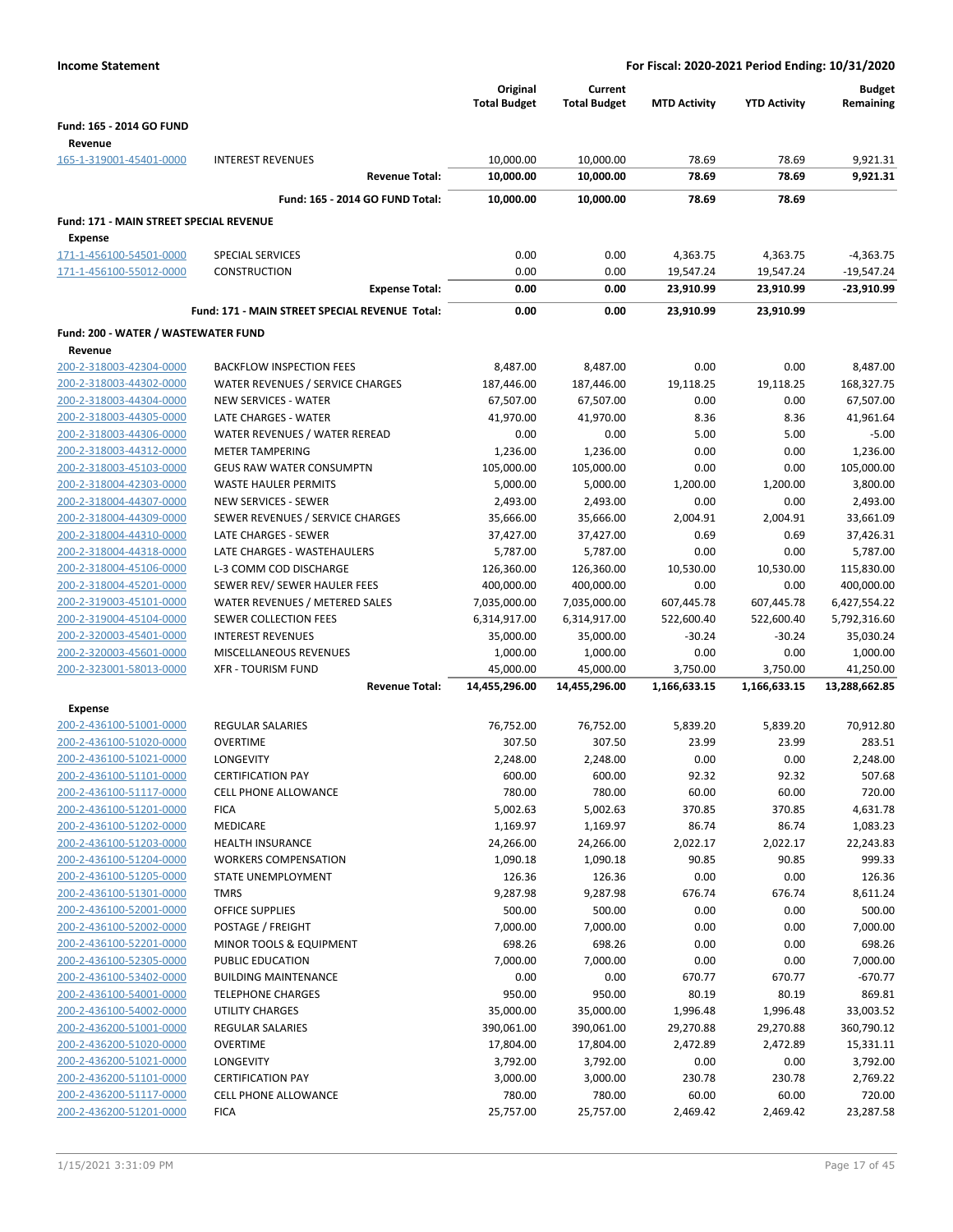|                                                    |                                                             | Original<br><b>Total Budget</b> | Current<br><b>Total Budget</b> | <b>MTD Activity</b> | <b>YTD Activity</b> | <b>Budget</b><br>Remaining |
|----------------------------------------------------|-------------------------------------------------------------|---------------------------------|--------------------------------|---------------------|---------------------|----------------------------|
| 200-2-436200-51202-0000                            | MEDICARE                                                    | 6,024.00                        | 6,024.00                       | 577.52              | 577.52              | 5,446.48                   |
| 200-2-436200-51203-0000                            | <b>HEALTH INSURANCE</b>                                     | 109,199.00                      | 109,199.00                     | 8,088.75            | 8,088.75            | 101,110.25                 |
| 200-2-436200-51204-0000                            | <b>WORKERS COMPENSATION</b>                                 | 11,401.00                       | 11,401.00                      | 885.13              | 885.13              | 10,515.87                  |
| 200-2-436200-51205-0000                            | <b>STATE UNEMPLOYMENT</b>                                   | 631.80                          | 631.80                         | 37.27               | 37.27               | 594.53                     |
| 200-2-436200-51301-0000                            | <b>TMRS</b>                                                 | 46,685.00                       | 46,685.00                      | 4,594.26            | 4,594.26            | 42,090.74                  |
| 200-2-436200-52001-0000                            | <b>OFFICE SUPPLIES</b>                                      | 538.00                          | 538.00                         | 0.00                | 0.00                | 538.00                     |
| 200-2-436200-52002-0000                            | POSTAGE / FREIGHT                                           | 2,302.00                        | 2,302.00                       | 0.00                | 0.00                | 2,302.00                   |
| 200-2-436200-52101-0000                            | <b>JANITORIAL SUPPLIES</b>                                  | 956.00                          | 956.00                         | 0.00                | 0.00                | 956.00                     |
| 200-2-436200-52104-0000                            | <b>WEARING APPAREL</b>                                      | 6,278.00                        | 6,278.00                       | 0.00                | 0.00                | 6,278.00                   |
| 200-2-436200-52105-0000                            | <b>LABORATORY</b>                                           | 14,107.00                       | 14,107.00                      | 0.00                | 0.00                | 14,107.00                  |
| 200-2-436200-52106-0000                            | <b>CHEMICAL SUPPLIES</b>                                    | 320,950.00                      | 320,950.00                     | 3,984.87            | 3,984.87            | 316,965.13                 |
| 200-2-436200-52201-0000                            | MINOR TOOLS & EQUIPMENT                                     | 1,490.00                        | 1,490.00                       | 171.90              | 171.90              | 1,318.10                   |
| 200-2-436200-52202-0000                            | <b>MECHANICAL SUPPLIES</b>                                  | 1,552.00                        | 1,552.00                       | 0.00                | 0.00                | 1,552.00                   |
| 200-2-436200-52203-0000                            | <b>MOTOR VEHICLE FUEL</b>                                   | 3,900.00                        | 3,900.00                       | 212.15              | 212.15              | 3,687.85                   |
| 200-2-436200-52301-0000                            | <b>SAFETY SUPPLIES</b>                                      | 2,135.00                        | 2,135.00                       | 0.00                | 0.00                | 2,135.00                   |
| 200-2-436200-53201-0000                            | <b>FURNITURE &amp; OFFICE EQUIPMENT</b>                     | 250.00                          | 250.00                         | 0.00                | 0.00                | 250.00                     |
| 200-2-436200-53202-0000<br>200-2-436200-53203-0000 | MACHINE, TOOLS & IMPLMNTS                                   | 5,236.00                        | 5,236.00                       | 0.00<br>0.00        | 0.00<br>0.00        | 5,236.00                   |
| 200-2-436200-53205-0000                            | <b>INSTRUMENTS &amp; APPARATUS</b><br><b>MOTOR VEHICLES</b> | 6,553.00<br>1,500.00            | 6,553.00<br>1,500.00           | 0.00                | 0.00                | 6,553.00<br>1,500.00       |
| 200-2-436200-53310-0000                            | RESVRS/STRG TANKS/ST PIPE                                   | 20,140.00                       | 20,140.00                      | 50.00               | 50.00               | 20,090.00                  |
| 200-2-436200-53402-0000                            | <b>BUILDING MAINTENANCE</b>                                 | 1,410.00                        | 1,410.00                       | 0.00                | 0.00                | 1,410.00                   |
| 200-2-436200-53403-0000                            | <b>HEATING &amp; COOLING SYSTEMS</b>                        | 3,381.00                        | 3,381.00                       | 0.00                | 0.00                | 3,381.00                   |
| 200-2-436200-53404-0000                            | STRUCTURES / EXTERIOR STRUCTURES                            | 500.00                          | 500.00                         | 0.00                | 0.00                | 500.00                     |
| 200-2-436200-53605-0000                            | STRUCTURES / FILTRATION PLANT                               | 33,825.00                       | 33,825.00                      | 4,200.00            | 4,200.00            | 29,625.00                  |
| 200-2-436200-53606-0000                            | <b>MAINT - GROUNDS</b>                                      | 340.00                          | 340.00                         | 0.00                | 0.00                | 340.00                     |
| 200-2-436200-54001-0000                            | <b>TELEPHONE CHARGES</b>                                    | 7,000.00                        | 7,000.00                       | 344.17              | 344.17              | 6,655.83                   |
| 200-2-436200-54002-0000                            | <b>UTILITY CHARGES</b>                                      | 325,000.00                      | 325,000.00                     | 24,832.94           | 24,832.94           | 300,167.06                 |
| 200-2-436200-54201-0000                            | MEMBERSHIPS & SUBSCRIPTIONS                                 | 1,261.00                        | 1,261.00                       | 0.00                | 0.00                | 1,261.00                   |
| 200-2-436200-54208-0000                            | <b>LABORATORY WORK</b>                                      | 51,471.00                       | 51,471.00                      | 258.00              | 258.00              | 51,213.00                  |
| 200-2-436200-54212-0000                            | PRINTING                                                    | 850.00                          | 850.00                         | 0.00                | 0.00                | 850.00                     |
| 200-2-436200-54214-0000                            | <b>TRAVEL &amp; TRAINING</b>                                | 5,602.00                        | 5,602.00                       | 0.00                | 0.00                | 5,602.00                   |
| 200-2-436200-54219-0000                            | SABINE RIVER AUTHORITY                                      | 1,049,386.00                    | 1,049,386.00                   | 0.00                | 0.00                | 1,049,386.00               |
| 200-2-436200-54410-0000                            | PERMITS/FEES                                                | 26,000.00                       | 26,000.00                      | 0.00                | 0.00                | 26,000.00                  |
| 200-2-436300-51001-0000                            | <b>REGULAR SALARIES</b>                                     | 562,434.08                      | 562,434.08                     | 49,624.35           | 49,624.35           | 512,809.73                 |
| 200-2-436300-51020-0000                            | <b>OVERTIME</b>                                             | 59,909.10                       | 59,909.10                      | 7,866.83            | 7,866.83            | 52,042.27                  |
| 200-2-436300-51021-0000                            | <b>LONGEVITY</b>                                            | 4,814.00                        | 4,814.00                       | 0.00                | 0.00                | 4,814.00                   |
| 200-2-436300-51101-0000                            | <b>CERTIFICATION PAY</b>                                    | 600.00                          | 600.00                         | 46.16               | 46.16               | 553.84                     |
| 200-2-436300-51117-0000                            | <b>CELL PHONE ALLOWANCE</b>                                 | 2,130.00                        | 2,130.00                       | 90.00               | 90.00               | 2,040.00                   |
| 200-2-436300-51201-0000                            | <b>FICA</b>                                                 | 39,053.19                       | 39,053.19                      | 3,413.27            | 3,413.27            | 35,639.92                  |
| 200-2-436300-51202-0000                            | <b>MEDICARE</b>                                             | 9,133.41                        | 9,133.41                       | 798.26              | 798.26              | 8,335.15                   |
| 200-2-436300-51203-0000                            | <b>HEALTH INSURANCE</b>                                     | 206,263.00                      | 206,263.00                     | 17,188.58           | 17,188.58           | 189,074.42                 |
| 200-2-436300-51204-0000                            | <b>WORKERS COMPENSATION</b>                                 | 16,977.93                       | 16,977.93                      | 1,414.82            | 1,414.82            | 15,563.11                  |
| 200-2-436300-51205-0000                            | STATE UNEMPLOYMENT                                          | 1,105.65                        | 1,105.65                       | 78.53               | 78.53               | 1,027.12                   |
| 200-2-436300-51301-0000                            | <b>TMRS</b>                                                 | 72,516.11                       | 72,516.11                      | 6,483.12            | 6,483.12            | 66,032.99                  |
| 200-2-436300-52001-0000                            | <b>OFFICE SUPPLIES</b>                                      | 300.00                          | 300.00                         | 0.00                | 0.00                | 300.00                     |
| 200-2-436300-52002-0000                            | POSTAGE / FREIGHT                                           | 50.00                           | 50.00                          | 0.00                | 0.00                | 50.00                      |
| 200-2-436300-52005-0000                            | PRINTED MATERIALS                                           | 100.00                          | 100.00                         | 0.00                | 0.00                | 100.00                     |
| 200-2-436300-52104-0000<br>200-2-436300-52106-0000 | <b>WEARING APPAREL</b>                                      | 15,000.00                       | 15,000.00                      | 0.00                | 0.00                | 15,000.00                  |
| 200-2-436300-52201-0000                            | <b>CHEMICAL SUPPLIES</b><br>MINOR TOOLS & EQUIPMENT         | 500.00<br>11,926.00             | 500.00                         | 0.00<br>873.61      | 0.00<br>873.61      | 500.00<br>11,052.39        |
| 200-2-436300-52203-0000                            | <b>MOTOR VEHICLE FUEL</b>                                   | 32,000.00                       | 11,926.00<br>32,000.00         | 2,769.69            | 2,769.69            | 29,230.31                  |
| 200-2-436300-52303-0000                            | <b>TRAINING SUPPLIES</b>                                    | 300.00                          | 300.00                         | 0.00                | 0.00                | 300.00                     |
| 200-2-436300-53201-0000                            | <b>FURNITURE &amp; OFFICE EQUIPMENT</b>                     | 96.00                           | 96.00                          | 0.00                | 0.00                | 96.00                      |
| 200-2-436300-53202-0000                            | MACHINE, TOOLS & IMPLMNTS                                   | 4,598.00                        | 4,598.00                       | 0.00                | 0.00                | 4,598.00                   |
| 200-2-436300-53205-0000                            | <b>MOTOR VEHICLES</b>                                       | 25,000.00                       | 25,000.00                      | 996.79              | 996.79              | 24,003.21                  |
| 200-2-436300-53207-0000                            | RADIO/COMMUNICATIONS                                        | 4,484.00                        | 4,484.00                       | 0.00                | 0.00                | 4,484.00                   |
| 200-2-436300-53210-0000                            | <b>FIRE HYDRANTS</b>                                        | 8,000.00                        | 8,000.00                       | 0.00                | 0.00                | 8,000.00                   |
| 200-2-436300-53211-0000                            | <b>METERS &amp; SETTINGS</b>                                | 81,696.00                       | 81,696.00                      | 0.00                | 0.00                | 81,696.00                  |
| 200-2-436300-53306-0000                            | <b>WATER MAINS</b>                                          | 390,598.20                      | 390,598.20                     | 14,431.41           | 14,431.41           | 376,166.79                 |
|                                                    |                                                             |                                 |                                |                     |                     |                            |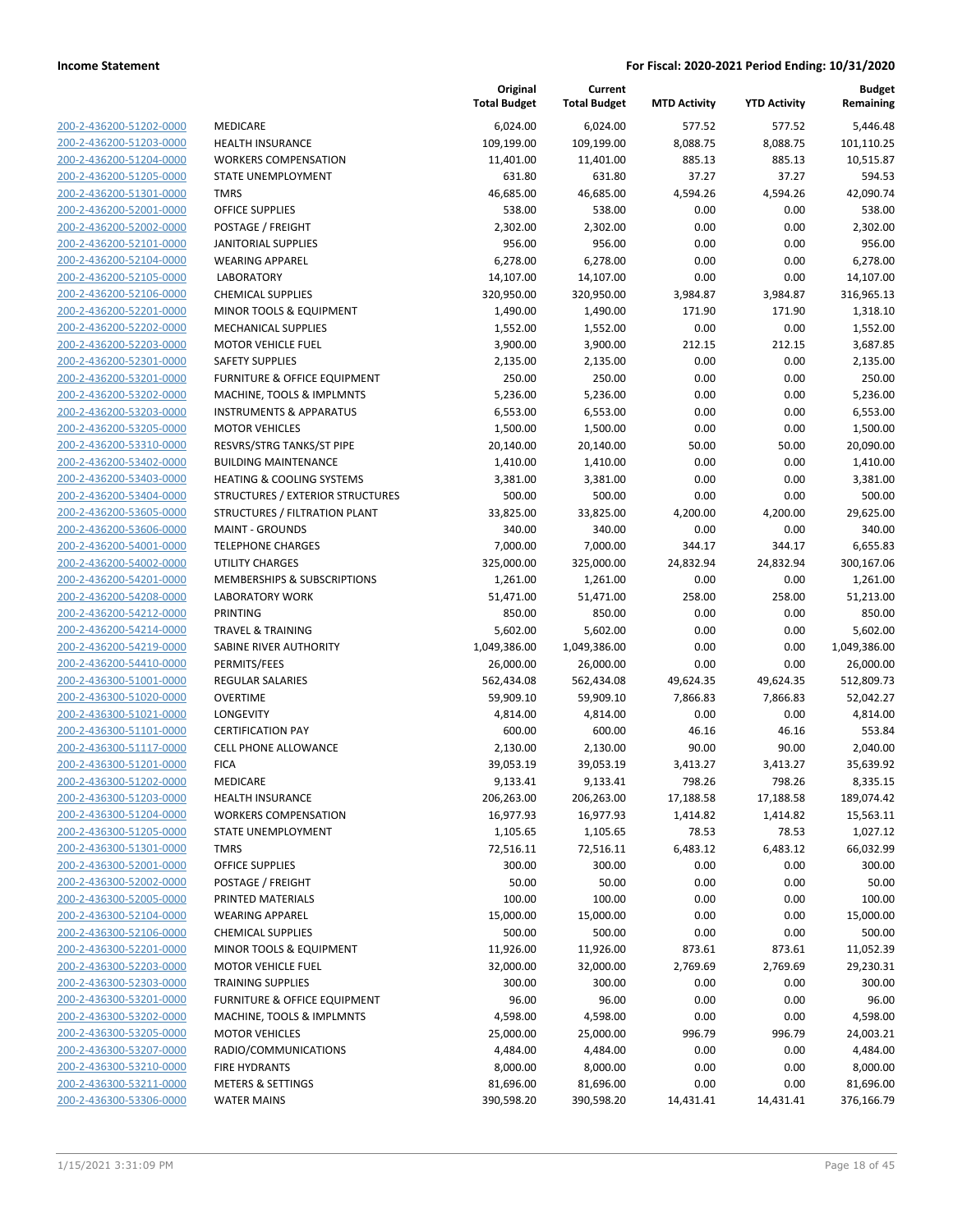**Current**

**Original**

**Budget**

| 200-2-436300-53306-0001                                   |
|-----------------------------------------------------------|
| 200-2-436300-54001-0000                                   |
| 200-2-436300-54214-0000                                   |
| 200-2-437200-51001-0000                                   |
| 200-2-437200-51020-0000                                   |
| 200-2-437200-51021-0000                                   |
|                                                           |
| 200-2-437200-51101-0000                                   |
| 200-2-437200-51117-0000                                   |
| 200-2-437200-51201-0000                                   |
| 2-437200-51202-0000<br>$200 -$                            |
| 200-2-437200-51203-0000                                   |
| 200-2-437200-51204-0000                                   |
| 200-2-437200-51205-0000                                   |
| 200-2-437200-51301-0000                                   |
| 200-2-437200-52104-0000                                   |
| 200-2-437200-52106-0000                                   |
|                                                           |
| 200-2-437200-52107-0000                                   |
| 200-2-437200-52201-0000                                   |
| 200-2-437200-52203-0000                                   |
| 2-437200-52303-0000<br>200-                               |
| 200-2-437200-53202-0000                                   |
| 200-2-437200-53205-0000                                   |
| 200-2-437200-53207-0000                                   |
| 200-2-437200-53309-0000                                   |
| 200-2-437200-53311-0000                                   |
| 200-2-437200-54001-0000                                   |
| 200-2-437200-54002-0000                                   |
| 200-2-437200-54214-0000                                   |
| 200-2-437300-51001-0000                                   |
| 2-437300-51020-0000<br>200-                               |
|                                                           |
| 200-2-437300-51021-0000                                   |
| 200-2-437300-51101-0000                                   |
| 200-2-437300-51117-0000                                   |
| 200-2-437300-51201-0000                                   |
| 200-2-437300-51202-0000                                   |
| 200-2-437300-51203-0000                                   |
| 200-2-437300-51204-0000                                   |
| 200-2-437300-51205-0000                                   |
| 200-2-437300-51301-0000                                   |
| 2-437300-52001-0000<br>200-                               |
| 200-2-437300-52002-0000                                   |
| 200-2-437300-52005-0000                                   |
| 200-2-437300-52101-0000                                   |
|                                                           |
| <u>200-2-437300-52102-0000</u>                            |
| 200-2-437300-52104-0000                                   |
| 200-2-437300-52105-0000                                   |
| 200-2-437300-52106-0000                                   |
| <u>200-2-437300-52107-0000</u>                            |
| 200-2-437300-52201-0000                                   |
| 200-2-437300-52202-0000                                   |
| 200-2-437300-52203-0000                                   |
|                                                           |
| 200-2-437300-52301-0000                                   |
|                                                           |
| 200-2-437300-53202-0000                                   |
| 200-2-437300-53203-0000                                   |
| 200-2-437300-53205-0000                                   |
| 200-2-437300-53402-0000                                   |
| 200-2-437300-54001-0000                                   |
| <u>200-2-437300-54002-0000</u><br>200-2-437300-54103-0000 |

|                         |                                    | <b>Total Budget</b> | <b>Total Budget</b> | <b>MTD Activity</b> | <b>YTD Activity</b> | Remaining    |
|-------------------------|------------------------------------|---------------------|---------------------|---------------------|---------------------|--------------|
| 200-2-436300-53306-0001 | UTILITY TAPS                       | 0.00                | 0.00                | 33,066.00           | 33,066.00           | $-33,066.00$ |
| 200-2-436300-54001-0000 | <b>TELEPHONE CHARGES</b>           | 1,400.00            | 1,400.00            | 40.23               | 40.23               | 1,359.77     |
| 200-2-436300-54214-0000 | <b>TRAVEL &amp; TRAINING</b>       | 3,985.00            | 3,985.00            | 0.00                | 0.00                | 3,985.00     |
| 200-2-437200-51001-0000 | <b>REGULAR SALARIES</b>            | 392,444.00          | 392,444.00          | 27,295.93           | 27,295.93           | 365,148.07   |
| 200-2-437200-51020-0000 | <b>OVERTIME</b>                    | 60,093.45           | 60,093.45           | 7,437.48            | 7,437.48            | 52,655.97    |
| 200-2-437200-51021-0000 | LONGEVITY                          | 15,190.00           | 15,190.00           | 0.00                | 0.00                | 15,190.00    |
| 200-2-437200-51101-0000 | <b>CERTIFICATION PAY</b>           | 1,200.00            | 1,200.00            | 92.30               | 92.30               | 1,107.70     |
| 200-2-437200-51117-0000 | <b>CELL PHONE ALLOWANCE</b>        | 780.00              | 780.00              | 150.00              | 150.00              | 630.00       |
| 200-2-437200-51201-0000 | <b>FICA</b>                        | 29,121.86           | 29,121.86           | 2,100.20            | 2,100.20            | 27,021.66    |
| 200-2-437200-51202-0000 | MEDICARE                           | 6,810.76            | 6,810.76            | 491.18              | 491.18              | 6,319.58     |
| 200-2-437200-51203-0000 | HEALTH INSURANCE                   | 133,465.00          | 133,465.00          | 11,122.08           | 11,122.08           | 122,342.92   |
| 200-2-437200-51204-0000 | <b>WORKERS COMPENSATION</b>        | 9,011.87            | 9,011.87            | 750.99              | 750.99              | 8,260.88     |
| 200-2-437200-51205-0000 | STATE UNEMPLOYMENT                 | 663.39              | 663.39              | 44.58               | 44.58               | 618.81       |
| 200-2-437200-51301-0000 | <b>TMRS</b>                        | 54,075.07           | 54,075.07           | 3,934.77            | 3,934.77            | 50,140.30    |
| 200-2-437200-52104-0000 | <b>WEARING APPAREL</b>             | 15,000.00           | 15,000.00           | 551.96              | 551.96              | 14,448.04    |
| 200-2-437200-52106-0000 | <b>CHEMICAL SUPPLIES</b>           | 2,400.00            | 2,400.00            | 0.00                | 0.00                | 2,400.00     |
| 200-2-437200-52107-0000 | <b>BOTANICAL SUPPLIES</b>          | 390.00              | 390.00              | 0.00                | 0.00                | 390.00       |
| 200-2-437200-52201-0000 | MINOR TOOLS & EQUIPMENT            | 10,995.00           | 10,995.00           | 0.00                | 0.00                | 10,995.00    |
| 200-2-437200-52203-0000 | <b>MOTOR VEHICLE FUEL</b>          | 14,000.00           | 14,000.00           | 1,374.79            | 1,374.79            | 12,625.21    |
| 200-2-437200-52303-0000 | <b>TRAINING SUPPLIES</b>           | 275.00              | 275.00              | 0.00                | 0.00                | 275.00       |
| 200-2-437200-53202-0000 | MACHINE, TOOLS & IMPLMNTS          | 4,963.00            | 4,963.00            | 0.00                | 0.00                | 4,963.00     |
| 200-2-437200-53205-0000 | <b>MOTOR VEHICLES</b>              | 13,000.00           | 13,000.00           | 566.55              | 566.55              | 12,433.45    |
| 200-2-437200-53207-0000 | RADIO/COMMUNICATIONS               | 3,000.00            | 3,000.00            | 0.00                | 0.00                | 3,000.00     |
| 200-2-437200-53309-0000 | SANITARY SEWER & TCEQ SSO          | 97,750.09           | 97,750.09           | 3,943.95            | 3,943.95            | 93,806.14    |
| 200-2-437200-53311-0000 | <b>LIFT STATIONS</b>               | 22,490.00           | 22,490.00           | 0.00                | 0.00                | 22,490.00    |
| 200-2-437200-54001-0000 | <b>TELEPHONE CHARGES</b>           | 4,000.00            | 4,000.00            | 38.25               | 38.25               | 3,961.75     |
| 200-2-437200-54002-0000 | <b>UTILITY CHARGES</b>             | 35,000.00           | 35,000.00           | 3,414.42            | 3,414.42            | 31,585.58    |
| 200-2-437200-54214-0000 | <b>TRAVEL &amp; TRAINING</b>       | 2,800.00            | 2,800.00            | 0.00                | 0.00                | 2,800.00     |
| 200-2-437300-51001-0000 | REGULAR SALARIES                   | 518,606.40          | 518,606.40          | 41,004.86           | 41,004.86           | 477,601.54   |
| 200-2-437300-51020-0000 | <b>OVERTIME</b>                    | 42,624.84           | 42,624.84           | 1,423.64            | 1,423.64            | 41,201.20    |
| 200-2-437300-51021-0000 | LONGEVITY                          | 12,838.00           | 12,838.00           | 0.00                | 0.00                | 12,838.00    |
| 200-2-437300-51101-0000 | <b>CERTIFICATION PAY</b>           | 6,600.00            | 6,600.00            | 553.86              | 553.86              | 6,046.14     |
| 200-2-437300-51117-0000 | <b>CELL PHONE ALLOWANCE</b>        | 1,644.00            | 1,644.00            | 60.00               | 60.00               | 1,584.00     |
| 200-2-437300-51201-0000 | <b>FICA</b>                        | 36,103.42           | 36,103.42           | 2,572.57            | 2,572.57            | 33,530.85    |
| 200-2-437300-51202-0000 | MEDICARE                           | 8,443.54            | 8,443.54            | 601.65              | 601.65              | 7,841.89     |
| 200-2-437300-51203-0000 | <b>HEALTH INSURANCE</b>            | 145,598.00          | 145,598.00          | 12,133.17           | 12,133.17           | 133,464.83   |
| 200-2-437300-51204-0000 | <b>WORKERS COMPENSATION</b>        | 11,111.47           | 11,111.47           | 925.96              | 925.96              | 10,185.51    |
| 200-2-437300-51205-0000 | STATE UNEMPLOYMENT                 | 758.16              | 758.16              | 0.00                | 0.00                | 758.16       |
| 200-2-437300-51301-0000 | <b>TMRS</b>                        | 67,038.81           | 67,038.81           | 4,842.27            | 4,842.27            | 62,196.54    |
| 200-2-437300-52001-0000 | <b>OFFICE SUPPLIES</b>             | 600.00              | 600.00              | 75.39               | 75.39               | 524.61       |
| 200-2-437300-52002-0000 | POSTAGE / FREIGHT                  | 600.00              | 600.00              | 59.71               | 59.71               | 540.29       |
| 200-2-437300-52005-0000 | PRINTED MATERIALS                  | 1,200.00            | 1,200.00            | 0.00                | 0.00                | 1,200.00     |
| 200-2-437300-52101-0000 | <b>JANITORIAL SUPPLIES</b>         | 1,650.00            | 1,650.00            | 0.00                | 0.00                | 1,650.00     |
| 200-2-437300-52102-0000 | REFERENCE SUPPLIES                 | 500.00              | 500.00              | 0.00                | 0.00                | 500.00       |
| 200-2-437300-52104-0000 | <b>WEARING APPAREL</b>             | 11,720.00           | 11,720.00           | 0.00                | 0.00                | 11,720.00    |
| 200-2-437300-52105-0000 | LABORATORY                         | 15,000.00           | 15,000.00           | 0.00                | 0.00                | 15,000.00    |
| 200-2-437300-52106-0000 | <b>CHEMICAL SUPPLIES</b>           | 55,650.40           | 55,650.40           | 0.00                | 0.00                | 55,650.40    |
| 200-2-437300-52107-0000 | <b>BOTANICAL SUPPLIES</b>          | 900.00              | 900.00              | 0.00                | 0.00                | 900.00       |
| 200-2-437300-52201-0000 | MINOR TOOLS & EQUIPMENT            | 6,300.00            | 6,300.00            | 53.02               | 53.02               | 6,246.98     |
| 200-2-437300-52202-0000 | <b>MECHANICAL SUPPLIES</b>         | 18,400.00           | 18,400.00           | 2,124.89            | 2,124.89            | 16,275.11    |
| 200-2-437300-52203-0000 | <b>MOTOR VEHICLE FUEL</b>          | 5,000.00            | 5,000.00            | 222.98              | 222.98              | 4,777.02     |
| 200-2-437300-52301-0000 | <b>SAFETY SUPPLIES</b>             | 2,300.00            | 2,300.00            | 19.98               | 19.98               | 2,280.02     |
| 200-2-437300-53202-0000 | MACHINE, TOOLS & IMPLMNTS          | 70,000.00           | 70,000.00           | 0.00                | 0.00                | 70,000.00    |
| 200-2-437300-53203-0000 | <b>INSTRUMENTS &amp; APPARATUS</b> | 6,000.00            | 6,000.00            | 0.00                | 0.00                | 6,000.00     |
| 200-2-437300-53205-0000 | <b>MOTOR VEHICLES</b>              | 3,000.00            | 3,000.00            | 59.29               | 59.29               | 2,940.71     |
| 200-2-437300-53402-0000 | <b>BUILDING MAINTENANCE</b>        | 6,500.00            | 6,500.00            | 0.00                | 0.00                | 6,500.00     |
| 200-2-437300-54001-0000 | <b>TELEPHONE CHARGES</b>           | 4,300.00            | 4,300.00            | 332.20              | 332.20              | 3,967.80     |
| 200-2-437300-54002-0000 | <b>UTILITY CHARGES</b>             | 350,000.00          | 350,000.00          | 26,567.47           | 26,567.47           | 323,432.53   |
| 200-2-437300-54103-0000 | CONSULTING                         | 250,000.00          | 250,000.00          | 0.00                | 0.00                | 250,000.00   |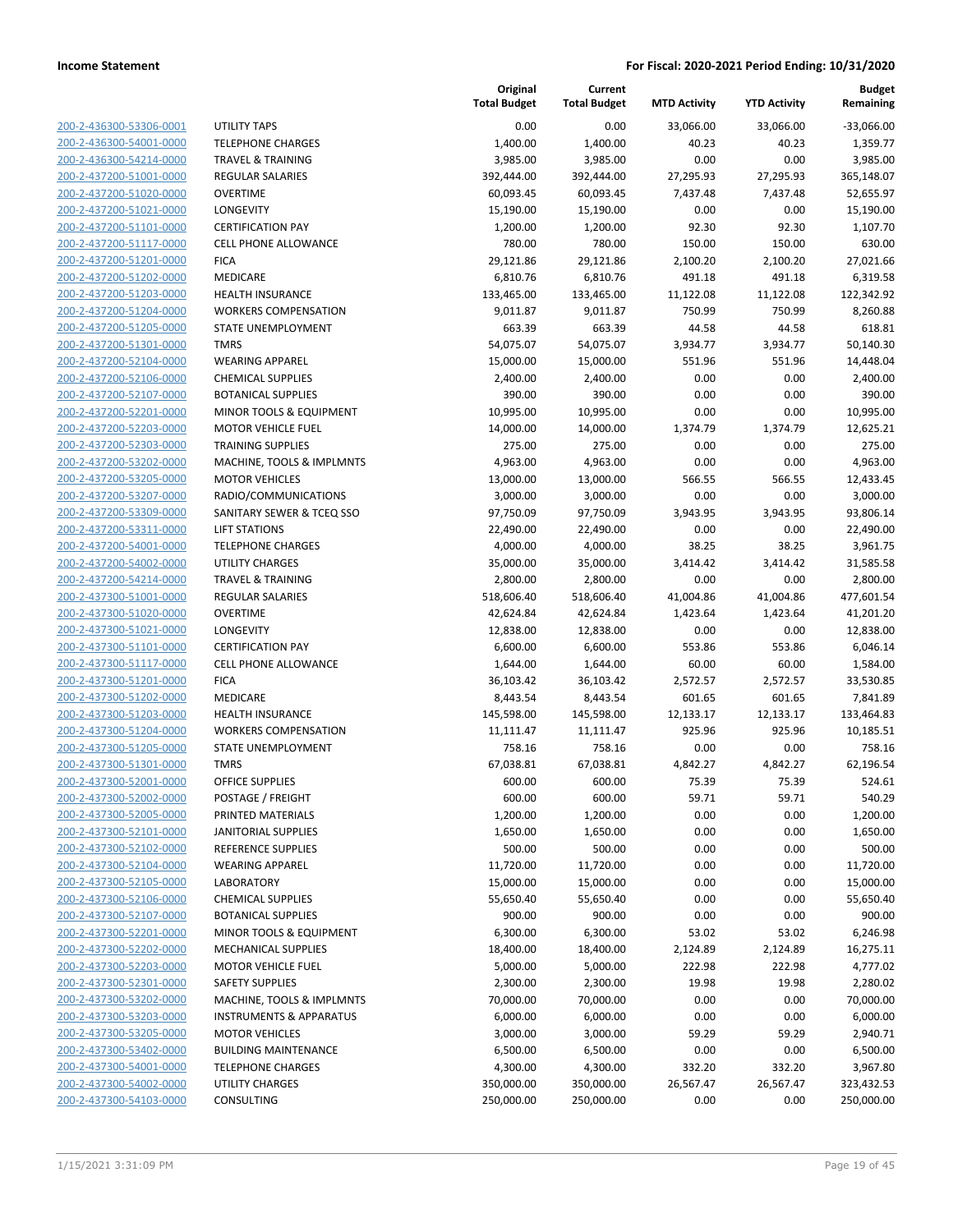|                                                    |                                                          | Original<br><b>Total Budget</b> | Current<br><b>Total Budget</b> | <b>MTD Activity</b>     | <b>YTD Activity</b>     | <b>Budget</b><br>Remaining |
|----------------------------------------------------|----------------------------------------------------------|---------------------------------|--------------------------------|-------------------------|-------------------------|----------------------------|
| 200-2-437300-54201-0000                            | <b>MEMBERSHIPS &amp; SUBSCRIPTIONS</b>                   | 12,500.00                       | 12,500.00                      | 0.00                    | 0.00                    | 12,500.00                  |
| 200-2-437300-54208-0000                            | <b>LABORATORY WORK</b>                                   | 12,400.00                       | 12,400.00                      | 0.00                    | 0.00                    | 12,400.00                  |
| 200-2-437300-54214-0000                            | <b>TRAVEL &amp; TRAINING</b>                             | 4,500.00                        | 4,500.00                       | 0.00                    | 0.00                    | 4,500.00                   |
| 200-2-437300-54410-0000                            | PERMITS/FEES                                             | 44,459.00                       | 44,459.00                      | 0.00                    | 0.00                    | 44,459.00                  |
| 200-2-471100-56507-0000                            | 08 REV BONDS - PRINCIPAL                                 | 995,000.00                      | 995,000.00                     | 0.00                    | 0.00                    | 995,000.00                 |
| 200-2-471100-56508-0000                            | 09 TWDP REV BOND - PRINC                                 | 15,000.00                       | 15,000.00                      | 0.00                    | 0.00                    | 15,000.00                  |
| 200-2-471100-56510-0000                            | 2019 REVENUE BONDS PRINCIPAL                             | 370,000.00                      | 370,000.00                     | 0.00                    | 0.00                    | 370,000.00                 |
| 200-2-471200-56607-0000                            | 08 REV BONDS - INTEREST                                  | 262,583.75                      | 262,583.75                     | 0.00                    | 0.00                    | 262,583.75                 |
| 200-2-471200-56611-0000                            | 2019 REVENUE BONDS INTEREST                              | 724,962.50                      | 724,962.50                     | 0.00                    | 0.00                    | 724,962.50                 |
| 200-2-480000-52003-0000                            | <b>COPIER CHARGES</b>                                    | 7,500.00                        | 7,500.00                       | 0.00                    | 0.00                    | 7,500.00                   |
| 200-2-480000-52006-0000                            | <b>COPIER PAPER</b>                                      | 250.00                          | 250.00                         | 0.00                    | 0.00                    | 250.00                     |
| 200-2-480000-54002-0000                            | <b>UTILITY CHARGES</b>                                   | 13,500.00                       | 13,500.00                      | 1,077.05                | 1,077.05                | 12,422.95                  |
| 200-2-480000-54226-0000                            | <b>INSURANCE EXPENSE</b>                                 | 75,000.00                       | 75,000.00                      | 74,869.24               | 74,869.24               | 130.76                     |
| 200-2-480000-57002-0000                            | <b>BAD DEBT EXPENSE</b>                                  | 20,000.00                       | 20,000.00                      | 0.00                    | 0.00                    | 20,000.00                  |
| 200-2-480000-57005-0000                            | <b>ACCRUED VAC &amp; SICK PAY</b>                        | 26,000.00                       | 26,000.00                      | 8,803.37                | 8,803.37                | 17,196.63                  |
| 200-2-480000-57008-0000                            | <b>BANK CHARGES</b>                                      | 20,000.00                       | 20,000.00                      | 2,521.35                | 2,521.35                | 17,478.65                  |
| 200-2-480000-57015-0000                            | <b>CONTINGENCY EXPENSE</b>                               | 50,000.00                       | 50,000.00                      | 0.00                    | 0.00                    | 50,000.00                  |
| 200-2-491000-58001-0000                            | <b>XFR - GENERAL FUND</b>                                | 1,300,000.00                    | 1,300,000.00                   | 58,484.77               | 58,484.77               | 1,241,515.23               |
| 200-2-491000-58037-0000<br>200-2-491000-58120-0000 | XFR - DEBT SERVICE FUND<br><b>XFR - UTILITY CIP FUND</b> | 1,476,165.00<br>508,867.00      | 1,476,165.00<br>508,867.00     | 123,013.75<br>42,405.58 | 123,013.75<br>42,405.58 | 1,353,151.25<br>466,461.42 |
| 200-2-495000-58580-0000                            | CA - GENERAL FUND - GENERAL GOVERNMENT                   | 366,411.00                      | 366,411.00                     | 30,534.25               | 30,534.25               | 335,876.75                 |
| 200-2-495000-58581-0000                            | CA - GENERAL FUND - PUBLIC WORKS                         | 159,224.00                      | 159,224.00                     | 13,268.67               | 13,268.67               | 145,955.33                 |
| 200-2-495000-58701-0000                            | <b>CA - CENTRAL SERVICE FUND</b>                         | 213,071.00                      | 213,071.00                     | 17,755.92               | 17,755.92               | 195,315.08                 |
| 200-2-495000-58710-0000                            | CA - INSURANCE FUND                                      | 99,678.00                       | 99,678.00                      | 8,306.50                | 8,306.50                | 91,371.50                  |
| 200-2-495000-58720-0000                            | CA - MIS FUN                                             | 87,361.00                       | 87,361.00                      | 7,280.08                | 7,280.08                | 80,080.92                  |
| 200-2-495000-58900-0000                            | <b>CA - ELECTRIC FUND</b>                                | 563,523.00                      | 563,523.00                     | 46,960.25               | 46,960.25               | 516,562.75                 |
|                                                    | <b>Expense Total:</b>                                    | 14,254,657.13                   | 14,254,657.13                  | 826,156.00              | 826,156.00              | 13,428,501.13              |
|                                                    |                                                          |                                 |                                |                         |                         |                            |
|                                                    | Fund: 200 - WATER / WASTEWATER FUND Surplus (Deficit):   | 200,638.87                      | 200,638.87                     | 340,477.15              | 340,477.15              |                            |
| Fund: 216 - UTILIITY CIP FUND                      |                                                          |                                 |                                |                         |                         |                            |
| Revenue                                            |                                                          |                                 |                                |                         |                         |                            |
| 216-2-319001-45401-0000                            | <b>INTEREST REVENUES</b>                                 | 160,000.00                      | 160,000.00                     | $-900.90$               | $-900.90$               | 160,900.90                 |
| 216-2-323001-46100-0000                            | <b>XFR - UTILITY FUND</b>                                | 446,649.00                      | 446,649.00                     | 37,220.75               | 37,220.75               | 409,428.25                 |
|                                                    | <b>Revenue Total:</b>                                    | 606,649.00                      | 606,649.00                     | 36,319.85               | 36,319.85               | 570,329.15                 |
| <b>Expense</b>                                     |                                                          |                                 |                                |                         |                         |                            |
| 216-2-436200-53310-0000                            | RESVRS/STRG TANKS/ST PIPE                                | 0.00                            | 0.00                           | 0.00                    | 0.00                    | 0.00                       |
| 216-2-436200-55002-0000                            | <b>IMPROVEMENTS</b>                                      | 250,000.00                      | 250,000.00                     | 0.00                    | 0.00                    | 250,000.00                 |
| 216-2-436300-55105-0000                            | <b>WATER MAINS</b>                                       | 30,670.00                       | 30,670.00                      | 3,684.09                | 3,684.09                | 26,985.91                  |
| 216-2-436300-55201-0000                            | <b>EQUIPMENT PURCHASES</b>                               | 105,979.00                      | 105,979.00                     | 0.00                    | 0.00                    | 105,979.00                 |
| 216-2-437300-53605-0000                            | STRUCTURES / FILTRATION PLANT                            | 60,000.00                       | 60,000.00                      | 0.00                    | 0.00                    | 60,000.00                  |
|                                                    | <b>Expense Total:</b>                                    | 446,649.00                      | 446,649.00                     | 3,684.09                | 3,684.09                | 442,964.91                 |
|                                                    | Fund: 216 - UTILIITY CIP FUND Surplus (Deficit):         | 160,000.00                      | 160,000.00                     | 32,635.76               | 32,635.76               |                            |
| <b>Fund: 217 - WASTEWATER RECLAMATION FUND</b>     |                                                          |                                 |                                |                         |                         |                            |
| Revenue                                            |                                                          |                                 |                                |                         |                         |                            |
| 217-2-319001-45401-0000                            | <b>INTEREST REVENUES</b>                                 | 7,950.00                        | 7,950.00                       | 76.34                   | 76.34                   | 7,873.66                   |
|                                                    | <b>Revenue Total:</b>                                    | 7,950.00                        | 7,950.00                       | 76.34                   | 76.34                   | 7,873.66                   |
|                                                    | Fund: 217 - WASTEWATER RECLAMATION FUND Total:           | 7,950.00                        | 7,950.00                       | 76.34                   | 76.34                   |                            |
|                                                    |                                                          |                                 |                                |                         |                         |                            |
| Fund: 300 - AIRPORT FUND                           |                                                          |                                 |                                |                         |                         |                            |
| Revenue                                            |                                                          |                                 |                                |                         |                         |                            |
| 300-2-319001-44315-0000                            | <b>AIRPORT FUEL FEES</b>                                 | 925.00                          | 925.00                         | 0.00                    | 0.00                    | 925.00                     |
| 300-2-319001-45401-0000                            | <b>INTEREST REVENUES</b>                                 | 17,000.00                       | 17,000.00                      | $-107.93$               | $-107.93$               | 17,107.93                  |
| 300-2-321001-45507-0000                            | L-3 COMM LEASE                                           | 639,217.00                      | 639,217.00                     | 53,268.08               | 53,268.08               | 585,948.92                 |
| 300-2-321001-45508-0000                            | AIR EVAC HANGAR FEES                                     | 8,101.00                        | 8,101.00                       | 0.00                    | 0.00                    | 8,101.00                   |
| 300-2-321001-45509-0000                            | BLUE SKY T-HANGAR & LA ND LEASES                         | 4,768.00                        | 4,768.00                       | 0.00                    | 0.00                    | 4,768.00                   |
| 300-2-321001-45510-0000                            | ARKOMA - HORIZONS AHEAD LEASE                            | 48,096.00                       | 48,096.00                      | 4,008.00                | 4,008.00                | 44,088.00                  |
| 300-2-321001-45513-0000                            | MAJORS FLYING CLUB LAND LEASE                            | 1,396.00                        | 1,396.00                       | 116.33                  | 116.33                  | 1,279.67                   |
| 300-2-321001-45515-0000                            | TEXSAN AVIATION LAND LEASE                               | 1,080.00                        | 1,080.00                       | 0.00                    | 0.00                    | 1,080.00                   |
|                                                    | <b>Revenue Total:</b>                                    | 720,583.00                      | 720,583.00                     | 57,284.48               | 57,284.48               | 663,298.52                 |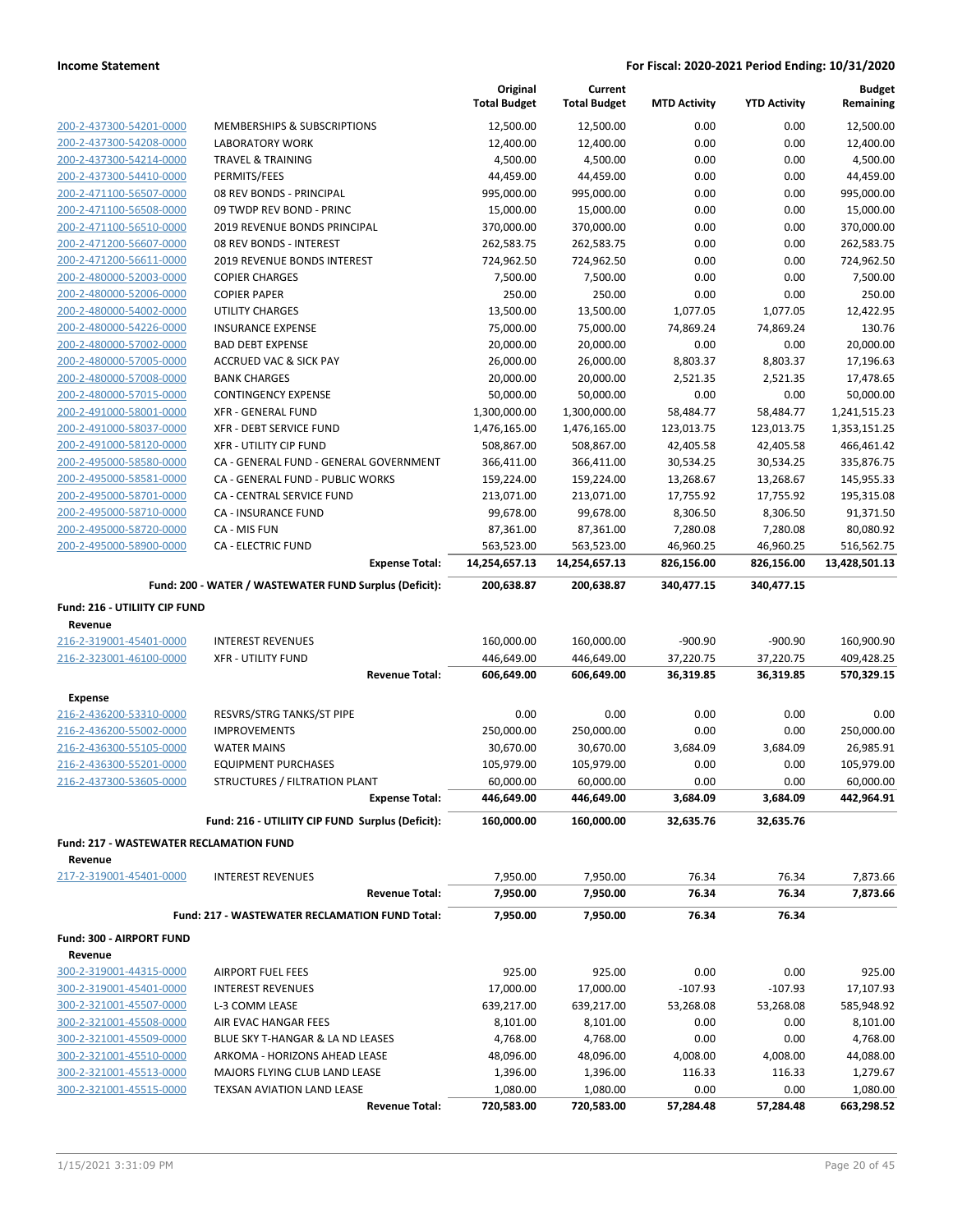|                                                    |                                                     | Original<br><b>Total Budget</b> | Current<br><b>Total Budget</b> | <b>MTD Activity</b> | <b>YTD Activity</b> | <b>Budget</b><br>Remaining |
|----------------------------------------------------|-----------------------------------------------------|---------------------------------|--------------------------------|---------------------|---------------------|----------------------------|
|                                                    |                                                     |                                 |                                |                     |                     |                            |
| Expense                                            |                                                     |                                 |                                |                     |                     |                            |
| 300-2-438100-51001-0000                            | <b>REGULAR SALARIES</b>                             | 61,464.00                       | 61,464.00                      | 4,727.20            | 4,727.20            | 56,736.80                  |
| 300-2-438100-51021-0000                            | <b>LONGEVITY</b><br><b>CELL PHONE ALLOWANCE</b>     | 294.00                          | 294.00                         | 0.00                | 0.00                | 294.00                     |
| 300-2-438100-51117-0000                            | <b>FICA</b>                                         | 1,170.00<br>3,901.54            | 1,170.00<br>3,901.54           | 90.00<br>298.82     | 90.00<br>298.82     | 1,080.00<br>3,602.72       |
| 300-2-438100-51201-0000                            |                                                     |                                 |                                |                     |                     |                            |
| 300-2-438100-51202-0000                            | <b>MEDICARE</b>                                     | 912.46                          | 912.46                         | 69.88               | 69.88               | 842.58                     |
| 300-2-438100-51203-0000                            | <b>HEALTH INSURANCE</b>                             | 12,133.00                       | 12,133.00<br>1,123.19          | 1,011.08            | 1,011.08            | 11,121.92                  |
| 300-2-438100-51204-0000<br>300-2-438100-51205-0000 | <b>WORKERS COMPENSATION</b>                         | 1,123.19                        |                                | 93.60<br>0.00       | 93.60               | 1,029.59                   |
| 300-2-438100-51301-0000                            | STATE UNEMPLOYMENT<br><b>TMRS</b>                   | 126.36<br>7,244.59              | 126.36<br>7,244.59             | 541.94              | 0.00<br>541.94      | 126.36<br>6,702.65         |
|                                                    | <b>OFFICE SUPPLIES</b>                              |                                 |                                | 9.63                | 9.63                | 190.37                     |
| 300-2-438100-52001-0000                            |                                                     | 200.00<br>100.00                | 200.00<br>100.00               | 0.00                | 0.00                | 100.00                     |
| 300-2-438100-52002-0000                            | POSTAGE / FREIGHT                                   |                                 |                                |                     |                     |                            |
| 300-2-438100-52201-0000                            | MINOR TOOLS & EQUIPMENT                             | 500.00                          | 500.00                         | 0.00                | 0.00                | 500.00                     |
| 300-2-438100-53202-0000                            | MACHINE, TOOLS & IMPLMNTS                           | 16,470.00                       | 16,470.00                      | 0.00                | 0.00                | 16,470.00                  |
| 300-2-438100-53205-0000                            | <b>MOTOR VEHICLES</b>                               | 500.00                          | 500.00                         | 0.00                | 0.00                | 500.00                     |
| 300-2-438100-53303-0000                            | MAINT - STREET /ALLEY/APRN/RNWY                     | 2,500.00                        | 2,500.00                       | 0.00                | 0.00                | 2,500.00                   |
| 300-2-438100-53402-0000                            | <b>BUILDING MAINTENANCE</b>                         | 15,000.00                       | 15,000.00                      | 77.79               | 77.79               | 14,922.21                  |
| 300-2-438100-54001-0000                            | <b>TELEPHONE CHARGES</b>                            | 1,800.00                        | 1,800.00                       | 92.24               | 92.24               | 1,707.76                   |
| 300-2-438100-54002-0000                            | <b>UTILITY CHARGES</b>                              | 13,500.00                       | 13,500.00                      | 868.63              | 868.63              | 12,631.37                  |
| 300-2-438100-54105-0000                            | MARKETING                                           | 18,950.00                       | 18,950.00                      | 0.00                | 0.00                | 18,950.00                  |
| 300-2-438100-54110-0000                            | <b>AUDIT</b>                                        | 10,000.00                       | 10,000.00                      | 0.00                | 0.00                | 10,000.00                  |
| 300-2-438100-54201-0000                            | MEMBERSHIPS & SUBSCRIPTIONS                         | 465.00                          | 465.00                         | 0.00                | 0.00                | 465.00                     |
| 300-2-438100-54214-0000                            | <b>TRAVEL &amp; TRAINING</b>                        | 2,504.00                        | 2,504.00                       | 0.00                | 0.00                | 2,504.00                   |
| 300-2-438100-54408-0000                            | OTHER / INSURANCE EXPENSE                           | 0.00                            | 0.00                           | 8,050.44            | 8,050.44            | $-8,050.44$                |
| 300-2-438100-54410-0000                            | PERMITS/FEES                                        | 1,376.00                        | 1,376.00                       | 0.00                | 0.00                | 1,376.00                   |
| 300-2-480000-52003-0000                            | <b>COPIER CHARGES</b>                               | 0.00                            | 0.00                           | 0.00                | 0.00                | 0.00                       |
| 300-2-491000-58127-0000                            | <b>AIRPORT CIP FUND</b>                             | 1,500,000.00                    | 1,500,000.00                   | 125,000.00          | 125,000.00          | 1,375,000.00               |
|                                                    | <b>Expense Total:</b>                               | 1,672,234.14                    | 1,672,234.14                   | 140,931.25          | 140,931.25          | 1,531,302.89               |
|                                                    | Fund: 300 - AIRPORT FUND Surplus (Deficit):         | -951,651.14                     | -951,651.14                    | -83,646.77          | $-83,646.77$        |                            |
| Fund: 360 - AIRPORT CAPITAL FUND                   |                                                     |                                 |                                |                     |                     |                            |
| Revenue                                            |                                                     |                                 |                                |                     |                     |                            |
| 360-2-319001-45401-0000                            | <b>INTEREST REVENUES</b>                            | 95,850.00                       | 95,850.00                      | $-2,227.69$         | $-2,227.69$         | 98,077.69                  |
| 360-2-323001-46107-0000                            | <b>XFR - AIRPORT FUND</b>                           | 1,500,000.00                    | 1,500,000.00                   | 125,000.00          | 125,000.00          | 1,375,000.00               |
|                                                    | <b>Revenue Total:</b>                               | 1,595,850.00                    | 1,595,850.00                   | 122,772.31          | 122,772.31          | 1,473,077.69               |
| Expense                                            |                                                     |                                 |                                |                     |                     |                            |
| 360-2-438100-55012-0000                            | <b>CONSTRUCTION</b>                                 | 2,212,038.00                    | 2,212,038.00                   | 0.00                | 0.00                | 2,212,038.00               |
| 360-2-438100-55017-0000                            | CAP PROJETS / MAINT & REPAIRS                       | 6,114.00                        | 6,114.00                       | 0.00                | 0.00                | 6,114.00                   |
| 360-2-480000-57008-0000                            | <b>BANK CHARGES</b>                                 | 2,500.00                        | 2,500.00                       | 0.00                | 0.00                | 2,500.00                   |
|                                                    | <b>Expense Total:</b>                               | 2,220,652.00                    | 2,220,652.00                   | 0.00                | 0.00                | 2,220,652.00               |
|                                                    | Fund: 360 - AIRPORT CAPITAL FUND Surplus (Deficit): | $-624,802.00$                   | $-624,802.00$                  | 122,772.31          | 122,772.31          |                            |
|                                                    |                                                     |                                 |                                |                     |                     |                            |
| Fund: 362 - AIRPORT FBO FUEL                       |                                                     |                                 |                                |                     |                     |                            |
| Revenue                                            |                                                     |                                 |                                |                     |                     |                            |
| 362-2-319001-44315-0000                            | <b>AIRPORT - FUEL FEES</b>                          | 400,000.00                      | 400,000.00                     | 32,304.53           | 32,304.53           | 367,695.47                 |
| 362-2-319001-44316-0000                            | AIRPORT - PARKING, TIE DOWNS, & RAMP FE             | 2,500.00                        | 2,500.00                       | 180.45              | 180.45              | 2,319.55                   |
| 362-2-319001-44320-0000                            | AIRPORT - OIL                                       | 4,000.00                        | 4,000.00                       | 61.73               | 61.73               | 3,938.27                   |
| 362-2-319001-44322-0000                            | AIRPORT - PILOT SUPPLIES                            | 150.00                          | 150.00                         | 0.00                | 0.00                | 150.00                     |
| 362-2-319001-45401-0000                            | <b>INTEREST REVENUES</b>                            | 3,000.00                        | 3,000.00                       | $-72.91$            | $-72.91$            | 3,072.91                   |
|                                                    | <b>Revenue Total:</b>                               | 409,650.00                      | 409,650.00                     | 32,473.80           | 32,473.80           | 377,176.20                 |
| <b>Expense</b>                                     |                                                     |                                 |                                |                     |                     |                            |
| 362-2-438100-52221-0000                            | <b>AIRPORT - FUEL FEES</b>                          | 0.00                            | 0.00                           | 9,479.11            | 9,479.11            | $-9,479.11$                |
| 362-2-438100-52222-0000                            | AIRPORT - OIL                                       | 0.00                            | 0.00                           | 0.00                | 0.00                | 0.00                       |
| 362-2-438100-52422-0000                            | AIRPORT - PILOT SUPPLIES                            | 0.00                            | 0.00                           | 54.00               | 54.00               | $-54.00$                   |
| 362-2-438100-57003-0000                            | <b>CREDIT CARD FEES</b>                             | 0.00                            | 0.00                           | 1,171.74            | 1,171.74            | $-1,171.74$                |
|                                                    | <b>Expense Total:</b>                               | 0.00                            | 0.00                           | 10,704.85           | 10,704.85           | -10,704.85                 |
|                                                    | Fund: 362 - AIRPORT FBO FUEL Surplus (Deficit):     | 409,650.00                      | 409,650.00                     | 21,768.95           | 21,768.95           |                            |
|                                                    |                                                     |                                 |                                |                     |                     |                            |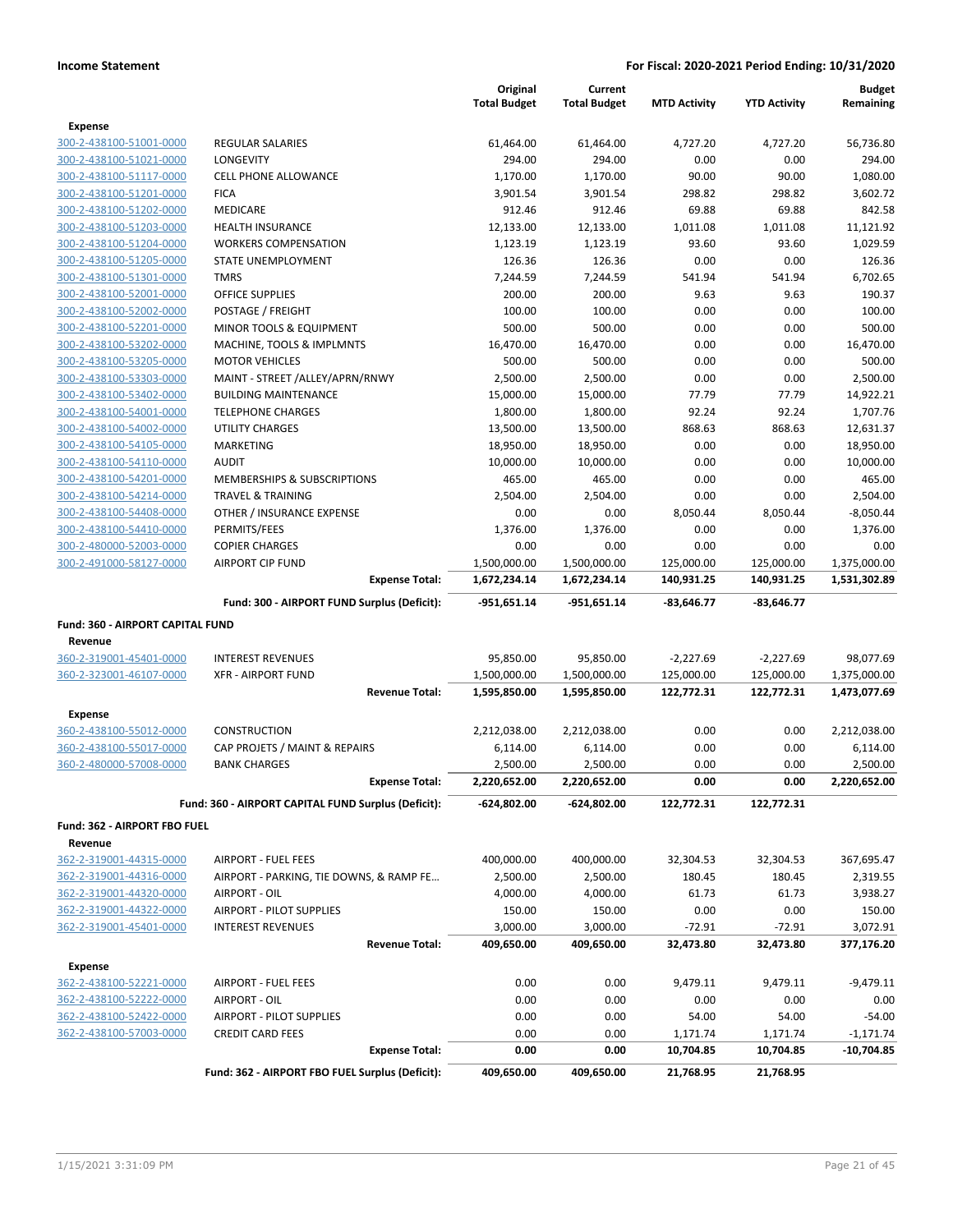|                                                    |                                                  | Original              | Current               |                     |                     | <b>Budget</b>          |
|----------------------------------------------------|--------------------------------------------------|-----------------------|-----------------------|---------------------|---------------------|------------------------|
|                                                    |                                                  | <b>Total Budget</b>   | <b>Total Budget</b>   | <b>MTD Activity</b> | <b>YTD Activity</b> | Remaining              |
| Fund: 400 - GOLF FUND                              |                                                  |                       |                       |                     |                     |                        |
| Revenue                                            |                                                  |                       |                       |                     |                     |                        |
| 400-2-319001-45604-0000                            | OTHER REVENUE / OVER/SHORT                       | 0.00                  | 0.00                  | $-12.75$            | $-12.75$            | 12.75                  |
| 400-2-319005-44510-0000<br>400-2-319006-45308-0000 | <b>GREENS FEES</b>                               | 81,514.00<br>9,841.00 | 81,514.00             | 10,531.58           | 10,531.58           | 70,982.42<br>9,590.72  |
|                                                    | PRO SHOP CONCESSIONS<br><b>MERCHANDISE SALES</b> |                       | 9,841.00              | 250.28              | 250.28              |                        |
| 400-2-319007-45309-0000                            | <b>CART RENTALS</b>                              | 5,590.00<br>45,000.00 | 5,590.00<br>45,000.00 | 144.64<br>4,663.94  | 144.64<br>4,663.94  | 5,445.36               |
| 400-2-319008-45511-0000<br>400-2-319009-45512-0000 | <b>GOLF LEASES / MEMBERSHIPS</b>                 | 49,643.00             | 49,643.00             | 2,124.08            | 2,124.08            | 40,336.06<br>47,518.92 |
|                                                    | <b>Revenue Total:</b>                            | 191,588.00            | 191,588.00            | 17,701.77           | 17,701.77           | 173,886.23             |
|                                                    |                                                  |                       |                       |                     |                     |                        |
| Expense                                            |                                                  |                       |                       |                     |                     |                        |
| 400-2-451250-51001-0000                            | <b>REGULAR SALARIES</b>                          | 111,526.00            | 111,526.00            | 8,546.06            | 8,546.06            | 102,979.94             |
| 400-2-451250-51020-0000<br>400-2-451250-51021-0000 | <b>OVERTIME</b><br>LONGEVITY                     | 5,481.50<br>6,656.00  | 5,481.50<br>6,656.00  | 1,044.98<br>0.00    | 1,044.98<br>0.00    | 4,436.52<br>6,656.00   |
| 400-2-451250-51101-0000                            | <b>CERTIFICATION PAY</b>                         | 600.00                | 600.00                | 46.16               | 46.16               | 553.84                 |
| 400-2-451250-51117-0000                            | <b>CELL PHONE ALLOWANCE</b>                      | 780.00                | 780.00                | 60.00               | 60.00               | 720.00                 |
| 400-2-451250-51201-0000                            | <b>FICA</b>                                      | 7,752.70              | 7,752.70              | 593.48              | 593.48              | 7,159.22               |
| 400-2-451250-51202-0000                            | MEDICARE                                         | 1,813.13              | 1,813.13              | 138.80              | 138.80              | 1,674.33               |
| 400-2-451250-51203-0000                            | <b>HEALTH INSURANCE</b>                          | 12,133.00             | 12,133.00             | 1,011.08            | 1,011.08            | 11,121.92              |
| 400-2-451250-51204-0000                            | <b>WORKERS COMPENSATION</b>                      | 3,002.64              | 3,002.64              | 250.22              | 250.22              | 2,752.42               |
| 400-2-451250-51205-0000                            | STATE UNEMPLOYMENT                               | 357.16                | 357.16                | 44.18               | 44.18               | 312.98                 |
| 400-2-451250-51301-0000                            | <b>TMRS</b>                                      | 11,646.68             | 11,646.68             | 780.26              | 780.26              | 10,866.42              |
| 400-2-451250-52001-0000                            | <b>OFFICE SUPPLIES</b>                           | 350.00                | 350.00                | 0.00                | 0.00                | 350.00                 |
| 400-2-451250-52101-0000                            | <b>JANITORIAL SUPPLIES</b>                       | 500.00                | 500.00                | 0.00                | 0.00                | 500.00                 |
| 400-2-451250-52104-0000                            | <b>WEARING APPAREL</b>                           | 450.00                | 450.00                | 0.00                | 0.00                | 450.00                 |
| 400-2-451250-52107-0000                            | <b>BOTANICAL SUPPLIES</b>                        | 9,600.00              | 9,600.00              | 0.00                | 0.00                | 9,600.00               |
| 400-2-451250-52201-0000                            | MINOR TOOLS & EQUIPMENT                          | 500.00                | 500.00                | 0.00                | 0.00                | 500.00                 |
| 400-2-451250-52203-0000                            | <b>MOTOR VEHICLE FUEL</b>                        | 750.00                | 750.00                | 128.77              | 128.77              | 621.23                 |
| 400-2-451250-52401-0000                            | RECREATIONAL SUPPLIES                            | 500.00                | 500.00                | 0.00                | 0.00                | 500.00                 |
| 400-2-451250-52403-0000                            | <b>RESALE ITEMS</b>                              | 15,000.00             | 15,000.00             | 0.00                | 0.00                | 15,000.00              |
| 400-2-451250-53202-0000                            | MACHINE, TOOLS & IMPLMNTS                        | 3,500.00              | 3,500.00              | 0.00                | 0.00                | 3,500.00               |
| 400-2-451250-53205-0000                            | <b>MOTOR VEHICLES</b>                            | 200.00                | 200.00                | 0.00                | 0.00                | 200.00                 |
| 400-2-451250-53307-0000                            | <b>IRRIGATION</b>                                | 1,500.00              | 1,500.00              | 0.00                | 0.00                | 1,500.00               |
| 400-2-451250-53402-0000                            | <b>BUILDING MAINTENANCE</b>                      | 1,000.00              | 1,000.00              | 0.00                | 0.00                | 1,000.00               |
| 400-2-451250-54001-0000                            | <b>TELEPHONE CHARGES</b>                         | 750.00                | 750.00                | 64.23               | 64.23               | 685.77                 |
| 400-2-451250-54002-0000                            | UTILITY CHARGES                                  | 10,000.00             | 10,000.00             | 640.87              | 640.87              | 9,359.13               |
| 400-2-451250-54201-0000                            | <b>MEMBERSHIPS &amp; SUBSCRIPTIONS</b>           | 785.00                | 785.00                | 0.00                | 0.00                | 785.00                 |
| 400-2-451250-54214-0000                            | <b>TRAVEL &amp; TRAINING</b>                     | 1,100.00              | 1,100.00              | 0.00                | 0.00                | 1,100.00               |
| 400-2-451250-54226-0000                            | <b>INSURANCE EXPENSE</b>                         | 3,000.00              | 3,000.00              | 3,220.18            | 3,220.18            | $-220.18$              |
| 400-2-451250-54909-0000                            | <b>GOLF CART LEASE EXPENSE</b>                   | 31,000.00             | 31,000.00             | 2,500.00            | 2,500.00            | 28,500.00              |
| 400-2-480000-52003-0000                            | <b>COPIER CHARGES</b>                            | 1,235.00              | 1,235.00              | $-1.91$             | $-1.91$             | 1,236.91               |
| 400-2-480000-57005-0000                            | <b>ACCRUED VAC &amp; SICK PAY</b>                | 1,600.00              | 1,600.00              | 0.00                | 0.00                | 1,600.00               |
| 400-2-480000-57008-0000                            | <b>BANK CHARGES</b>                              | 1,000.00              | 1,000.00              | 0.00                | 0.00                | 1,000.00               |
|                                                    | <b>Expense Total:</b>                            | 246,068.81            | 246,068.81            | 19,067.36           | 19,067.36           | 227,001.45             |
|                                                    | Fund: 400 - GOLF FUND Surplus (Deficit):         | -54,480.81            | -54,480.81            | $-1,365.59$         | $-1,365.59$         |                        |
| Fund: 500 - SANITATION FUND                        |                                                  |                       |                       |                     |                     |                        |
| Revenue                                            |                                                  |                       |                       |                     |                     |                        |
| 500-2-318001-44314-0000                            | LATE CHARGES                                     | 87,500.00             | 87,500.00             | 3,718.38            | 3,718.38            | 83,781.62              |
| 500-2-319001-45401-0000                            | <b>INTEREST REVENUES</b>                         | 22,500.00             | 22,500.00             | $-433.55$           | $-433.55$           | 22,933.55              |
| 500-2-319020-44313-0000                            | <b>FUEL SURCHARGE</b>                            | 76,888.00             | 76,888.00             | 6,504.33            | 6,504.33            | 70,383.67              |
| 500-2-319020-45107-0000                            | <b>COLLECTION CHARGES</b>                        | 4,250,000.00          | 4,250,000.00          | 350,391.45          | 350,391.45          | 3,899,608.55           |
| 500-2-319021-45108-0000                            | <b>DISPOSAL CHARGES</b>                          | 380,000.00            | 380,000.00            | 29,061.10           | 29,061.10           | 350,938.90             |
| 500-2-319022-45612-0000                            | REG HH HAZ WASTE COL CTR                         | 15,757.00             | 15,757.00             | 0.00                | 0.00                | 15,757.00              |
| 500-2-324001-46612-0000                            | CA - SANITATION FD COL & FUEL                    | 147,850.00            | 147,850.00            | 14,870.65           | 14,870.65           | 132,979.35             |
|                                                    | <b>Revenue Total:</b>                            | 4,980,495.00          | 4,980,495.00          | 404,112.36          | 404,112.36          | 4,576,382.64           |
| <b>Expense</b>                                     |                                                  |                       |                       |                     |                     |                        |
| 500-2-432300-54412-0000                            | <b>COLLECTION CHARGES</b>                        | 4,559,104.00          | 4,651,056.00          | 7,299.82            | 7,299.82            | 4,643,756.18           |
| 500-2-432500-54002-0000                            | UTILITY CHARGES                                  | 2,400.00              | 2,400.00              | 193.13              | 193.13              | 2,206.87               |
| 500-2-432500-54403-0000                            | <b>DISPOSAL CHARGES</b>                          | 24,500.00             | 24,500.00             | 0.00                | 0.00                | 24,500.00              |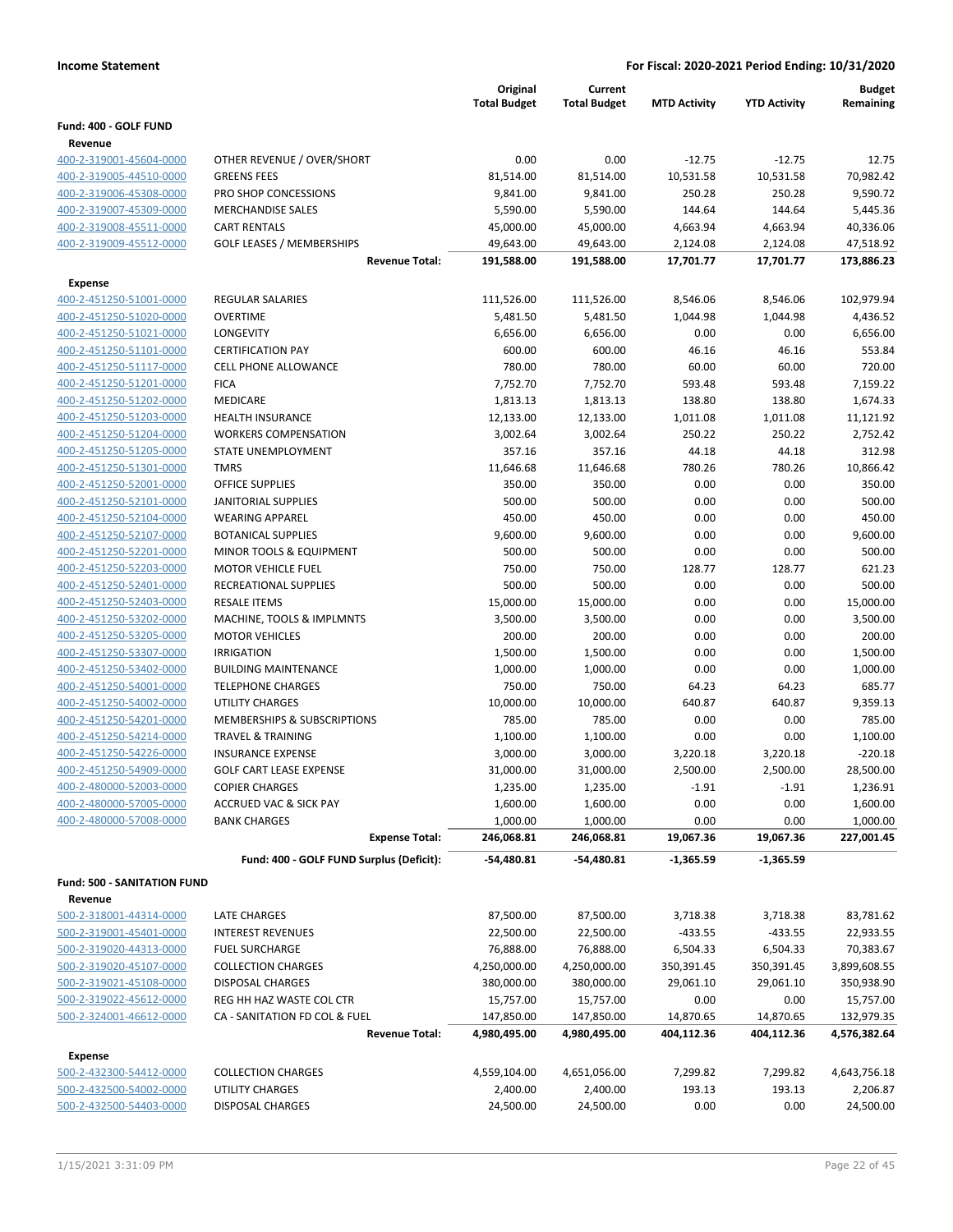|                                  |                                                | Original<br><b>Total Budget</b> | Current<br><b>Total Budget</b> | <b>MTD Activity</b> | <b>YTD Activity</b> | <b>Budget</b><br>Remaining |
|----------------------------------|------------------------------------------------|---------------------------------|--------------------------------|---------------------|---------------------|----------------------------|
| 500-2-442200-51001-0000          | <b>REGULAR SALARIES</b>                        | 141,215.36                      | 141,215.36                     | 9,744.46            | 9,744.46            | 131,470.90                 |
| 500-2-442200-51021-0000          | <b>LONGEVITY</b>                               | 3,242.00                        | 3,242.00                       | 0.00                | 0.00                | 3,242.00                   |
| 500-2-442200-51101-0000          | <b>CERTIFICATION PAY</b>                       | 1,200.00                        | 1,200.00                       | 92.30               | 92.30               | 1,107.70                   |
| 500-2-442200-51201-0000          | <b>FICA</b>                                    | 9,030.76                        | 9,030.76                       | 609.66              | 609.66              | 8,421.10                   |
| 500-2-442200-51202-0000          | <b>MEDICARE</b>                                | 2,112.03                        | 2,112.03                       | 142.58              | 142.58              | 1,969.45                   |
| 500-2-442200-51203-0000          | <b>HEALTH INSURANCE</b>                        | 12,133.00                       | 12,133.00                      | 1,011.08            | 1,011.08            | 11,121.92                  |
| 500-2-442200-51204-0000          | <b>WORKERS COMPENSATION</b>                    | 3,122.89                        | 3,122.89                       | 260.24              | 260.24              | 2,862.65                   |
| 500-2-442200-51205-0000          | STATE UNEMPLOYMENT                             | 505.44                          | 505.44                         | 20.43               | 20.43               | 485.01                     |
| 500-2-442200-51301-0000          | <b>TMRS</b>                                    | 16,768.80                       | 16,768.80                      | 1,106.62            | 1,106.62            | 15,662.18                  |
| 500-2-442200-52104-0000          | <b>WEARING APPAREL</b>                         | 1,854.00                        | 1,854.00                       | 0.00                | 0.00                | 1,854.00                   |
| 500-2-442200-52203-0000          | <b>MOTOR VEHICLE FUEL</b>                      | 5,050.00                        | 5,050.00                       | 731.39              | 731.39              | 4,318.61                   |
| 500-2-442200-53202-0000          | MACHINE, TOOLS & IMPLMNTS                      | 9,668.80                        | 9,668.80                       | 0.00                | 0.00                | 9,668.80                   |
| 500-2-442200-53205-0000          | <b>MOTOR VEHICLES</b>                          | 500.00                          | 500.00                         | 391.51              | 391.51              | 108.49                     |
| 500-2-442200-55201-0000          | <b>EQUIPMENT PURCHASES</b>                     | 710.00                          | 710.00                         | 0.00                | 0.00                | 710.00                     |
| 500-2-480000-54413-0000          | <b>BULK WASTE PICK-UP</b>                      | 40,000.00                       | 40,000.00                      | 0.00                | 0.00                | 40,000.00                  |
| 500-2-480000-54901-0000          | <b>RENTALS / LEASES</b>                        | 53,692.00                       | 53,692.00                      | 0.00                | 0.00                | 53,692.00                  |
| 500-2-480000-57005-0000          | <b>ACCRUED VAC &amp; SICK PAY</b>              | 300.00                          | 300.00                         | 0.00                | 0.00                | 300.00                     |
| 500-2-480000-57007-0000          | <b>COMMUNITY SERVICES</b>                      | 38,000.00                       | 38,000.00                      | 0.00                | 0.00                | 38,000.00                  |
| 500-2-480000-57008-0000          | <b>BANK CHARGES</b>                            | 10,000.00                       | 10,000.00                      | 974.18              | 974.18              | 9.025.82                   |
| 500-2-491000-58001-0000          | <b>XFR - GENERAL FUND</b>                      | 437,000.00                      | 437,000.00                     | 63,121.57           | 63,121.57           | 373,878.43                 |
| 500-2-495000-58501-0000          | CA - GENERAL FUND                              | 40,166.00                       | 40,166.00                      | 3,347.17            | 3,347.17            | 36,818.83                  |
| 500-2-495000-58701-0000          | <b>CA - CENTRAL SERVICE FUND</b>               | 2,803.00                        | 2,803.00                       | 233.58              | 233.58              | 2,569.42                   |
| 500-2-495000-58710-0000          | CA - INSURANCE FUND                            | 521.00                          | 521.00                         | 43.42               | 43.42               | 477.58                     |
| 500-2-495000-58720-0000          | CA - MIS FUN                                   | 6,632.00                        | 6,632.00                       | 552.67              | 552.67              | 6,079.33                   |
| 500-2-495000-58900-0000          | <b>CA - ELECTRIC FUND</b>                      | 105,160.00                      | 105,160.00                     | 8,763.33            | 8,763.33            | 96,396.67                  |
|                                  | <b>Expense Total:</b>                          | 5,527,391.08                    | 5,619,343.08                   | 98,639.14           | 98,639.14           | 5,520,703.94               |
|                                  | Fund: 500 - SANITATION FUND Surplus (Deficit): | -546,896.08                     | $-638,848.08$                  | 305,473.22          | 305,473.22          |                            |
| Fund: 601 - CENTRAL SERVICE FUND |                                                |                                 |                                |                     |                     |                            |
| Revenue                          |                                                |                                 |                                |                     |                     |                            |
| 601-2-324001-46501-0000          | CA - GENERAL FUND                              | 621,903.00                      | 621,903.00                     | 51,825.24           | 51,825.24           | 570,077.76                 |
| 601-2-324001-46506-0000          | CA - RECREATION FUND                           | 75.00                           | 75.00                          | 6.25                | 6.25                | 68.75                      |
| 601-2-324001-46509-0000          | CA - VENUE MGMT FUND                           | 308.00                          | 308.00                         | 25.67               | 25.67               | 282.33                     |
| 601-2-324001-46611-0000          | <b>CA - UTILITY FUND</b>                       | 213,071.00                      | 213,071.00                     | 17,755.92           | 17,755.92           | 195,315.08                 |
| 601-2-324001-46614-0000          | CA - SANITATION FUND COLLECTION                | 2,803.00                        | 2,803.00                       | 233.58              | 233.58              | 2,569.42                   |
| 601-2-324009-46901-0000          | <b>CA - ELECTRIC UTILITY</b>                   | 88,804.00                       | 88,804.00                      | 7,400.33            | 7,400.33            | 81,403.67                  |
| 601-2-324009-46906-0000          | <b>CA - CABLE UTILITY</b>                      | 13,450.00                       | 13,450.00                      | 1,120.83            | 1,120.83            | 12,329.17                  |
|                                  | <b>Revenue Total:</b>                          | 940,414.00                      | 940,414.00                     | 78,367.82           | 78,367.82           | 862,046.18                 |
| <b>Expense</b>                   |                                                |                                 |                                |                     |                     |                            |
| 601-2-461100-51001-0000          | <b>REGULAR SALARIES</b>                        | 272,791.82                      | 272,791.82                     | 20,792.09           | 20,792.09           | 251,999.73                 |
| 601-2-461100-51020-0000          | <b>OVERTIME</b>                                | 11,286.02                       | 11,286.02                      | 1,962.13            | 1,962.13            | 9,323.89                   |
| 601-2-461100-51021-0000          | LONGEVITY                                      | 5,780.00                        | 5,780.00                       | 0.00                | 0.00                | 5,780.00                   |
| 601-2-461100-51101-0000          | <b>CERTIFICATION PAY</b>                       | 1,200.00                        | 1,200.00                       | 92.32               | 92.32               | 1,107.68                   |
| 601-2-461100-51117-0000          | <b>CELL PHONE ALLOWANCE</b>                    | 780.00                          | 780.00                         | 60.00               | 60.00               | 720.00                     |
| 601-2-461100-51201-0000          | <b>FICA</b>                                    | 18,093.95                       | 18,093.95                      | 1,362.65            | 1,362.65            | 16,731.30                  |
| 601-2-461100-51202-0000          | <b>MEDICARE</b>                                | 4,231.65                        | 4,231.65                       | 318.69              | 318.69              | 3,912.96                   |
| 601-2-461100-51203-0000          | <b>HEALTH INSURANCE</b>                        | 103,132.00                      | 103,132.00                     | 8,594.33            | 8,594.33            | 94,537.67                  |
| 601-2-461100-51204-0000          | <b>WORKERS COMPENSATION</b>                    | 8,239.85                        | 8,239.85                       | 686.65              | 686.65              | 7,553.20                   |
| 601-2-461100-51205-0000          | STATE UNEMPLOYMENT                             | 600.21                          | 600.21                         | 0.00                | 0.00                | 600.21                     |
| 601-2-461100-51301-0000          | <b>TMRS</b>                                    | 32,141.06                       | 32,141.06                      | 2,467.38            | 2,467.38            | 29,673.68                  |
| 601-2-461100-51401-0000          | <b>CONTRA - SALARIES</b>                       | $-2,500.00$                     | $-2,500.00$                    | 0.00                | 0.00                | $-2,500.00$                |
| 601-2-461100-52001-0000          | <b>OFFICE SUPPLIES</b>                         | 100.00                          | 100.00                         | 0.00                | 0.00                | 100.00                     |
| 601-2-461100-52002-0000          | POSTAGE / FREIGHT                              | 25.00                           | 25.00                          | 0.00                | 0.00                | 25.00                      |
| 601-2-461100-52101-0000          | JANITORIAL/CLEANING                            | 22,000.00                       | 22,000.00                      | 1,215.18            | 1,215.18            | 20,784.82                  |
| 601-2-461100-52104-0000          | <b>WEARING APPAREL</b>                         | 4,000.00                        | 4,000.00                       | 0.00                | 0.00                | 4,000.00                   |
| 601-2-461100-52201-0000          | MINOR TOOLS & EQUIPMENT                        | 1,500.00                        | 1,500.00                       | 86.83               | 86.83               | 1,413.17                   |
| 601-2-461100-52203-0000          | <b>MOTOR VEHICLE FUEL</b>                      | 3,450.00                        | 3,450.00                       | 191.11              | 191.11              | 3,258.89                   |
| 601-2-461100-53205-0000          | <b>MOTOR VEHICLES</b>                          | 1,100.00                        | 1,100.00                       | 140.26              | 140.26              | 959.74                     |
| 601-2-461100-53302-0000          | <b>WALKS &amp; PARKING LOTS</b>                | 9,100.00                        | 9,100.00                       | 0.00                | 0.00                | 9,100.00                   |
|                                  |                                                |                                 |                                |                     |                     |                            |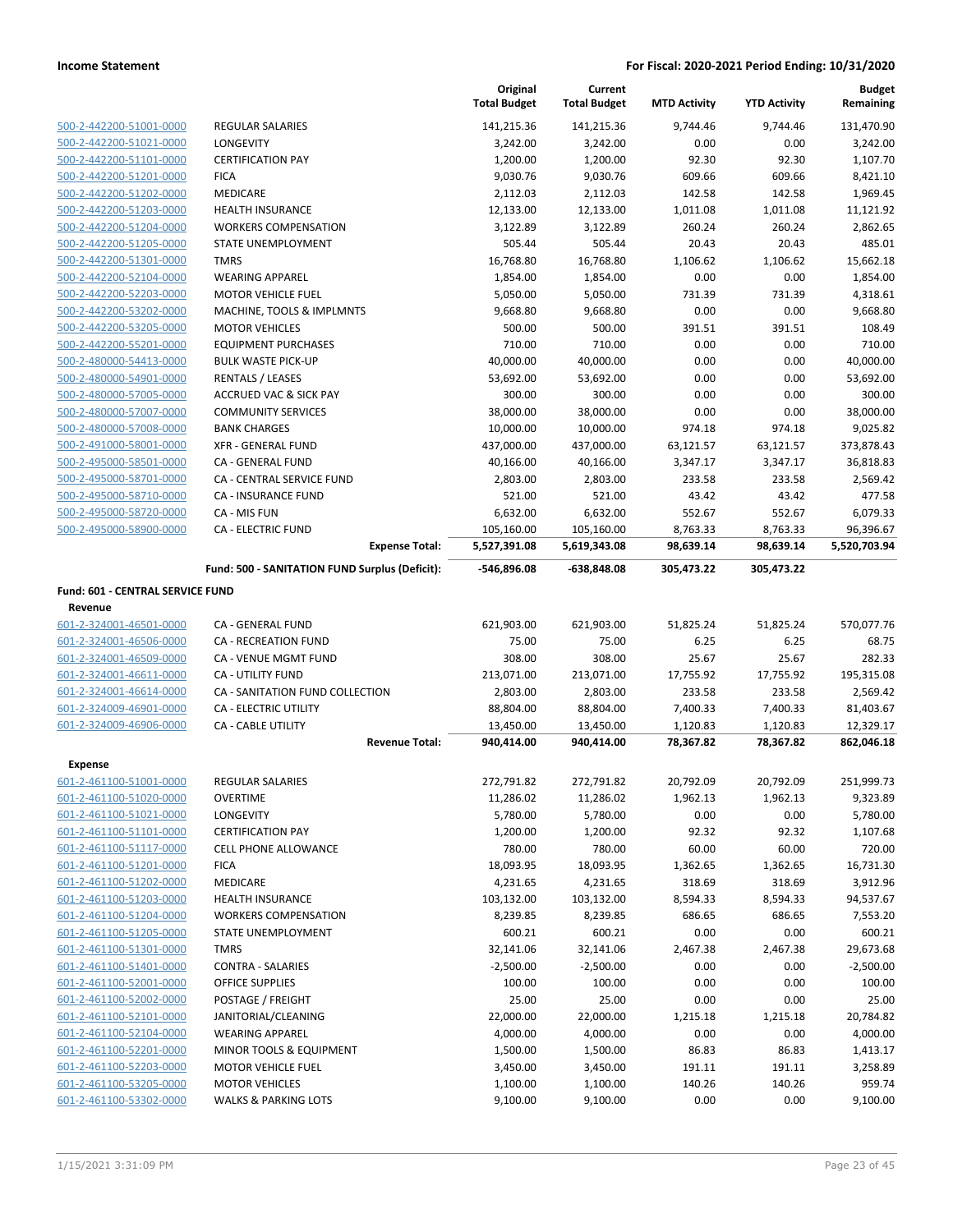| 601-2-461100-53406-0000        |
|--------------------------------|
| 601-2-461100-53407-0000        |
| 601-2-461100-53408-0000        |
| 601-2-461100-53501-0000        |
| 601-2-461100-53503-0000        |
| 601-2-461100-53504-0000        |
| 601-2-461100-53505-0000        |
| 601-2-461100-53506-0000        |
| 601-2-461100-53507-0000        |
| 601-2-461100-53601-0000        |
| 601-2-461100-53602-0000        |
| 601-2-461100-53603-0000        |
| 2-461100-53604-0000<br>601-    |
| 601-2-461100-53701-0000        |
| 601-2-461100-53703-0000        |
| 601-2-461100-53704-0000        |
| 601-2-461100-53706-0000        |
| 601-2-461100-54001-0000        |
| 601-2-461100-54002-0000        |
| 601-2-461100-54112-0000        |
| 601-2-461200-51001-0000        |
| 601-2-461200-51020-0000        |
| 601-2-461200-51021-0000        |
| 601-2-461200-51101-0000        |
| 601-2-461200-51117-0000        |
| 601-2-461200-51201-0000        |
| 601-2-461200-51202-0000        |
| 601-2-461200-51203-0000        |
| 601-2-461200-51204-0000        |
| 601-2-461200-51205-0000        |
| 601-2-461200-51301-0000        |
| 601-2-461200-52001-0000        |
| 601-2-461200-52002-0000        |
| 601-2-461200-52104-0000        |
| 601-2-461200-52201-0000        |
| 601-2-461200-52202-0000        |
| 601-2-461200-52203-0000        |
| 601-2-461200-53202-0000        |
| 601-2-461200-53205-0000        |
| 601-2-461200-53402-0000        |
| 601-2-461200-54001-0000        |
| 601-2-461200-54002-0000        |
| 601-2-461200-54201-0000        |
| 2-461200-54214-0000<br>$601 -$ |
|                                |
|                                |

|                            |                                                       | Original<br><b>Total Budget</b> | Current<br><b>Total Budget</b> | <b>MTD Activity</b> | <b>YTD Activity</b> | Budget<br>Remaining    |
|----------------------------|-------------------------------------------------------|---------------------------------|--------------------------------|---------------------|---------------------|------------------------|
| 601-2-461100-53406-0000    | <b>CITY HALL</b>                                      | 33,000.00                       | 33,000.00                      | 285.10              | 285.10              | 32,714.90              |
| 601-2-461100-53407-0000    | <b>ANIMAL SHELTER</b>                                 | 5,000.00                        | 5,000.00                       | 62.25               | 62.25               | 4,937.75               |
| 601-2-461100-53408-0000    | <b>FLEET MAINTENANCE</b>                              | 2,000.00                        | 2,000.00                       | 0.00                | 0.00                | 2,000.00               |
| 601-2-461100-53501-0000    | <b>POLICE &amp; COURTS BLDG</b>                       | 30,000.00                       | 30,000.00                      | 422.49              | 422.49              | 29,577.51              |
| 601-2-461100-53503-0000    | <b>FIRE ADMINISTRATION</b>                            | 750.00                          | 750.00                         | 0.00                | 0.00                | 750.00                 |
| 601-2-461100-53504-0000    | <b>FIRE STATION 1</b>                                 | 2,500.00                        | 2,500.00                       | 0.00                | 0.00                | 2,500.00               |
| 601-2-461100-53505-0000    | <b>FIRE STATION 2</b>                                 | 2,500.00                        | 2,500.00                       | 0.00                | 0.00                | 2,500.00               |
| 601-2-461100-53506-0000    | <b>FIRE STATION 3</b>                                 | 2,800.00                        | 2,800.00                       | 31.99               | 31.99               | 2,768.01               |
| 601-2-461100-53507-0000    | <b>FIRE STATION 4</b>                                 | 2,500.00                        | 2,500.00                       | 15.99               | 15.99               | 2,484.01               |
| 601-2-461100-53601-0000    | <b>ANNEX</b>                                          | 3,000.00                        | 3,000.00                       | 284.95              | 284.95              | 2,715.05               |
| 601-2-461100-53602-0000    | <b>SERVICE CENTER</b>                                 | 6,000.00                        | 6,000.00                       | 4.72                | 4.72                | 5,995.28               |
| 601-2-461100-53603-0000    | WATER TREATMENT BLDG                                  | 500.00                          | 500.00                         | 0.00                | 0.00                | 500.00                 |
| 601-2-461100-53604-0000    | WASTEWATER TRTMNT BLDG                                | 300.00                          | 300.00                         | 0.00                | 0.00                | 300.00                 |
| 601-2-461100-53701-0000    | LIBRARY                                               | 8,000.00                        | 8,000.00                       | 0.00                | 0.00                | 8,000.00               |
| 601-2-461100-53703-0000    | <b>REECY DAVIS REC CENTER</b>                         | 17,000.00                       | 17,000.00                      | 0.00                | 0.00                | 17,000.00              |
| 601-2-461100-53704-0000    | <b>CIVIC CENTER</b>                                   | 10,000.00                       | 10,000.00                      | 919.76              | 919.76              | 9,080.24               |
| 601-2-461100-53706-0000    | SPORTSPARK                                            | 15,375.00                       | 15,375.00                      | 0.00                | 0.00                | 15,375.00              |
| 601-2-461100-54001-0000    | <b>TELEPHONE CHARGES</b>                              | 3,800.00                        | 3,800.00                       | 149.77              | 149.77              | 3,650.23               |
| 601-2-461100-54002-0000    | <b>UTILITY CHARGES</b>                                | 100,100.00                      | 100,100.00                     | 3,941.58            | 3,941.58            | 96,158.42              |
| 601-2-461100-54112-0000    | <b>ALARM MONITOR SERVICE</b>                          | 0.00                            | 0.00                           | 500.00              | 500.00              | $-500.00$              |
| 601-2-461200-51001-0000    | <b>REGULAR SALARIES</b>                               | 154,377.60                      | 154,377.60                     | 11,875.20           | 11,875.20           | 142,502.40             |
| 601-2-461200-51020-0000    | <b>OVERTIME</b>                                       | 6,679.80                        | 6,679.80                       | 802.09              | 802.09              | 5,877.71               |
| 601-2-461200-51021-0000    | <b>LONGEVITY</b>                                      | 2,824.00                        | 2,824.00                       | 0.00                | 0.00                | 2,824.00               |
| 601-2-461200-51101-0000    | <b>CERTIFICATION PAY</b>                              | 1,800.00                        | 1,800.00                       | 184.64              | 184.64              | 1,615.36               |
| 601-2-461200-51117-0000    | <b>CELL PHONE ALLOWANCE</b>                           | 2,520.00                        | 2,520.00                       | 193.84              | 193.84              | 2,326.16               |
| 601-2-461200-51201-0000    | <b>FICA</b>                                           | 10,428.49                       | 10,428.49                      | 771.90              | 771.90              | 9,656.59               |
| 601-2-461200-51202-0000    | <b>MEDICARE</b>                                       | 2,438.92                        | 2,438.92                       | 180.52              | 180.52              | 2,258.40               |
| 601-2-461200-51203-0000    | <b>HEALTH INSURANCE</b>                               | 48,533.00                       | 48,533.00                      | 4,044.42            | 4,044.42            | 44,488.58              |
| 601-2-461200-51204-0000    | <b>WORKERS COMPENSATION</b>                           | 7,131.34                        | 7,131.34                       | 594.28              | 594.28              | 6,537.06               |
| 601-2-461200-51205-0000    | STATE UNEMPLOYMENT                                    | 252.72                          | 252.72                         | 0.00                | 0.00                | 252.72                 |
| 601-2-461200-51301-0000    | <b>TMRS</b>                                           | 19,364.19                       | 19,364.19                      | 1,468.78            | 1,468.78            | 17,895.41              |
| 601-2-461200-52001-0000    | OFFICE SUPPLIES                                       | 100.00                          | 100.00                         | 0.00                | 0.00                | 100.00                 |
| 601-2-461200-52002-0000    | POSTAGE / FREIGHT                                     | 50.00                           | 50.00                          | 0.00                | 0.00                | 50.00                  |
| 601-2-461200-52104-0000    | <b>WEARING APPAREL</b>                                | 4,200.00                        | 4,200.00                       | 0.00                | 0.00                | 4,200.00               |
| 601-2-461200-52201-0000    | <b>MINOR TOOLS &amp; EQUIPMENT</b>                    | 3,000.00                        | 3,000.00                       | 0.00                | 0.00                | 3,000.00               |
| 601-2-461200-52202-0000    | <b>MECHANICAL SUPPLIES</b>                            | 12,000.00                       | 12,000.00                      | 64.61               | 64.61               | 11,935.39              |
| 601-2-461200-52203-0000    | <b>MOTOR VEHICLE FUEL</b>                             | 5,200.00                        | 5,200.00                       | 129.78              | 129.78              | 5,070.22               |
| 601-2-461200-53202-0000    | MACHINE, TOOLS & IMPLMNTS                             | 1,000.00                        | 1,000.00                       | 0.00                | 0.00                | 1,000.00               |
| 601-2-461200-53205-0000    | <b>MOTOR VEHICLES</b>                                 | 500.00                          | 500.00                         | 0.00                | 0.00                | 500.00                 |
| 601-2-461200-53402-0000    | <b>BUILDING MAINTENANCE</b>                           | 250.00                          | 250.00                         | 0.00                | 0.00                | 250.00                 |
| 601-2-461200-54001-0000    | <b>TELEPHONE CHARGES</b>                              | 1,400.00                        | 1,400.00                       | 92.24               | 92.24               | 1,307.76               |
|                            |                                                       |                                 |                                |                     |                     | 10,798.05              |
| 601-2-461200-54002-0000    | UTILITY CHARGES                                       | 11,500.00<br>1,500.00           | 11,500.00                      | 701.95              | 701.95              |                        |
| 601-2-461200-54201-0000    | MEMBERSHIPS & SUBSCRIPTIONS                           |                                 | 1,500.00                       | 0.00                | 0.00                | 1,500.00               |
| 601-2-461200-54214-0000    | <b>TRAVEL &amp; TRAINING</b><br><b>Expense Total:</b> | 1,000.00                        | 1,000.00<br>1,040,226.62       | 0.00                | 0.00                | 1,000.00<br>974,534.15 |
|                            |                                                       | 1,040,226.62                    |                                | 65,692.47           | 65,692.47           |                        |
|                            | Fund: 601 - CENTRAL SERVICE FUND Surplus (Deficit):   | -99,812.62                      | -99,812.62                     | 12,675.35           | 12,675.35           |                        |
| Fund: 602 - INSURANCE FUND |                                                       |                                 |                                |                     |                     |                        |
| Revenue                    |                                                       |                                 |                                |                     |                     |                        |
| 602-2-319001-45401-0000    | <b>INTEREST REVENUES</b>                              | 3,560.00                        | 3,560.00                       | $-153.63$           | $-153.63$           | 3,713.63               |
| 602-2-322001-43201-0000    | <b>EMPLOYEE PORTION</b>                               | 500,000.00                      | 500,000.00                     | 22,774.94           | 22,774.94           | 477,225.06             |
| 602-2-322001-43202-0000    | <b>CITY PORTION-HEALTH</b>                            | 3,313,254.00                    | 3,313,254.00                   | 277,944.10          | 277,944.10          | 3,035,309.90           |
| 602-2-322001-43203-0000    | <b>CITY PORTION-WORK COMP</b>                         | 346,681.00                      | 346,681.00                     | 28,951.18           | 28,951.18           | 317,729.82             |
| 602-2-322001-43204-0000    | <b>CITY PORTION-TWC FUTA</b>                          | 250.00                          | 250.00                         | 19.26               | 19.26               | 230.74                 |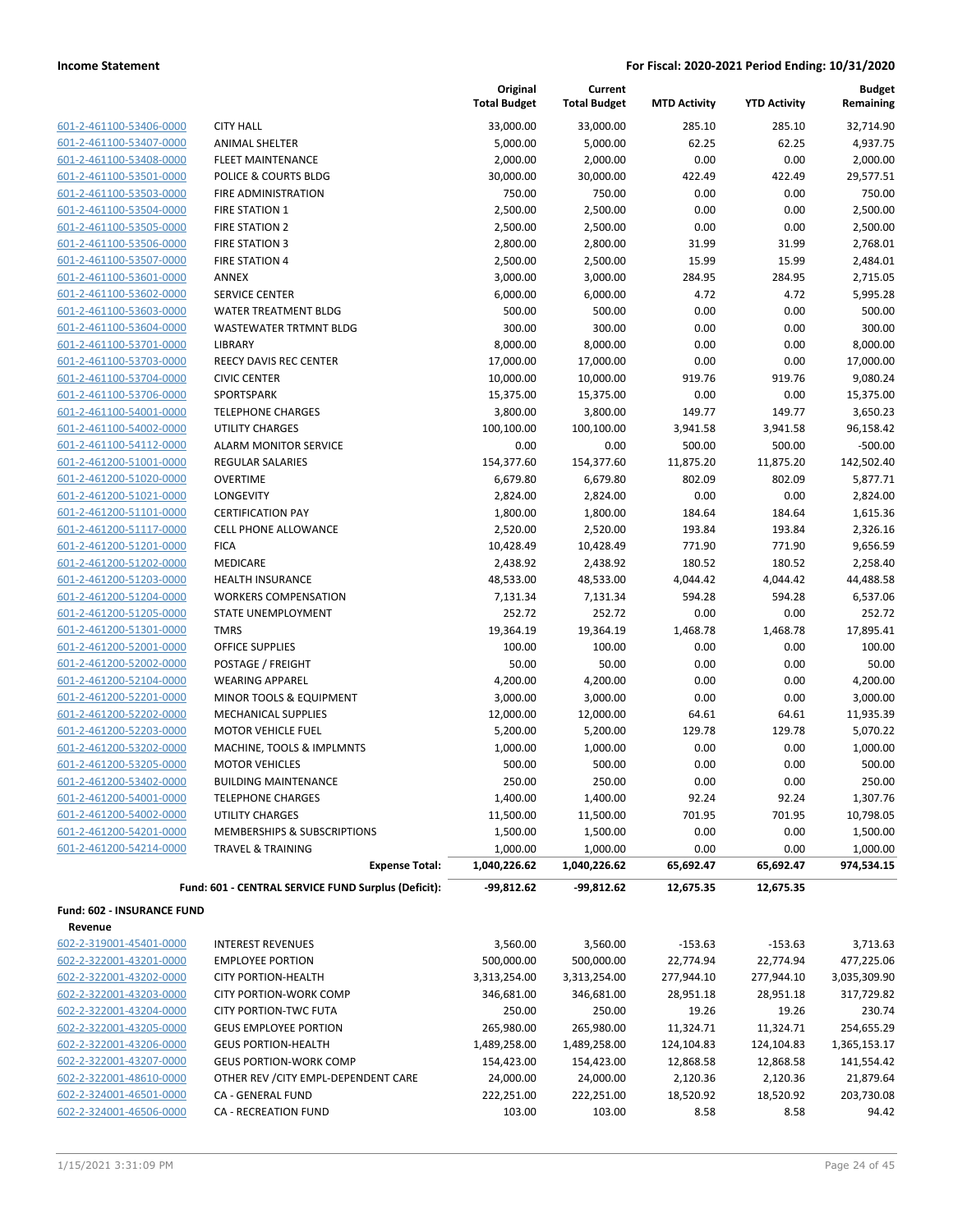|                                                    |                                               | Original<br><b>Total Budget</b> | Current<br><b>Total Budget</b> | <b>MTD Activity</b>   | <b>YTD Activity</b>   | <b>Budget</b><br>Remaining |
|----------------------------------------------------|-----------------------------------------------|---------------------------------|--------------------------------|-----------------------|-----------------------|----------------------------|
| 602-2-324001-46509-0000                            | CA - VENUE MGMT FUND                          | 260.00                          | 260.00                         | 21.67                 | 21.67                 | 238.33                     |
| 602-2-324001-46611-0000                            | CA - UTILITY FUND                             | 99,678.00                       | 99,678.00                      | 8,306.50              | 8,306.50              | 91,371.50                  |
| 602-2-324001-46614-0000                            | CA - SANITATION FUND COLLECTION               | 521.00                          | 521.00                         | 43.42                 | 43.42                 | 477.58                     |
| 602-2-324009-46612-0000                            | CA - ELECTRIC UTILITY                         | 20,231.00                       | 20,231.00                      | 1,685.92              | 1,685.92              | 18,545.08                  |
| 602-2-324009-46613-0000                            | CA - CABLE UTILITY                            | 3,047.00                        | 3,047.00                       | 253.92                | 253.92                | 2,793.08                   |
|                                                    | <b>Revenue Total:</b>                         | 6,443,497.00                    | 6,443,497.00                   | 508,795.26            | 508,795.26            | 5,934,701.74               |
| <b>Expense</b>                                     |                                               |                                 |                                |                       |                       |                            |
| 602-2-462100-54101-0000                            | PROFESSIONAL SERVICES                         | 25,000.00                       | 25,000.00                      | 0.00                  | 0.00                  | 25,000.00                  |
| 602-2-462100-54801-0000                            | <b>WELLNESS PROGRAM</b>                       | 10,000.00                       | 10,000.00                      | 0.00                  | 0.00                  | 10,000.00                  |
| 602-2-462100-54809-0000                            | HEALTH AND DENTAL / PREMIUMS                  | 5,362,479.00                    | 5,362,479.00                   | 441,416.78            | 441,416.78            | 4,921,062.22               |
| 602-2-462100-54810-0000                            | <b>RETIREE INSURANCE PREMIUM</b>              | 50,000.00                       | 50,000.00                      | 2,250.00              | 2,250.00              | 47,750.00                  |
| 602-2-462100-54812-0000                            | LONG TERM DISABILITY                          | 50,000.00                       | 50,000.00                      | 4,878.88              | 4,878.88              | 45,121.12                  |
| 602-2-462100-54813-0000                            | LIFE / AD & D INSURANCE                       | 20,000.00                       | 20,000.00                      | 1,815.54              | 1,815.54              | 18,184.46                  |
| 602-2-462100-54820-0000                            | AIR EVAC PREMIUMS                             | 21,000.00                       | 21,000.00                      | 21,206.00             | 21,206.00             | $-206.00$                  |
| 602-2-462100-54821-0000                            | <b>WORKERS' COMPENSATION</b>                  | 450,000.00                      | 450,000.00                     | 395,006.20            | 395,006.20            | 54,993.80                  |
| 602-2-462100-54822-0000                            | STATE UNEMPLOYMENT INS.                       | 0.00                            | 0.00                           | $-0.08$               | $-0.08$               | 0.08                       |
| 602-2-462100-54823-0000                            | HEALTH CARE-125 FLEX PLAN & HSA               | 25,000.00                       | 25,000.00                      | 2,605.38              | 2,605.38              | 22,394.62                  |
| 602-2-480000-54101-0000                            | PROFESSIONAL SERVICES                         | 120,000.00                      | 120,000.00                     | 2,097.46              | 2,097.46              | 117,902.54                 |
| 602-2-480000-54226-0000                            | PROP INSURANCE EXP                            | 350,000.00                      | 350,000.00                     | 360,796.32            | 360,796.32            | $-10,796.32$               |
| 602-2-480000-57008-0000                            | <b>BANK CHARGES</b>                           | 175.00                          | 175.00                         | 0.00                  | 0.00                  | 175.00                     |
|                                                    | <b>Expense Total:</b>                         | 6,483,654.00                    | 6,483,654.00                   | 1,232,072.48          | 1,232,072.48          | 5,251,581.52               |
|                                                    | Fund: 602 - INSURANCE FUND Surplus (Deficit): | -40,157.00                      | $-40,157.00$                   | $-723,277.22$         | $-723,277.22$         |                            |
| Fund: 604 - MIS FUND                               |                                               |                                 |                                |                       |                       |                            |
| Revenue                                            |                                               |                                 |                                |                       |                       |                            |
| 604-2-324001-46501-0000                            | CA - GENERAL FUND                             | 570,305.00                      | 570,305.00                     | 47,525.40             | 47,525.40             | 522,779.60                 |
| 604-2-324001-46506-0000                            | <b>CA - RECREATION FUND</b>                   | 27.00                           | 27.00                          | 2.25                  | 2.25                  | 24.75                      |
| 604-2-324001-46509-0000                            | CA - VENUE MGMT FUND                          | 1,750.00                        | 1,750.00                       | 145.83                | 145.83                | 1,604.17                   |
| 604-2-324001-46611-0000                            | CA - UTILITY FUND                             | 87,361.00                       | 87,361.00                      | 7,280.08              | 7,280.08              | 80,080.92                  |
| 604-2-324001-46614-0000                            | CA - SANITATION FUND COLLECTION               | 6,632.00                        | 6,632.00                       | 552.67                | 552.67                | 6,079.33                   |
| 604-2-324009-46901-0000<br>604-2-324009-46906-0000 | CA - ELECTRIC UTILITY                         | 80,139.00                       | 80,139.00                      | 13,356.50             | 13,356.50             | 66,782.50                  |
|                                                    | CA - CABLE UTILITY<br><b>Revenue Total:</b>   | 12,161.00<br>758,375.00         | 12,161.00<br>758,375.00        | 2,026.83<br>70,889.56 | 2,026.83<br>70,889.56 | 10,134.17<br>687,485.44    |
| <b>Expense</b>                                     |                                               |                                 |                                |                       |                       |                            |
| 604-2-441400-54001-0000                            | <b>TELEPHONE CHARGES</b>                      | 430.00                          | 430.00                         | 36.23                 | 36.23                 | 393.77                     |
| 604-2-441400-54002-0000                            | <b>UTILITY CHARGES</b>                        | 850.00                          | 850.00                         | 17.85                 | 17.85                 | 832.15                     |
| 604-2-465100-51001-0000                            | <b>REGULAR SALARIES</b>                       | 302,190.00                      | 302,190.00                     | 16,043.84             | 16,043.84             | 286,146.16                 |
| 604-2-465100-51020-0000                            | OVERTIME                                      | 8,268.75                        | 8,268.75                       | 1,138.37              | 1,138.37              | 7,130.38                   |
| 604-2-465100-51021-0000                            | LONGEVITY                                     | 4,654.00                        | 4,654.00                       | 0.00                  | 0.00                  | 4,654.00                   |
| 604-2-465100-51116-0000                            | CAR ALLOWANCE                                 | 1,800.00                        | 1,800.00                       | 276.92                | 276.92                | 1,523.08                   |
| 604-2-465100-51117-0000                            | <b>CELL PHONE ALLOWANCE</b>                   | 1,920.00                        | 1,920.00                       | 221.52                | 221.52                | 1,698.48                   |
| 604-2-465100-51201-0000                            | <b>FICA</b>                                   | 20,011.00                       | 20,011.00                      | 1,050.78              | 1,050.78              | 18,960.22                  |
| 604-2-465100-51202-0000                            | MEDICARE                                      | 4,680.05                        | 4,680.05                       | 245.74                | 245.74                | 4,434.31                   |
| 604-2-465100-51203-0000                            | <b>HEALTH INSURANCE</b>                       | 49,438.00                       | 49,438.00                      | 4,119.83              | 4,119.83              | 45,318.17                  |
| 604-2-465100-51204-0000                            | <b>WORKERS COMPENSATION</b>                   | 778.50                          | 778.50                         | 64.88                 | 64.88                 | 713.62                     |
| 604-2-465100-51205-0000                            | <b>STATE UNEMPLOYMENT</b>                     | 126.35                          | 126.35                         | 0.00                  | 0.00                  | 126.35                     |
| 604-2-465100-51301-0000                            | <b>TMRS</b>                                   | 37,157.97                       | 37,157.97                      | 1,989.07              | 1,989.07              | 35,168.90                  |
| 604-2-465100-52001-0000                            | <b>OFFICE SUPPLIES</b>                        | 150.00                          | 150.00                         | 0.00                  | 0.00                  | 150.00                     |
| 604-2-465100-52002-0000                            | POSTAGE / FREIGHT                             | 25.00                           | 25.00                          | 0.00                  | 0.00                  | 25.00                      |
| 604-2-465100-52004-0000                            | <b>COMPUTER SUPPLIES</b>                      | 1,000.00                        | 0.00                           | 0.00                  | 0.00                  | 0.00                       |
| 604-2-465100-52203-0000                            | <b>MOTOR VEHICLE FUEL</b>                     | 125.00                          | 125.00                         | 18.23                 | 18.23                 | 106.77                     |
| 604-2-465100-53205-0000                            | <b>MOTOR VEHICLES</b>                         | 400.00                          | 400.00                         | 66.30                 | 66.30                 | 333.70                     |
| 604-2-465100-53209-0000                            | HARDWARE/SOFTWARE                             | 509,196.00                      | 509,196.00                     | 35,818.22             | 35,818.22             | 473,377.78                 |
| 604-2-465100-54001-0000                            | <b>TELEPHONE CHARGES</b>                      | 12,000.00                       | 12,000.00                      | 272.25                | 272.25                | 11,727.75                  |
| 604-2-465100-54101-0000                            | PROFESSIONAL SERVICES                         | 2,500.00                        | 4,798.87                       | 757.00                | 757.00                | 4,041.87                   |
| 604-2-465100-54214-0000                            | <b>TRAVEL &amp; TRAINING</b>                  | 5,000.00                        | 5,000.00                       | 0.00                  | 0.00                  | 5,000.00                   |
| 604-2-465100-54901-0000                            | <b>RENTALS / LEASES</b>                       | 25,000.00                       | 25,000.00                      | 1,783.93              | 1,783.93              | 23,216.07                  |
| 604-2-465100-54908-0000                            | LEASE PURCHASE PAYMENTS                       | 25,000.00                       | 23,701.13                      | 0.00                  | 0.00                  | 23,701.13                  |
| 604-2-465100-55205-0000                            | COMPUTER EQUIPMENT / SOFTWARE                 | 8,250.00                        | 8,250.00                       | 0.00                  | 0.00                  | 8,250.00                   |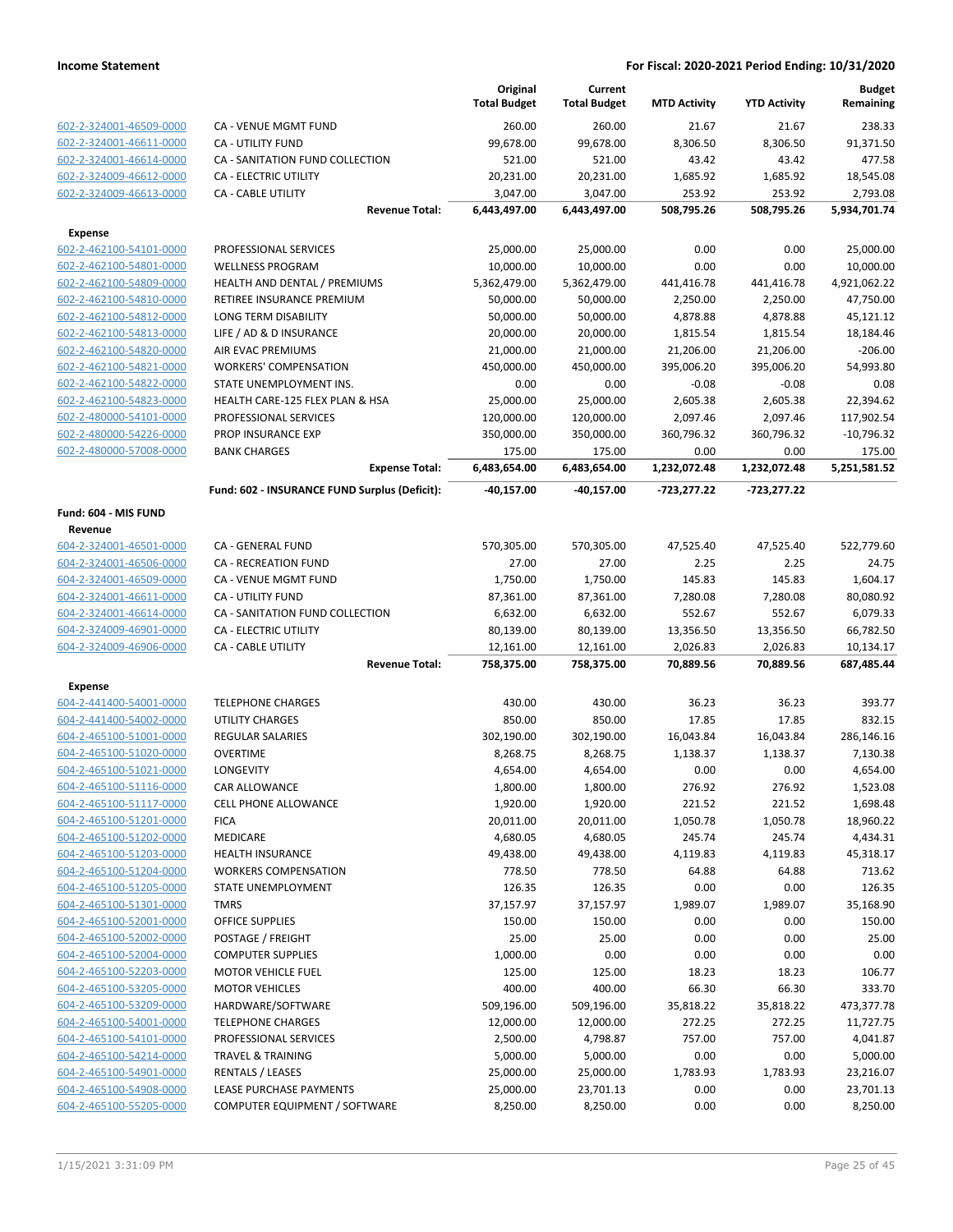|                                                    |                                                            | Original<br><b>Total Budget</b> | Current<br><b>Total Budget</b> | <b>MTD Activity</b> | <b>YTD Activity</b> | <b>Budget</b><br>Remaining |
|----------------------------------------------------|------------------------------------------------------------|---------------------------------|--------------------------------|---------------------|---------------------|----------------------------|
| 604-2-480000-55205-0000                            | <b>COMPUTER EQUIPMENT</b>                                  | 50,000.00                       | 50,000.00                      | 1,254.74            | 1,254.74            | 48,745.26                  |
|                                                    | <b>Expense Total:</b>                                      | 1,070,950.62                    | 1,070,950.62                   | 65,175.70           | 65,175.70           | 1,005,774.92               |
|                                                    | Fund: 604 - MIS FUND Surplus (Deficit):                    | -312,575.62                     | $-312,575.62$                  | 5,713.86            | 5,713.86            |                            |
| Fund: 660 - VEHICLE REPLACEMENT FUND               |                                                            |                                 |                                |                     |                     |                            |
| Revenue                                            |                                                            |                                 |                                |                     |                     |                            |
| 660-2-319001-45401-0000                            | <b>INTEREST REVENUES</b>                                   | 10,000.00                       | 10,000.00                      | 88.82               | 88.82               | 9,911.18                   |
| 660-2-323001-46001-0000                            | <b>XFR - GENERAL FUND</b>                                  | 658,178.00                      | 658,178.00                     | 54,848.16           | 54,848.16           | 603,329.84                 |
| 660-2-323001-46105-0000                            | <b>XFR - UTILITY CIP FUND</b>                              | 62,218.00                       | 62,218.00                      | 5,184.83            | 5,184.83            | 57,033.17                  |
|                                                    | <b>Revenue Total:</b>                                      | 730,396.00                      | 730,396.00                     | 60,121.81           | 60,121.81           | 670,274.19                 |
| <b>Expense</b>                                     |                                                            |                                 |                                |                     |                     |                            |
| 660-2-421210-55202-0000                            | <b>VEHICLES</b>                                            | 47,708.00                       | 47,708.00                      | 4,911.32            | 4,911.32            | 42,796.68                  |
| 660-2-421230-55202-0000                            | <b>VEHICLES</b>                                            | 116,178.00                      | 116,178.00                     | 5,083.20            | 5,083.20            | 111,094.80                 |
| 660-2-422200-55202-0000                            | <b>VEHICLES</b>                                            | 262,278.00                      | 262,278.00                     | 0.00                | 0.00                | 262,278.00                 |
| 660-2-422300-55202-0000                            | <b>VEHICLES</b>                                            | 95,557.00                       | 95,557.00                      | 0.00                | 0.00                | 95,557.00                  |
| 660-2-431200-55201-0000                            | <b>EQUIPMENT PURCHASES</b>                                 | 25,639.00                       | 25,639.00                      | 1,533.48            | 1,533.48            | 24,105.52                  |
| 660-2-431600-55202-0000                            | <b>VEHICLES</b>                                            | 0.00                            | 0.00                           | 2,535.84            | 2,535.84            | $-2,535.84$                |
| 660-2-431700-55202-0000                            | <b>VEHICLES</b>                                            | 13,471.00                       | 13,471.00                      | 2,108.36            | 2,108.36            | 11,362.64                  |
| 660-2-436200-55202-0000<br>660-2-436300-55202-0000 | <b>VEHICLES</b><br><b>VEHICLES</b>                         | 14,817.00<br>23,050.00          | 14,817.00<br>23,050.00         | 0.00<br>0.00        | 0.00<br>0.00        | 14,817.00<br>23,050.00     |
| 660-2-437200-55202-0000                            | <b>VEHICLES</b>                                            | 24,351.00                       | 24,351.00                      | 0.00                | 0.00                | 24,351.00                  |
| 660-2-441300-55202-0000                            | <b>VEHICLES</b>                                            | 11,188.00                       | 11,188.00                      | 1,732.00            | 1,732.00            | 9,456.00                   |
| 660-2-443200-55202-0000                            | <b>VEHICLES</b>                                            | 16,026.00                       | 16,026.00                      | 1,318.02            | 1,318.02            | 14,707.98                  |
| 660-2-451100-55202-0000                            | <b>VEHICLES</b>                                            | 41,835.00                       | 41,835.00                      | 6,538.74            | 6,538.74            | 35,296.26                  |
| 660-2-461100-55201-0000                            | <b>EQUIPMENT PURCHASES</b>                                 | 19,614.00                       | 19,614.00                      | 3,062.42            | 3,062.42            | 16,551.58                  |
| 660-2-461200-55201-0000                            | <b>EQUIPMENT PURCHASES</b>                                 | 8,685.00                        | 8,685.00                       | 1,557.02            | 1,557.02            | 7,127.98                   |
|                                                    | <b>Expense Total:</b>                                      | 720,397.00                      | 720,397.00                     | 30,380.40           | 30,380.40           | 690,016.60                 |
|                                                    | Fund: 660 - VEHICLE REPLACEMENT FUND Surplus (Deficit):    | 9,999.00                        | 9,999.00                       | 29,741.41           | 29,741.41           |                            |
| Fund: 800 - SPENCE FUND                            |                                                            |                                 |                                |                     |                     |                            |
| Revenue                                            |                                                            |                                 |                                |                     |                     |                            |
| 800-3-319001-45401-0000                            | <b>INTEREST REVENUES</b>                                   | 6,000.00                        | 6,000.00                       | 59.09               | 59.09               | 5,940.91                   |
|                                                    | <b>Revenue Total:</b>                                      | 6,000.00                        | 6,000.00                       | 59.09               | 59.09               | 5,940.91                   |
| <b>Expense</b>                                     |                                                            |                                 |                                |                     |                     |                            |
| 800-3-495000-58501-0000                            | CA - GENERAL FUND                                          | 600.00                          | 600.00                         | 50.00               | 50.00               | 550.00                     |
|                                                    | <b>Expense Total:</b>                                      | 600.00                          | 600.00                         | 50.00               | 50.00               | 550.00                     |
|                                                    | Fund: 800 - SPENCE FUND Surplus (Deficit):                 | 5,400.00                        | 5,400.00                       | 9.09                | 9.09                |                            |
| Fund: 801 - JONES LIBRARY TRUST                    |                                                            |                                 |                                |                     |                     |                            |
| Revenue                                            |                                                            |                                 |                                |                     |                     |                            |
| 801-3-319001-45401-0000                            | <b>INTEREST REVENUES</b>                                   | 0.00                            | 0.00                           | $-4.60$             | -4.60               | 4.60                       |
|                                                    | <b>Revenue Total:</b>                                      | 0.00                            | 0.00                           | -4.60               | -4.60               | 4.60                       |
|                                                    | Fund: 801 - JONES LIBRARY TRUST Total:                     | 0.00                            | 0.00                           | -4.60               | -4.60               |                            |
|                                                    |                                                            |                                 |                                |                     |                     |                            |
| Fund: 810 - SEIZURE FUNDS - STATE RULES            |                                                            |                                 |                                |                     |                     |                            |
| Revenue<br>810-3-319001-45401-0000                 |                                                            |                                 |                                | $-73.99$            | $-73.99$            |                            |
|                                                    | <b>INTEREST REVENUES</b><br><b>Revenue Total:</b>          | 3,000.00<br>3,000.00            | 3,000.00<br>3,000.00           | -73.99              | -73.99              | 3,073.99<br>3,073.99       |
|                                                    |                                                            |                                 |                                |                     |                     |                            |
| <b>Expense</b>                                     |                                                            |                                 |                                |                     |                     |                            |
| 810-3-480000-57008-0000                            | <b>BANK CHARGES</b>                                        | 100.00                          | 100.00                         | 0.00                | 0.00                | 100.00                     |
|                                                    | <b>Expense Total:</b>                                      | 100.00                          | 100.00                         | 0.00                | 0.00                | 100.00                     |
|                                                    | Fund: 810 - SEIZURE FUNDS - STATE RULES Surplus (Deficit): | 2,900.00                        | 2,900.00                       | -73.99              | $-73.99$            |                            |
| Fund: 811 - SEIZURE FUNDS - FED RULES              |                                                            |                                 |                                |                     |                     |                            |
| Revenue                                            |                                                            |                                 |                                |                     |                     |                            |
| 811-3-319001-45401-0000                            | <b>INTEREST REVENUES</b>                                   | 2,500.00                        | 2,500.00                       | $-63.49$            | $-63.49$            | 2,563.49                   |
|                                                    | <b>Revenue Total:</b>                                      | 2,500.00                        | 2,500.00                       | -63.49              | -63.49              | 2,563.49                   |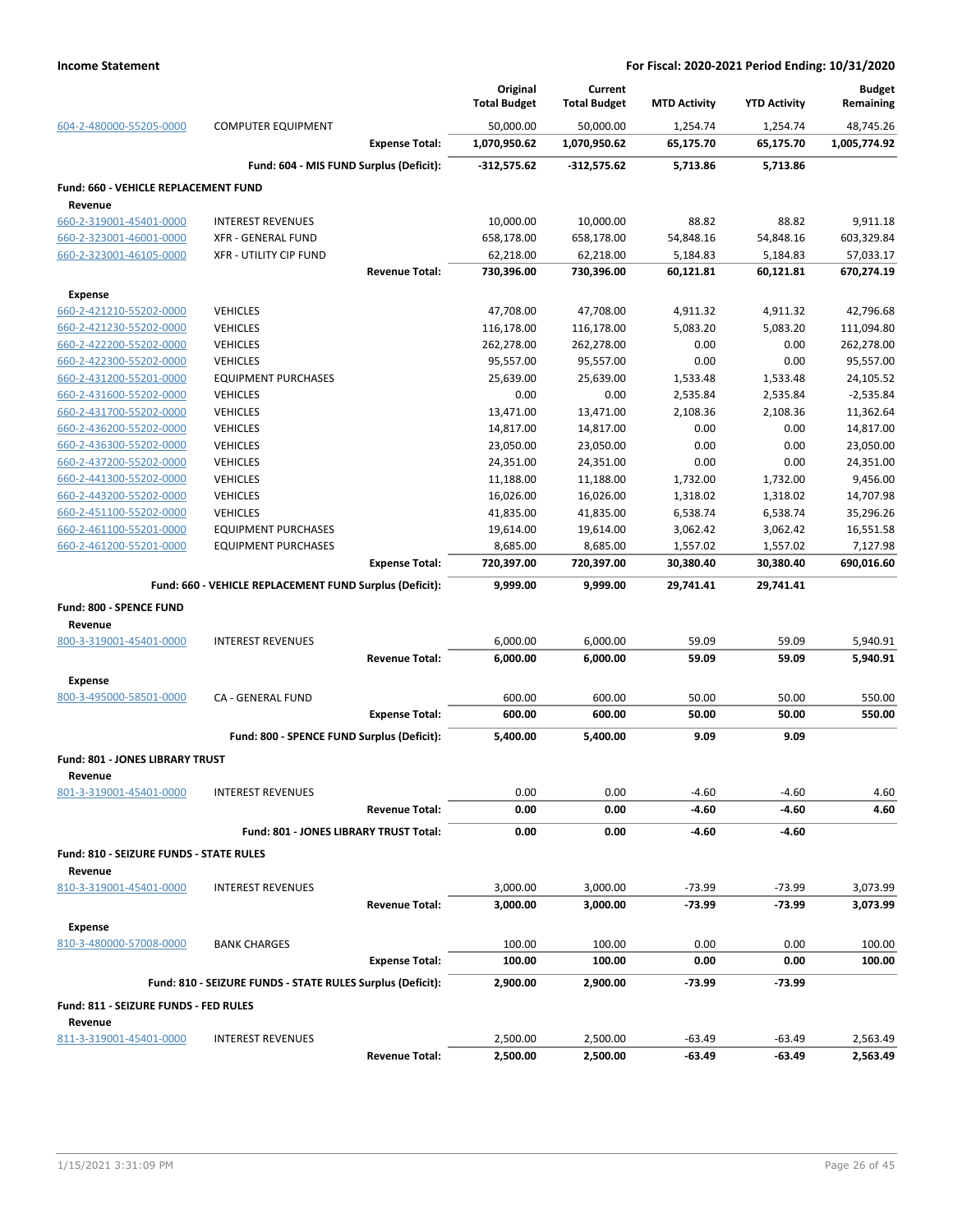|                                                    |                                                                            | Original<br><b>Total Budget</b> | Current<br><b>Total Budget</b> | <b>MTD Activity</b> | <b>YTD Activity</b> | <b>Budget</b><br>Remaining |
|----------------------------------------------------|----------------------------------------------------------------------------|---------------------------------|--------------------------------|---------------------|---------------------|----------------------------|
| <b>Expense</b>                                     |                                                                            |                                 |                                |                     |                     |                            |
| 811-3-480000-57008-0000                            | <b>BANK CHARGES</b>                                                        | 100.00                          | 100.00                         | 0.00                | 0.00                | 100.00                     |
|                                                    | <b>Expense Total:</b>                                                      | 100.00                          | 100.00                         | 0.00                | 0.00                | 100.00                     |
|                                                    | Fund: 811 - SEIZURE FUNDS - FED RULES Surplus (Deficit):                   | 2,400.00                        | 2,400.00                       | $-63.49$            | $-63.49$            |                            |
| Revenue                                            | Fund: 820 - TIRZ FUND (Tax Increment Reinvestment Zone)                    |                                 |                                |                     |                     |                            |
| 820-3-311001-41101-0000                            | <b>REAL PROPERTY TAXES - CITY</b>                                          | 469,027.00                      | 469,027.00                     | 1,927.71            | 1,927.71            | 467,099.29                 |
| 820-3-311001-41111-0000                            | REAL PROPERTY TAXES - COUNTY                                               | 193,907.00                      | 193,907.00                     | 0.00                | 0.00                | 193,907.00                 |
| 820-3-311001-41112-0000                            | <b>REAL PROPERTY TAXES - HOSPITAL</b>                                      | 87,704.00                       | 87,704.00                      | 0.00                | 0.00                | 87,704.00                  |
| 820-3-311002-41102-0000                            | <b>DELINQUENT TAXES</b>                                                    | 1,000.00                        | 1,000.00                       | 1,352.95            | 1,352.95            | $-352.95$                  |
| 820-3-319001-45401-0000                            | <b>INTEREST REVENUES</b>                                                   | 0.00                            | 0.00                           | $-800.70$           | $-800.70$           | 800.70                     |
|                                                    | <b>Revenue Total:</b>                                                      | 751,638.00                      | 751,638.00                     | 2,479.96            | 2,479.96            | 749,158.04                 |
| <b>Expense</b>                                     |                                                                            |                                 |                                |                     |                     |                            |
| 820-3-416100-54101-0000                            | PROFESSIONAL SERVICES                                                      | 25,000.00                       | 25,000.00                      | 1,759.50            | 1,759.50            | 23,240.50                  |
| 820-3-416100-55002-0000                            | <b>IMPROVEMENTS</b>                                                        | 135,000.00                      | 135,000.00                     | 0.00                | 0.00                | 135,000.00                 |
| 820-3-480000-57008-0000                            | <b>BANK CHARGES</b><br><b>Expense Total:</b>                               | 725.00<br>160,725.00            | 725.00<br>160,725.00           | 0.00<br>1,759.50    | 0.00<br>1,759.50    | 725.00<br>158,965.50       |
|                                                    | Fund: 820 - TIRZ FUND (Tax Increment Reinvestment Zone) Surplus (Deficit): | 590,913.00                      | 590,913.00                     | 720.46              | 720.46              |                            |
| <b>Fund: 910 - ELECTRIC OPERATING FUND</b>         |                                                                            |                                 |                                |                     |                     |                            |
| Revenue                                            |                                                                            |                                 |                                |                     |                     |                            |
| 910-9-000000-49001-4400                            | METERED SALES - RESIDENTIAL                                                | 12,417,255.00                   | 12,417,255.00                  | 929,664.39          | 929,664.39          | 11,487,590.61              |
| 910-9-000000-49010-4421                            | METERED SALES - GS-NO DEMAND                                               | 708,154.00                      | 708,154.00                     | 69,830.05           | 69,830.05           | 638,323.95                 |
| 910-9-000000-49020-4422                            | METERED SALES - GS-DEMAND                                                  | 16,659,767.00                   | 16,659,767.00                  | 1,300,668.27        | 1,300,668.27        | 15,359,098.73              |
| 910-9-000000-49030-4424                            | METERED SALES - GS-PRIMARY                                                 | 1,203,209.00                    | 1,203,209.00                   | 26,306.57           | 26,306.57           | 1,176,902.43               |
| 910-9-000000-49040-4440                            | <b>METERED SALES - STREET LIGHTS</b>                                       | 216,161.00                      | 216,161.00                     | 18,462.66           | 18,462.66           | 197,698.34                 |
| 910-9-000000-49050-4400                            | <b>FUEL ADJUSTMENT</b>                                                     | 19,240,422.00                   | 19,240,422.00                  | 989,196.02          | 989,196.02          | 18,251,225.98              |
| 910-9-000000-49058-4400                            | REGULATORY CHARGE                                                          | 3,166,493.00                    | 3,166,493.00                   | 59,096.48           | 59,096.48           | 3,107,396.52               |
| 910-9-000000-49140-4490<br>910-9-000000-49201-4510 | <b>VAPOR LIGHT REVENUES</b><br><b>LATE CHARGES</b>                         | 147,775.00                      | 147,775.00                     | 12,451.88<br>14.72  | 12,451.88<br>14.72  | 135,323.12<br>240,954.28   |
| 910-9-000000-49209-4511                            | SERVICE CHARGES - CLEARING                                                 | 240,969.00<br>0.00              | 240,969.00<br>0.00             | 60.00               | 60.00               | $-60.00$                   |
| 910-9-000000-49210-4511                            | <b>ELECTRIC SERVICE CHARGES</b>                                            | 83,779.00                       | 83,779.00                      | 3,189.64            | 3,189.64            | 80,589.36                  |
| 910-9-000000-49211-4511                            | VAPOR LIGHT SERVICE CHARGES                                                | 430.00                          | 430.00                         | 7.46                | 7.46                | 422.54                     |
| 910-9-000000-49212-4511                            | <b>SAW POLES SERVICE CHARGES</b>                                           | 1,398.00                        | 1,398.00                       | 100.00              | 100.00              | 1,298.00                   |
| 910-9-000000-49213-4511                            | AMPY SERVICE CHARGES                                                       | 0.00                            | 0.00                           | 1,503.15            | 1,503.15            | $-1,503.15$                |
| 910-9-000000-49220-4512                            | <b>RE-READ CHARGES</b>                                                     | 52.00                           | 52.00                          | 0.00                | 0.00                | 52.00                      |
| 910-9-000000-49301-4490                            | METERED SALES - 5% XFER to GENERAL FUND                                    | 2,690,834.00                    | 2,690,834.00                   | 170,847.94          | 170,847.94          | 2,519,986.06               |
| 910-9-000000-49307-4490                            | METERED SALES - 1% XFER to GBOD                                            | 538,167.00                      | 538,167.00                     | 34,165.35           | 34,165.35           | 504,001.65                 |
| 910-9-000000-49410-4564                            | <b>CUSTOMER AID TO CONSTRUCTION</b>                                        | 131,916.00                      | 131,916.00                     | 950.00              | 950.00              | 130,966.00                 |
| 910-9-000000-49420-4564                            | <b>UNDERGROUND SERVICE</b>                                                 | 24,371.00                       | 24,371.00                      | 1,887.15            | 1,887.15            | 22,483.85                  |
| 910-9-000000-49430-4564                            | RELOCATION OF SERVICE                                                      | 7,585.00                        | 7,585.00                       | 0.00                | 0.00                | 7,585.00                   |
| 910-9-000000-49450-4564                            | <b>ACCIDENTS</b>                                                           | 12,688.00                       | 12,688.00                      | 7,413.88            | 7,413.88            | 5,274.12                   |
| 910-9-000000-49455-4564                            | <b>INSURANCE REIMBURSEMENTS</b>                                            | 5,000.00                        | 5,000.00                       | 0.00                | 0.00                | 5,000.00                   |
| 910-9-000000-49460-4564                            | <b>METER DAMAGE</b>                                                        | 199.00                          | 199.00                         | 23.27               | 23.27               | 175.73                     |
| 910-9-000000-49470-4564                            | OTHER REIMBURSEMENTS                                                       | 8,407.00                        | 8,407.00                       | 7,426.87            | 7,426.87            | 980.13                     |
| 910-9-000000-49480-4564                            | <b>METER BASES</b>                                                         | 4,277.00                        | 4,277.00                       | 0.00                | 0.00                | 4,277.00                   |
| 910-9-000000-49490-4564                            | <b>MATERIAL SALES</b>                                                      | 15,425.00                       | 15,425.00                      | 0.00                | 0.00                | 15,425.00                  |
| 910-9-000000-49520-4470                            | <b>ENERGY SALES</b>                                                        | 5,455,381.00                    | 5,455,381.00                   | 1,132,916.21        | 1,132,916.21        | 4,322,464.79               |
| 910-9-000000-49521-4470                            | <b>RUC REVENUES</b>                                                        | 730.00                          | 730.00                         | 0.00                | 0.00                | 730.00                     |
| 910-9-000000-49523-4470                            | RENEWABLE ENERGY CREDITS                                                   | 25,500.00                       | 25,500.00                      | 226,630.40          | 226,630.40          | $-201,130.40$              |
| 910-9-000000-49530-4572                            | TCR AUCTION PROCEEDS                                                       | 690,023.00                      | 690,023.00                     | 49,455.78           | 49,455.78           | 640,567.22                 |
| 910-9-000000-49560-4571                            | <b>TCOS REVENUES</b>                                                       | 426,482.00                      | 426,482.00                     | $-5,310.57$         | $-5,310.57$         | 431,792.57                 |
| 910-9-000000-49601-4540                            | POLE USE REVENUES                                                          | 50,926.00                       | 50,926.00                      | $-17,563.00$        | $-17,563.00$        | 68,489.00                  |
| 910-9-000000-49602-4118                            | EPA ALLOWANCE SALES                                                        | 1.00                            | 1.00                           | 0.00                | 0.00                | 1.00                       |
| 910-9-000000-49670-4116<br>910-9-000000-49699-4116 | ROUNDUP PROGRAM<br>OTHER GAINS/LOSSES                                      | 0.00<br>19,663.00               | 0.00<br>19,663.00              | 3.15<br>0.00        | 3.15<br>0.00        | $-3.15$<br>19,663.00       |
| 910-9-000000-49701-4567                            | XFER FROM COG - GEN FUND                                                   | 668,683.00                      | 668,683.00                     | 55,723.58           | 55,723.58           | 612,959.42                 |
| 910-9-000000-49754-4994                            | XFER FROM 950 - BILLING                                                    | 52,407.00                       | 52,407.00                      | 4,367.25            | 4,367.25            | 48,039.75                  |
| 910-9-000000-49755-4995                            | XFER FROM 950 - CASHIERS                                                   | 78,121.00                       | 78,121.00                      | 6,510.08            | 6,510.08            | 71,610.92                  |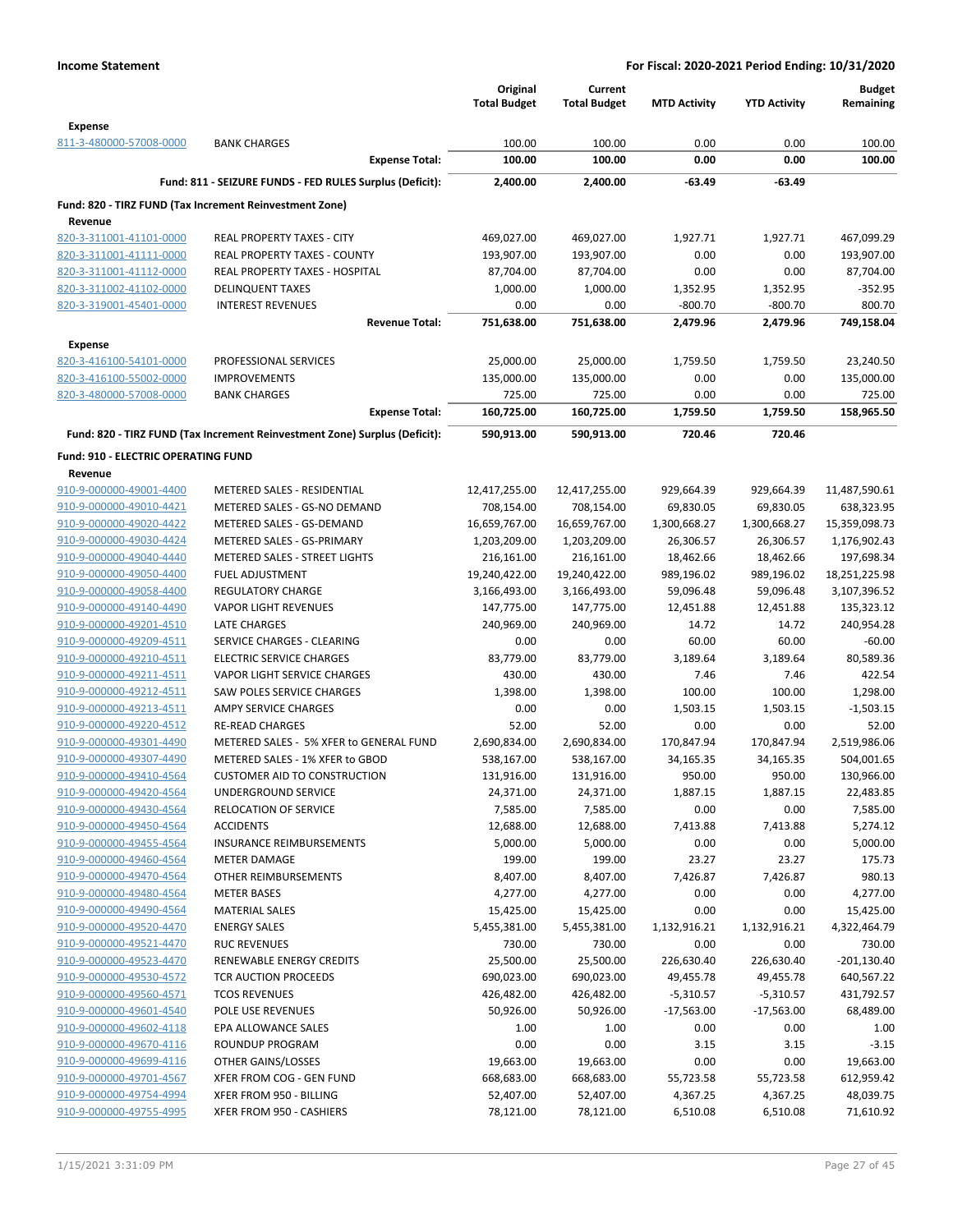|                                                    |                                                   | Original<br><b>Total Budget</b> | Current<br><b>Total Budget</b> | <b>MTD Activity</b> | <b>YTD Activity</b> | <b>Budget</b><br>Remaining |
|----------------------------------------------------|---------------------------------------------------|---------------------------------|--------------------------------|---------------------|---------------------|----------------------------|
| 910-9-000000-49759-4545                            | XFER FROM 950 FOR POLE USE                        | 30,000.00                       | 30,000.00                      | 0.00                | 0.00                | 30,000.00                  |
| 910-9-000000-49801-4190                            | <b>INTEREST INCOME</b>                            | 94,859.00                       | 94,859.00                      | $-6,930.44$         | $-6,930.44$         | 101,789.44                 |
| 910-9-000000-49809-4190                            | <b>INTEREST ON ERCOT COLLATERAL</b>               | 62.00                           | 62.00                          | 0.00                | 0.00                | 62.00                      |
|                                                    | <b>Revenue Total:</b>                             | 65,117,571.00                   | 65,117,571.00                  | 5,079,068.19        | 5,079,068.19        | 60,038,502.81              |
| <b>Expense</b>                                     |                                                   |                                 |                                |                     |                     |                            |
| 910-9-901000-51001-5000                            | <b>REGULAR SALARIES</b>                           | 434,110.00                      | 434,110.00                     | 30,899.89           | 30,899.89           | 403,210.11                 |
| 910-9-901000-51020-5000                            | <b>OVERTIME</b>                                   | 55,045.00                       | 55,045.00                      | 3,144.99            | 3,144.99            | 51,900.01                  |
| 910-9-901000-51115-5000                            | <b>CLOTHING ALLOWANCE</b>                         | 3,717.00                        | 3,717.00                       | 0.00                | 0.00                | 3,717.00                   |
| 910-9-901000-51116-5000                            | <b>CAR ALLOWANCE</b>                              | 975.00                          | 975.00                         | 150.00              | 150.00              | 825.00                     |
| 910-9-901000-51117-5000                            | <b>CELL PHONE ALLOWANCE</b>                       | 623.00                          | 623.00                         | 47.92               | 47.92               | 575.08                     |
| 910-9-901000-51201-5000                            | <b>FICA</b>                                       | 30,429.00                       | 30,429.00                      | 2,519.13            | 2,519.13            | 27,909.87                  |
| 910-9-901000-51202-5000                            | <b>MEDICARE</b>                                   | 7,119.00                        | 7,119.00                       | 589.15              | 589.15              | 6,529.85                   |
| 910-9-901000-51203-5000                            | <b>HEALTH INSURANCE</b>                           | 70,377.00                       | 70,377.00                      | 6,259.17            | 6,259.17            | 64,117.83                  |
| 910-9-901000-51204-5000                            | <b>WORKERS COMPENSATION</b>                       | 9,133.00                        | 9,133.00                       | 761.08              | 761.08              | 8,371.92                   |
| 910-9-901000-51205-5000                            | <b>UNEMPLOYMENT</b>                               | 1,044.00                        | 1,044.00                       | 0.00                | 0.00                | 1,044.00                   |
| 910-9-901000-51301-5000                            | <b>TMRS</b>                                       | 56,501.00                       | 56,501.00                      | 4,841.83            | 4,841.83            | 51,659.17                  |
| 910-9-901001-59020-5010                            | <b>NATURAL GAS</b>                                | 373,121.00                      | 373,121.00                     | 35,195.79           | 35,195.79           | 337,925.21                 |
| 910-9-901008-59110-5080                            | <b>GEUS OPERATIONS</b>                            | 24,750.00                       | 24,750.00                      | 410.60              | 410.60              | 24,339.40                  |
| 910-9-901008-59112-5080                            | SAFETY                                            | 8,750.00                        | 8,750.00                       | 0.00                | 0.00                | 8,750.00                   |
| 910-9-901008-59121-5080                            | <b>MECHANICAL SUPPLIES</b>                        | 15,000.00                       | 15,000.00                      | 0.00                | 0.00                | 15,000.00                  |
| 910-9-901008-59122-5080                            | <b>ELECTRICAL SUPPLIES</b>                        | 11,750.00                       | 11,750.00                      | 0.00                | 0.00                | 11,750.00                  |
| 910-9-901008-59125-5080                            | <b>CHEMICAL &amp; LABORATORY SUPPLIES</b>         | 45,500.00                       | 45,500.00                      | 0.00                | 0.00                | 45,500.00                  |
| 910-9-901008-59141-5080                            | <b>UTILITY BILLS</b>                              | 250,000.00                      | 250,000.00                     | 7,152.03            | 7,152.03            | 242,847.97                 |
| 910-9-901008-59144-5080                            | MISCELLANEOUS SERVICES                            | 60,250.00                       | 60,250.00                      | 0.00                | 0.00                | 60,250.00                  |
| 910-9-901008-59145-5080                            | <b>ENVIRONMENTAL SERVICES</b>                     | 159,400.00                      | 159,400.00                     | 21,308.00           | 21,308.00           | 138,092.00                 |
| 910-9-901008-59146-5080                            | TRAINING AND/OR TRAVEL                            | 26,000.00                       | 26,000.00                      | 0.00                | 0.00                | 26,000.00                  |
| 910-9-901008-59148-5080                            | <b>FUEL</b>                                       | 1,500.00                        | 1,500.00                       | 37.89               | 37.89               | 1,462.11                   |
| 910-9-901015-51001-5150                            | <b>REGULAR SALARIES</b>                           | 244,589.00                      | 244,589.00                     | 18,672.25           | 18,672.25           | 225,916.75                 |
| 910-9-901015-51010-5150                            | PART TIME REGULAR                                 | 21,548.00                       | 21,548.00                      | 0.00                | 0.00                | 21,548.00                  |
| 910-9-901015-51020-5150                            | <b>OVERTIME</b>                                   | 34,963.00                       | 34,963.00                      | 2,452.77            | 2,452.77            | 32,510.23                  |
| 910-9-901015-51115-5150                            | <b>CLOTHING ALLOWANCE</b>                         | 3,431.00                        | 3,431.00                       | 0.00                | 0.00                | 3,431.00                   |
| 910-9-901015-51201-5150                            | <b>FICA</b>                                       | 18,671.00                       | 18,671.00                      | 1,267.27            | 1,267.27            | 17,403.73                  |
| 910-9-901015-51202-5150                            | <b>MEDICARE</b>                                   | 4,368.00                        | 4,368.00                       | 296.38              | 296.38              | 4,071.62                   |
| 910-9-901015-51203-5150                            | <b>HEALTH INSURANCE</b>                           | 42,469.00                       | 42,469.00                      | 3,777.08            | 3,777.08            | 38,691.92                  |
| 910-9-901015-51204-5150                            | <b>WORKERS COMPENSATION</b>                       | 5,604.00                        | 5,604.00                       | 467.00              | 467.00              | 5,137.00                   |
| 910-9-901015-51205-5150                            | <b>UNEMPLOYMENT</b>                               | 720.00                          | 720.00                         | 30.74               | 30.74               | 689.26                     |
| 910-9-901015-51301-5150                            | <b>TMRS</b>                                       | 32,185.00                       | 32,185.00                      | 2,376.56            | 2,376.56            | 29,808.44                  |
| 910-9-901015-59201-5150                            | <b>BUILDING MAINTENANCE</b>                       | 26,500.00                       | 26,500.00                      | 792.48              | 792.48              | 25,707.52                  |
| 910-9-901015-59205-5150                            | <b>EQUIPMENT MAINTENANCE</b>                      | 7,100.00                        | 7,100.00                       | 0.00                | 0.00                | 7,100.00                   |
| 910-9-901015-59290-5150                            | <b>GENERAL PLANT EQUIPMENT MAINTENANCE</b>        | 27,500.00                       | 27,500.00                      | 0.00                | 0.00                | 27,500.00                  |
| 910-9-901015-59291-5150                            | UNIT 1 MAINTENANCE                                | 233,100.00                      | 233,100.00                     | 0.00                | 0.00                | 233,100.00                 |
| 910-9-901015-59292-5150                            | UNIT 2 MAINTENANCE                                | 208,100.00                      | 208,100.00                     | 0.00                | 0.00                | 208,100.00                 |
| 910-9-901015-59293-5150                            | UNIT 3 MAINTENANCE                                | 253,600.00                      | 253,600.00                     | 750.00              | 750.00              | 252,850.00                 |
| 910-9-901090-59311-9900                            | STEAM PLANT STRUCTURES                            | 32,300.00                       | 32,300.00                      | 0.00                | 0.00                | 32,300.00                  |
| 910-9-901090-59312-9900                            | <b>BOILER PLANT EQUIPMENT</b>                     | 683,500.00                      | 683,500.00                     | 0.00                | 0.00                | 683,500.00                 |
| 910-9-901090-59314-9900                            | <b>GENERATORS</b>                                 | 250,000.00                      | 250,000.00                     | 0.00                | 0.00                | 250,000.00                 |
| 910-9-901090-59315-9900                            | ACCESSORY ELECTRIC EQUIPMENT                      | 20,000.00<br>5,000.00           | 20,000.00<br>5,000.00          | 0.00<br>0.00        | 0.00<br>0.00        | 20,000.00<br>5,000.00      |
| 910-9-901090-59316-9900<br>910-9-901146-51001-5460 | MISC POWER PLANT EQUIP<br><b>REGULAR SALARIES</b> |                                 |                                | 30,899.88           | 30,899.88           | 403,210.12                 |
| 910-9-901146-51020-5460                            | <b>OVERTIME</b>                                   | 434,110.00<br>55,045.00         | 434,110.00<br>55,045.00        | 3,144.98            | 3,144.98            | 51,900.02                  |
| 910-9-901146-51115-5460                            | <b>CLOTHING ALLOWANCE</b>                         | 3,717.00                        | 3,717.00                       | 0.00                | 0.00                | 3,717.00                   |
| 910-9-901146-51116-5460                            | CAR ALLOWANCE                                     | 975.00                          | 975.00                         | 0.00                | 0.00                | 975.00                     |
| 910-9-901146-51117-5460                            | <b>CELL PHONE ALLOWANCE</b>                       | 623.00                          | 623.00                         | 47.88               | 47.88               | 575.12                     |
| 910-9-901146-51201-5460                            | <b>FICA</b>                                       | 30,429.00                       | 30,429.00                      | 2,113.75            | 2,113.75            | 28,315.25                  |
| 910-9-901146-51202-5460                            | <b>MEDICARE</b>                                   | 7,120.00                        | 7,120.00                       | 494.34              | 494.34              | 6,625.66                   |
| 910-9-901146-51203-5460                            | <b>HEALTH INSURANCE</b>                           | 70,371.00                       | 70,371.00                      | 6,259.17            | 6,259.17            | 64,111.83                  |
| 910-9-901146-51204-5460                            | <b>WORKERS COMPENSATION</b>                       | 9,133.00                        | 9,133.00                       | 761.08              | 761.08              | 8,371.92                   |
| 910-9-901146-51205-5460                            | UNEMPLOYMENT                                      | 1,044.00                        | 1,044.00                       | 0.00                | 0.00                | 1,044.00                   |
| 910-9-901146-51301-5460                            | <b>TMRS</b>                                       | 56,501.00                       | 56,501.00                      | 3,835.47            | 3,835.47            | 52,665.53                  |
|                                                    |                                                   |                                 |                                |                     |                     |                            |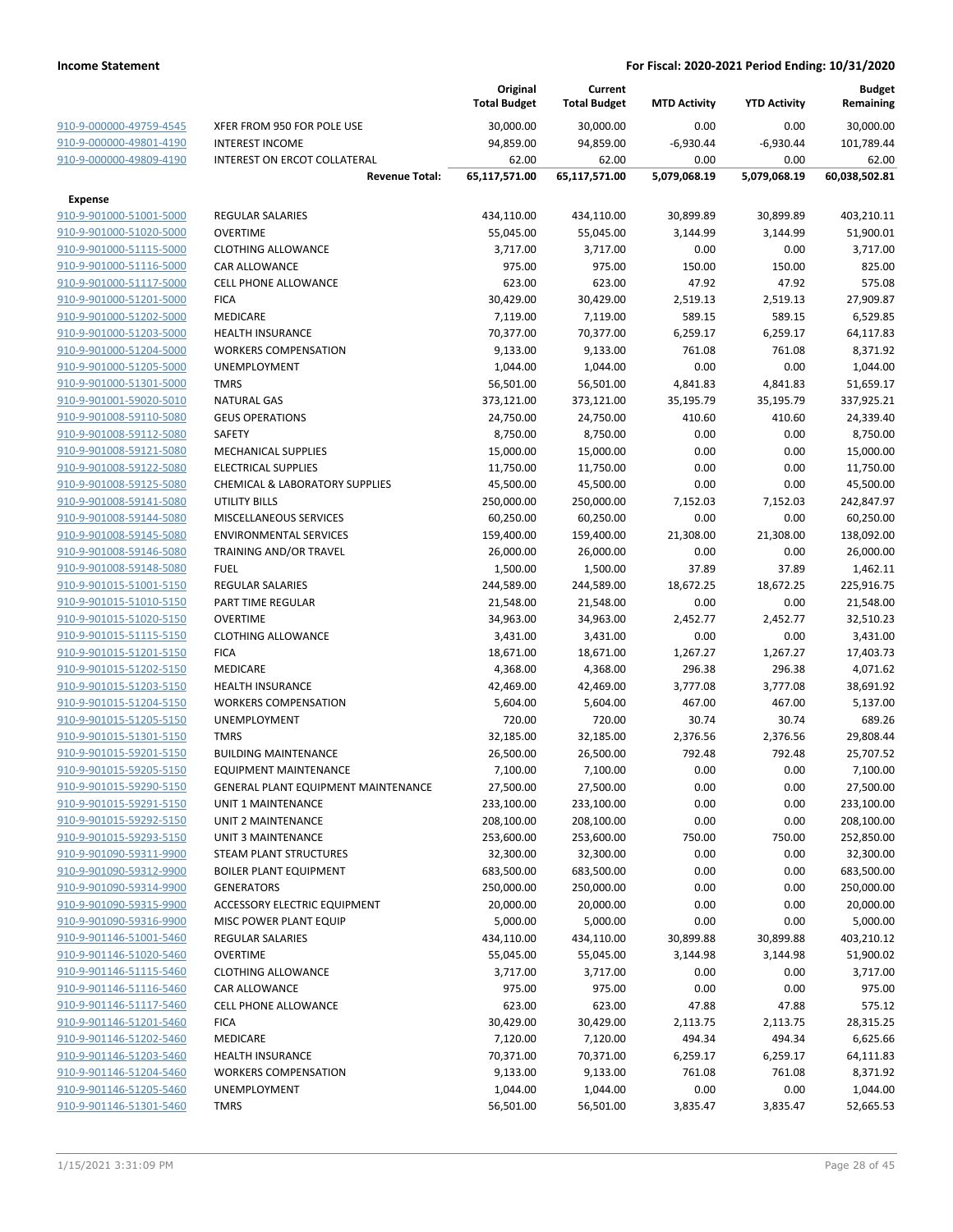| 910-9-901147-59020-5470        |
|--------------------------------|
| 910-9-901151-59110-5501        |
| 910-9-901151-59112-5501        |
| 910-9-901151-59121-5501        |
| <u>910-9-901151-59122-5501</u> |
| 910-9-901151-59125-5501        |
| 910-9-901151-59141-5501        |
| 910-9-901151-59144-5501        |
| 910-9-901151-59145-5501        |
| 910-9-901151-59146-5501        |
| 910-9-901154-51001-5541        |
| 910-9-901154-51010-5541        |
| 910-9-901154-51020-5541        |
|                                |
| 910-9-901154-51115-5541        |
| <u>910-9-901154-51201-5541</u> |
| 910-9-901154-51202-5541        |
| 910-9-901154-51203-5541        |
| 910-9-901154-51204-5541        |
| 910-9-901154-51205-5541        |
| <u>910-9-901154-51301-5541</u> |
| 910-9-901154-59201-5541        |
| 910-9-901154-59205-5541        |
| 910-9-901154-59206-5541        |
| 910-9-901154-59290-5541        |
| 910-9-901154-59291-5541        |
| 910-9-901154-59292-5541        |
| 910-9-901154-59293-5541        |
| 910-9-901190-59344-9900        |
| <u>910-9-901500-59040-5550</u> |
| <u>910-9-901500-59050-5550</u> |
| 910-9-901500-59051-5550        |
| 910-9-901500-59052-5550        |
| 910-9-901500-59053-5550        |
|                                |
| 910-9-901500-59054-5550        |
| <u>910-9-901500-59055-5550</u> |
| 910-9-901500-59057-5550        |
| 910-9-901500-59059-5550        |
| 910-9-901500-59063-5550        |
| 910-9-901500-59099-5550        |
| <u>910-9-901600-51001-5750</u> |
| 910-9-901600-51116-5750        |
| 910-9-901600-51117-5750        |
| 910-9-901600-51201-5750        |
| <u>910-9-901600-51202-5750</u> |
| <u>910-9-901600-51203-5750</u> |
| 910-9-901600-51204-5750        |
| 910-9-901600-51205-5750        |
| 910-9-901600-51301-5750        |
| <u>910-9-901600-59110-5750</u> |
| <u>910-9-901600-59146-5750</u> |
| 910-9-901690-59303-9900        |
| 910-9-910120-51001-9200        |
| 910-9-910120-51115-9200        |
| <u>910-9-910120-51116-9200</u> |
| <u>910-9-910120-51117-9200</u> |
| 910-9-910120-51201-9200        |
|                                |
| 910-9-910120-51202-9200        |
| 910-9-910120-51203-9200        |
| 910-9-910120-51204-9200        |

|                                                    |                                                           | Original<br><b>Total Budget</b> | Current<br><b>Total Budget</b> | <b>MTD Activity</b> | <b>YTD Activity</b> | <b>Budget</b><br>Remaining |
|----------------------------------------------------|-----------------------------------------------------------|---------------------------------|--------------------------------|---------------------|---------------------|----------------------------|
| 910-9-901147-59020-5470                            | <b>NATURAL GAS</b>                                        | 829,858.00                      | 829,858.00                     | 90,891.03           | 90,891.03           | 738,966.97                 |
| 910-9-901151-59110-5501                            | <b>GEUS OPERATIONS</b>                                    | 7,300.00                        | 7,300.00                       | 0.00                | 0.00                | 7,300.00                   |
| 910-9-901151-59112-5501                            | SAFETY PROGRAM                                            | 2,850.00                        | 2,850.00                       | 39.00               | 39.00               | 2,811.00                   |
| 910-9-901151-59121-5501                            | <b>MECHANICAL SUPPLIES</b>                                | 10,000.00                       | 10,000.00                      | 0.00                | 0.00                | 10,000.00                  |
| 910-9-901151-59122-5501                            | <b>ELECTRICAL SUPPLIES</b>                                | 5,000.00                        | 5,000.00                       | 0.00                | 0.00                | 5,000.00                   |
| 910-9-901151-59125-5501                            | <b>CHEMICAL &amp; LABORATORY</b>                          | 17,500.00                       | 17,500.00                      | 0.00                | 0.00                | 17,500.00                  |
| 910-9-901151-59141-5501                            | <b>UTILITY BILLS</b>                                      | 200.00                          | 200.00                         | 0.00                | 0.00                | 200.00                     |
| 910-9-901151-59144-5501                            | MISCELLANEOUS SERVICES                                    | 9,250.00                        | 9,250.00                       | 0.00                | 0.00                | 9,250.00                   |
| 910-9-901151-59145-5501                            | <b>ENVIRONMENTAL SERVICES</b>                             | 29,500.00                       | 29,500.00                      | 0.00                | 0.00                | 29,500.00                  |
| 910-9-901151-59146-5501                            | TRAINING AND/OR TRAVEL                                    | 28,000.00                       | 28,000.00                      | 0.00                | 0.00                | 28,000.00                  |
| 910-9-901154-51001-5541                            | <b>REGULAR SALARIES</b>                                   | 244,589.00                      | 244,589.00                     | 18,672.24           | 18,672.24           | 225,916.76                 |
| 910-9-901154-51010-5541                            | PART TIME REGULAR                                         | 21,548.00                       | 21,548.00                      | 0.00                | 0.00                | 21,548.00                  |
| 910-9-901154-51020-5541                            | <b>OVERTIME</b>                                           | 34,963.00                       | 34,963.00                      | 2,452.73            | 2,452.73            | 32,510.27                  |
| 910-9-901154-51115-5541                            | <b>CLOTHING ALLOWANCE</b>                                 | 3,431.00                        | 3,431.00                       | 0.00                | 0.00                | 3,431.00                   |
| 910-9-901154-51201-5541                            | <b>FICA</b>                                               | 18,671.00                       | 18,671.00                      | 1,375.23            | 1,375.23            | 17,295.77                  |
| 910-9-901154-51202-5541                            | MEDICARE                                                  | 4,368.00                        | 4,368.00                       | 321.63              | 321.63              | 4,046.37                   |
| 910-9-901154-51203-5541                            | <b>HEALTH INSURANCE</b>                                   | 42,465.00                       | 42,465.00                      | 3,777.08            | 3,777.08            | 38,687.92                  |
| 910-9-901154-51204-5541                            | <b>WORKERS COMPENSATION</b>                               | 5,604.00                        | 5,604.00                       | 467.00              | 467.00              | 5,137.00                   |
| 910-9-901154-51205-5541                            | UNEMPLOYMENT                                              | 720.00                          | 720.00                         | 20.17               | 20.17               | 699.83                     |
| 910-9-901154-51301-5541                            | <b>TMRS</b>                                               | 32,185.00                       | 32,185.00                      | 2,376.55            | 2,376.55            | 29,808.45                  |
| 910-9-901154-59201-5541                            | <b>BUILDINGS MAINTENANCE</b>                              | 42,600.00                       | 42,600.00                      | 792.48              | 792.48              | 41,807.52                  |
| 910-9-901154-59205-5541                            | <b>EQUIPMENT MAINTENANCE</b>                              | 11,100.00                       | 11,100.00                      | 0.00                | 0.00                | 11,100.00                  |
| 910-9-901154-59206-5541<br>910-9-901154-59290-5541 | <b>GENERATOR MAINTENANCE</b>                              | 12,500.00                       | 12,500.00                      | 0.00                | 0.00                | 12,500.00                  |
| 910-9-901154-59291-5541                            | GENERAL PLANT EQUIPMENT MAINTENANCE<br>UNIT 1 MAINTENANCE | 45,500.00<br>107,500.00         | 45,500.00<br>107,500.00        | 0.00<br>0.00        | 0.00<br>0.00        | 45,500.00<br>107,500.00    |
| 910-9-901154-59292-5541                            | UNIT 2 MAINTENANCE                                        | 107,500.00                      | 107,500.00                     | $-10,191.83$        | $-10,191.83$        | 117,691.83                 |
| 910-9-901154-59293-5541                            | <b>UNIT 3 MAINTENANCE</b>                                 | 107,500.00                      | 107,500.00                     | 0.00                | 0.00                | 107,500.00                 |
| 910-9-901190-59344-9900                            | <b>ENGINE PLANT GENERATORS</b>                            | 92,000.00                       | 92,000.00                      | 0.00                | 0.00                | 92,000.00                  |
| 910-9-901500-59040-5550                            | TMPA FIXED COST                                           | 2,410,919.28                    | 2,410,919.28                   | 200,909.94          | 200,909.94          | 2,210,009.34               |
| 910-9-901500-59050-5550                            | DUKE WIND ENERGY                                          | 3,129,447.00                    | 3,129,447.00                   | 189,350.46          | 189,350.46          | 2,940,096.54               |
| 910-9-901500-59051-5550                            | <b>SOLAR ENERGY</b>                                       | 1,321,375.00                    | 1,321,375.00                   | 111,185.89          | 111,185.89          | 1,210,189.11               |
| 910-9-901500-59052-5550                            | OFF-SYSTEM NET PURCHASES                                  | 11,980,592.00                   | 11,980,592.00                  | 778,125.00          | 778,125.00          | 11,202,467.00              |
| 910-9-901500-59053-5550                            | <b>ERCOT BALANCING ENERGY</b>                             | 4,321,383.00                    | 4,321,383.00                   | 958,912.13          | 958,912.13          | 3,362,470.87               |
| 910-9-901500-59054-5550                            | <b>ANCILLARY SERVICES</b>                                 | 388,549.00                      | 388,549.00                     | 7,297.25            | 7,297.25            | 381,251.75                 |
| 910-9-901500-59055-5550                            | <b>CONTROL CENTER COSTS</b>                               | 237,000.00                      | 237,000.00                     | 19,750.00           | 19,750.00           | 217,250.00                 |
| 910-9-901500-59057-5550                            | <b>ERCOT UPLIFT</b>                                       | 198,404.00                      | 198,404.00                     | 17,770.72           | 17,770.72           | 180,633.28                 |
| 910-9-901500-59059-5550                            | EILS                                                      | 80,000.00                       | 80,000.00                      | 0.00                | 0.00                | 80,000.00                  |
| 910-9-901500-59063-5550                            | <b>ERCOT CONGESTION RIGHTS</b>                            | 86,120.00                       | 86,120.00                      | 4,105.95            | 4,105.95            | 82,014.05                  |
| 910-9-901500-59099-5550                            | <b>GARLAND CLEARING ACCOUNT</b>                           | 0.00                            | 0.00                           | 118,318.49          | 118,318.49          | $-118,318.49$              |
| 910-9-901600-51001-5750                            | <b>REGULAR SALARIES</b>                                   | 204,000.00                      | 204,000.00                     | 15,692.80           | 15,692.80           | 188,307.20                 |
| 910-9-901600-51116-5750                            | CAR ALLOWANCE                                             | 1,950.00                        | 1,950.00                       | 150.00              | 150.00              | 1,800.00                   |
| 910-9-901600-51117-5750                            | CELL PHONE ALLOWANCE                                      | 1,272.00                        | 1,272.00                       | 97.84               | 97.84               | 1,174.16                   |
| 910-9-901600-51201-5750                            | <b>FICA</b>                                               | 11,841.00                       | 11,841.00                      | 986.74              | 986.74              | 10,854.26                  |
| 910-9-901600-51202-5750                            | MEDICARE                                                  | 3,004.00                        | 3,004.00                       | 230.77              | 230.77              | 2,773.23                   |
| 910-9-901600-51203-5750                            | <b>HEALTH INSURANCE</b>                                   | 24,266.00                       | 24,266.00                      | 2,158.33            | 2,158.33            | 22,107.67                  |
| 910-9-901600-51204-5750                            | <b>WORKERS COMPENSATION</b>                               | 3,855.00                        | 3,855.00                       | 321.25              | 321.25              | 3,533.75                   |
| 910-9-901600-51205-5750                            | UNEMPLOYMENT                                              | 360.00                          | 360.00                         | 0.00                | 0.00                | 360.00                     |
| 910-9-901600-51301-5750                            | <b>TMRS</b>                                               | 23,857.00                       | 23,857.00                      | 1,793.32            | 1,793.32            | 22,063.68                  |
| 910-9-901600-59110-5750                            | <b>GEUS OPERATIONS</b>                                    | 75,440.00                       | 75,440.00                      | 960.00              | 960.00              | 74,480.00                  |
| 910-9-901600-59146-5750                            | TRAINING AND/OR TRAVEL<br><b>MISC INTANGIBLE</b>          | 4,000.00                        | 4,000.00                       | 0.00                | 0.00                | 4,000.00                   |
| 910-9-901690-59303-9900                            |                                                           | 75,000.00                       | 75,000.00                      | 0.00                | 0.00                | 75,000.00                  |
| 910-9-910120-51001-9200                            | <b>REGULAR SALARIES</b>                                   | 276,814.00                      | 276,814.00                     | 19,052.33           | 19,052.33           | 257,761.67                 |
| 910-9-910120-51115-9200<br>910-9-910120-51116-9200 | <b>CLOTHING ALLOWANCE</b>                                 | 485.00                          | 485.00                         | 0.00                | 0.00                | 485.00                     |
| 910-9-910120-51117-9200                            | CAR ALLOWANCE<br>CELL PHONE ALLOWANCE                     | 5,600.00<br>1,209.00            | 5,600.00<br>1,209.00           | 538.46<br>80.72     | 538.46<br>80.72     | 5,061.54<br>1,128.28       |
| 910-9-910120-51201-9200                            | <b>FICA</b>                                               | 13,818.00                       | 13,818.00                      | 414.63              | 414.63              | 13,403.37                  |
| 910-9-910120-51202-9200                            | MEDICARE                                                  | 4,112.00                        | 4,112.00                       | 272.69              | 272.69              | 3,839.31                   |
| 910-9-910120-51203-9200                            | <b>HEALTH INSURANCE</b>                                   | 35,185.00                       | 35,185.00                      | 3,129.58            | 3,129.58            | 32,055.42                  |
| 910-9-910120-51204-9200                            | <b>WORKERS COMPENSATION</b>                               | 5,277.00                        | 5,277.00                       | 439.75              | 439.75              | 4,837.25                   |
|                                                    |                                                           |                                 |                                |                     |                     |                            |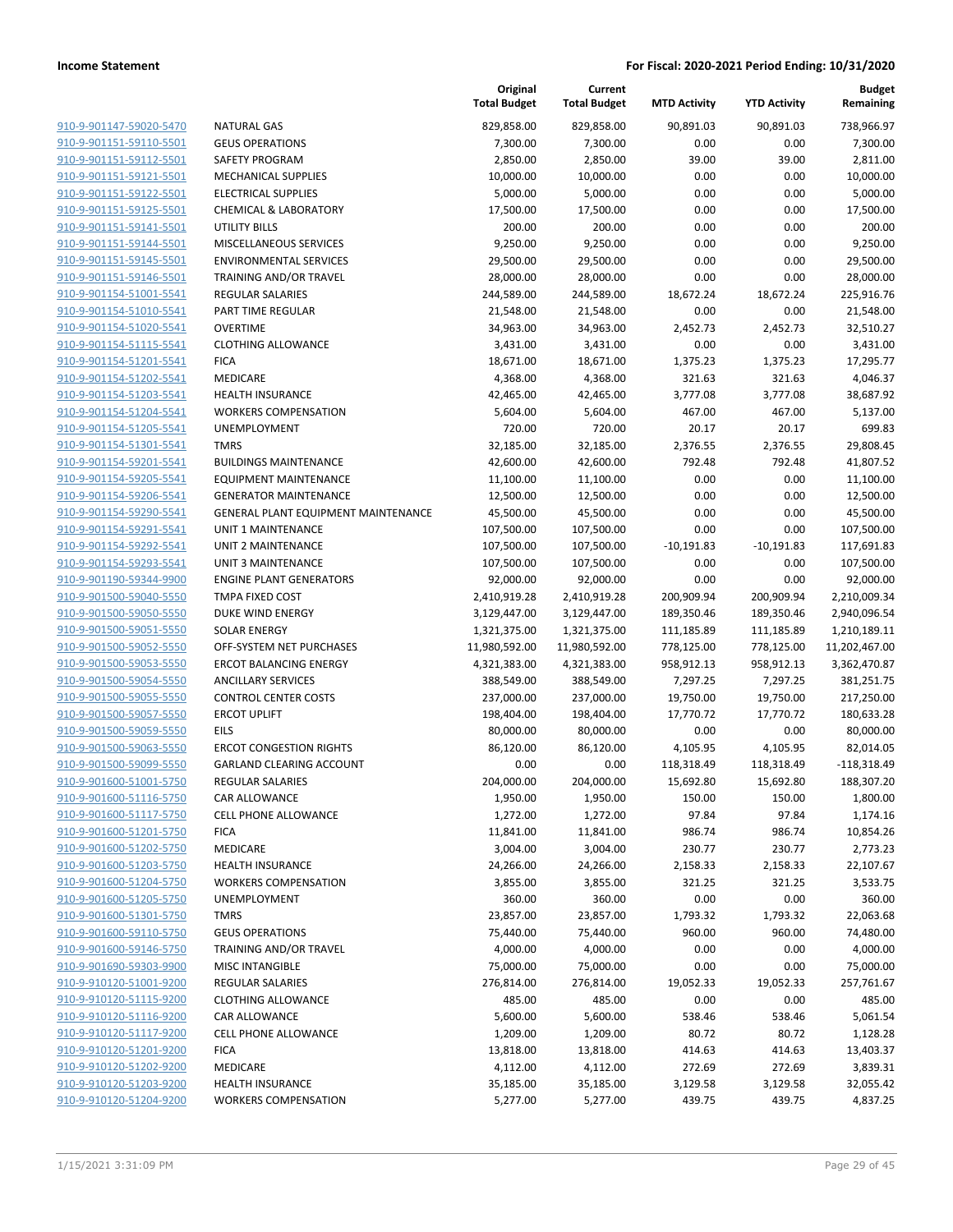**Budget Remaining**

**MTD Activity YTD Activity**

**Current**

**Original**

|                         |                              | <b>Total Budget</b> | <b>Total Budget</b> | <b>MTD Activity</b> | <b>YTD Activity</b> | Remaining  |
|-------------------------|------------------------------|---------------------|---------------------|---------------------|---------------------|------------|
| 910-9-910120-51205-9200 | <b>UNEMPLOYMENT</b>          | 522.00              | 522.00              | 0.00                | 0.00                | 522.00     |
| 910-9-910120-51301-9200 | <b>TMRS</b>                  | 32,651.00           | 32,651.00           | 2,213.04            | 2,213.04            | 30,437.96  |
| 910-9-910121-59110-9210 | <b>GEUS OPERATIONS</b>       | 6,700.00            | 6,700.00            | 39.00               | 39.00               | 6,661.00   |
| 910-9-910121-59116-9210 | <b>BUILDING OPERATIONS</b>   | 4,000.00            | 4,000.00            | 126.71              | 126.71              | 3,873.29   |
| 910-9-910121-59141-9210 | UTILITY BILLS                | 81,000.00           | 81,000.00           | 4,655.88            | 4,655.88            | 76,344.12  |
| 910-9-910121-59143-9210 | PROFESSIONAL SERVICES        | 88,000.00           | 88,000.00           | 2,675.00            | 2,675.00            | 85,325.00  |
| 910-9-910121-59144-9210 | MISCELLANEOUS SERVICES       | 17,000.00           | 17,000.00           | 0.00                | 0.00                | 17,000.00  |
| 910-9-910121-59148-9210 | <b>FUEL</b>                  | 500.00              | 500.00              | 20.11               | 20.11               | 479.89     |
| 910-9-910121-59193-9210 | <b>GEUS INTERNET SERVICE</b> | 38,000.00           | 38,000.00           | 0.00                | 0.00                | 38,000.00  |
| 910-9-910121-59198-9210 | <b>COLOCATION CHARGES</b>    | 10,189.00           | 10,189.00           | 0.00                | 0.00                | 10,189.00  |
| 910-9-910132-59110-9302 | <b>GEUS OPERATIONS</b>       | 10,000.00           | 10,000.00           | 320.00              | 320.00              | 9,680.00   |
| 910-9-910132-59142-9302 | <b>MEMBERSHIP FEES</b>       | 57,500.00           | 57,500.00           | 2,000.00            | 2,000.00            | 55,500.00  |
| 910-9-910132-59146-9302 | TRAINING AND/OR TRAVEL       | 8,000.00            | 8,000.00            | 0.00                | 0.00                | 8,000.00   |
| 910-9-910135-59200-9350 | LANDSCAPING MAINTENANCE      | 18,500.00           | 18,500.00           | 800.00              | 800.00              | 17,700.00  |
| 910-9-910135-59201-9350 | <b>BUILDING MAINTENANCE</b>  | 33,500.00           | 33,500.00           | 0.00                | 0.00                | 33,500.00  |
| 910-9-910135-59205-9350 | EQUIPMENT MAINTENANCE        | 250.00              | 250.00              | 0.00                | 0.00                | 250.00     |
| 910-9-910190-59390-9900 | STRUCTURES & IMPROVEMENTS    | 78,134.00           | 78,134.00           | 0.00                | 0.00                | 78,134.00  |
| 910-9-910190-59391-9900 | FURNITURE & OFFICE EQUIPMENT | 5,000.00            | 5,000.00            | 0.00                | 0.00                | 5,000.00   |
| 910-9-911120-51001-9201 | <b>REGULAR SALARIES</b>      | 440,471.00          | 440,471.00          | 30,881.01           | 30,881.01           | 409.589.99 |
| 910-9-911120-51020-9201 | <b>OVERTIME</b>              | 0.00                | 0.00                | 97.96               | 97.96               | $-97.96$   |
| 910-9-911120-51102-9201 | <b>BILINGUAL PAY</b>         | 600.00              | 600.00              | 46.16               | 46.16               | 553.84     |
| 910-9-911120-51115-9201 | <b>CLOTHING ALLOWANCE</b>    | 816.00              | 816.00              | 0.00                | 0.00                | 816.00     |
| 910-9-911120-51116-9201 | <b>CAR ALLOWANCE</b>         | 1,950.00            | 1,950.00            | 150.00              | 150.00              | 1,800.00   |
| 910-9-911120-51117-9201 | <b>CELL PHONE ALLOWANCE</b>  | 1,435.00            | 1,435.00            | 110.38              | 110.38              | 1,324.62   |
| 910-9-911120-51201-9201 | <b>FICA</b>                  | 26,575.00           | 26,575.00           | 1,891.95            | 1,891.95            | 24,683.05  |
| 910-9-911120-51202-9201 | MEDICARE                     | 6,444.00            | 6,444.00            | 442.47              | 442.47              | 6,001.53   |
| 910-9-911120-51203-9201 | <b>HEALTH INSURANCE</b>      | 75,833.00           | 75,833.00           | 6,745.00            | 6,745.00            | 69,088.00  |
| 910-9-911120-51204-9201 | <b>WORKERS COMPENSATION</b>  | 8,271.00            | 8,271.00            | 689.25              | 689.25              | 7,581.75   |
| 910-9-911120-51205-9201 | UNEMPLOYMENT                 | 1,125.00            | 1,125.00            | 0.00                | 0.00                | 1,125.00   |
| 910-9-911120-51301-9201 | <b>TMRS</b>                  | 51,169.00           | 51,169.00           | 3,519.63            | 3,519.63            | 47,649.37  |
| 910-9-911121-59110-9211 | <b>GEUS OPERATIONS</b>       | 29,282.00           | 29,282.00           | 91.00               | 91.00               | 29,191.00  |
| 910-9-911121-59142-9211 | <b>MEMBERSHIP FEES</b>       | 17,085.00           | 17,085.00           | 0.00                | 0.00                | 17,085.00  |
| 910-9-911121-59146-9211 | TRAINING AND/OR TRAVEL       | 8,500.00            | 8,500.00            | 0.00                | 0.00                | 8,500.00   |
| 910-9-911121-59148-9211 | <b>FUEL</b>                  | 500.00              | 500.00              | 0.00                | 0.00                | 500.00     |
| 910-9-911135-59205-9351 | EQUIPMENT MAINTENANCE        | 6,500.00            | 6,500.00            | 0.00                | 0.00                | 6,500.00   |
| 910-9-913101-51001-9301 | REGULAR SALARIES             | 124,835.00          | 124,835.00          | 17,120.00           | 17,120.00           | 107,715.00 |
| 910-9-913101-51115-9301 | <b>CLOTHING ALLOWANCE</b>    | 318.00              | 318.00              | 0.00                | 0.00                | 318.00     |
| 910-9-913101-51117-9301 | <b>CELL PHONE ALLOWANCE</b>  | 636.00              | 636.00              | 97.84               | 97.84               | 538.16     |
| 910-9-913101-51201-9301 | <b>FICA</b>                  | 7,779.00            | 7,779.00            | 1,038.40            | 1,038.40            | 6,740.60   |
| 910-9-913101-51202-9301 | MEDICARE                     | 1,819.00            | 1,819.00            | 242.85              | 242.85              | 1,576.15   |
| 910-9-913101-51203-9301 | <b>HEALTH INSURANCE</b>      | 24,266.00           | 24,266.00           | 2,158.33            | 2,158.33            | 22,107.67  |
| 910-9-913101-51204-9301 | <b>WORKERS COMPENSATION</b>  | 2,334.00            | 2,334.00            | 194.50              | 194.50              | 2,139.50   |
| 910-9-913101-51205-9301 | <b>UNEMPLOYMENT</b>          | 360.00              | 360.00              | 0.00                | 0.00                | 360.00     |
| 910-9-913101-51301-9301 | <b>TMRS</b>                  | 14,445.00           | 14,445.00           | 1,937.00            | 1,937.00            | 12,508.00  |
| 910-9-913101-59110-9301 | <b>GEUS OPERATIONS</b>       | 8,500.00            | 8,500.00            | 152.92              | 152.92              | 8,347.08   |
| 910-9-913101-59112-9301 | SAFETY                       | 911.00              | 911.00              | 208.00              | 208.00              | 703.00     |
| 910-9-913101-59131-9301 | NON-BAD DEBT WRITE OFFS      | 2,000.00            | 2,000.00            | 153.33              | 153.33              | 1,846.67   |
| 910-9-913101-59146-9301 | TRAINING AND/OR TRAVEL       | 2,500.00            | 2,500.00            | 0.00                | 0.00                | 2,500.00   |
| 910-9-913101-59195-9301 | PUBLIC SERVICE BY GEUS C/I   | 15,000.00           | 15,000.00           | 0.00                | 0.00                | 15,000.00  |
| 910-9-913102-51001-9020 | REGULAR SALARIES             | 265,667.00          | 265,667.00          | 20,792.59           | 20,792.59           | 244,874.41 |
| 910-9-913102-51020-9020 | <b>OVERTIME</b>              | 15,353.00           | 15,353.00           | 2,259.93            | 2,259.93            | 13,093.07  |
| 910-9-913102-51115-9020 | <b>CLOTHING ALLOWANCE</b>    | 3,892.00            | 3,892.00            | 0.00                | 0.00                | 3,892.00   |
| 910-9-913102-51117-9020 | <b>CELL PHONE ALLOWANCE</b>  | 864.00              | 864.00              | 66.44               | 66.44               | 797.56     |
| 910-9-913102-51201-9020 | <b>FICA</b>                  | 17,477.00           | 17,477.00           | 1,364.86            | 1,364.86            | 16,112.14  |
| 910-9-913102-51202-9020 | MEDICARE                     | 4,087.00            | 4,087.00            | 319.20              | 319.20              | 3,767.80   |
| 910-9-913102-51203-9020 | <b>HEALTH INSURANCE</b>      | 87,357.00           | 87,357.00           | 7,770.00            | 7,770.00            | 79,587.00  |
| 910-9-913102-51204-9020 | <b>WORKERS COMPENSATION</b>  | 5,244.00            | 5,244.00            | 437.00              | 437.00              | 4,807.00   |
| 910-9-913102-51205-9020 | UNEMPLOYMENT                 | 1,296.00            | 1,296.00            | 33.90               | 33.90               | 1,262.10   |
| 910-9-913102-51301-9020 | TMRS                         | 32,453.00           | 32,453.00           | 2,600.89            | 2,600.89            | 29,852.11  |
|                         |                              |                     |                     |                     |                     |            |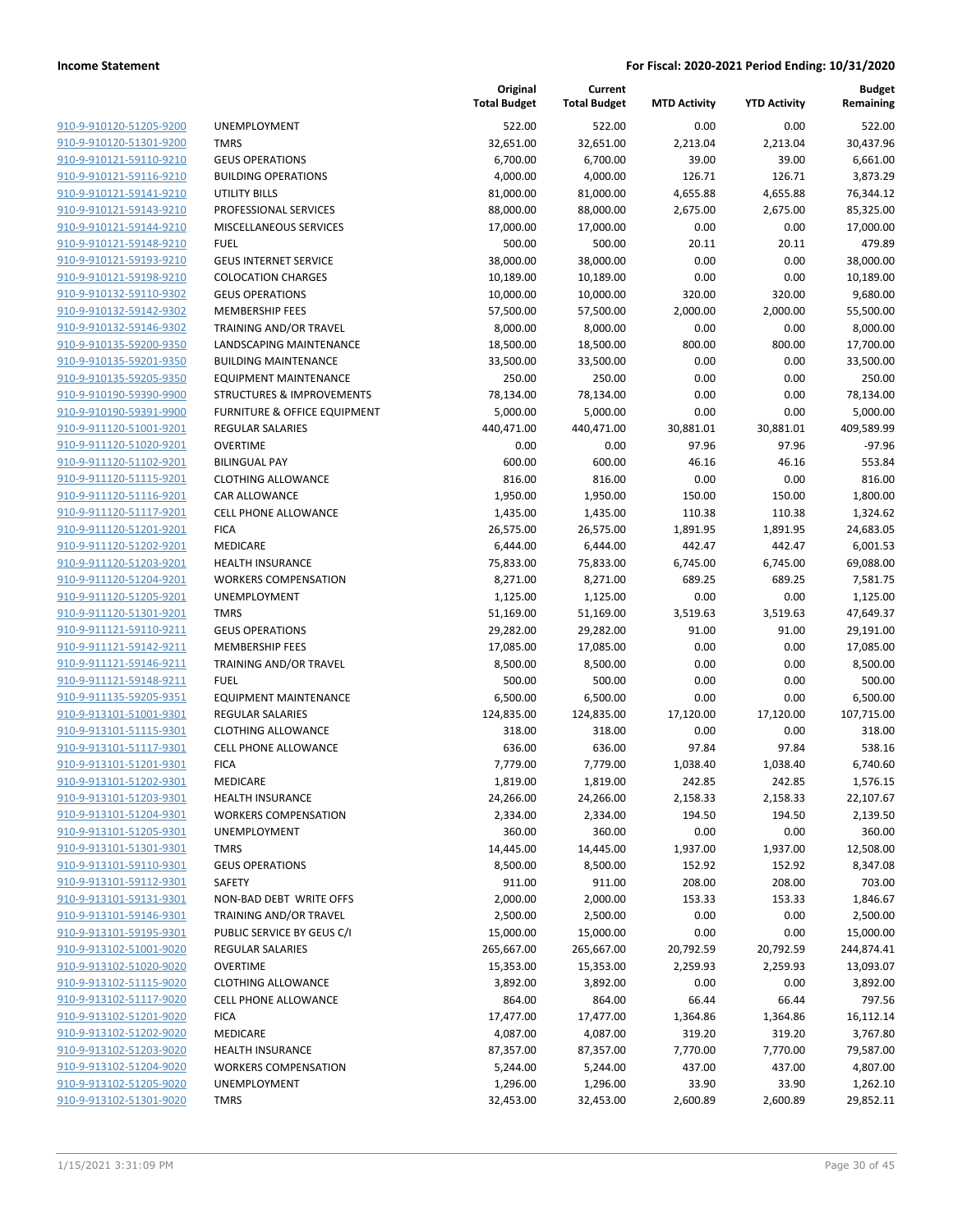**Current**

**Original**

**Budget Remaining**

|                         |                                     | <b>Total Budget</b> | <b>Total Budget</b> | <b>MTD Activity</b> | <b>YTD Activity</b> | Remaining   |
|-------------------------|-------------------------------------|---------------------|---------------------|---------------------|---------------------|-------------|
| 910-9-913102-59110-9020 | <b>GEUS OPERATIONS</b>              | 33,112.00           | 33,112.00           | 2.99                | 2.99                | 33,109.01   |
| 910-9-913102-59148-9020 | <b>FUEL</b>                         | 12,000.00           | 12,000.00           | 86.68               | 86.68               | 11,913.32   |
| 910-9-913102-59169-9020 | PRE PAID METER COSTS                | 0.00                | 0.00                | 1,274.36            | 1,274.36            | $-1,274.36$ |
| 910-9-913103-51001-9303 | <b>REGULAR SALARIES</b>             | 69,466.00           | 69,466.00           | 0.00                | 0.00                | 69,466.00   |
| 910-9-913103-51020-9303 | <b>OVERTIME</b>                     | 628.00              | 628.00              | 0.00                | 0.00                | 628.00      |
| 910-9-913103-51115-9303 | <b>CLOTHING ALLOWANCE</b>           | 200.00              | 200.00              | 0.00                | 0.00                | 200.00      |
| 910-9-913103-51117-9303 | <b>CELL PHONE ALLOWANCE</b>         | 585.00              | 585.00              | 0.00                | 0.00                | 585.00      |
| 910-9-913103-51201-9303 | <b>FICA</b>                         | 4,392.00            | 4,392.00            | 0.00                | 0.00                | 4,392.00    |
| 910-9-913103-51202-9303 | MEDICARE                            | 1,027.00            | 1,027.00            | 0.00                | 0.00                | 1,027.00    |
| 910-9-913103-51203-9303 | <b>HEALTH INSURANCE</b>             | 12,134.00           | 12,134.00           | 1,079.25            | 1,079.25            | 11,054.75   |
| 910-9-913103-51204-9303 | <b>WORKERS COMPENSATION</b>         | 1,319.00            | 1,319.00            | 109.92              | 109.92              | 1,209.08    |
| 910-9-913103-51205-9303 | UNEMPLOYMENT                        | 180.00              | 180.00              | 0.00                | 0.00                | 180.00      |
| 910-9-913103-51301-9303 | <b>TMRS</b>                         | 8,155.00            | 8,155.00            | 0.00                | 0.00                | 8,155.00    |
| 910-9-913103-59110-9303 | <b>GEUS OPERATIONS</b>              | 9,400.00            | 9,400.00            | 0.00                | 0.00                | 9,400.00    |
| 910-9-913103-59112-9303 | SAFETY                              | 50.00               | 50.00               | 39.00               | 39.00               | 11.00       |
| 910-9-913103-59146-9303 | TRAINING AND/OR TRAVEL              | 2,700.00            | 2,700.00            | 0.00                | 0.00                | 2,700.00    |
| 910-9-913103-59160-9303 | ADVERTISING                         | 60,550.00           | 60,550.00           | 6,855.88            | 6,855.88            | 53,694.12   |
| 910-9-913103-59167-9303 | <b>ENERGY EFFICIENCY OPERATIONS</b> | 10,000.00           | 10,000.00           | 0.00                | 0.00                | 10,000.00   |
| 910-9-913130-51001-9030 | <b>REGULAR SALARIES</b>             | 295,662.00          | 295,662.00          | 25,243.40           | 25,243.40           | 270,418.60  |
| 910-9-913130-51010-9030 | PART TIME REGULAR                   | 29,014.00           | 29,014.00           | 0.00                | 0.00                | 29,014.00   |
| 910-9-913130-51020-9030 | <b>OVERTIME</b>                     | 1,099.00            | 1,099.00            | 130.23              | 130.23              | 968.77      |
| 910-9-913130-51102-9030 | <b>BILINGUAL PAY</b>                | 2,400.00            | 2,400.00            | 184.64              | 184.64              | 2,215.36    |
| 910-9-913130-51201-9030 | <b>FICA</b>                         | 20,348.00           | 20,348.00           | 1,531.95            | 1,531.95            | 18,816.05   |
| 910-9-913130-51202-9030 | <b>MEDICARE</b>                     | 4,757.00            | 4,757.00            | 358.28              | 358.28              | 4,398.72    |
| 910-9-913130-51203-9030 | <b>HEALTH INSURANCE</b>             | 94,030.00           | 94,030.00           | 7,554.17            | 7,554.17            | 86,475.83   |
| 910-9-913130-51204-9030 | <b>WORKERS COMPENSATION</b>         | 6,106.00            | 6,106.00            | 445.92              | 445.92              | 5,660.08    |
| 910-9-913130-51205-9030 | UNEMPLOYMENT                        | 1,755.00            | 1,755.00            | 59.97               | 59.97               | 1,695.03    |
| 910-9-913130-51301-9030 | <b>TMRS</b>                         | 37,781.00           | 37,781.00           | 2,875.32            | 2,875.32            | 34,905.68   |
| 910-9-913130-59110-9030 | <b>GEUS OPERATIONS</b>              | 24,200.00           | 24,200.00           | 723.00              | 723.00              | 23,477.00   |
| 910-9-913130-59146-9030 | TRAINING AND/OR TRAVEL              | 2,500.00            | 2,500.00            | 0.00                | 0.00                | 2,500.00    |
| 910-9-913130-59166-9030 | LOW INCOME ASSISTANCE               | 15,000.00           | 15,000.00           | 0.00                | 0.00                | 15,000.00   |
| 910-9-913131-51001-9031 | <b>REGULAR SALARIES</b>             | 45,802.00           | 45,802.00           | 3,625.60            | 3,625.60            | 42,176.40   |
| 910-9-913131-51102-9031 | <b>BILINGUAL PAY</b>                | 600.00              | 600.00              | 46.16               | 46.16               | 553.84      |
| 910-9-913131-51201-9031 | <b>FICA</b>                         | 2,877.00            | 2,877.00            | 222.99              | 222.99              | 2,654.01    |
| 910-9-913131-51202-9031 | MEDICARE                            | 673.00              | 673.00              | 52.15               | 52.15               | 620.85      |
| 910-9-913131-51203-9031 | HEALTH INSURANCE                    | 12,133.00           | 12,133.00           | 1,079.17            | 1,079.17            | 11,053.83   |
| 910-9-913131-51204-9031 | <b>WORKERS COMPENSATION</b>         | 863.00              | 863.00              | 71.92               | 71.92               | 791.08      |
| 910-9-913131-51205-9031 | UNEMPLOYMENT                        | 180.00              | 180.00              | 0.00                | 0.00                | 180.00      |
| 910-9-913131-51301-9031 | <b>TMRS</b>                         | 5,342.00            | 5,342.00            | 413.08              | 413.08              | 4,928.92    |
| 910-9-913131-59110-9031 | <b>GEUS OPERATIONS</b>              | 25,700.00           | 25,700.00           | 1,141.42            | 1,141.42            | 24,558.58   |
| 910-9-913131-59146-9031 | TRAINING AND/OR TRAVEL              | 750.00              | 750.00              | 0.00                | 0.00                | 750.00      |
| 910-9-913134-51001-9034 | <b>REGULAR SALARIES</b>             | 151,064.00          | 151,064.00          | 9,024.89            | 9,024.89            | 142,039.11  |
| 910-9-913134-51020-9034 | <b>OVERTIME</b>                     | 2,639.00            | 2,639.00            | 235.23              | 235.23              | 2,403.77    |
| 910-9-913134-51201-9034 | <b>FICA</b>                         | 9,530.00            | 9,530.00            | 544.69              | 544.69              | 8,985.31    |
| 910-9-913134-51202-9034 | MEDICARE                            | 2,228.00            | 2,228.00            | 127.38              | 127.38              | 2,100.62    |
| 910-9-913134-51203-9034 | HEALTH INSURANCE                    | 46,105.00           | 46,105.00           | 4,100.83            | 4,100.83            | 42,004.17   |
| 910-9-913134-51204-9034 | <b>WORKERS COMPENSATION</b>         | 2,860.00            | 2,860.00            | 238.33              | 238.33              | 2,621.67    |
| 910-9-913134-51205-9034 | UNEMPLOYMENT                        | 684.00              | 684.00              | 0.00                | 0.00                | 684.00      |
| 910-9-913134-51301-9034 | <b>TMRS</b>                         | 17,695.00           | 17,695.00           | 1,041.75            | 1,041.75            | 16,653.25   |
| 910-9-913134-59110-9034 | <b>GEUS OPERATIONS</b>              | 241,291.00          | 241,291.00          | 65.00               | 65.00               | 241,226.00  |
| 910-9-913134-59146-9034 | TRAINING AND/OR TRAVEL              | 3,500.00            | 3,500.00            | 0.00                | 0.00                | 3,500.00    |
| 910-9-913135-51001-9035 | REGULAR SALARIES                    | 129,314.00          | 129,314.00          | 12,635.40           | 12,635.40           | 116,678.60  |
| 910-9-913135-51010-9035 | PART TIME REGULAR                   | 33,202.00           | 33,202.00           | 0.00                | 0.00                | 33,202.00   |
| 910-9-913135-51020-9035 | <b>OVERTIME</b>                     | 3,089.00            | 3,089.00            | 1,223.87            | 1,223.87            | 1,865.13    |
| 910-9-913135-51102-9035 | <b>BILINGUAL PAY</b>                | 600.00              | 600.00              | 46.16               | 46.16               | 553.84      |
| 910-9-913135-51201-9035 | <b>FICA</b>                         | 10,305.00           | 10,305.00           | 832.02              | 832.02              | 9,472.98    |
| 910-9-913135-51202-9035 | MEDICARE                            | 2,409.00            | 2,409.00            | 194.58              | 194.58              | 2,214.42    |
| 910-9-913135-51203-9035 | <b>HEALTH INSURANCE</b>             | 36,399.00           | 36,399.00           | 3,237.50            | 3,237.50            | 33,161.50   |
| 910-9-913135-51204-9035 | <b>WORKERS COMPENSATION</b>         | 3,092.00            | 3,092.00            | 257.67              | 257.67              | 2,834.33    |
|                         |                                     |                     |                     |                     |                     |             |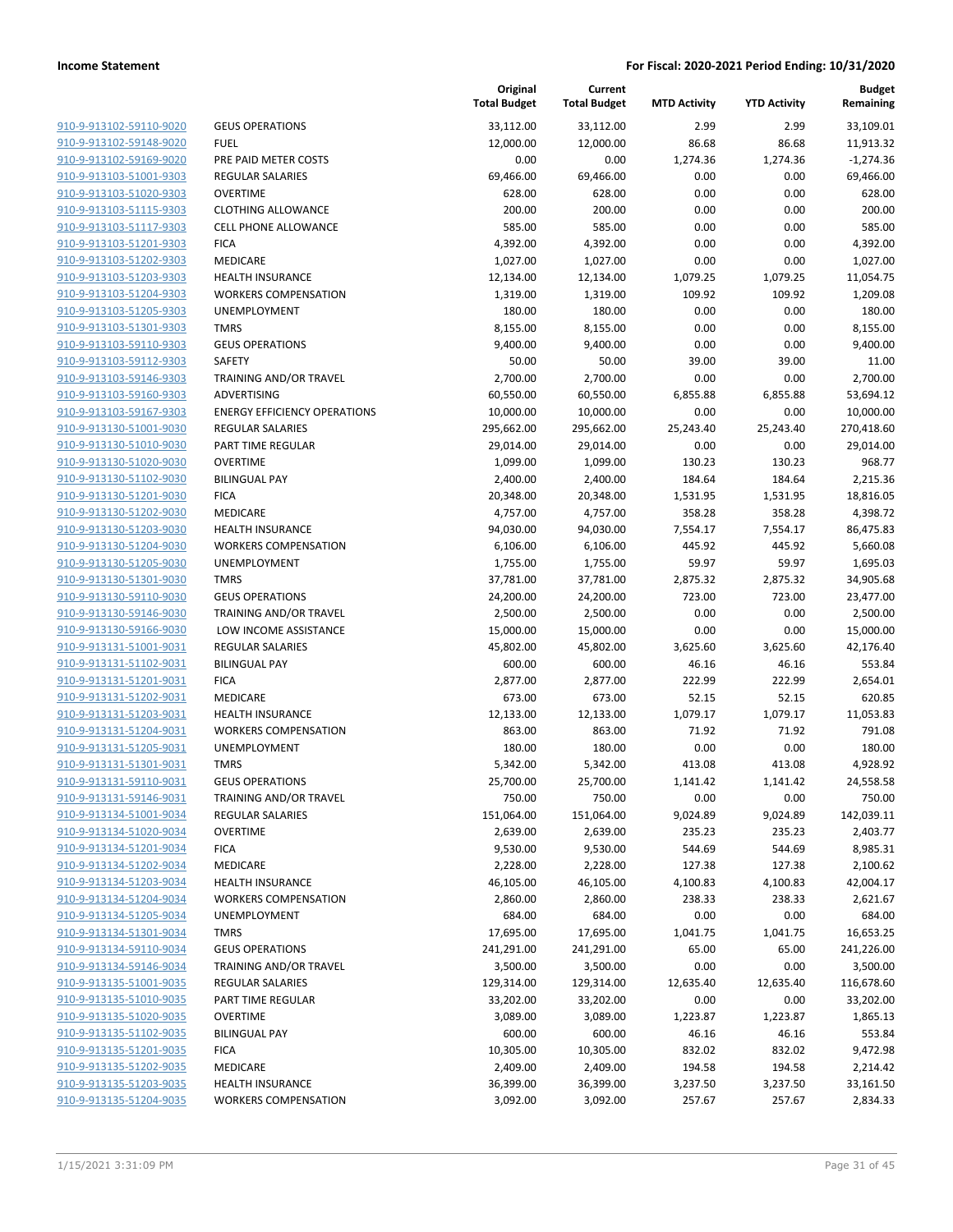| 910-9-913135-51205-9035                                   |
|-----------------------------------------------------------|
| 910-9-913135-51301-9035                                   |
| 910-9-913135-59146-9035                                   |
| 910-9-913135-59170-9035                                   |
| 910-9-913135-59172-9035                                   |
| 910-9-913135-59173-9035                                   |
| 910-9-913135-59174-9035                                   |
| 910-9-913135-59175-9035                                   |
| 910-9-913136-51001-9036                                   |
| 910-9-913136-51115-9036                                   |
| 910-9-913136-51201-9036                                   |
| 910-9-913136-51202-9036                                   |
| 910-9-913136-51203-9036                                   |
| 910-9-913136-51204-9036                                   |
| 910-9-913136-51205-9036                                   |
| 910-9-913136-51301-9036                                   |
| 910-9-913136-59110-9036                                   |
| 910-9-913136-59141-9036                                   |
| 910-9-913139-59780-9240                                   |
| 910-9-913139-59781-9250                                   |
| 910-9-913139-59902-9301                                   |
| 910-9-913139-59926-9301                                   |
| 910-9-913139-59927-9301                                   |
| 910-9-913139-59928-9301                                   |
| 910-9-913159-59200-9353                                   |
| 910-9-913159-59201-9353                                   |
| 910-9-913159-59205-9353                                   |
| 910-9-913190-59390-9900                                   |
| 910-9-930000-59060-5650                                   |
| 910-9-930000-59110-5600                                   |
| 910-9-930161-51001-5610                                   |
| 910-9-930161-51020-5610                                   |
| 910-9-930161-51115-5610                                   |
| 910-9-930161-51116-5610                                   |
| 910-9-930161-51117-5610                                   |
| 910-9-930161-51201-5610                                   |
| 910-9-930161-51202-5610                                   |
| 910-9-930161-51203-5610                                   |
| 910-9-930161-51204-5610                                   |
| 910-9-930161-51205-5610                                   |
| 910-9-930161-51301-5610                                   |
| <u>910-9-930161-59110-5610</u>                            |
| <u>910-9-930161-59146-5610</u>                            |
| <u>910-9-930181-51001-5810</u>                            |
| 910-9-930181-51020-5810                                   |
| 910-9-930181-51115-5810                                   |
| <u>910-9-930181-51201-5810</u>                            |
| <u>910-9-930181-51202-5810</u>                            |
| 910-9-930181-51203-5810                                   |
| 910-9-930181-51204-5810                                   |
|                                                           |
| <u>910-9-930181-51205-5810</u>                            |
| <u>910-9-930181-51301-5810</u><br>910-9-930181-59110-5810 |
|                                                           |
| <u>910-9-930190-59390-9900</u>                            |
| 910-9-930190-59391-9900                                   |
| 910-9-931080-51001-5800                                   |
| <u>910-9-931080-51010-5800</u>                            |
| <u>910-9-931080-51020-5800</u>                            |
| <u>910-9-931080-51115-5800</u>                            |

|                         |                                      | Original<br><b>Total Budget</b> | Current<br><b>Total Budget</b> | <b>MTD Activity</b> | <b>YTD Activity</b> | Budget<br>Remaining |
|-------------------------|--------------------------------------|---------------------------------|--------------------------------|---------------------|---------------------|---------------------|
| 910-9-913135-51205-9035 | <b>UNEMPLOYMENT</b>                  | 900.00                          | 900.00                         | 21.11               | 21.11               | 878.89              |
| 910-9-913135-51301-9035 | <b>TMRS</b>                          | 19,134.00                       | 19,134.00                      | 1,261.94            | 1,261.94            | 17,872.06           |
| 910-9-913135-59146-9035 | TRAINING AND/OR TRAVEL               | 1,500.00                        | 1,500.00                       | 0.00                | 0.00                | 1,500.00            |
| 910-9-913135-59170-9035 | <b>CREDIT CARD FEES</b>              | 113,000.00                      | 113,000.00                     | 10,085.71           | 10,085.71           | 102,914.29          |
| 910-9-913135-59172-9035 | LOCKBOX OVER/SHORT                   | 500.00                          | 500.00                         | 0.00                | 0.00                | 500.00              |
| 910-9-913135-59173-9035 | <b>ONLINE PAYMENT OVER/SHORT</b>     | 500.00                          | 500.00                         | $-28,839.28$        | $-28,839.28$        | 29,339.28           |
| 910-9-913135-59174-9035 | <b>BANK RECS OVER/SHORT</b>          | 100.00                          | 100.00                         | $-50,758.49$        | $-50,758.49$        | 50,858.49           |
| 910-9-913135-59175-9035 | <b>CASHIERS OVER/SHORT</b>           | 100.00                          | 100.00                         | $-31.37$            | $-31.37$            | 131.37              |
| 910-9-913136-51001-9036 | REGULAR SALARIES                     | 32,822.00                       | 32,822.00                      | 2,499.20            | 2,499.20            | 30,322.80           |
| 910-9-913136-51115-9036 | <b>CLOTHING ALLOWANCE</b>            | 272.00                          | 272.00                         | 0.00                | 0.00                | 272.00              |
| 910-9-913136-51201-9036 | <b>FICA</b>                          | 2,035.00                        | 2,035.00                       | 137.30              | 137.30              | 1,897.70            |
| 910-9-913136-51202-9036 | <b>MEDICARE</b>                      | 476.00                          | 476.00                         | 32.11               | 32.11               | 443.89              |
| 910-9-913136-51203-9036 | <b>HEALTH INSURANCE</b>              | 12,133.00                       | 12,133.00                      | 1,888.58            | 1,888.58            | 10,244.42           |
| 910-9-913136-51204-9036 | <b>WORKERS COMPENSATION</b>          | 611.00                          | 611.00                         | 113.83              | 113.83              | 497.17              |
| 910-9-913136-51205-9036 | <b>UNEMPLOYMENT</b>                  | 180.00                          | 180.00                         | 0.00                | 0.00                | 180.00              |
| 910-9-913136-51301-9036 | <b>TMRS</b>                          | 3,779.00                        | 3,779.00                       | 281.16              | 281.16              | 3,497.84            |
| 910-9-913136-59110-9036 | <b>GEUS OPERATIONS</b>               | 20,955.00                       | 20,955.00                      | 0.00                | 0.00                | 20,955.00           |
| 910-9-913136-59141-9036 | UTILITY BILLS                        | 50,000.00                       | 50,000.00                      | 3,277.29            | 3,277.29            | 46,722.71           |
| 910-9-913139-59780-9240 | PROPERTY INSURANCE                   | 7,793.00                        | 7,793.00                       | 0.00                | 0.00                | 7,793.00            |
| 910-9-913139-59781-9250 | <b>LIABILITY INSURANCE</b>           | 8,323.00                        | 8,323.00                       | 3,484.19            | 3,484.19            | 4,838.81            |
| 910-9-913139-59902-9301 | XFER to COG - ADMIN EXPENSES         | 82,689.00                       | 82,689.00                      | 11,806.33           | 11,806.33           | 70,882.67           |
| 910-9-913139-59926-9301 | XFER to COG - GARAGE                 | 17,224.00                       | 17,224.00                      | 1,435.33            | 1,435.33            | 15,788.67           |
| 910-9-913139-59927-9301 | XFER to COG - INSURANCE              | 3,924.00                        | 3,924.00                       | 327.00              | 327.00              | 3,597.00            |
| 910-9-913139-59928-9301 | XFER to COG - IT                     | 125,380.00                      | 125,380.00                     | 10,448.33           | 10,448.33           | 114,931.67          |
| 910-9-913159-59200-9353 | LANDSCAPING MAINTENANCE              | 3,500.00                        | 3,500.00                       | 192.00              | 192.00              | 3,308.00            |
| 910-9-913159-59201-9353 | <b>BUILDINGS MAINTENANCE</b>         | 20,300.00                       | 20,300.00                      | 0.00                | 0.00                | 20,300.00           |
| 910-9-913159-59205-9353 | <b>EQUIPMENT MAINTENANCE</b>         | 4,000.00                        | 4,000.00                       | 0.00                | 0.00                | 4,000.00            |
| 910-9-913190-59390-9900 | <b>STRUCTURES &amp; IMPROVEMENTS</b> | 5,000.00                        | 5,000.00                       | 0.00                | 0.00                | 5,000.00            |
| 910-9-930000-59060-5650 | <b>TRANSMISSION COSTS</b>            | 3,593,619.00                    | 3,593,619.00                   | 295,907.74          | 295,907.74          | 3,297,711.26        |
| 910-9-930000-59110-5600 | <b>GEUS OPERATIONS</b>               | 108,800.00                      | 108,800.00                     | 12,307.50           | 12,307.50           | 96,492.50           |
| 910-9-930161-51001-5610 | REGULAR SALARIES                     | 267,462.00                      | 267,462.00                     | 19,582.31           | 19,582.31           | 247,879.69          |
| 910-9-930161-51020-5610 | <b>OVERTIME</b>                      | 19,429.00                       | 19,429.00                      | 1,652.76            | 1,652.76            | 17,776.24           |
| 910-9-930161-51115-5610 | <b>CLOTHING ALLOWANCE</b>            | 60.00                           | 60.00                          | 0.00                | 0.00                | 60.00               |
| 910-9-930161-51116-5610 | <b>CAR ALLOWANCE</b>                 | 1,950.00                        | 1,950.00                       | 150.00              | 150.00              | 1,800.00            |
| 910-9-930161-51117-5610 | <b>CELL PHONE ALLOWANCE</b>          | 432.00                          | 432.00                         | 33.22               | 33.22               | 398.78              |
| 910-9-930161-51201-5610 | <b>FICA</b>                          | 17,936.00                       | 17,936.00                      | 1,265.26            | 1,265.26            | 16,670.74           |
| 910-9-930161-51202-5610 | MEDICARE                             | 4,193.00                        | 4,193.00                       | 295.91              | 295.91              | 3,897.09            |
| 910-9-930161-51203-5610 | <b>HEALTH INSURANCE</b>              | 40,948.00                       | 40,948.00                      | 3,642.08            | 3,642.08            | 37,305.92           |
| 910-9-930161-51204-5610 | <b>WORKERS COMPENSATION</b>          | 5,382.00                        | 5,382.00                       | 448.50              | 448.50              | 4,933.50            |
| 910-9-930161-51205-5610 | UNEMPLOYMENT                         | 610.00                          | 610.00                         | 0.00                | 0.00                | 610.00              |
| 910-9-930161-51301-5610 | TMRS                                 | 33,302.00                       | 33,302.00                      | 2,409.57            | 2,409.57            | 30,892.43           |
| 910-9-930161-59110-5610 | <b>GEUS OPERATIONS</b>               | 17,525.00                       | 17,525.00                      | 0.00                | 0.00                | 17,525.00           |
| 910-9-930161-59146-5610 | <b>TRAINING AND/OR TRAVEL</b>        | 35,000.00                       | 35,000.00                      | 0.00                | 0.00                | 35,000.00           |
| 910-9-930181-51001-5810 | REGULAR SALARIES                     | 164,522.00                      | 164,522.00                     | 11,586.22           | 11,586.22           | 152,935.78          |
| 910-9-930181-51020-5810 | <b>OVERTIME</b>                      | 19,429.00                       | 19,429.00                      | 1,652.80            | 1,652.80            | 17,776.20           |
| 910-9-930181-51115-5810 | <b>CLOTHING ALLOWANCE</b>            | 843.00                          | 843.00                         | 0.00                | 0.00                | 843.00              |
| 910-9-930181-51201-5810 | <b>FICA</b>                          | 11,406.00                       | 11,406.00                      | 820.82              | 820.82              | 10,585.18           |
| 910-9-930181-51202-5810 | MEDICARE                             | 2,666.00                        | 2,666.00                       | 191.97              | 191.97              | 2,474.03            |
| 910-9-930181-51203-5810 | <b>HEALTH INSURANCE</b>              | 28,815.00                       | 28,815.00                      | 2,562.92            | 2,562.92            | 26,252.08           |
| 910-9-930181-51204-5810 | <b>WORKERS COMPENSATION</b>          | 3,423.00                        | 3,423.00                       | 285.25              | 285.25              | 3,137.75            |
| 910-9-930181-51205-5810 | UNEMPLOYMENT                         | 430.00                          | 430.00                         | 0.00                | 0.00                | 430.00              |
| 910-9-930181-51301-5810 | <b>TMRS</b>                          | 21,177.00                       | 21,177.00                      | 1,489.39            | 1,489.39            | 19,687.61           |
| 910-9-930181-59110-5810 | <b>GEUS OPERATIONS</b>               | 10,725.00                       | 10,725.00                      | 0.00                | 0.00                | 10,725.00           |
| 910-9-930190-59390-9900 | STRUCTURES & IMPROVEMENTS            | 0.00                            | 550,000.00                     | 0.00                | 0.00                | 550,000.00          |
| 910-9-930190-59391-9900 | FURNITURE & OFFICE EQUIPMENT         | 550,000.00                      | 0.00                           | 0.00                | 0.00                | 0.00                |
| 910-9-931080-51001-5800 | <b>REGULAR SALARIES</b>              | 749,375.00                      | 749,375.00                     | 48,192.24           | 48,192.24           | 701,182.76          |
| 910-9-931080-51010-5800 | PART TIME REGULAR                    | 75,491.00                       | 75,491.00                      | 0.00                | 0.00                | 75,491.00           |
| 910-9-931080-51020-5800 | <b>OVERTIME</b>                      | 1,695.00                        | 1,695.00                       | 0.00                | 0.00                | 1,695.00            |
| 910-9-931080-51115-5800 | <b>CLOTHING ALLOWANCE</b>            | 850.00                          | 850.00                         | 0.00                | 0.00                | 850.00              |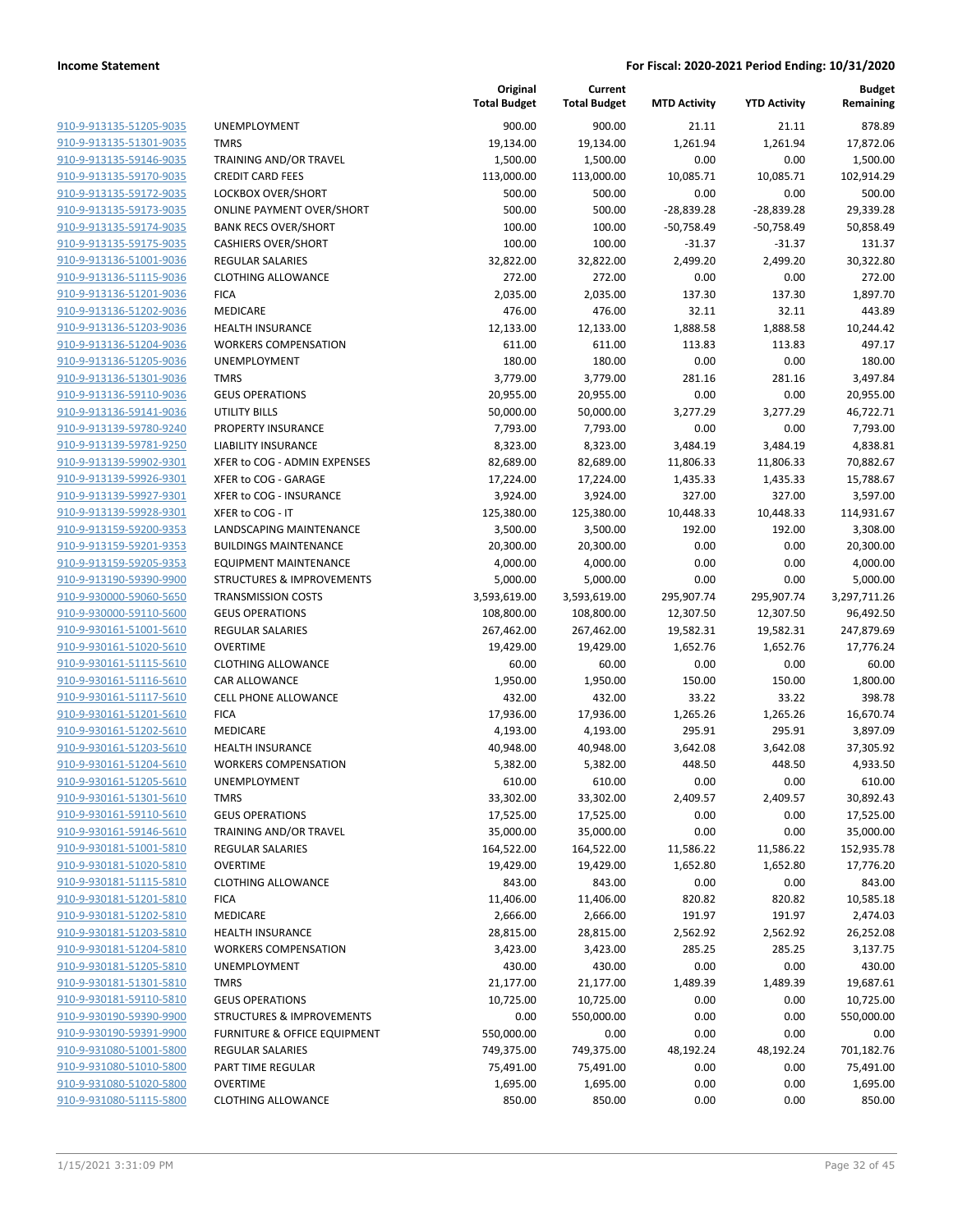**Current**

**Original**

**Budget Remaining**

| 910-9-931080-51116-5800        |
|--------------------------------|
| 910-9-931080-51117-5800        |
| 910-9-931080-51201-5800        |
| 910-9-931080-51202-5800        |
| 910-9-931080-51203-5800        |
| <u>910-9-931080-51204-5800</u> |
| 910-9-931080-51205-5800        |
| 910-9-931080-51301-5800        |
| 910-9-931080-59110-5800        |
| 910-9-931080-59146-5800        |
| 910-9-931080-59148-5800        |
| 910-9-931080-59205-5800        |
| 910-9-931088-51001-5880        |
| 910-9-931088-51117-5880        |
|                                |
| 910-9-931088-51201-5880        |
| <u>910-9-931088-51202-5880</u> |
| 910-9-931088-51203-5880        |
| 910-9-931088-51204-5880        |
| 910-9-931088-51205-5880        |
| 910-9-931088-51301-5880        |
| 910-9-931088-59110-5880        |
| 910-9-931088-59146-5880        |
| 910-9-931092-51001-9202        |
| 910-9-931092-51116-9202        |
| 910-9-931092-51117-9202        |
| 910-9-931092-51201-9202        |
| 910-9-931092-51202-9202        |
| 910-9-931092-51203-9202        |
| 910-9-931092-51204-9202        |
| 910-9-931092-51205-9202        |
| 910-9-931092-51301-9202        |
| 910-9-931092-59110-9212        |
| 910-9-931092-59130-9212        |
| 910-9-931092-59133-9212        |
| 910-9-931092-59146-9212        |
|                                |
| <u>910-9-931093-59205-9352</u> |
| 910-9-931099-59391-9900        |
| 910-9-931462-51001-5620        |
| 910-9-931462-51115-5620        |
| 910-9-931462-51117-5620        |
| 910-9-931462-51201-5620        |
| <u>910-9-931462-51202-5620</u> |
| 910-9-931462-51203-5620        |
| 910-9-931462-51204-5620        |
| 910-9-931462-51205-5620        |
| 910-9-931462-51301-5620        |
| 910-9-931462-59110-5620        |
| 910-9-931462-59146-5620        |
| 910-9-931462-59148-5620        |
| <u>910-9-931462-59198-5620</u> |
| <u>910-9-931462-59199-5620</u> |
| 910-9-931470-51001-5700        |
| 910-9-931470-51020-5700        |
| 910-9-931470-51115-5700        |
| 910-9-931470-51117-5700        |
| 910-9-931470-51201-5700        |
| 910-9-931470-51202-5700        |
| 910-9-931470-51203-5700        |
| 910-9-931470-51204-5700        |
|                                |

|                                                    |                                                        | <b>Total Budget</b> | <b>Total Budget</b> | <b>MTD Activity</b> | <b>YTD Activity</b> | Remaining           |
|----------------------------------------------------|--------------------------------------------------------|---------------------|---------------------|---------------------|---------------------|---------------------|
| 910-9-931080-51116-5800                            | CAR ALLOWANCE                                          | 3,900.00            | 3,900.00            | 300.00              | 300.00              | 3,600.00            |
| 910-9-931080-51117-5800                            | <b>CELL PHONE ALLOWANCE</b>                            | 4,070.00            | 4,070.00            | 288.62              | 288.62              | 3,781.38            |
| 910-9-931080-51201-5800                            | <b>FICA</b>                                            | 48,592.00           | 48,592.00           | 2,923.02            | 2,923.02            | 45,668.98           |
| 910-9-931080-51202-5800                            | MEDICARE                                               | 12,102.00           | 12,102.00           | 683.61              | 683.61              | 11,418.39           |
| 910-9-931080-51203-5800                            | <b>HEALTH INSURANCE</b>                                | 89,784.00           | 89,784.00           | 7,985.84            | 7,985.84            | 81,798.16           |
| 910-9-931080-51204-5800                            | <b>WORKERS COMPENSATION</b>                            | 15,525.00           | 15,525.00           | 1,293.75            | 1,293.75            | 14,231.25           |
| 910-9-931080-51205-5800                            | UNEMPLOYMENT                                           | 1,692.00            | 1,692.00            | 0.00                | 0.00                | 1,692.00            |
| 910-9-931080-51301-5800                            | <b>TMRS</b>                                            | 87,384.00           | 87,384.00           | 5,304.89            | 5,304.89            | 82,079.11           |
| 910-9-931080-59110-5800                            | <b>GEUS OPERATIONS</b>                                 | 8,780.00            | 8,780.00            | 72.76               | 72.76               | 8,707.24            |
| 910-9-931080-59146-5800                            | TRAINING AND/OR TRAVEL                                 | 14,600.00           | 14,600.00           | 0.00                | 0.00                | 14,600.00           |
| 910-9-931080-59148-5800                            | <b>FUEL</b>                                            | 4,000.00            | 4,000.00            | 147.33              | 147.33              | 3,852.67            |
| 910-9-931080-59205-5800                            | <b>EQUIPMENT MAINTENANCE</b>                           | 1,500.00            | 1,500.00            | 0.00                | 0.00                | 1,500.00            |
| 910-9-931088-51001-5880                            | <b>REGULAR SALARIES</b>                                | 52,914.00           | 52,914.00           | 7,657.60            | 7,657.60            | 45,256.40           |
| 910-9-931088-51117-5880                            | <b>CELL PHONE ALLOWANCE</b>                            | 960.00              | 960.00              | 73.84               | 73.84               | 886.16              |
| 910-9-931088-51201-5880<br>910-9-931088-51202-5880 | <b>FICA</b>                                            | 3,340.00            | 3,340.00            | 450.38              | 450.38              | 2,889.62            |
| 910-9-931088-51203-5880                            | MEDICARE<br><b>HEALTH INSURANCE</b>                    | 781.00<br>12,133.00 | 781.00<br>12,133.00 | 105.33<br>1,079.17  | 105.33<br>1,079.17  | 675.67<br>11,053.83 |
| 910-9-931088-51204-5880                            | <b>WORKERS COMPENSATION</b>                            | 1,002.00            | 1,002.00            | 83.50               | 83.50               | 918.50              |
| 910-9-931088-51205-5880                            | UNEMPLOYMENT                                           | 180.00              | 180.00              | 0.00                | 0.00                | 180.00              |
| 910-9-931088-51301-5880                            | <b>TMRS</b>                                            | 6,202.00            | 6,202.00            | 869.78              | 869.78              | 5,332.22            |
| 910-9-931088-59110-5880                            | <b>GEUS OPERATIONS</b>                                 | 6,700.00            | 6,700.00            | 0.00                | 0.00                | 6,700.00            |
| 910-9-931088-59146-5880                            | <b>TRAINING AND/OR TRAVEL</b>                          | 4,000.00            | 4,000.00            | 0.00                | 0.00                | 4,000.00            |
| 910-9-931092-51001-9202                            | <b>REGULAR SALARIES</b>                                | 122,868.00          | 122,868.00          | 9,095.52            | 9,095.52            | 113,772.48          |
| 910-9-931092-51116-9202                            | CAR ALLOWANCE                                          | 1,560.00            | 1,560.00            | 150.00              | 150.00              | 1,410.00            |
| 910-9-931092-51117-9202                            | <b>CELL PHONE ALLOWANCE</b>                            | 1,632.00            | 1,632.00            | 125.54              | 125.54              | 1,506.46            |
| 910-9-931092-51201-9202                            | <b>FICA</b>                                            | 7,816.00            | 7,816.00            | 580.91              | 580.91              | 7,235.09            |
| 910-9-931092-51202-9202                            | MEDICARE                                               | 1,828.00            | 1,828.00            | 135.85              | 135.85              | 1,692.15            |
| 910-9-931092-51203-9202                            | <b>HEALTH INSURANCE</b>                                | 20,626.00           | 20,626.00           | 1,834.58            | 1,834.58            | 18,791.42           |
| 910-9-931092-51204-9202                            | <b>WORKERS COMPENSATION</b>                            | 2,345.00            | 2,345.00            | 195.42              | 195.42              | 2,149.58            |
| 910-9-931092-51205-9202                            | UNEMPLOYMENT                                           | 306.00              | 306.00              | 0.00                | 0.00                | 306.00              |
| 910-9-931092-51301-9202                            | <b>TMRS</b>                                            | 14,513.00           | 14,513.00           | 1,054.24            | 1,054.24            | 13,458.76           |
| 910-9-931092-59110-9212                            | <b>GEUS OPERATIONS</b>                                 | 32,889.00           | 32,889.00           | 39.00               | 39.00               | 32,850.00           |
| 910-9-931092-59130-9212                            | PHONE MANAGEMENT SERVICE                               | 81,000.00           | 81,000.00           | 6,672.00            | 6,672.00            | 74,328.00           |
| 910-9-931092-59133-9212                            | OFFICE 365                                             | 19,200.00           | 19,200.00           | 1,548.50            | 1,548.50            | 17,651.50           |
| 910-9-931092-59146-9212                            | TRAINING AND/OR TRAVEL                                 | 8,700.00            | 8,700.00            | 0.00                | 0.00                | 8,700.00            |
| 910-9-931093-59205-9352                            | <b>EQUIPMENT MAINTENANCE - IT</b>                      | 24,500.00           | 24,500.00           | 0.00                | 0.00                | 24,500.00           |
| 910-9-931099-59391-9900                            | FURNITURE & OFFICE EQUIPMENT                           | 128,000.00          | 128,000.00          | 25,000.00           | 25,000.00           | 103,000.00          |
| 910-9-931462-51001-5620                            | <b>REGULAR SALARIES</b>                                | 52,399.00           | 52,399.00           | 4,052.00            | 4,052.00            | 48,347.00           |
| 910-9-931462-51115-5620                            | <b>CLOTHING ALLOWANCE</b>                              | 150.00              | 150.00              | 0.00                | 0.00                | 150.00              |
| 910-9-931462-51117-5620                            | <b>CELL PHONE ALLOWANCE</b>                            | 318.00              | 318.00              | 24.46               | 24.46               | 293.54              |
| 910-9-931462-51201-5620                            | <b>FICA</b>                                            | 3,268.00            | 3,268.00            | 224.32              | 224.32              | 3,043.68            |
| 910-9-931462-51202-5620                            | MEDICARE                                               | 764.00              | 764.00              | 52.47               | 52.47               | 711.53              |
| 910-9-931462-51203-5620<br>910-9-931462-51204-5620 | <b>HEALTH INSURANCE</b><br><b>WORKERS COMPENSATION</b> | 6,067.00<br>997.00  | 6,067.00<br>997.00  | 539.58<br>83.08     | 539.58<br>83.08     | 5,527.42<br>913.92  |
| 910-9-931462-51205-5620                            | <b>UNEMPLOYMENT</b>                                    | 89.00               | 89.00               | 0.00                | 0.00                | 89.00               |
| 910-9-931462-51301-5620                            | <b>TMRS</b>                                            | 6,069.00            | 6,069.00            | 458.60              | 458.60              | 5,610.40            |
| 910-9-931462-59110-5620                            | <b>GEUS OPERATIONS</b>                                 | 8,485.00            | 8,485.00            | 0.00                | 0.00                | 8,485.00            |
| 910-9-931462-59146-5620                            | TRAINING AND/OR TRAVEL                                 | 3,000.00            | 3,000.00            | 0.00                | 0.00                | 3,000.00            |
| 910-9-931462-59148-5620                            | <b>FUEL</b>                                            | 1,900.00            | 1,900.00            | 163.86              | 163.86              | 1,736.14            |
| 910-9-931462-59198-5620                            | <b>COLOCATION CHARGES</b>                              | 10,189.00           | 10,189.00           | 0.00                | 0.00                | 10,189.00           |
| 910-9-931462-59199-5620                            | LEASE OF DARK FIBER                                    | 324,000.00          | 324,000.00          | 0.00                | 0.00                | 324,000.00          |
| 910-9-931470-51001-5700                            | REGULAR SALARIES                                       | 91,588.00           | 91,588.00           | 7,136.05            | 7,136.05            | 84,451.95           |
| 910-9-931470-51020-5700                            | <b>OVERTIME</b>                                        | 4,978.00            | 4,978.00            | 147.09              | 147.09              | 4,830.91            |
| 910-9-931470-51115-5700                            | <b>CLOTHING ALLOWANCE</b>                              | 844.00              | 844.00              | 0.00                | 0.00                | 844.00              |
| 910-9-931470-51117-5700                            | <b>CELL PHONE ALLOWANCE</b>                            | 432.00              | 432.00              | 49.86               | 49.86               | 382.14              |
| 910-9-931470-51201-5700                            | <b>FICA</b>                                            | 6,014.00            | 6,014.00            | 413.12              | 413.12              | 5,600.88            |
| 910-9-931470-51202-5700                            | MEDICARE                                               | 1,407.00            | 1,407.00            | 96.62               | 96.62               | 1,310.38            |
| 910-9-931470-51203-5700                            | <b>HEALTH INSURANCE</b>                                | 18,201.00           | 18,201.00           | 1,618.75            | 1,618.75            | 16,582.25           |
| 910-9-931470-51204-5700                            | <b>WORKERS COMPENSATION</b>                            | 1,836.00            | 1,836.00            | 153.00              | 153.00              | 1,683.00            |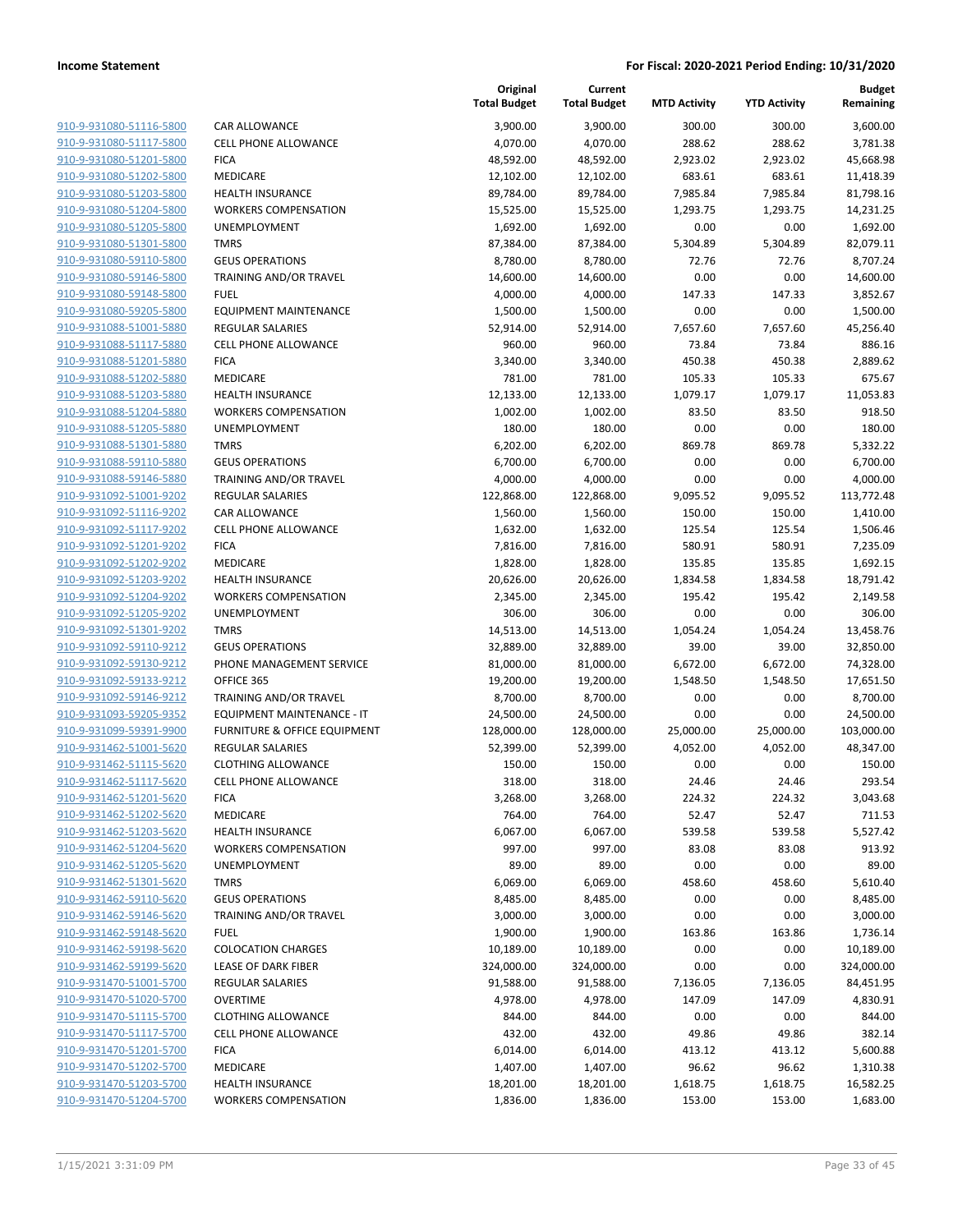|                                                    |                                          | Original<br><b>Total Budget</b> | Current<br><b>Total Budget</b> | <b>MTD Activity</b> | <b>YTD Activity</b> | <b>Budget</b><br>Remaining |
|----------------------------------------------------|------------------------------------------|---------------------------------|--------------------------------|---------------------|---------------------|----------------------------|
| 910-9-931470-51205-5700                            | UNEMPLOYMENT                             | 266.00                          | 266.00                         | 0.00                | 0.00                | 266.00                     |
| 910-9-931470-51301-5700                            | <b>TMRS</b>                              | 11,167.00                       | 11,167.00                      | 824.95              | 824.95              | 10,342.05                  |
| 910-9-931470-59205-5700                            | <b>EQUIPMENT MAINTENANCE</b>             | 4,150.00                        | 4,150.00                       | 0.00                | 0.00                | 4,150.00                   |
| 910-9-931470-59253-5700                            | TRANSMISSION SUBSTATION MAINT            | 19,278.00                       | 19,278.00                      | 633.77              | 633.77              | 18,644.23                  |
| 910-9-931490-59353-9900                            | <b>TRANSMISSION SUBSTATIONS</b>          | 1,246,800.00                    | 1,246,800.00                   | 750.67              | 750.67              | 1,246,049.33               |
| 910-9-931491-51001-9911                            | <b>REGULAR SALARIES</b>                  | 2,428.00                        | 2,428.00                       | 0.00                | 0.00                | 2,428.00                   |
| 910-9-931491-51020-9911                            | <b>OVERTIME</b>                          | 84.00                           | 84.00                          | 0.00                | 0.00                | 84.00                      |
| 910-9-931491-51201-9911                            | <b>FICA</b>                              | 156.00                          | 156.00                         | 0.00                | 0.00                | 156.00                     |
| 910-9-931491-51202-9911                            | <b>MEDICARE</b>                          | 37.00                           | 37.00                          | 0.00                | 0.00                | 37.00                      |
| 910-9-931491-51205-9911                            | <b>UNEMPLOYMENT</b>                      | 5.00                            | 5.00                           | 0.00                | 0.00                | 5.00                       |
| 910-9-931491-51301-9911                            | <b>TMRS</b>                              | 290.00                          | 290.00                         | 0.00                | 0.00                | 290.00                     |
| 910-9-931528-51001-5820                            | <b>REGULAR SALARIES</b>                  | 52,546.00                       | 52,546.00                      | 4,052.00            | 4,052.00            | 48,494.00                  |
| 910-9-931528-51115-5820                            | <b>CLOTHING ALLOWANCE</b>                | 150.00                          | 150.00                         | 0.00                | 0.00                | 150.00                     |
| 910-9-931528-51117-5820                            | <b>CELL PHONE ALLOWANCE</b>              | 318.00                          | 318.00                         | 24.46               | 24.46               | 293.54                     |
| 910-9-931528-51201-5820                            | <b>FICA</b>                              | 3,277.00                        | 3,277.00                       | 252.74              | 252.74              | 3,024.26                   |
| 910-9-931528-51202-5820                            | MEDICARE                                 | 766.00                          | 766.00                         | 59.10               | 59.10               | 706.90                     |
| 910-9-931528-51203-5820                            | <b>HEALTH INSURANCE</b>                  | 6,067.00                        | 6,067.00                       | 539.58              | 539.58              | 5,527.42                   |
| 910-9-931528-51204-5820                            | <b>WORKERS COMPENSATION</b>              | 997.00                          | 997.00                         | 83.08               | 83.08               | 913.92                     |
| 910-9-931528-51205-5820                            | <b>UNEMPLOYMENT</b>                      | 89.00                           | 89.00                          | 0.00                | 0.00                | 89.00                      |
| 910-9-931528-51301-5820                            | <b>TMRS</b>                              | 6,086.00                        | 6,086.00                       | 458.60              | 458.60              | 5,627.40                   |
| 910-9-931528-59110-5820                            | <b>GEUS OPERATIONS</b>                   | 8,485.00                        | 8,485.00                       | 0.00                | 0.00                | 8,485.00                   |
| 910-9-931528-59146-5820                            | TRAINING AND/OR TRAVEL                   | 5,970.00                        | 5,970.00                       | 0.00                | 0.00                | 5,970.00                   |
| 910-9-931528-59148-5820                            | <b>FUEL</b>                              | 2,300.00                        | 2,300.00                       | 170.41              | 170.41              | 2,129.59                   |
| 910-9-931529-51001-5920                            | <b>REGULAR SALARIES</b>                  | 91,847.00                       | 91,847.00                      | 7,136.01            | 7,136.01            | 84,710.99                  |
| 910-9-931529-51020-5920                            | <b>OVERTIME</b>                          | 4,992.00                        | 4,992.00                       | 147.09              | 147.09              | 4,844.91                   |
| 910-9-931529-51115-5920                            | <b>CLOTHING ALLOWANCE</b>                | 730.00                          | 730.00                         | 0.00                | 0.00                | 730.00                     |
| 910-9-931529-51117-5920                            | <b>CELL PHONE ALLOWANCE</b>              | 432.00                          | 432.00                         | 49.80               | 49.80               | 382.20                     |
| 910-9-931529-51201-5920                            | <b>FICA</b>                              | 6,031.00                        | 6,031.00                       | 454.64              | 454.64              | 5,576.36                   |
| 910-9-931529-51202-5920                            | MEDICARE                                 | 1,411.00                        | 1,411.00                       | 106.33              | 106.33              | 1,304.67                   |
| 910-9-931529-51203-5920                            | <b>HEALTH INSURANCE</b>                  | 18,201.00                       | 18,201.00                      | 1,618.75            | 1,618.75            | 16,582.25                  |
| 910-9-931529-51204-5920                            | <b>WORKERS COMPENSATION</b>              | 1,836.00                        | 1,836.00                       | 153.00              | 153.00              | 1,683.00                   |
| 910-9-931529-51205-5920                            | UNEMPLOYMENT                             | 266.00                          | 266.00                         | 0.00                | 0.00                | 266.00                     |
| 910-9-931529-51301-5920                            | <b>TMRS</b>                              | 11,198.00                       | 11,198.00                      | 824.95              | 824.95              | 10,373.05                  |
| 910-9-931529-59205-5920                            | <b>EQUIPMENT MAINTENANCE</b>             | 5,250.00                        | 5,250.00                       | 0.00                | 0.00                | 5,250.00                   |
| 910-9-931529-59262-5920                            | DISTRIBUTION SUBSTATION MAINTENANCE      | 32,878.00                       | 32,878.00                      | 481.50              | 481.50              | 32,396.50                  |
| 910-9-931590-59362-9900                            | DISTRIBUTION SUBSTATIONS                 | 1,870,200.00                    | 1,870,200.00                   | 74.00               | 74.00               | 1,870,126.00               |
| 910-9-931591-51001-9912                            | <b>REGULAR SALARIES</b>                  | 2,022.00                        | 2,022.00                       | 0.00                | 0.00                | 2,022.00                   |
| 910-9-931591-51020-9912                            | <b>OVERTIME</b>                          | 70.00                           | 70.00                          | 0.00                | 0.00                | 70.00                      |
| 910-9-931591-51201-9912                            | <b>FICA</b>                              | 130.00                          | 130.00                         | 0.00                | 0.00                | 130.00                     |
| 910-9-931591-51202-9912                            | <b>MEDICARE</b>                          | 31.00                           | 31.00                          | 0.00                | 0.00                | 31.00                      |
| 910-9-931591-51205-9912                            | UNEMPLOYMENT                             | 5.00                            | 5.00                           | 0.00                | 0.00                | 5.00                       |
| 910-9-931591-51301-9912                            | <b>TMRS</b>                              | 242.00                          | 242.00                         | 0.00                | 0.00                | 242.00                     |
| 910-9-932467-51001-5671                            | REGULAR SALARIES                         | 63,917.00                       | 63,917.00                      | 3,997.14            | 3,997.14            | 59,919.86                  |
| 910-9-932467-51020-5671<br>910-9-932467-51115-5671 | <b>OVERTIME</b>                          | 15,672.00                       | 15,672.00                      | 777.22              | 777.22              | 14,894.78                  |
| 910-9-932467-51201-5671                            | <b>CLOTHING ALLOWANCE</b><br><b>FICA</b> | 980.00<br>4,935.00              | 980.00                         | 0.00<br>278.07      | 0.00<br>278.07      | 980.00<br>4,656.93         |
| 910-9-932467-51202-5671                            | MEDICARE                                 | 1,154.00                        | 4,935.00                       | 65.03               | 65.03               | 1,088.97                   |
| 910-9-932467-51203-5671                            | <b>HEALTH INSURANCE</b>                  |                                 | 1,154.00                       | 1,079.17            | 1,079.17            | 11,053.83                  |
| 910-9-932467-51204-5671                            | <b>WORKERS COMPENSATION</b>              | 12,133.00<br>1,770.00           | 12,133.00<br>1,770.00          | 147.50              | 147.50              | 1,622.50                   |
| 910-9-932467-51205-5671                            | <b>UNEMPLOYMENT</b>                      | 151.00                          | 151.00                         | 0.00                | 0.00                | 151.00                     |
| 910-9-932467-51301-5671                            | <b>TMRS</b>                              | 9,163.00                        | 9,163.00                       | 537.11              | 537.11              | 8,625.89                   |
| 910-9-932467-59110-5671                            | <b>GEUS OPERATIONS</b>                   | 3,000.00                        | 3,000.00                       | 0.00                | 0.00                | 3,000.00                   |
| 910-9-932467-59146-5671                            | TRAINING AND/OR TRAVEL                   | 1,000.00                        | 1,000.00                       | 0.00                | 0.00                | 1,000.00                   |
| 910-9-932467-59148-5671                            | <b>FUEL</b>                              | 4,700.00                        | 4,700.00                       | 329.84              | 329.84              | 4,370.16                   |
| 910-9-932474-51001-5740                            | REGULAR SALARIES                         | 59,915.00                       | 59,915.00                      | 2,806.86            | 2,806.86            | 57,108.14                  |
| 910-9-932474-51020-5740                            | <b>OVERTIME</b>                          | 14,690.00                       | 14,690.00                      | 206.64              | 206.64              | 14,483.36                  |
| 910-9-932474-51115-5740                            | <b>CLOTHING ALLOWANCE</b>                | 980.00                          | 980.00                         | 0.00                | 0.00                | 980.00                     |
| 910-9-932474-51201-5740                            | <b>FICA</b>                              | 4,625.00                        | 4,625.00                       | 174.40              | 174.40              | 4,450.60                   |
| 910-9-932474-51202-5740                            | MEDICARE                                 | 1,081.00                        | 1,081.00                       | 40.79               | 40.79               | 1,040.21                   |
|                                                    |                                          |                                 |                                |                     |                     |                            |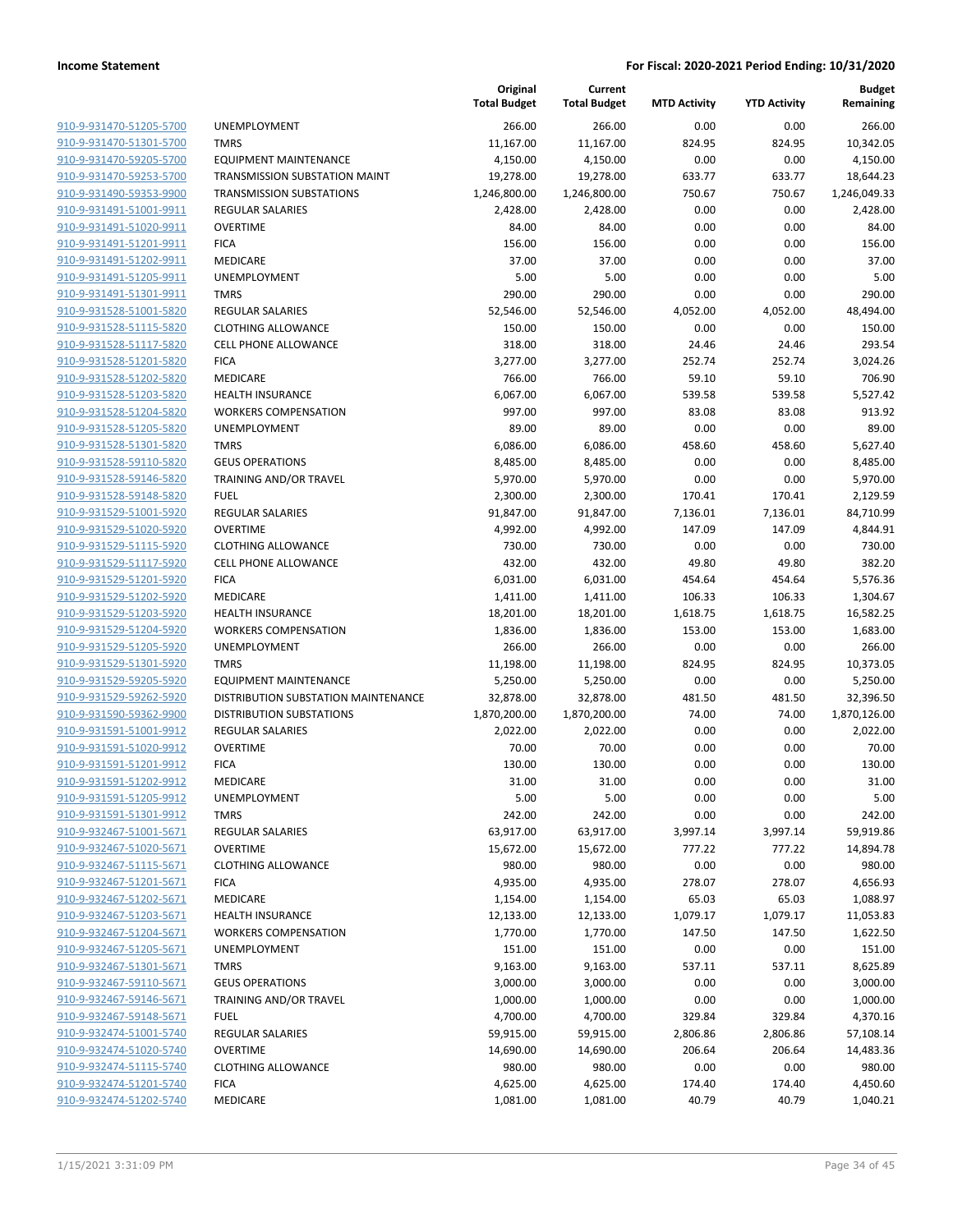|                                                    |                                            | Original<br><b>Total Budget</b> | Current<br><b>Total Budget</b> | <b>MTD Activity</b> | <b>YTD Activity</b> | <b>Budget</b><br>Remaining |
|----------------------------------------------------|--------------------------------------------|---------------------------------|--------------------------------|---------------------|---------------------|----------------------------|
| 910-9-932474-51203-5740                            | <b>HEALTH INSURANCE</b>                    | 12,133.00                       | 12,133.00                      | 1,079.17            | 1,079.17            | 11,053.83                  |
| 910-9-932474-51204-5740                            | <b>WORKERS COMPENSATION</b>                | 1,660.00                        | 1,660.00                       | 138.33              | 138.33              | 1,521.67                   |
| 910-9-932474-51205-5740                            | UNEMPLOYMENT                               | 151.00                          | 151.00                         | 0.00                | 0.00                | 151.00                     |
| 910-9-932474-51301-5740                            | <b>TMRS</b>                                | 8,589.00                        | 8,589.00                       | 339.02              | 339.02              | 8,249.98                   |
| 910-9-932474-59257-5740                            | TRANSMISSION LINE MAINTENANCE              | 85,440.00                       | 85,440.00                      | 3,656.35            | 3,656.35            | 81,783.65                  |
| 910-9-932490-59356-9900                            | <b>GEUS TRANSMISSION LINES</b>             | 112,000.00                      | 112,000.00                     | 4,045.58            | 4,045.58            | 107,954.42                 |
| 910-9-932491-51001-9913                            | REGULAR SALARIES                           | 24,223.00                       | 24,223.00                      | 0.00                | 0.00                | 24,223.00                  |
| 910-9-932491-51201-9913                            | <b>FICA</b>                                | 1,870.00                        | 1,870.00                       | 0.00                | 0.00                | 1,870.00                   |
| 910-9-932491-51202-9913                            | MEDICARE                                   | 438.00                          | 438.00                         | 0.00                | 0.00                | 438.00                     |
| 910-9-932491-51205-9913                            | UNEMPLOYMENT                               | 58.00                           | 58.00                          | 0.00                | 0.00                | 58.00                      |
| 910-9-932491-51301-9913                            | <b>TMRS</b>                                | 3,472.00                        | 3,472.00                       | 0.00                | 0.00                | 3,472.00                   |
| 910-9-932500-51001-5801                            | REGULAR SALARIES                           | 130,129.00                      | 130,129.00                     | 10,009.96           | 10,009.96           | 120,119.04                 |
| 910-9-932500-51115-5801                            | <b>CLOTHING ALLOWANCE</b>                  | 430.00                          | 430.00                         | 0.00                | 0.00                | 430.00                     |
| 910-9-932500-51117-5801                            | <b>CELL PHONE ALLOWANCE</b>                | 636.00                          | 636.00                         | 48.92               | 48.92               | 587.08                     |
| 910-9-932500-51201-5801                            | <b>FICA</b>                                | 7,961.00                        | 7,961.00                       | 596.82              | 596.82              | 7,364.18                   |
| 910-9-932500-51202-5801                            | MEDICARE                                   | 1,896.00                        | 1,896.00                       | 139.57              | 139.57              | 1,756.43                   |
| 910-9-932500-51203-5801                            | <b>HEALTH INSURANCE</b>                    | 12,133.00                       | 12,133.00                      | 1,079.17            | 1,079.17            | 11,053.83                  |
| 910-9-932500-51204-5801                            | <b>WORKERS COMPENSATION</b>                | 2,433.00                        | 2,433.00                       | 202.75              | 202.75              | 2,230.25                   |
| 910-9-932500-51205-5801                            | UNEMPLOYMENT                               | 180.00                          | 180.00                         | 0.00                | 0.00                | 180.00                     |
| 910-9-932500-51301-5801                            | <b>TMRS</b>                                | 15,054.00                       | 15,054.00                      | 1,131.62            | 1,131.62            | 13,922.38                  |
| 910-9-932500-59110-5801                            | <b>GEUS OPERATIONS</b>                     | 4,860.00                        | 4,860.00                       | 0.00                | 0.00                | 4,860.00                   |
| 910-9-932500-59112-5801                            | SAFETY                                     | 44,450.00                       | 44,450.00                      | 0.00                | 0.00                | 44,450.00                  |
| 910-9-932500-59146-5801                            | TRAINING AND/OR TRAVEL                     | 14,000.00                       | 14,000.00                      | $-1,307.00$         | $-1,307.00$         | 15,307.00                  |
| 910-9-932500-59148-5801                            | <b>FUEL</b>                                | 5,000.00                        | 5,000.00                       | 392.42              | 392.42              | 4,607.58                   |
| 910-9-932503-51001-5830                            | REGULAR SALARIES                           | 160,869.00                      | 160,869.00                     | 9,991.66            | 9,991.66            | 150,877.34                 |
| 910-9-932503-51020-5830                            | <b>OVERTIME</b>                            | 31,025.00                       | 31,025.00                      | 449.35              | 449.35              | 30,575.65                  |
| 910-9-932503-51115-5830                            | <b>CLOTHING ALLOWANCE</b>                  | 2,161.00                        | 2,161.00                       | 0.00                | 0.00                | 2,161.00                   |
| 910-9-932503-51117-5830                            | <b>CELL PHONE ALLOWANCE</b>                | 318.00                          | 318.00                         | 24.46               | 24.46               | 293.54                     |
| 910-9-932503-51201-5830                            | <b>FICA</b>                                | 11,917.00                       | 11,917.00                      | 601.13              | 601.13              | 11,315.87                  |
| 910-9-932503-51202-5830                            | MEDICARE                                   | 2,788.00                        | 2,788.00                       | 140.59              | 140.59              | 2,647.41                   |
| 910-9-932503-51203-5830                            | <b>HEALTH INSURANCE</b>                    | 24,268.00                       | 24,268.00                      | 2,158.33            | 2,158.33            | 22,109.67                  |
| 910-9-932503-51204-5830                            | <b>WORKERS COMPENSATION</b>                | 3,861.00                        | 3,861.00                       | 321.75              | 321.75              | 3,539.25                   |
| 910-9-932503-51205-5830                            | UNEMPLOYMENT                               | 333.00                          | 333.00                         | 0.00                | 0.00                | 333.00                     |
| 910-9-932503-51301-5830                            | <b>TMRS</b>                                | 22,126.00                       | 22,126.00                      | 1,177.36            | 1,177.36            | 20,948.64                  |
| 910-9-932503-59110-5830                            | <b>GEUS OPERATIONS</b>                     | 40,500.00                       | 40,500.00                      | 0.00                | 0.00                | 40,500.00                  |
| 910-9-932503-59148-5830                            | <b>FUEL</b>                                | 25,000.00                       | 25,000.00                      | 1,354.07            | 1,354.07            | 23,645.93                  |
| 910-9-932504-51001-5840                            | <b>REGULAR SALARIES</b>                    | 160,869.00                      | 160,869.00                     | 9,991.63            | 9,991.63            | 150,877.37                 |
| 910-9-932504-51020-5840                            | <b>OVERTIME</b>                            | 31,025.00                       | 31,025.00                      | 449.35              | 449.35              | 30,575.65                  |
| 910-9-932504-51115-5840                            | <b>CLOTHING ALLOWANCE</b>                  | 2,160.00                        | 2,160.00                       | 0.00                | 0.00                | 2,160.00                   |
| 910-9-932504-51117-5840                            | <b>CELL PHONE ALLOWANCE</b>                | 318.00                          | 318.00                         | 24.46               | 24.46               | 293.54                     |
| 910-9-932504-51201-5840                            | <b>FICA</b>                                | 11,917.00                       | 11,917.00                      | 648.86              | 648.86              | 11,268.14                  |
| 910-9-932504-51202-5840                            | MEDICARE                                   | 2,788.00                        | 2,788.00                       | 151.75              | 151.75              | 2,636.25                   |
| 910-9-932504-51203-5840                            | <b>HEALTH INSURANCE</b>                    | 24,268.00                       | 24,268.00                      | 2,158.33            | 2,158.33            | 22,109.67                  |
| 910-9-932504-51204-5840                            | <b>WORKERS COMPENSATION</b>                | 3,861.00                        | 3,861.00                       | 321.75              | 321.75              | 3,539.25                   |
| 910-9-932504-51205-5840                            | <b>UNEMPLOYMENT</b>                        | 333.00                          | 333.00                         | 0.00                | 0.00                | 333.00                     |
| 910-9-932504-51301-5840<br>910-9-932504-59110-5840 | <b>TMRS</b><br><b>GEUS OPERATIONS</b>      | 22,126.00                       | 22,126.00                      | 1,177.36            | 1,177.36            | 20,948.64                  |
|                                                    |                                            | 48,500.00                       | 48,500.00                      | 400.00              | 400.00              | 48,100.00                  |
| 910-9-932504-59148-5840                            | <b>FUEL</b>                                | 20,000.00                       | 20,000.00                      | 1,354.05            | 1,354.05            | 18,645.95                  |
| 910-9-932505-51001-5850                            | <b>REGULAR SALARIES</b><br><b>OVERTIME</b> | 873.00                          | 873.00                         | 0.00                | 0.00                | 873.00                     |
| 910-9-932505-51020-5850                            |                                            | 189.00                          | 189.00                         | 0.00                | 0.00                | 189.00                     |
| 910-9-932505-51201-5850                            | <b>FICA</b>                                | 66.00                           | 66.00                          | 0.00                | 0.00                | 66.00                      |
| 910-9-932505-51202-5850                            | MEDICARE                                   | 16.00                           | 16.00                          | 0.00                | 0.00                | 16.00                      |
| 910-9-932505-51205-5850                            | UNEMPLOYMENT                               | 3.00                            | 3.00                           | 0.00                | 0.00                | 3.00                       |
| 910-9-932505-51301-5850                            | <b>TMRS</b>                                | 122.00                          | 122.00                         | 0.00                | 0.00                | 122.00                     |
| 910-9-932506-51001-5860                            | REGULAR SALARIES                           | 151,939.00                      | 151,939.00                     | 13,720.00           | 13,720.00           | 138,219.00                 |
| 910-9-932506-51115-5860                            | <b>CLOTHING ALLOWANCE</b>                  | 500.00                          | 500.00                         | 0.00                | 0.00                | 500.00                     |
| 910-9-932506-51117-5860                            | <b>CELL PHONE ALLOWANCE</b>                | 432.00                          | 432.00                         | 79.58               | 79.58               | 352.42                     |
| 910-9-932506-51201-5860                            | <b>FICA</b>                                | 9,445.00                        | 9,445.00                       | 850.22              | 850.22              | 8,594.78                   |
| 910-9-932506-51202-5860                            | MEDICARE                                   | 2,209.00                        | 2,209.00                       | 198.84              | 198.84              | 2,010.16                   |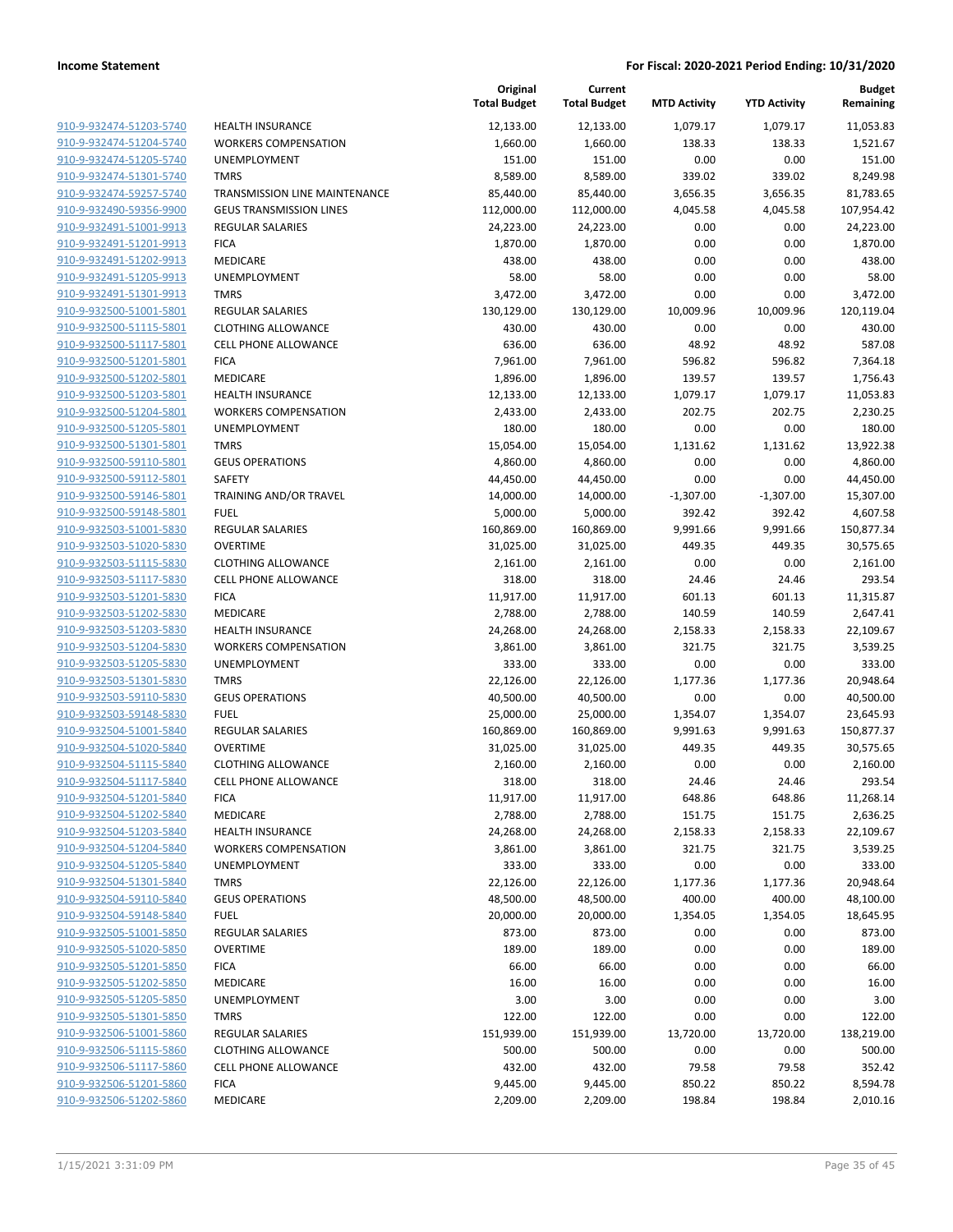| 910-9-932506-51203-5860                            |
|----------------------------------------------------|
| 910-9-932506-51204-5860                            |
| 910-9-932506-51205-5860                            |
| 910-9-932506-51301-5860                            |
| <u>910-9-932506-59110-5860</u>                     |
| 910-9-932506-59148-5860                            |
| 910-9-932507-51001-5870                            |
| 910-9-932507-51020-5870                            |
| 910-9-932507-51102-5870                            |
| 910-9-932507-51201-5870                            |
| 910-9-932507-51202-5870                            |
| 910-9-932507-51205-5870                            |
| 910-9-932507-51301-5870                            |
| 910-9-932509-59147-5890                            |
| <u>910-9-932510-51001-5900</u>                     |
| 910-9-932510-51020-5900                            |
| 910-9-932510-51102-5900                            |
| 910-9-932510-51115-5900                            |
| 910-9-932510-51201-5900                            |
| 910-9-932510-51202-5900                            |
| 910-9-932510-51203-5900                            |
| 910-9-932510-51204-5900                            |
| 910-9-932510-51205-5900                            |
| 910-9-932510-51301-5900                            |
| <u>910-9-932510-59205-5900</u>                     |
| 910-9-932514-51001-5941                            |
| 910-9-932514-51020-5941                            |
| 910-9-932514-51102-5941                            |
| 910-9-932514-51115-5941                            |
| <u>910-9-932514-51201-5941</u>                     |
| 910-9-932514-51202-5941                            |
| <u>910-9-932514-51203-5941</u>                     |
| 910-9-932514-51204-5941                            |
| 910-9-932514-51205-5941                            |
| <u>910-9-932514-51301-5941</u>                     |
| 910-9-932514-59275-5941                            |
| 910-9-932515-51001-5950                            |
| 910-9-932515-51020-5950                            |
| 910-9-932515-51102-5870                            |
| 910-9-932515-51201-5950                            |
| 910-9-932515-51202-5950                            |
| 910-9-932515-51205-5950                            |
| 910-9-932515-51301-5950                            |
| 910-9-932515-59282-5950                            |
| 910-9-932516-51001-5960                            |
| 910-9-932516-51020-5960                            |
| 910-9-932516-51201-5960                            |
| 910-9-932516-51202-5960                            |
| 910-9-932516-51205-5960                            |
| <u>910-9-932516-51301-5960</u>                     |
| <u>910-9-932516-59284-5960</u>                     |
| 910-9-932517-51001-5970                            |
| 910-9-932517-51020-5970                            |
| 910-9-932517-51115-5970<br>910-9-932517-51201-5970 |
| 910-9-932517-51202-5970                            |
| 910-9-932517-51203-5970                            |
| 910-9-932517-51204-5970                            |
| 910-9-932517-51205-5970                            |
|                                                    |

|                         |                                      | Original<br><b>Total Budget</b> | Current<br><b>Total Budget</b> | <b>MTD Activity</b> | <b>YTD Activity</b> | <b>Budget</b><br>Remaining |
|-------------------------|--------------------------------------|---------------------------------|--------------------------------|---------------------|---------------------|----------------------------|
| 910-9-932506-51203-5860 | <b>HEALTH INSURANCE</b>              | 24,266.00                       | 24,266.00                      | 2,158.33            | 2,158.33            | 22,107.67                  |
| 910-9-932506-51204-5860 | <b>WORKERS COMPENSATION</b>          | 3,060.00                        | 3,060.00                       | 255.00              | 255.00              | 2,805.00                   |
| 910-9-932506-51205-5860 | <b>UNEMPLOYMENT</b>                  | 333.00                          | 333.00                         | 0.00                | 0.00                | 333.00                     |
| 910-9-932506-51301-5860 | <b>TMRS</b>                          | 17,538.00                       | 17,538.00                      | 1,552.44            | 1,552.44            | 15,985.56                  |
| 910-9-932506-59110-5860 | <b>GEUS OPERATIONS</b>               | 121,250.00                      | 121,250.00                     | 0.00                | 0.00                | 121,250.00                 |
| 910-9-932506-59148-5860 | <b>FUEL</b>                          | 2,500.00                        | 2,500.00                       | 396.00              | 396.00              | 2,104.00                   |
| 910-9-932507-51001-5870 | <b>REGULAR SALARIES</b>              | 872.00                          | 872.00                         | 0.00                | 0.00                | 872.00                     |
| 910-9-932507-51020-5870 | <b>OVERTIME</b>                      | 220.00                          | 220.00                         | 0.00                | 0.00                | 220.00                     |
| 910-9-932507-51102-5870 | <b>BILINGUAL PAY</b>                 | 9.00                            | 9.00                           | 0.00                | 0.00                | 9.00                       |
| 910-9-932507-51201-5870 | <b>FICA</b>                          | 69.00                           | 69.00                          | 0.00                | 0.00                | 69.00                      |
| 910-9-932507-51202-5870 | MEDICARE                             | 16.00                           | 16.00                          | 0.00                | 0.00                | 16.00                      |
| 910-9-932507-51205-5870 | UNEMPLOYMENT                         | 3.00                            | 3.00                           | 0.00                | 0.00                | 3.00                       |
| 910-9-932507-51301-5870 | <b>TMRS</b>                          | 127.00                          | 127.00                         | 0.00                | 0.00                | 127.00                     |
| 910-9-932509-59147-5890 | <b>RENT</b>                          | 161.00                          | 161.00                         | 0.00                | 0.00                | 161.00                     |
| 910-9-932510-51001-5900 | <b>REGULAR SALARIES</b>              | 67,947.00                       | 67,947.00                      | 5,252.80            | 5,252.80            | 62,694.20                  |
| 910-9-932510-51020-5900 | <b>OVERTIME</b>                      | 3,430.00                        | 3,430.00                       | 0.00                | 0.00                | 3,430.00                   |
| 910-9-932510-51102-5900 | <b>BILINGUAL PAY</b>                 | 600.00                          | 600.00                         | 46.16               | 46.16               | 553.84                     |
| 910-9-932510-51115-5900 | <b>CLOTHING ALLOWANCE</b>            | 500.00                          | 500.00                         | 0.00                | 0.00                | 500.00                     |
| 910-9-932510-51201-5900 | <b>FICA</b>                          | 4,463.00                        | 4,463.00                       | 300.86              | 300.86              | 4,162.14                   |
| 910-9-932510-51202-5900 | <b>MEDICARE</b>                      | 1,044.00                        | 1,044.00                       | 70.37               | 70.37               | 973.63                     |
| 910-9-932510-51203-5900 | <b>HEALTH INSURANCE</b>              | 12,133.00                       | 12,133.00                      | 1,079.17            | 1,079.17            | 11,053.83                  |
| 910-9-932510-51204-5900 | <b>WORKERS COMPENSATION</b>          | 1,339.00                        | 1,339.00                       | 111.58              | 111.58              | 1,227.42                   |
| 910-9-932510-51205-5900 | <b>UNEMPLOYMENT</b>                  | 180.00                          | 180.00                         | 0.00                | 0.00                | 180.00                     |
| 910-9-932510-51301-5900 | <b>TMRS</b>                          | 8,286.00                        | 8,286.00                       | 596.14              | 596.14              | 7,689.86                   |
| 910-9-932510-59205-5900 | <b>EQUIPMENT MAINTENANCE</b>         | 67,000.00                       | 67,000.00                      | $-2,812.21$         | $-2,812.21$         | 69,812.21                  |
| 910-9-932514-51001-5941 | REGULAR SALARIES                     | 527,875.00                      | 527,875.00                     | 29,923.38           | 29,923.38           | 497,951.62                 |
| 910-9-932514-51020-5941 | <b>OVERTIME</b>                      | 116,732.00                      | 116,732.00                     | 2,061.45            | 2,061.45            | 114,670.55                 |
| 910-9-932514-51102-5941 | <b>BILINGUAL PAY</b>                 | 1,185.00                        | 1,185.00                       | 92.32               | 92.32               | 1,092.68                   |
| 910-9-932514-51115-5941 | <b>CLOTHING ALLOWANCE</b>            | 12,132.00                       | 12,132.00                      | 0.00                | 0.00                | 12,132.00                  |
| 910-9-932514-51201-5941 | <b>FICA</b>                          | 40,032.00                       | 40,032.00                      | 1,902.38            | 1,902.38            | 38,129.62                  |
| 910-9-932514-51202-5941 | MEDICARE                             | 9,363.00                        | 9,363.00                       | 444.91              | 444.91              | 8,918.09                   |
| 910-9-932514-51203-5941 | <b>HEALTH INSURANCE</b>              | 133,463.00                      | 133,463.00                     | 11,870.84           | 11,870.84           | 121,592.16                 |
| 910-9-932514-51204-5941 | <b>WORKERS COMPENSATION</b>          | 13,358.00                       | 13,358.00                      | 1,113.17            | 1,113.17            | 12,244.83                  |
| 910-9-932514-51205-5941 | UNEMPLOYMENT                         | 1,781.00                        | 1,781.00                       | 0.00                | 0.00                | 1,781.00                   |
| 910-9-932514-51301-5941 | <b>TMRS</b>                          | 74,335.00                       | 74,335.00                      | 3,603.48            | 3,603.48            | 70,731.52                  |
| 910-9-932514-59275-5941 | POLES, OH, UG & SERVICES MAINTENANCE | 399,259.00                      | 399,259.00                     | 22,941.59           | 22,941.59           | 376,317.41                 |
| 910-9-932515-51001-5950 | REGULAR SALARIES                     | 586.00                          | 586.00                         | 0.00                | 0.00                | 586.00                     |
| 910-9-932515-51020-5950 | <b>OVERTIME</b>                      | 135.00                          | 135.00                         | 0.00                | 0.00                | 135.00                     |
| 910-9-932515-51102-5870 | <b>BILINGUAL PAY</b>                 | 6.00                            | 6.00                           | 0.00                | 0.00                | 6.00                       |
| 910-9-932515-51201-5950 | <b>FICA</b>                          | 45.00                           | 45.00                          | 0.00                | 0.00                | 45.00                      |
| 910-9-932515-51202-5950 | MEDICARE                             | 11.00                           | 11.00                          | 0.00                | 0.00                | 11.00                      |
| 910-9-932515-51205-5950 | UNEMPLOYMENT                         | 2.00                            | 2.00                           | 0.00                | 0.00                | 2.00                       |
| 910-9-932515-51301-5950 | <b>TMRS</b>                          | 84.00                           | 84.00                          | 0.00                | 0.00                | 84.00                      |
| 910-9-932515-59282-5950 | <b>TRANSFORMERS MAINTENANCE</b>      | 10,000.00                       | 10,000.00                      | 0.00                | 0.00                | 10,000.00                  |
| 910-9-932516-51001-5960 | REGULAR SALARIES                     | 12,806.00                       | 12,806.00                      | 1,145.80            | 1,145.80            | 11,660.20                  |
| 910-9-932516-51020-5960 | <b>OVERTIME</b>                      | 3,232.00                        | 3,232.00                       | 101.44              | 101.44              | 3,130.56                   |
| 910-9-932516-51201-5960 | <b>FICA</b>                          | 995.00                          | 995.00                         | 78.76               | 78.76               | 916.24                     |
| 910-9-932516-51202-5960 | MEDICARE                             | 232.00                          | 232.00                         | 18.42               | 18.42               | 213.58                     |
| 910-9-932516-51205-5960 | <b>UNEMPLOYMENT</b>                  | 37.00                           | 37.00                          | 0.00                | 0.00                | 37.00                      |
| 910-9-932516-51301-5960 | <b>TMRS</b>                          | 1,847.00                        | 1,847.00                       | 142.91              | 142.91              | 1,704.09                   |
| 910-9-932516-59284-5960 | ST LIGHTING & SIGNALS MAINTENANCE    | 8,000.00                        | 8,000.00                       | 730.12              | 730.12              | 7,269.88                   |
| 910-9-932517-51001-5970 | <b>REGULAR SALARIES</b>              | 37,711.00                       | 37,711.00                      | 2,971.20            | 2,971.20            | 34,739.80                  |
| 910-9-932517-51020-5970 | <b>OVERTIME</b>                      | 0.00                            | 0.00                           | 27.86               | 27.86               | $-27.86$                   |
| 910-9-932517-51115-5970 | <b>CLOTHING ALLOWANCE</b>            | 992.00                          | 992.00                         | 0.00                | 0.00                | 992.00                     |
| 910-9-932517-51201-5970 | <b>FICA</b>                          | 2,338.00                        | 2,338.00                       | 169.77              | 169.77              | 2,168.23                   |
| 910-9-932517-51202-5970 | MEDICARE                             | 546.00                          | 546.00                         | 39.70               | 39.70               | 506.30                     |
| 910-9-932517-51203-5970 | <b>HEALTH INSURANCE</b>              | 12,133.00                       | 12,133.00                      | 1,079.17            | 1,079.17            | 11,053.83                  |
| 910-9-932517-51204-5970 | <b>WORKERS COMPENSATION</b>          | 773.00                          | 773.00                         | 64.42               | 64.42               | 708.58                     |
| 910-9-932517-51205-5970 | UNEMPLOYMENT                         | 163.00                          | 163.00                         | 0.00                | 0.00                | 163.00                     |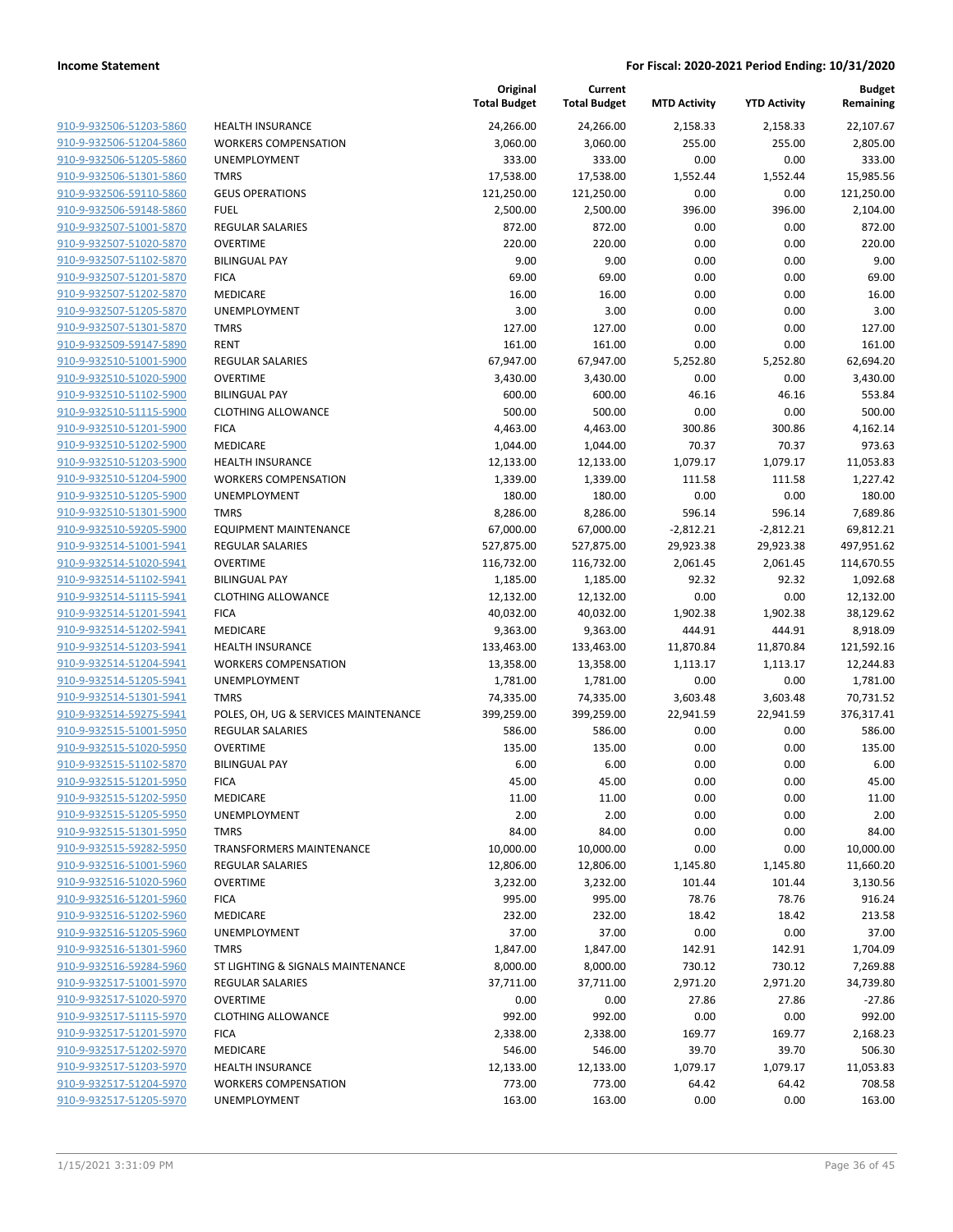| 910-9-932517-51301-5970                            |
|----------------------------------------------------|
| 910-9-932517-59270-5970                            |
| 910-9-932518-51001-5980                            |
| 910-9-932518-51020-5980                            |
| 910-9-932518-51201-5980                            |
| 910-9-932518-51202-5980                            |
| 910-9-932518-51205-5980                            |
| <u>910-9-932518-51301-5980</u>                     |
| 910-9-932518-59288-5980<br>910-9-932519-51001-5990 |
| 910-9-932519-51201-5990                            |
| 910-9-932519-51202-5990                            |
| 910-9-932519-51205-5990                            |
| 910-9-932519-51301-5990                            |
| 910-9-932590-59364-9900                            |
| 910-9-932590-59365-9900                            |
| 910-9-932590-59366-9900                            |
| 910-9-932590-59367-9900                            |
| 910-9-932590-59368-9900                            |
| 910-9-932590-59369-9900                            |
| 910-9-932590-59370-9900                            |
| 910-9-932590-59371-9900                            |
| 910-9-932590-59375-9900                            |
| 910-9-932590-59392-9900                            |
| 910-9-932590-59395-9900                            |
| 910-9-932591-51001-9914                            |
| 910-9-932591-51020-9914                            |
| 910-9-932591-51201-9914                            |
| 910-9-932591-51202-9914                            |
| 910-9-932591-51205-9914                            |
| 910-9-932591-51301-9914                            |
| 910-9-932592-51001-9915                            |
| 910-9-932592-51020-9915                            |
| 910-9-932592-51201-9915                            |
| 910-9-932592-51202-9915                            |
| 910-9-932592-51205-9915                            |
| 910-9-932592-51301-9915                            |
| 910-9-932593-51001-9916                            |
| 910-9-932593-51020-9916<br>910-9-932593-51201-9916 |
| 910-9-932593-51202-9916                            |
| <u>910-9-932593-51205-9916</u>                     |
| 910-9-932593-51301-9916                            |
| 910-9-932594-51001-9917                            |
| 910-9-932594-51020-9917                            |
| 910-9-932594-51201-9917                            |
| 910-9-932594-51202-9917                            |
| 910-9-932594-51205-9917                            |
| 910-9-932594-51301-9917                            |
| 910-9-932595-51001-9918                            |
| 910-9-932595-51020-9918                            |
| <u>910-9-932595-51201-9918</u>                     |
| 910-9-932595-51202-9918                            |
| 910-9-932595-51205-9918                            |
| 910-9-932595-51301-9918                            |
| 910-9-932596-51001-9919                            |
| 910-9-932596-51020-9919                            |
| 910-9-932596-51201-9919                            |
| 910-9-932596-51202-9919                            |
|                                                    |

|                         |                                      | Original<br><b>Total Budget</b> | Current<br><b>Total Budget</b> | <b>MTD Activity</b> | <b>YTD Activity</b> | <b>Budget</b><br>Remaining |
|-------------------------|--------------------------------------|---------------------------------|--------------------------------|---------------------|---------------------|----------------------------|
| 910-9-932517-51301-5970 | <b>TMRS</b>                          | 4,341.00                        | 4,341.00                       | 337.39              | 337.39              | 4,003.61                   |
| 910-9-932517-59270-5970 | <b>METERS MAINTENANCE</b>            | 900.00                          | 900.00                         | 0.00                | 0.00                | 900.00                     |
| 910-9-932518-51001-5980 | <b>REGULAR SALARIES</b>              | 2,680.00                        | 2,680.00                       | 202.20              | 202.20              | 2,477.80                   |
| 910-9-932518-51020-5980 | <b>OVERTIME</b>                      | 580.00                          | 580.00                         | 0.00                | 0.00                | 580.00                     |
| 910-9-932518-51201-5980 | <b>FICA</b>                          | 202.00                          | 202.00                         | 12.54               | 12.54               | 189.46                     |
| 910-9-932518-51202-5980 | <b>MEDICARE</b>                      | 47.00                           | 47.00                          | 2.93                | 2.93                | 44.07                      |
| 910-9-932518-51205-5980 | <b>UNEMPLOYMENT</b>                  | 8.00                            | 8.00                           | 0.00                | 0.00                | 8.00                       |
| 910-9-932518-51301-5980 | <b>TMRS</b>                          | 375.00                          | 375.00                         | 22.75               | 22.75               | 352.25                     |
| 910-9-932518-59288-5980 | <b>VAPOR LIGHTS MAINTENANCE</b>      | 800.00                          | 800.00                         | 34.08               | 34.08               | 765.92                     |
| 910-9-932519-51001-5990 | <b>REGULAR SALARIES</b>              | 831.00                          | 831.00                         | 0.00                | 0.00                | 831.00                     |
| 910-9-932519-51201-5990 | <b>FICA</b>                          | 52.00                           | 52.00                          | 0.00                | 0.00                | 52.00                      |
| 910-9-932519-51202-5990 | MEDICARE                             | 12.00                           | 12.00                          | 0.00                | 0.00                | 12.00                      |
| 910-9-932519-51205-5990 | <b>UNEMPLOYMENT</b>                  | 4.00                            | 4.00                           | 0.00                | 0.00                | 4.00                       |
| 910-9-932519-51301-5990 | <b>TMRS</b>                          | 96.00                           | 96.00                          | 0.00                | 0.00                | 96.00                      |
| 910-9-932590-59364-9900 | <b>POLES</b>                         | 150,000.00                      | 150,000.00                     | 16,587.00           | 16,587.00           | 133,413.00                 |
| 910-9-932590-59365-9900 | OH CONDUCTOR & DEVICES               | 126,000.00                      | 126,000.00                     | 3,753.62            | 3,753.62            | 122,246.38                 |
| 910-9-932590-59366-9900 | UG CONDUIT                           | 150,000.00                      | 150,000.00                     | 2,465.48            | 2,465.48            | 147,534.52                 |
| 910-9-932590-59367-9900 | <b>UG CONDUCTOR &amp; DEVICES</b>    | 185,000.00                      | 185,000.00                     | 2,696.40            | 2,696.40            | 182,303.60                 |
| 910-9-932590-59368-9900 | <b>TRANSFORMERS &amp; CAPACITORS</b> | 200,000.00                      | 200,000.00                     | 17,476.92           | 17,476.92           | 182,523.08                 |
| 910-9-932590-59369-9900 | SERVICE CONNECTIONS                  | 1,000.00                        | 1,000.00                       | 0.00                | 0.00                | 1,000.00                   |
| 910-9-932590-59370-9900 | <b>METERS</b>                        | 1,423,649.00                    | 1,423,649.00                   | 6,186.40            | 6,186.40            | 1,417,462.60               |
| 910-9-932590-59371-9900 | <b>VAPOR LIGHTS</b>                  | 6,000.00                        | 6,000.00                       | 428.88              | 428.88              | 5,571.12                   |
| 910-9-932590-59375-9900 | STREET LIGHTING & SIGNALS            | 6,000.00                        | 6,000.00                       | 0.00                | 0.00                | 6,000.00                   |
| 910-9-932590-59392-9900 | <b>TRANSPORTATION EQUIPMENT</b>      | 215,000.00                      | 215,000.00                     | 0.00                | 0.00                | 215,000.00                 |
| 910-9-932590-59395-9900 | <b>LABORATORY EQUIPMENT</b>          | 50,000.00                       | 50,000.00                      | 0.00                | 0.00                | 50,000.00                  |
| 910-9-932591-51001-9914 | <b>REGULAR SALARIES</b>              | 6,411.00                        | 6,411.00                       | 5,608.55            | 5,608.55            | 802.45                     |
| 910-9-932591-51020-9914 | <b>OVERTIME</b>                      | 1,237.00                        | 1,237.00                       | 166.74              | 166.74              | 1,070.26                   |
| 910-9-932591-51201-9914 | <b>FICA</b>                          | 475.00                          | 475.00                         | 359.58              | 359.58              | 115.42                     |
| 910-9-932591-51202-9914 | MEDICARE                             | 111.00                          | 111.00                         | 84.10               | 84.10               | 26.90                      |
| 910-9-932591-51205-9914 | <b>UNEMPLOYMENT</b>                  | 14.00                           | 14.00                          | 8.30                | 8.30                | 5.70                       |
| 910-9-932591-51301-9914 | <b>TMRS</b>                          | 882.00                          | 882.00                         | 652.33              | 652.33              | 229.67                     |
| 910-9-932592-51001-9915 | <b>REGULAR SALARIES</b>              | 6,411.00                        | 6,411.00                       | 6,932.88            | 6,932.88            | $-521.88$                  |
| 910-9-932592-51020-9915 | <b>OVERTIME</b>                      | 1,236.00                        | 1,236.00                       | 1,629.18            | 1,629.18            | $-393.18$                  |
| 910-9-932592-51201-9915 | <b>FICA</b>                          | 475.00                          | 475.00                         | 530.85              | 530.85              | $-55.85$                   |
| 910-9-932592-51202-9915 | MEDICARE                             | 111.00                          | 111.00                         | 124.15              | 124.15              | $-13.15$                   |
| 910-9-932592-51205-9915 | <b>UNEMPLOYMENT</b>                  | 13.00                           | 13.00                          | 4.15                | 4.15                | 8.85                       |
| 910-9-932592-51301-9915 | <b>TMRS</b>                          | 882.00                          | 882.00                         | 963.26              | 963.26              | $-81.26$                   |
| 910-9-932593-51001-9916 | <b>REGULAR SALARIES</b>              | 6,411.00                        | 6,411.00                       | 6,984.73            | 6,984.73            | $-573.73$                  |
| 910-9-932593-51020-9916 | <b>OVERTIME</b>                      | 1,237.00                        | 1,237.00                       | 0.00                | 0.00                | 1,237.00                   |
| 910-9-932593-51201-9916 | <b>FICA</b>                          | 475.00                          | 475.00                         | 433.06              | 433.06              | 41.94                      |
| 910-9-932593-51202-9916 | <b>MEDICARE</b>                      | 111.00                          | 111.00                         | 101.28              | 101.28              | 9.72                       |
| 910-9-932593-51205-9916 | UNEMPLOYMENT                         | 14.00                           | 14.00                          | 0.00                | 0.00                | 14.00                      |
| 910-9-932593-51301-9916 | <b>TMRS</b>                          | 882.00                          | 882.00                         | 785.79              | 785.79              | 96.21                      |
| 910-9-932594-51001-9917 | <b>REGULAR SALARIES</b>              | 6,411.00                        | 6,411.00                       | 4,673.22            | 4,673.22            | 1,737.78                   |
| 910-9-932594-51020-9917 | <b>OVERTIME</b>                      | 1,236.00                        | 1,236.00                       | 0.00                | 0.00                | 1,236.00                   |
| 910-9-932594-51201-9917 | <b>FICA</b>                          | 475.00                          | 475.00                         | 289.74              | 289.74              | 185.26                     |
| 910-9-932594-51202-9917 | MEDICARE                             | 111.00                          | 111.00                         | 67.76               | 67.76               | 43.24                      |
| 910-9-932594-51205-9917 | UNEMPLOYMENT                         | 13.00                           | 13.00                          | 20.75               | 20.75               | $-7.75$                    |
| 910-9-932594-51301-9917 | <b>TMRS</b>                          | 882.00                          | 882.00                         | 525.73              | 525.73              | 356.27                     |
| 910-9-932595-51001-9918 | <b>REGULAR SALARIES</b>              | 28,190.00                       | 28,190.00                      | 1,013.91            | 1,013.91            | 27,176.09                  |
| 910-9-932595-51020-9918 | <b>OVERTIME</b>                      | 6,234.00                        | 6,234.00                       | 0.00                | 0.00                | 6,234.00                   |
| 910-9-932595-51201-9918 | <b>FICA</b>                          | 2,138.00                        | 2,138.00                       | 62.87               | 62.87               | 2,075.13                   |
| 910-9-932595-51202-9918 | MEDICARE                             | 500.00                          | 500.00                         | 14.71               | 14.71               | 485.29                     |
| 910-9-932595-51205-9918 | <b>UNEMPLOYMENT</b>                  | 95.00                           | 95.00                          | 0.00                | 0.00                | 95.00                      |
| 910-9-932595-51301-9918 | <b>TMRS</b>                          | 3,970.00                        | 3,970.00                       | 114.08              | 114.08              | 3,855.92                   |
| 910-9-932596-51001-9919 | <b>REGULAR SALARIES</b>              | 13,885.00                       | 13,885.00                      | 2,357.79            | 2,357.79            | 11,527.21                  |
| 910-9-932596-51020-9919 | <b>OVERTIME</b>                      | 3,070.00                        | 3,070.00                       | 405.85              | 405.85              | 2,664.15                   |
| 910-9-932596-51201-9919 | <b>FICA</b>                          | 1,053.00                        | 1,053.00                       | 175.89              | 175.89              | 877.11                     |
| 910-9-932596-51202-9919 | MEDICARE                             | 246.00                          | 246.00                         | 41.14               | 41.14               | 204.86                     |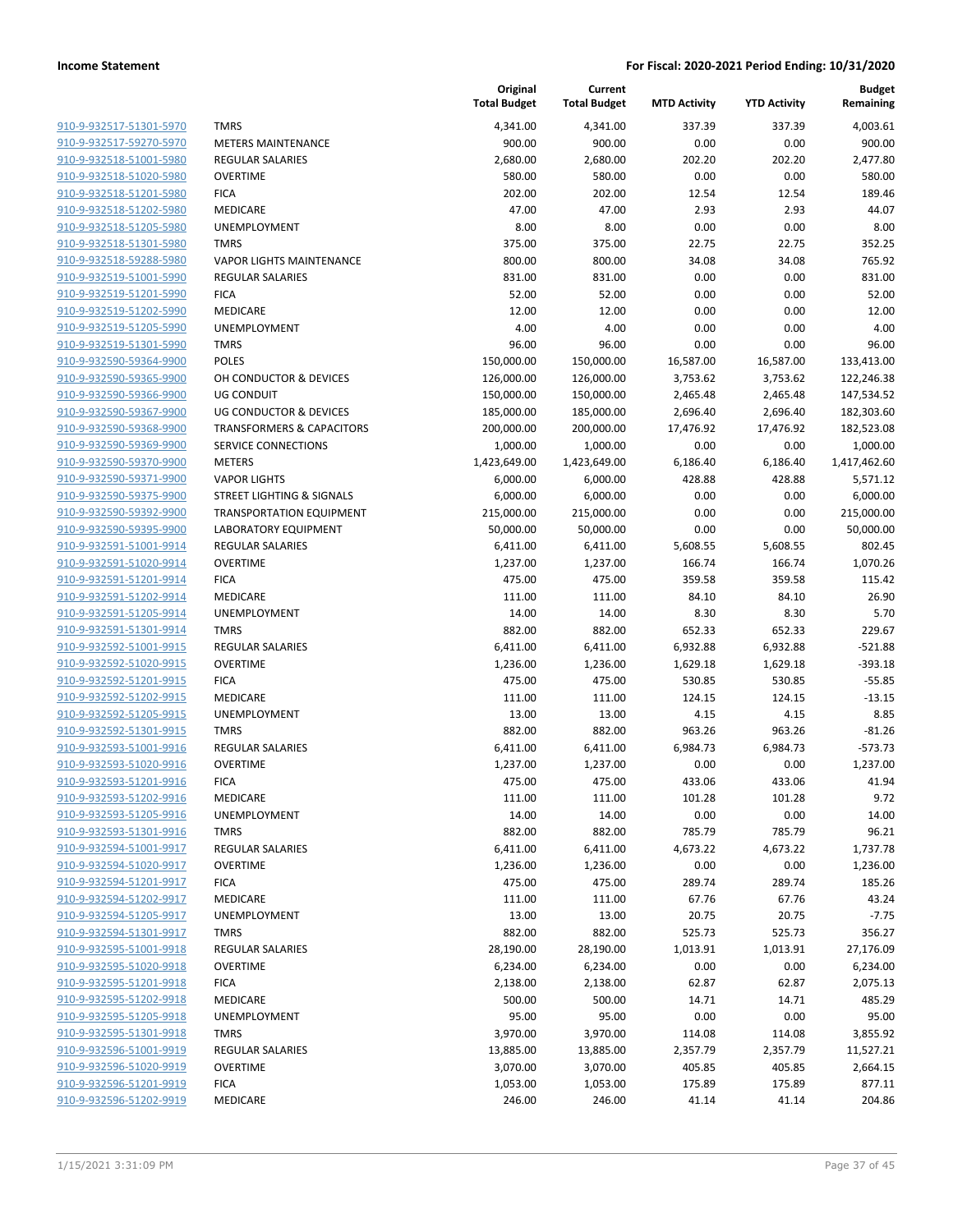|                                                    |                                                        | Original<br><b>Total Budget</b> | Current<br><b>Total Budget</b> | <b>MTD Activity</b>    | <b>YTD Activity</b>    | <b>Budget</b><br>Remaining |
|----------------------------------------------------|--------------------------------------------------------|---------------------------------|--------------------------------|------------------------|------------------------|----------------------------|
| 910-9-932596-51205-9919                            | UNEMPLOYMENT                                           | 47.00                           | 47.00                          | 8.69                   | 8.69                   | 38.31                      |
| 910-9-932596-51301-9919                            | <b>TMRS</b>                                            | 1,955.00                        | 1,955.00                       | 319.18                 | 319.18                 | 1,635.82                   |
| 910-9-932597-51001-9920                            | <b>REGULAR SALARIES</b>                                | 15,117.00                       | 15,117.00                      | 674.00                 | 674.00                 | 14,443.00                  |
| 910-9-932597-51020-9920                            | <b>OVERTIME</b>                                        | 0.00                            | 0.00                           | 202.88                 | 202.88                 | $-202.88$                  |
| 910-9-932597-51201-9920                            | <b>FICA</b>                                            | 939.00                          | 939.00                         | 54.36                  | 54.36                  | 884.64                     |
| 910-9-932597-51202-9920                            | MEDICARE                                               | 220.00                          | 220.00                         | 12.72                  | 12.72                  | 207.28                     |
| 910-9-932597-51205-9920                            | UNEMPLOYMENT                                           | 40.00                           | 40.00                          | 0.00                   | 0.00                   | 40.00                      |
| 910-9-932597-51301-9920                            | <b>TMRS</b>                                            | 1,744.00                        | 1,744.00                       | 98.65                  | 98.65                  | 1,645.35                   |
| 910-9-932598-51001-9921                            | <b>REGULAR SALARIES</b>                                | 284.00                          | 284.00                         | 67.40                  | 67.40                  | 216.60                     |
| 910-9-932598-51020-9921                            | <b>OVERTIME</b>                                        | 64.00                           | 64.00                          | 0.00                   | 0.00                   | 64.00                      |
| 910-9-932598-51201-9921                            | <b>FICA</b>                                            | 21.00                           | 21.00                          | 4.18                   | 4.18                   | 16.82                      |
| 910-9-932598-51202-9921                            | MEDICARE                                               | 5.00                            | 5.00                           | 0.98                   | 0.98                   | 4.02                       |
| 910-9-932598-51205-9921                            | UNEMPLOYMENT                                           | 1.00                            | 1.00                           | 0.00                   | 0.00                   | 1.00                       |
| 910-9-932598-51301-9921                            | <b>TMRS</b>                                            | 40.00                           | 40.00                          | 7.59                   | 7.59                   | 32.41                      |
| 910-9-932599-51001-9922                            | REGULAR SALARIES                                       | 1,091.00                        | 1,091.00                       | 0.00                   | 0.00                   | 1,091.00                   |
| 910-9-932599-51020-9922                            | <b>OVERTIME</b>                                        | 273.00                          | 273.00                         | 0.00                   | 0.00                   | 273.00                     |
| 910-9-932599-51201-9922                            | <b>FICA</b>                                            | 84.00                           | 84.00                          | 0.00                   | 0.00                   | 84.00                      |
| 910-9-932599-51202-9922                            | MEDICARE                                               | 20.00                           | 20.00                          | 0.00                   | 0.00                   | 20.00                      |
| 910-9-932599-51205-9922                            | UNEMPLOYMENT                                           | 3.00                            | 3.00                           | 0.00                   | 0.00                   | 3.00                       |
| 910-9-932599-51301-9922                            | <b>TMRS</b>                                            | 157.00                          | 157.00                         | 0.00                   | 0.00                   | 157.00                     |
| 910-9-970000-59187-9211                            | <b>EMPLOYEE RELATIONS</b>                              | 24,500.00                       | 24,500.00                      | 0.00                   | 0.00                   | 24,500.00                  |
| 910-9-970000-59701-9040                            | <b>BAD DEBT</b>                                        | 10,000.00                       | 10,000.00                      | 0.00                   | 0.00                   | 10,000.00                  |
| 910-9-970000-59720-9705                            | <b>BANK FEES</b>                                       | 15,000.00                       | 15,000.00                      | 0.00                   | 0.00                   | 15,000.00                  |
| 910-9-970000-59730-9250                            | <b>INVENTORY LOSS/GAIN</b>                             | 1,000.00                        | 1,000.00                       | 0.00                   | 0.00                   | 1,000.00                   |
| 910-9-970000-59731-9250                            | <b>GASOLINE LOSSES/GAINS</b>                           | 500.00                          | 500.00                         | 42.42                  | 42.42                  | 457.58                     |
| 910-9-970000-59732-9250                            | FUEL OIL LOSSES/GAINS                                  | 500.00                          | 500.00                         | 0.00                   | 0.00                   | 500.00                     |
| 910-9-970000-59750-9260                            | <b>ACCRUED PTO PAY</b>                                 | 125,000.00                      | 125,000.00                     | 10,907.92              | 10,907.92              | 114,092.08                 |
| 910-9-970000-59770-9997                            | CONTINGENCY                                            | 350,000.00                      | 350,000.00                     | 0.00                   | 0.00                   | 350,000.00                 |
| 910-9-970000-59771-9997<br>910-9-970000-59780-9240 | PAYROLL CONTINGENCY<br>PROPERTY INSURANCE              | 125,000.00<br>206,059.00        | 125,000.00<br>206,059.00       | 0.00                   | 0.00                   | 125,000.00<br>60,739.36    |
| 910-9-970000-59781-9250                            | <b>LIABILITY INSURANCE</b>                             | 102,252.00                      | 102,252.00                     | 145,319.64<br>7,466.12 | 145,319.64<br>7,466.12 | 94,785.88                  |
| 910-9-990000-59901-9270                            | XFER to COG - FRANCHISE FEES                           | 2,690,834.00                    | 2,690,834.00                   | $-776,893.02$          | -776,893.02            | 3,467,727.02               |
| 910-9-990000-59902-9200                            | XFER to COG- ADMIN EXPENSES                            | 343,647.00                      | 343,647.00                     | 28,637.25              | 28,637.25              | 315,009.75                 |
| 910-9-990000-59903-4082                            | XFER to COG - PILOT                                    | 344,281.00                      | 344,281.00                     | 0.00                   | 0.00                   | 344,281.00                 |
| 910-9-990000-59912-9999                            | XFER TO 912 - DEBT SERVICE                             | 7,846,375.00                    | 7,846,375.00                   | 653,864.58             | 653,864.58             | 7,192,510.42               |
| 910-9-990000-59926-9330                            | XFER to COG - GARAGE                                   | 71,580.00                       | 71,580.00                      | 5,965.00               | 5,965.00               | 65,615.00                  |
| 910-9-990000-59927-9200                            | XFER to COG - INSURANCE                                | 16,307.00                       | 16,307.00                      | 1,358.92               | 1,358.92               | 14,948.08                  |
| 910-9-990000-59928-9200                            | XFER to COG - IT                                       | 33,225.00                       | 33,225.00                      | 2,768.75               | 2,768.75               | 30,456.25                  |
| 910-9-990000-59930-9270                            | XFER to GBOD                                           | 686,167.00                      | 686,167.00                     | $-141,243.77$          | $-141,243.77$          | 827,410.77                 |
|                                                    | <b>Expense Total:</b>                                  | 64,662,173.28                   | 64,662,173.28                  | 3,636,518.64           | 3,636,518.64           | 61,025,654.64              |
|                                                    | Fund: 910 - ELECTRIC OPERATING FUND Surplus (Deficit): | 455,397.72                      | 455,397.72                     | 1,442,549.55           | 1,442,549.55           |                            |
| Fund: 911 - ELECTRIC DEBT REDUCTION                |                                                        |                                 |                                |                        |                        |                            |
| Revenue                                            |                                                        |                                 |                                |                        |                        |                            |
| 911-9-000000-49801-4190                            | <b>INTEREST INCOME</b>                                 | 1,100.00                        | 1,100.00                       | $-2.50$                | $-2.50$                | 1,102.50                   |
|                                                    | <b>Revenue Total:</b>                                  | 1,100.00                        | 1,100.00                       | $-2.50$                | $-2.50$                | 1,102.50                   |
|                                                    | Fund: 911 - ELECTRIC DEBT REDUCTION Total:             | 1,100.00                        | 1,100.00                       | $-2.50$                | $-2.50$                |                            |
| Fund: 912 - ELECTRIC DEBT SERVICE<br>Revenue       |                                                        |                                 |                                |                        |                        |                            |
| 912-9-000000-49710-4999                            | TRANFSER FROM GEUS 910 - ELECTRIC OP                   | 7,846,375.00                    | 7,846,375.00                   | 653,864.58             | 653,864.58             | 7,192,510.42               |
|                                                    | <b>Revenue Total:</b>                                  | 7,846,375.00                    | 7,846,375.00                   | 653,864.58             | 653,864.58             | 7,192,510.42               |
| <b>Expense</b>                                     |                                                        |                                 |                                |                        |                        |                            |
| 912-9-980000-59801-9800                            | PAYING AGENT FEES                                      | 2,100.00                        | 2,100.00                       | 0.00                   | 0.00                   | 2,100.00                   |
| 912-9-980000-59810-9800                            | ARBITRAGE                                              | 5,000.00                        | 5,000.00                       | 0.00                   | 0.00                   | 5,000.00                   |
| 912-9-980000-59811-9800                            | <b>CONTINUING DISCLOSURE</b>                           | 1,000.00                        | 1,000.00                       | 0.00                   | 0.00                   | 1,000.00                   |
| 912-9-980000-59820-9800                            | <b>SURETY BOND</b>                                     | 1,600.00                        | 1,600.00                       | 0.00                   | 0.00                   | 1,600.00                   |
| 912-9-980000-59862-9800                            | PRINCIPAL 2019A ISSUE                                  | 2,045,000.00                    | 2,045,000.00                   | 0.00                   | 0.00                   | 2,045,000.00               |
| 912-9-980000-59863-4270                            | INTEREST 2019A ISSUE                                   | 1,932,625.00                    | 1,932,625.00                   | 0.00                   | 0.00                   | 1,932,625.00               |
| 912-9-980000-59864-9800                            | PRINCIPAL 2019B ISSUE                                  | 3,525,000.00                    | 3,525,000.00                   | 0.00                   | 0.00                   | 3,525,000.00               |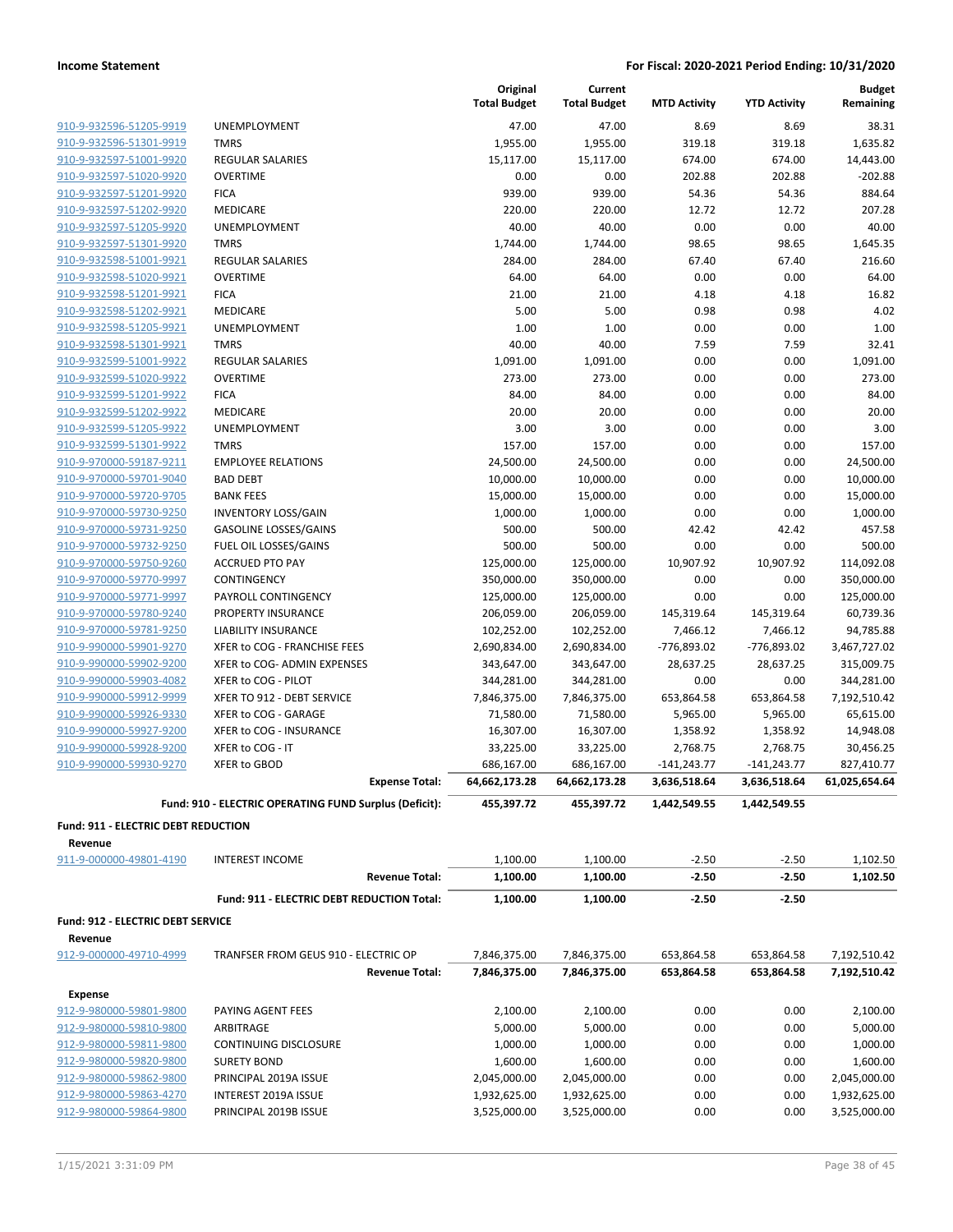|                                                          |                                                      | Original<br><b>Total Budget</b> | Current<br><b>Total Budget</b> | <b>MTD Activity</b> | <b>YTD Activity</b> | <b>Budget</b><br>Remaining |
|----------------------------------------------------------|------------------------------------------------------|---------------------------------|--------------------------------|---------------------|---------------------|----------------------------|
| 912-9-980000-59865-4270                                  | INTEREST 2019B ISSUE                                 | 343,750.00                      | 343,750.00                     | 0.00                | 0.00                | 343,750.00                 |
|                                                          | <b>Expense Total:</b>                                | 7,856,075.00                    | 7,856,075.00                   | 0.00                | 0.00                | 7,856,075.00               |
|                                                          | Fund: 912 - ELECTRIC DEBT SERVICE Surplus (Deficit): | $-9,700.00$                     | $-9,700.00$                    | 653,864.58          | 653,864.58          |                            |
| <b>Fund: 913 - ELECTRIC CONSTRUCTION FUND</b><br>Revenue |                                                      |                                 |                                |                     |                     |                            |
| 913-9-000000-49801-4190                                  | <b>INTEREST INCOME</b>                               | 600.00                          | 600.00                         | $-29.96$            | $-29.96$            | 629.96                     |
|                                                          | <b>Revenue Total:</b>                                | 600.00                          | 600.00                         | $-29.96$            | -29.96              | 629.96                     |
|                                                          | Fund: 913 - ELECTRIC CONSTRUCTION FUND Total:        | 600.00                          | 600.00                         | -29.96              | $-29.96$            |                            |
| Fund: 950 - CABLE / INTERNET                             |                                                      |                                 |                                |                     |                     |                            |
| Revenue                                                  |                                                      |                                 |                                |                     |                     |                            |
| 950-9-000000-48001-3950                                  | <b>CABLE REVENUES</b>                                | 2,350,916.00                    | 2,350,916.00                   | 208,687.12          | 208,687.12          | 2,142,228.88               |
| 950-9-000000-48003-3950                                  | SET-TOP                                              | 113,718.00                      | 113,718.00                     | 10,464.53           | 10,464.53           | 103,253.47                 |
| 950-9-000000-48040-3950                                  | <b>BROADCASTS</b>                                    | 1,000.00                        | 1,000.00                       | 300.00              | 300.00              | 700.00                     |
| 950-9-000000-48101-3950                                  | <b>INTERNET REVENUES</b>                             | 3,056,423.00                    | 3,056,423.00                   | 240,272.17          | 240,272.17          | 2,816,150.83               |
| 950-9-000000-48201-3950                                  | LATE CHARGES                                         | 60,000.00                       | 60,000.00                      | $-5.13$             | $-5.13$             | 60,005.13                  |
| 950-9-000000-48202-3950                                  | <b>SERVICE CHARGES</b>                               | 40,000.00                       | 40,000.00                      | 3,119.21            | 3,119.21            | 36,880.79                  |
| 950-9-000000-48203-3950                                  | LOST/DAMAGED EQUIPMENT                               | 30,000.00                       | 30,000.00                      | 7,796.56            | 7,796.56            | 22,203.44                  |
| 950-9-000000-48301-3950                                  | <b>TRANSFER TO COG</b>                               | 254,350.00                      | 254,350.00                     | 21,600.39           | 21,600.39           | 232,749.61                 |
| 950-9-000000-48307-3950                                  | <b>TRANSFER TO GBOD</b>                              | 51,450.00                       | 51,450.00                      | 4,326.56            | 4,326.56            | 47,123.44                  |
| 950-9-000000-48434-3950                                  | <b>CHANNEL 34</b>                                    | 0.00                            | 0.00                           | 100.08              | 100.08              | $-100.08$                  |
| 950-9-000000-48488-3950                                  | <b>AD INSERTIONS</b>                                 | 30,000.00                       | 30,000.00                      | $-2,121.70$         | $-2,121.70$         | 32,121.70                  |
| 950-9-000000-48501-3950                                  | <b>CUSTOMER AID TO CONSTRUCTION</b>                  | 1,000.00                        | 1,000.00                       | 0.00                | 0.00                | 1,000.00                   |
| 950-9-000000-48502-3950                                  | OTHER REIMBURSEMENTS                                 | 500.00                          | 500.00                         | 0.00                | 0.00                | 500.00                     |
| 950-9-000000-48801-4190                                  | <b>INTEREST INCOME</b>                               | 8,000.00                        | 8,000.00                       | $-314.33$           | $-314.33$           | 8,314.33                   |
| 950-9-000000-48991-3950                                  | GEUS ELECTRIC PAYMENT FOR INTERNET                   | 38,000.00                       | 38,000.00                      | 0.00                | 0.00                | 38,000.00                  |
| 950-9-000000-48993-3950                                  | GEUS ELECTRIC PAYMENT FOR PUBLIC SVC                 | 15,000.00                       | 15,000.00                      | 0.00                | 0.00                | 15,000.00                  |
| 950-9-000000-48994-3950                                  | <b>LEASE OF DARK FIBER</b>                           | 324,000.00                      | 324,000.00                     | 0.00                | 0.00                | 324,000.00                 |
| 950-9-000000-48995-3950                                  | <b>COLOCATION FOR SCADA &amp; PHONE SYSTEM</b>       | 20,378.00                       | 20,378.00                      | 0.00                | 0.00                | 20,378.00                  |
|                                                          | <b>Revenue Total:</b>                                | 6,394,735.00                    | 6,394,735.00                   | 494,225.46          | 494,225.46          | 5,900,509.54               |
| <b>Expense</b>                                           |                                                      |                                 |                                |                     |                     |                            |
| 950-9-951050-51001-8500                                  | <b>REGULAR SALARIES</b>                              | 78,608.00                       | 78,608.00                      | 5,196.80            | 5,196.80            | 73,411.20                  |
| 950-9-951050-51115-8500                                  | <b>CLOTHING ALLOWANCE</b>                            | 123.00                          | 123.00                         | 0.00                | 0.00                | 123.00                     |
| 950-9-951050-51116-8500                                  | CAR ALLOWANCE                                        | 1,365.00                        | 1,365.00                       | 150.00              | 150.00              | 1,215.00                   |
| 950-9-951050-51117-8500                                  | <b>CELL PHONE ALLOWANCE</b>                          | 504.00                          | 504.00                         | 24.00               | 24.00               | 480.00                     |
| 950-9-951050-51201-8500                                  | <b>FICA</b>                                          | 4,990.00                        | 4,990.00                       | 298.75              | 298.75              | 4,691.25                   |
| 950-9-951050-51202-8500                                  | MEDICARE                                             | 1,168.00                        | 1,168.00                       | 69.87               | 69.87               | 1,098.13                   |
| 950-9-951050-51203-8500                                  | <b>HEALTH INSURANCE</b>                              | 9,707.00                        | 9,707.00                       | 863.33              | 863.33              | 8,843.67                   |
| 950-9-951050-51204-8500                                  | <b>WORKERS COMPENSATION</b>                          | 1,497.00                        | 1,497.00                       | 124.75              | 124.75              | 1,372.25                   |
| 950-9-951050-51205-8500                                  | <b>UNEMPLOYMENT</b>                                  | 144.00                          | 144.00                         | 0.00                | 0.00                | 144.00                     |
| 950-9-951050-51301-8500                                  | <b>TMRS</b>                                          | 9,264.00                        | 9,264.00                       | 604.22              | 604.22              | 8,659.78                   |
| 950-9-951050-59110-8500                                  | <b>GEUS OPERATIONS</b>                               | 79,900.00                       | 79,900.00                      | 0.00                | 0.00                | 79,900.00                  |
| 950-9-951050-59141-8500                                  | UTILITY BILLS                                        | 80,000.00                       | 80,000.00                      | 5,954.72            | 5,954.72            | 74,045.28                  |
| 950-9-951050-59148-8500                                  | <b>FUEL</b>                                          | 10,000.00                       | 10,000.00                      | 364.41              | 364.41              | 9,635.59                   |
| 950-9-951050-59191-8500                                  | POLE USE                                             | 30,000.00                       | 30,000.00                      | 0.00                | 0.00                | 30,000.00                  |
| 950-9-951051-51001-8510                                  | REGULAR SALARIES                                     | 35,221.00                       | 35,221.00                      | 5,422.69            | 5,422.69            | 29,798.31                  |
| 950-9-951051-51020-8510                                  | <b>OVERTIME</b>                                      | 2,540.00                        | 2,540.00                       | 129.68              | 129.68              | 2,410.32                   |
| 950-9-951051-51102-8510                                  | <b>BILINGUAL PAY</b>                                 |                                 |                                |                     |                     |                            |
| 950-9-951051-51117-8510                                  | <b>CELL PHONE ALLOWANCE</b>                          | 0.00                            | 0.00                           | 46.16               | 46.16               | $-46.16$                   |
|                                                          |                                                      | 432.00                          | 432.00                         | 33.22               | 33.22               | 398.78                     |
| 950-9-951051-51201-8510                                  | <b>FICA</b>                                          | 2,341.00                        | 2,341.00                       | 345.63              | 345.63              | 1,995.37                   |
| 950-9-951051-51202-8510                                  | MEDICARE                                             | 548.00                          | 548.00                         | 80.83               | 80.83               | 467.17                     |
| 950-9-951051-51203-8510                                  | <b>HEALTH INSURANCE</b>                              | 12,133.00                       | 12,133.00                      | 1,079.17            | 1,079.17            | 11,053.83                  |
| 950-9-951051-51204-8510                                  | <b>WORKERS COMPENSATION</b>                          | 703.00                          | 703.00                         | 58.58               | 58.58               | 644.42                     |
| 950-9-951051-51205-8510                                  | UNEMPLOYMENT                                         | 180.00                          | 180.00                         | 0.00                | 0.00                | 180.00                     |
| 950-9-951051-51301-8510                                  | <b>TMRS</b>                                          | 4,347.00                        | 4,347.00                       | 633.57              | 633.57              | 3,713.43                   |
| 950-9-951051-59110-8510                                  | <b>GEUS OPERATIONS</b>                               | 0.00                            | 0.00                           | 13.00               | 13.00               | $-13.00$                   |
| 950-9-951051-59151-8510                                  | <b>BASIC PROGRAM EXPENSE</b>                         | 2,201,418.00                    | 2,201,418.00                   | 37.13               | 37.13               | 2,201,380.87               |
| 950-9-951051-59152-8510                                  | PREMIUM PROGRAM EXPENSE                              | 63,516.00                       | 63,516.00                      | 0.00                | 0.00                | 63,516.00                  |
| 950-9-951051-59154-8510                                  | <b>TIVO Fees</b>                                     | 28,604.22                       | 28,604.22                      | 0.00                | 0.00                | 28,604.22                  |
|                                                          |                                                      |                                 |                                |                     |                     |                            |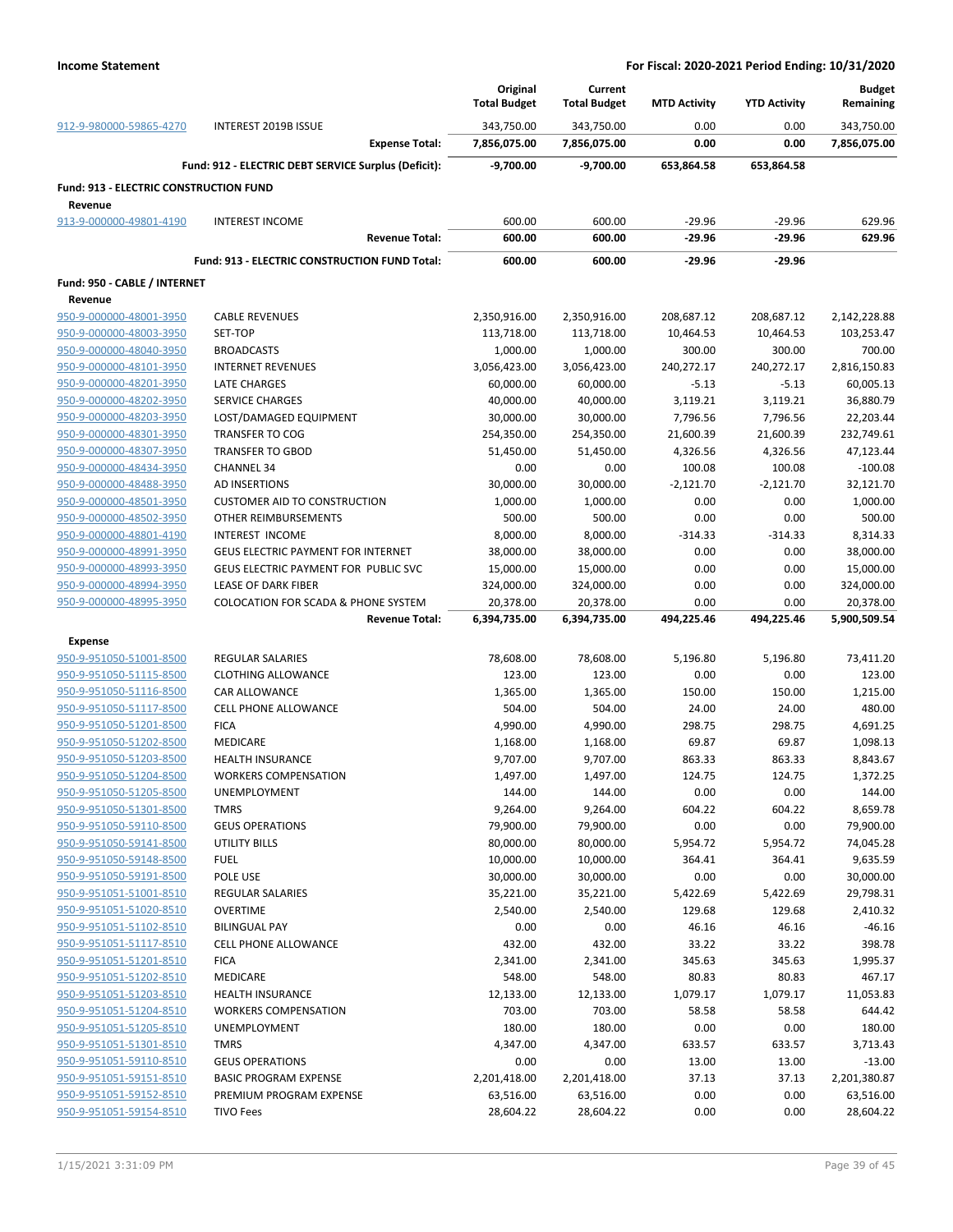| 950-9-951051-59155-8510                            |
|----------------------------------------------------|
| 950-9-951052-51001-8520                            |
| 950-9-951052-51115-8520                            |
| <u>950-9-951052-51116-8520</u>                     |
| 950-9-951052-51117-8520                            |
| 950-9-951052-51201-8520                            |
| 950-9-951052-51202-8520                            |
| <u>950-9-951052-51203-8520</u>                     |
| <u>950-9-951052-51204-8520</u>                     |
| 950-9-951052-51205-8520                            |
| 950-9-951052-51301-8520                            |
|                                                    |
| 950-9-951052-59110-8520                            |
| <u>950-9-951052-59148-8520</u>                     |
| <u>950-9-951052-59150-8520</u>                     |
| <u>950-9-951053-51001-8530</u>                     |
| 950-9-951053-51020-8530                            |
| 950-9-951053-51102-8530                            |
| <u>950-9-951053-51117-8530</u>                     |
| <u>950-9-951053-51201-8530</u>                     |
| 950-9-951053-51202-8530                            |
| 950-9-951053-51203-8530                            |
| 950-9-951053-51204-8530                            |
| 950-9-951053-51205-8530                            |
| <u>950-9-951053-51301-8530</u>                     |
| <u>950-9-951053-59110-8530</u>                     |
| 950-9-951053-59146-8530                            |
| 950-9-951053-59148-8530                            |
| <u>950-9-951053-59160-8530</u>                     |
| <u>950-9-951053-59164-8530</u>                     |
| <u>950-9-951054-51001-8540</u>                     |
| 950-9-951054-51020-8540                            |
| 950-9-951054-51117-8540                            |
| <u>950-9-951054-51201-8540</u>                     |
| <u>950-9-951054-51202-8540</u>                     |
| <u>950-9-951054-51203-8540</u>                     |
| 950-9-951054-51204-8540                            |
|                                                    |
| 950-9-951054-51205-8540                            |
| 950-9-951054-51301-8540                            |
| <u>950-9-951054-59110-8540</u>                     |
| 950-9-951055-51001-8550                            |
| 950-9-951055-51020-8550                            |
| 950-9-951055-51115-8550                            |
| 950-9-951055-51116-8550                            |
| 950-9-951055-51117-8550                            |
| 950-9-951055-51201-8550                            |
| 950-9-951055-51202-8550                            |
| 950-9-951055-51203-8550                            |
| 950-9-951055-51204-8550                            |
| 950-9-951055-51205-8550                            |
| 950-9-951055-51301-8550                            |
| 950-9-951055-59110-8550                            |
| 950-9-951055-59112-8550                            |
| 950-9-951055-59158-8550                            |
|                                                    |
|                                                    |
| 950-9-951060-51001-8600                            |
| 950-9-951060-51010-8600                            |
| 950-9-951060-51020-8600                            |
| 950-9-951060-51115-8600                            |
| 950-9-951060-51116-8600<br>950-9-951060-51117-8600 |

|                                                    |                             | Original<br><b>Total Budget</b> | Current<br><b>Total Budget</b> | <b>MTD Activity</b> | <b>YTD Activity</b> | <b>Budget</b><br>Remaining |
|----------------------------------------------------|-----------------------------|---------------------------------|--------------------------------|---------------------|---------------------|----------------------------|
| 950-9-951051-59155-8510                            | OTHER PROGRAM EXPENSE       | 7,500.00                        | 7,500.00                       | 0.00                | 0.00                | 7,500.00                   |
| 950-9-951052-51001-8520                            | <b>REGULAR SALARIES</b>     | 59,120.00                       | 59,120.00                      | 5,362.08            | 5,362.08            | 53,757.92                  |
| 950-9-951052-51115-8520                            | <b>CLOTHING ALLOWANCE</b>   | 123.00                          | 123.00                         | 0.00                | 0.00                | 123.00                     |
| 950-9-951052-51116-8520                            | <b>CAR ALLOWANCE</b>        | 975.00                          | 975.00                         | 0.00                | 0.00                | 975.00                     |
| 950-9-951052-51117-8520                            | <b>CELL PHONE ALLOWANCE</b> | 216.00                          | 216.00                         | 31.36               | 31.36               | 184.64                     |
| 950-9-951052-51201-8520                            | <b>FICA</b>                 | 3,740.00                        | 3,740.00                       | 334.40              | 334.40              | 3,405.60                   |
| 950-9-951052-51202-8520                            | MEDICARE                    | 875.00                          | 875.00                         | 78.20               | 78.20               | 796.80                     |
| 950-9-951052-51203-8520                            | <b>HEALTH INSURANCE</b>     | 6,067.00                        | 6,067.00                       | 539.58              | 539.58              | 5,527.42                   |
| 950-9-951052-51204-8520                            | <b>WORKERS COMPENSATION</b> | 1,122.00                        | 1,122.00                       | 93.50               | 93.50               | 1,028.50                   |
| 950-9-951052-51205-8520                            | <b>UNEMPLOYMENT</b>         | 90.00                           | 90.00                          | 0.00                | 0.00                | 90.00                      |
| 950-9-951052-51301-8520                            | <b>TMRS</b>                 | 6,943.00                        | 6,943.00                       | 606.76              | 606.76              | 6,336.24                   |
| 950-9-951052-59110-8520                            | <b>GEUS OPERATIONS</b>      | 92,300.00                       | 92,300.00                      | 0.00                | 0.00                | 92,300.00                  |
| 950-9-951052-59148-8520                            | <b>FUEL</b>                 | 7,000.00                        | 7,000.00                       | 364.41              | 364.41              | 6,635.59                   |
| 950-9-951052-59150-8520                            | <b>ISP SERVICE EXPENSE</b>  | 732,640.00                      | 732,640.00                     | 69,766.80           | 69,766.80           | 662,873.20                 |
| 950-9-951053-51001-8530                            | <b>REGULAR SALARIES</b>     | 167,577.00                      | 167,577.00                     | 4,084.81            | 4,084.81            | 163,492.19                 |
| 950-9-951053-51020-8530                            | <b>OVERTIME</b>             | 5,603.00                        | 5,603.00                       | 0.00                | 0.00                | 5,603.00                   |
| 950-9-951053-51102-8530                            | <b>BILINGUAL PAY</b>        | 450.00                          | 450.00                         | 0.00                | 0.00                | 450.00                     |
| 950-9-951053-51117-8530                            | <b>CELL PHONE ALLOWANCE</b> | 1,392.00                        | 1,392.00                       | 33.22               | 33.22               | 1,358.78                   |
| 950-9-951053-51201-8530                            | <b>FICA</b>                 | 10,852.00                       | 10,852.00                      | 253.56              | 253.56              | 10,598.44                  |
| 950-9-951053-51202-8530                            | <b>MEDICARE</b>             | 2,539.00                        | 2,539.00                       | 59.30               | 59.30               | 2,479.70                   |
| 950-9-951053-51203-8530                            | <b>HEALTH INSURANCE</b>     | 33,367.00                       | 33,367.00                      | 2,967.75            | 2,967.75            | 30,399.25                  |
| 950-9-951053-51204-8530                            | <b>WORKERS COMPENSATION</b> | 3,258.00                        | 3,258.00                       | 271.50              | 271.50              | 2,986.50                   |
| 950-9-951053-51205-8530                            | UNEMPLOYMENT                | 495.00                          | 495.00                         | 0.00                | 0.00                | 495.00                     |
| 950-9-951053-51301-8530<br>950-9-951053-59110-8530 | <b>TMRS</b>                 | 20,150.00                       | 20,150.00                      | 463.28              | 463.28              | 19,686.72                  |
| 950-9-951053-59146-8530                            | <b>GEUS OPERATIONS</b>      | 13,340.00                       | 13,340.00                      | 0.00<br>0.00        | 0.00<br>0.00        | 13,340.00                  |
| 950-9-951053-59148-8530                            | TRAINING AND/OR TRAVEL      | 4,500.00                        | 4,500.00                       |                     | 0.00                | 4,500.00                   |
| 950-9-951053-59160-8530                            | <b>FUEL</b><br>ADVERTISING  | 250.00<br>26,750.00             | 250.00<br>26,750.00            | 0.00<br>967.95      | 967.95              | 250.00<br>25,782.05        |
| 950-9-951053-59164-8530                            | <b>CONSUMER INFORMATION</b> | 1.00                            | 1.00                           | 0.00                | 0.00                | 1.00                       |
| 950-9-951054-51001-8540                            | <b>REGULAR SALARIES</b>     | 81,031.00                       | 81,031.00                      | 9,707.20            | 9,707.20            | 71,323.80                  |
| 950-9-951054-51020-8540                            | <b>OVERTIME</b>             | 2,915.00                        | 2,915.00                       | 75.49               | 75.49               | 2,839.51                   |
| 950-9-951054-51117-8540                            | <b>CELL PHONE ALLOWANCE</b> | 0.00                            | 0.00                           | 24.46               | 24.46               | $-24.46$                   |
| 950-9-951054-51201-8540                            | <b>FICA</b>                 | 5,206.00                        | 5,206.00                       | 592.80              | 592.80              | 4,613.20                   |
| 950-9-951054-51202-8540                            | MEDICARE                    | 1,217.00                        | 1,217.00                       | 138.64              | 138.64              | 1,078.36                   |
| 950-9-951054-51203-8540                            | <b>HEALTH INSURANCE</b>     | 27,299.00                       | 27,299.00                      | 2,428.17            | 2,428.17            | 24,870.83                  |
| 950-9-951054-51204-8540                            | <b>WORKERS COMPENSATION</b> | 1,562.00                        | 1,562.00                       | 130.17              | 130.17              | 1,431.83                   |
| 950-9-951054-51205-8540                            | UNEMPLOYMENT                | 405.00                          | 405.00                         | 0.00                | 0.00                | 405.00                     |
| 950-9-951054-51301-8540                            | <b>TMRS</b>                 | 9,664.00                        | 9,664.00                       | 1,103.31            | 1,103.31            | 8,560.69                   |
| 950-9-951054-59110-8540                            | <b>GEUS OPERATIONS</b>      | 7,000.00                        | 7,000.00                       | 0.00                | 0.00                | 7,000.00                   |
| 950-9-951055-51001-8550                            | REGULAR SALARIES            | 102,180.00                      | 102,180.00                     | 13,377.89           | 13,377.89           | 88,802.11                  |
| 950-9-951055-51020-8550                            | <b>OVERTIME</b>             | 2,045.00                        | 2,045.00                       | 349.04              | 349.04              | 1,695.96                   |
| 950-9-951055-51115-8550                            | <b>CLOTHING ALLOWANCE</b>   | 42.00                           | 42.00                          | 0.00                | 0.00                | 42.00                      |
| 950-9-951055-51116-8550                            | CAR ALLOWANCE               | 1,400.00                        | 1,400.00                       | 0.00                | 0.00                | 1,400.00                   |
| 950-9-951055-51117-8550                            | <b>CELL PHONE ALLOWANCE</b> | 287.00                          | 287.00                         | 46.56               | 46.56               | 240.44                     |
| 950-9-951055-51201-8550                            | <b>FICA</b>                 | 5,624.00                        | 5,624.00                       | 680.22              | 680.22              | 4,943.78                   |
| 950-9-951055-51202-8550                            | MEDICARE                    | 1,539.00                        | 1,539.00                       | 203.10              | 203.10              | 1,335.90                   |
| 950-9-951055-51203-8550                            | HEALTH INSURANCE            | 16,382.00                       | 16,382.00                      | 1,457.33            | 1,457.33            | 14,924.67                  |
| 950-9-951055-51204-8550                            | <b>WORKERS COMPENSATION</b> | 1,970.00                        | 1,970.00                       | 164.17              | 164.17              | 1,805.83                   |
| 950-9-951055-51205-8550                            | UNEMPLOYMENT                | 238.00                          | 238.00                         | 0.00                | 0.00                | 238.00                     |
| 950-9-951055-51301-8550                            | <b>TMRS</b>                 | 12,195.00                       | 12,195.00                      | 1,575.78            | 1,575.78            | 10,619.22                  |
| 950-9-951055-59110-8550                            | <b>GEUS OPERATIONS</b>      | 9,100.00                        | 9,100.00                       | 24.97               | 24.97               | 9,075.03                   |
| 950-9-951055-59112-8550                            | SAFETY                      | 2,138.00                        | 2,138.00                       | 26.00               | 26.00               | 2,112.00                   |
| 950-9-951055-59158-8550                            | C/I BILLING                 | 44,500.00                       | 44,500.00                      | 43,127.41           | 43,127.41           | 1,372.59                   |
| 950-9-951060-51001-8600                            | REGULAR SALARIES            | 209,071.00                      | 209,071.00                     | 16,126.40           | 16,126.40           | 192,944.60                 |
| 950-9-951060-51010-8600                            | PART TIME REGULAR           | 17,599.00                       | 17,599.00                      | 0.00                | 0.00                | 17,599.00                  |
| 950-9-951060-51020-8600                            | <b>OVERTIME</b>             | 12,302.00                       | 12,302.00                      | 456.12              | 456.12              | 11,845.88                  |
| 950-9-951060-51115-8600                            | <b>CLOTHING ALLOWANCE</b>   | 2,079.00                        | 2,079.00                       | 0.00                | 0.00                | 2,079.00                   |
| 950-9-951060-51116-8600                            | CAR ALLOWANCE               | 1,950.00                        | 1,950.00                       | 300.00              | 300.00              | 1,650.00                   |
| 950-9-951060-51117-8600                            | <b>CELL PHONE ALLOWANCE</b> | 1,608.00                        | 1,608.00                       | 116.30              | 116.30              | 1,491.70                   |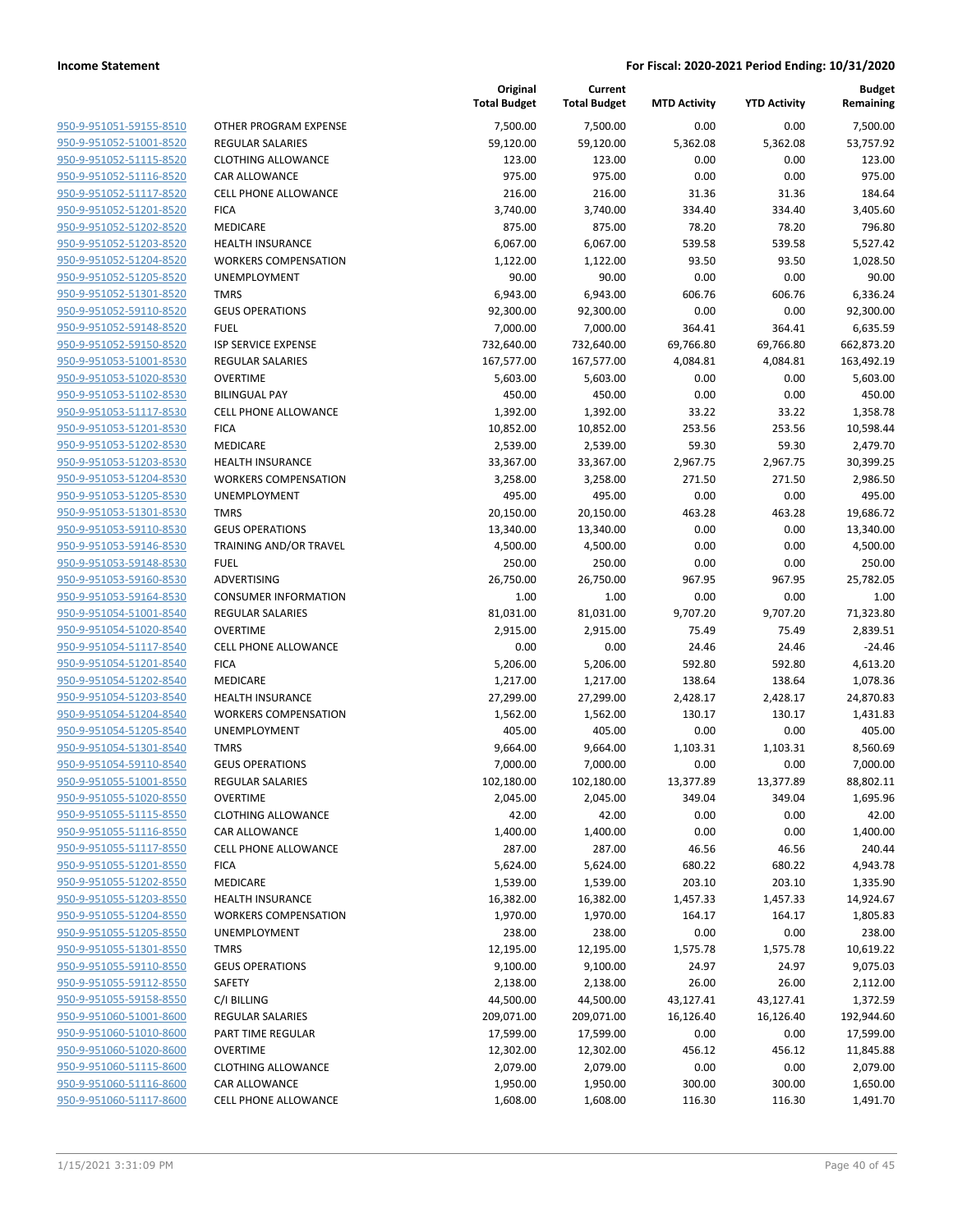|                                |                                                 | Original<br><b>Total Budget</b> | Current<br><b>Total Budget</b> | <b>MTD Activity</b> | <b>YTD Activity</b> | Budget<br>Remaining |
|--------------------------------|-------------------------------------------------|---------------------------------|--------------------------------|---------------------|---------------------|---------------------|
| 950-9-951060-51201-8600        | <b>FICA</b>                                     | 15,019.00                       | 15,019.00                      | 980.66              | 980.66              | 14,038.34           |
| 950-9-951060-51202-8600        | MEDICARE                                        | 3,514.00                        | 3,514.00                       | 229.34              | 229.34              | 3,284.66            |
| 950-9-951060-51203-8600        | <b>HEALTH INSURANCE</b>                         | 52,171.00                       | 52,171.00                      | 4,640.33            | 4,640.33            | 47,530.67           |
| 950-9-951060-51204-8600        | <b>WORKERS COMPENSATION</b>                     | 5,232.00                        | 5,232.00                       | 436.00              | 436.00              | 4,796.00            |
| 950-9-951060-51205-8600        | <b>UNEMPLOYMENT</b>                             | 822.00                          | 822.00                         | 0.00                | 0.00                | 822.00              |
| 950-9-951060-51301-8600        | <b>TMRS</b>                                     | 27,892.00                       | 27,892.00                      | 1,850.34            | 1,850.34            | 26,041.66           |
| 950-9-951060-59201-8600        | <b>BUILDINGS MAINTENANCE</b>                    | 24,850.00                       | 24,850.00                      | 0.00                | 0.00                | 24,850.00           |
| 950-9-951060-59205-8600        | EQUIPMENT MAINTENANCE                           | 10,000.00                       | 10,000.00                      | 1,801.09            | 1,801.09            | 8,198.91            |
| 950-9-951060-59231-8600        | <b>CABLE PLANT MAINTENANCE</b>                  | 22,500.00                       | 22,500.00                      | 0.00                | 0.00                | 22,500.00           |
| 950-9-951060-59235-8600        | FIBER OPTICS PLANT MAINTENANCE                  | 20,000.00                       | 20,000.00                      | 0.00                | 0.00                | 20,000.00           |
| 950-9-951061-51001-8610        | <b>REGULAR SALARIES</b>                         | 209,071.00                      | 209,071.00                     | 16,126.43           | 16,126.43           | 192,944.57          |
| 950-9-951061-51020-8610        | <b>OVERTIME</b>                                 | 12,302.00                       | 12,302.00                      | 456.10              | 456.10              | 11,845.90           |
| 950-9-951061-51115-8610        | <b>CLOTHING ALLOWANCE</b>                       | 2,079.00                        | 2,079.00                       | 0.00                | 0.00                | 2,079.00            |
| 950-9-951061-51116-8610        | CAR ALLOWANCE                                   | 1,950.00                        | 1,950.00                       | 0.00                | 0.00                | 1,950.00            |
| 950-9-951061-51117-8610        | <b>CELL PHONE ALLOWANCE</b>                     | 1,416.00                        | 1,416.00                       | 116.24              | 116.24              | 1,299.76            |
| 950-9-951061-51201-8610        | <b>FICA</b>                                     | 13,928.00                       | 13,928.00                      | 1,013.68            | 1,013.68            | 12,914.32           |
| 950-9-951061-51202-8610        | <b>MEDICARE</b>                                 | 3,259.00                        | 3,259.00                       | 237.07              | 237.07              | 3,021.93            |
| 950-9-951061-51203-8610        | <b>HEALTH INSURANCE</b>                         | 44,895.00                       | 44,895.00                      | 3,993.00            | 3,993.00            | 40,902.00           |
| 950-9-951061-51204-8610        | <b>WORKERS COMPENSATION</b>                     | 4,315.00                        | 4,315.00                       | 359.58              | 359.58              | 3,955.42            |
| 950-9-951061-51205-8610        | <b>UNEMPLOYMENT</b>                             | 642.00                          | 642.00                         | 0.00                | 0.00                | 642.00              |
| 950-9-951061-51301-8610        | <b>TMRS</b>                                     | 25,866.00                       | 25,866.00                      | 1,816.59            | 1,816.59            | 24,049.41           |
| 950-9-951061-59205-8610        | <b>EQUIPMENT MAINTENANCE</b>                    | 100.00                          | 100.00                         | 0.00                | 0.00                | 100.00              |
| 950-9-951061-59233-8610        | <b>INTERNET PLANT MAINTENANCE</b>               | 6,000.00                        | 6,000.00                       | 0.00                | 0.00                | 6,000.00            |
| 950-9-951090-59510-9900        | HEADEND, TRUNK & DISTRIBUTION SYSTEM            | 100,000.00                      | 100,000.00                     | 77.96               | 77.96               | 99,922.04           |
| 950-9-951090-59511-9900        | <b>HEADEND EQUIPMENT</b>                        | 80,000.00                       | 80,000.00                      | 0.00                | 0.00                | 80,000.00           |
| 950-9-951090-59512-9900        | <b>DROPS</b>                                    | 100,000.00                      | 100,000.00                     | 7,511.48            | 7,511.48            | 92,488.52           |
| 950-9-951090-59591-9900        | <b>FURNITURE &amp; OFFICE EQUIPMENT</b>         | 0.00                            | 0.00                           | 0.00                | 0.00                | 0.00                |
| 950-9-951090-59592-9900        | <b>TRANSPORTATION EQUIPMENT</b>                 | 30,000.00                       | 30,000.00                      | 0.00                | 0.00                | 30,000.00           |
| 950-9-951091-51001-9958        | <b>REGULAR SALARIES</b>                         | 41,429.00                       | 41,429.00                      | 2,226.83            | 2,226.83            | 39,202.17           |
| 950-9-951091-51020-9958        | <b>OVERTIME</b>                                 | 4,344.00                        | 4,344.00                       | 119.83              | 119.83              | 4,224.17            |
| 950-9-951091-51201-9958        | <b>FICA</b>                                     | 2,861.00                        | 2,861.00                       | 146.72              | 146.72              | 2,714.28            |
| 950-9-951091-51202-9958        | MEDICARE                                        | 669.00                          | 669.00                         | 34.31               | 34.31               | 634.69              |
| 950-9-951091-51205-9958        | UNEMPLOYMENT                                    | 156.00                          | 156.00                         | 0.00                | 0.00                | 156.00              |
| 950-9-951091-51301-9958        | <b>TMRS</b>                                     | 5,306.00                        | 5,306.00                       | 266.26              | 266.26              | 5,039.74            |
| 950-9-970000-59720-9705        | <b>CREDIT CARD &amp; BANK FEES</b>              | 10,000.00                       | 10,000.00                      | 1,139.56            | 1,139.56            | 8,860.44            |
| 950-9-970000-59730-9250        | <b>INVENTORY LOSS/GAIN</b>                      | 1,000.00                        | 1,000.00                       | 0.00                | 0.00                | 1,000.00            |
| 950-9-970000-59734-4210        | ASSET DISPOSAL LOSSES/GAINS                     | 1,000.00                        | 1,000.00                       | 0.00                | 0.00                | 1,000.00            |
| 950-9-970000-59750-9260        | <b>ACCRUED PTO PAY</b>                          | 5,000.00                        | 5,000.00                       | 0.00                | 0.00                | 5,000.00            |
| 950-9-970000-59770-9970        | CONTINGENCY                                     | 50,000.00                       | 50,000.00                      | 0.00                | 0.00                | 50,000.00           |
| <u>950-9-970000-59771-9970</u> | PAYROLL CONTINGENCY                             | 10,000.00                       | 10,000.00                      | 0.00                | 0.00                | 10,000.00           |
| 950-9-970000-59780-9240        | PROPERTY INSURANCE                              | 16,670.00                       | 16,670.00                      | 0.00                | 0.00                | 16,670.00           |
| 950-9-970000-59781-9250        | LIABILITY INSURANCE                             | 14,872.00                       | 14,872.00                      | 1,742.09            | 1,742.09            | 13,129.91           |
| 950-9-990000-59901-9270        | TRANSFER to COG - FRANCHISE FEES                | 284,100.00                      | 284,100.00                     | -71,373.00          | -71,373.00          | 355,473.00          |
| 950-9-990000-59902-9200        | TRANSFER to COG - ADMIN EXPENSES                | 58,987.00                       | 58,987.00                      | 0.00                | 0.00                | 58,987.00           |
| 950-9-990000-59903-4082        | TRANSFER to COG - PILOT                         | 39,824.00                       | 39,824.00                      | 0.00                | 0.00                | 39,824.00           |
| 950-9-990000-59926-9330        | TRANSFER to COG - GARAGE                        | 13,450.00                       | 13,450.00                      | 1,120.83            | 1,120.83            | 12,329.17           |
| 950-9-990000-59927-9200        | TRANSFER to COG - INSURANCE                     | 3,047.00                        | 3,047.00                       | 253.92              | 253.92              | 2,793.08            |
| 950-9-990000-59928-9200        | XFER to COG - IT                                | 25,995.00                       | 25,995.00                      | 2,166.25            | 2,166.25            | 23,828.75           |
| 950-9-990000-59930-9270        | TRANSFER to GBOD                                | 56,800.00                       | 56,800.00                      | $-14,274.60$        | $-14,274.60$        | 71,074.60           |
| 950-9-990000-59954-8559        | TRANSFER TO 910 - BILLING                       | 52,407.00                       | 52,407.00                      | 4,367.25            | 4,367.25            | 48,039.75           |
| 950-9-990000-59955-8559        | TRANSFER TO 910 - CASHIERING                    | 78,121.00                       | 78,121.00                      | 6,510.08            | 6,510.08            | 71,610.92           |
|                                | <b>Expense Total:</b>                           | 6,042,897.22                    | 6,042,897.22                   | 176,132.72          | 176,132.72          | 5,866,764.50        |
|                                | Fund: 950 - CABLE / INTERNET Surplus (Deficit): | 351,837.78                      | 351,837.78                     | 318,092.74          | 318,092.74          |                     |
|                                | <b>Total Surplus (Deficit):</b>                 | $-1,962,159.45$                 | -2,054,111.45                  | 2,066,878.68        | 2,066,878.68        |                     |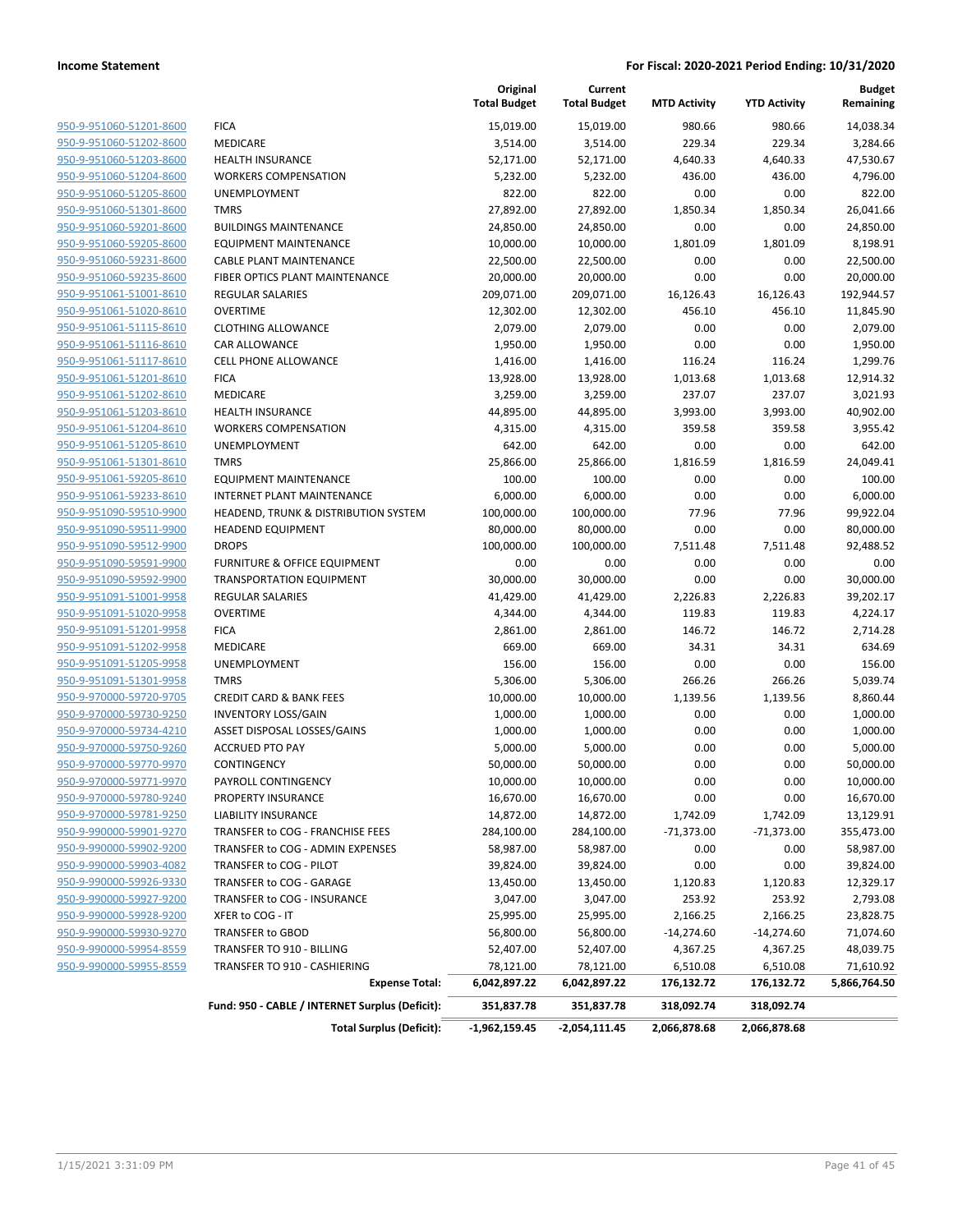## **Group Summary**

|                     |                                                                           | Original                       | Current                        |                              |                              | <b>Budget</b>                  |
|---------------------|---------------------------------------------------------------------------|--------------------------------|--------------------------------|------------------------------|------------------------------|--------------------------------|
| <b>Account Type</b> |                                                                           | <b>Total Budget</b>            | <b>Total Budget</b>            | <b>MTD Activity</b>          | <b>YTD Activity</b>          | Remaining                      |
|                     | <b>Fund: 100 - GENERAL FUND</b>                                           |                                |                                |                              |                              |                                |
| Revenue             |                                                                           | 26,174,095.00<br>27,648,157.04 | 26,174,095.00<br>27,648,157.04 | 1,406,754.57<br>2,210,766.45 | 1,406,754.57<br>2,210,766.45 | 24,767,340.43<br>25,437,390.59 |
| Expense             | Fund: 100 - GENERAL FUND Surplus (Deficit):                               | -1,474,062.04                  | $-1,474,062.04$                | $-804,011.88$                | -804,011.88                  | $-670,050.16$                  |
|                     |                                                                           |                                |                                |                              |                              |                                |
|                     | Fund: 101 - MUNICIPAL COURT BUILDING SECURITY FEES                        |                                |                                |                              |                              |                                |
| Revenue             | Fund: 101 - MUNICIPAL COURT BUILDING SECURITY FEES Total:                 | 0.00<br>0.00                   | 0.00<br>0.00                   | 546.03<br>546.03             | 546.03<br>546.03             | $-546.03$<br>$-546.03$         |
|                     |                                                                           |                                |                                |                              |                              |                                |
|                     | Fund: 102 - MUNICIPAL COURT TECH FUND                                     | 0.00                           |                                |                              |                              |                                |
| Revenue             | Fund: 102 - MUNICIPAL COURT TECH FUND Total:                              | 0.00                           | 0.00<br>0.00                   | 472.39<br>472.39             | 472.39<br>472.39             | $-472.39$<br>-472.39           |
|                     |                                                                           |                                |                                |                              |                              |                                |
|                     | Fund: 103 - MUNICIPAL COURT CHILD SAFETY FUND                             |                                |                                |                              |                              |                                |
| Revenue<br>Expense  |                                                                           | 30,887.00<br>25,050.00         | 30,887.00<br>25,050.00         | 22.83<br>0.00                | 22.83<br>0.00                | 30,864.17<br>25,050.00         |
|                     | Fund: 103 - MUNICIPAL COURT CHILD SAFETY FUND Surplus (Deficit):          | 5,837.00                       | 5,837.00                       | 22.83                        | 22.83                        | 5,814.17                       |
|                     |                                                                           |                                |                                |                              |                              |                                |
|                     | <b>Fund: 111 - RECREATION ACTIVITIES FUND</b>                             |                                |                                |                              |                              |                                |
| Revenue<br>Expense  |                                                                           | 237,930.00<br>249,194.02       | 237,930.00<br>249,194.02       | 15,278.79<br>6,807.70        | 15,278.79<br>6,807.70        | 222,651.21<br>242,386.32       |
|                     | Fund: 111 - RECREATION ACTIVITIES FUND Surplus (Deficit):                 | -11,264.02                     | $-11,264.02$                   | 8,471.09                     | 8,471.09                     | $-19,735.11$                   |
|                     |                                                                           |                                |                                |                              |                              |                                |
| Revenue             | <b>Fund: 112 - GUN RANGE FUND</b>                                         | 1,316.00                       | 1,316.00                       | $-0.38$                      | $-0.38$                      | 1,316.38                       |
| Expense             |                                                                           | 1,300.00                       | 1,300.00                       | 0.00                         | 0.00                         | 1,300.00                       |
|                     | Fund: 112 - GUN RANGE FUND Surplus (Deficit):                             | 16.00                          | 16.00                          | $-0.38$                      | $-0.38$                      | 16.38                          |
|                     |                                                                           |                                |                                |                              |                              |                                |
| Revenue             | Fund: 113 - HOTEL / MOTEL OCCUPANCY TAX FUND                              | 490,107.00                     | 490,107.00                     | 40,500.00                    | 40,500.00                    | 449,607.00                     |
| Expense             |                                                                           | 521,382.80                     | 521,382.80                     | 35,383.98                    | 35,383.98                    | 485,998.82                     |
|                     | Fund: 113 - HOTEL / MOTEL OCCUPANCY TAX FUND Surplus (Deficit):           | $-31,275.80$                   | $-31,275.80$                   | 5,116.02                     | 5,116.02                     | $-36,391.82$                   |
|                     | Fund: 114 - VENUE MANAGEMENT FUND                                         |                                |                                |                              |                              |                                |
| Revenue             |                                                                           | 116,017.00                     | 116,017.00                     | 1,950.00                     | 1,950.00                     | 114,067.00                     |
| Expense             |                                                                           | 200,266.69                     | 200,266.69                     | 9,561.42                     | 9,561.42                     | 190,705.27                     |
|                     | Fund: 114 - VENUE MANAGEMENT FUND Surplus (Deficit):                      | -84,249.69                     | -84,249.69                     | -7,611.42                    | -7,611.42                    | $-76,638.27$                   |
|                     | <b>Fund: 123 - PTRAIN - POLICE REIMBURSEMENT GRANTS &amp; CONT EDUCAT</b> |                                |                                |                              |                              |                                |
| Revenue             |                                                                           | 0.00                           | 0.00                           | $-152.06$                    | $-152.06$                    | 152.06                         |
|                     | Fund: 123 - PTRAIN - POLICE REIMBURSEMENT GRANTS & CONT EDUCAT Total:     | 0.00                           | 0.00                           | -152.06                      | $-152.06$                    | 152.06                         |
|                     | Fund: 140 - DEBT SERVICE FUND                                             |                                |                                |                              |                              |                                |
| Revenue             |                                                                           | 6,776,144.00                   | 6,776,144.00                   | 264,968.36                   | 264,968.36                   | 6,511,175.64                   |
| Expense             |                                                                           | 6,811,884.00                   | 6,811,884.00                   | 9,859.08                     | 9,859.08                     | 6,802,024.92                   |
|                     | Fund: 140 - DEBT SERVICE FUND Surplus (Deficit):                          | $-35,740.00$                   | -35,740.00                     | 255,109.28                   | 255,109.28                   | -290,849.28                    |
|                     | Fund: 160 - GENERAL CAPITAL IMPROVEMENT FUND                              |                                |                                |                              |                              |                                |
| Revenue             |                                                                           | 2,616,006.00                   | 2,616,006.00                   | 210,380.16                   | 210,380.16                   | 2,405,625.84                   |
| Expense             |                                                                           | 2,525,998.00                   | 2,525,998.00                   | 55,499.27                    | 55,499.27                    | 2,470,498.73                   |
|                     | Fund: 160 - GENERAL CAPITAL IMPROVEMENT FUND Surplus (Deficit):           | 90,008.00                      | 90,008.00                      | 154,880.89                   | 154,880.89                   | -64,872.89                     |
|                     | Fund: 161 - STREET CONSTRUCTION FUND                                      |                                |                                |                              |                              |                                |
| Revenue             |                                                                           | 10,000.00                      | 10,000.00                      | $-229.27$                    | $-229.27$                    | 10,229.27                      |
| Expense             |                                                                           | 400.00                         | 400.00                         | 0.00                         | 0.00                         | 400.00                         |
|                     | Fund: 161 - STREET CONSTRUCTION FUND Surplus (Deficit):                   | 9,600.00                       | 9,600.00                       | $-229.27$                    | $-229.27$                    | 9,829.27                       |
|                     | Fund: 164 - 2013 CO CAPITAL FUND                                          |                                |                                |                              |                              |                                |
| Revenue             |                                                                           | 275.00                         | 275.00                         | $-9.19$                      | $-9.19$                      | 284.19                         |
| Expense             |                                                                           | 15.00                          | 15.00                          | 0.00                         | 0.00                         | 15.00                          |
|                     | Fund: 164 - 2013 CO CAPITAL FUND Surplus (Deficit):                       | 260.00                         | 260.00                         | $-9.19$                      | $-9.19$                      | 269.19                         |
|                     | Fund: 165 - 2014 GO FUND                                                  |                                |                                |                              |                              |                                |
| Revenue             |                                                                           | 10,000.00                      | 10,000.00                      | 78.69                        | 78.69                        | 9,921.31                       |
|                     | Fund: 165 - 2014 GO FUND Total:                                           | 10,000.00                      | 10,000.00                      | 78.69                        | 78.69                        | 9,921.31                       |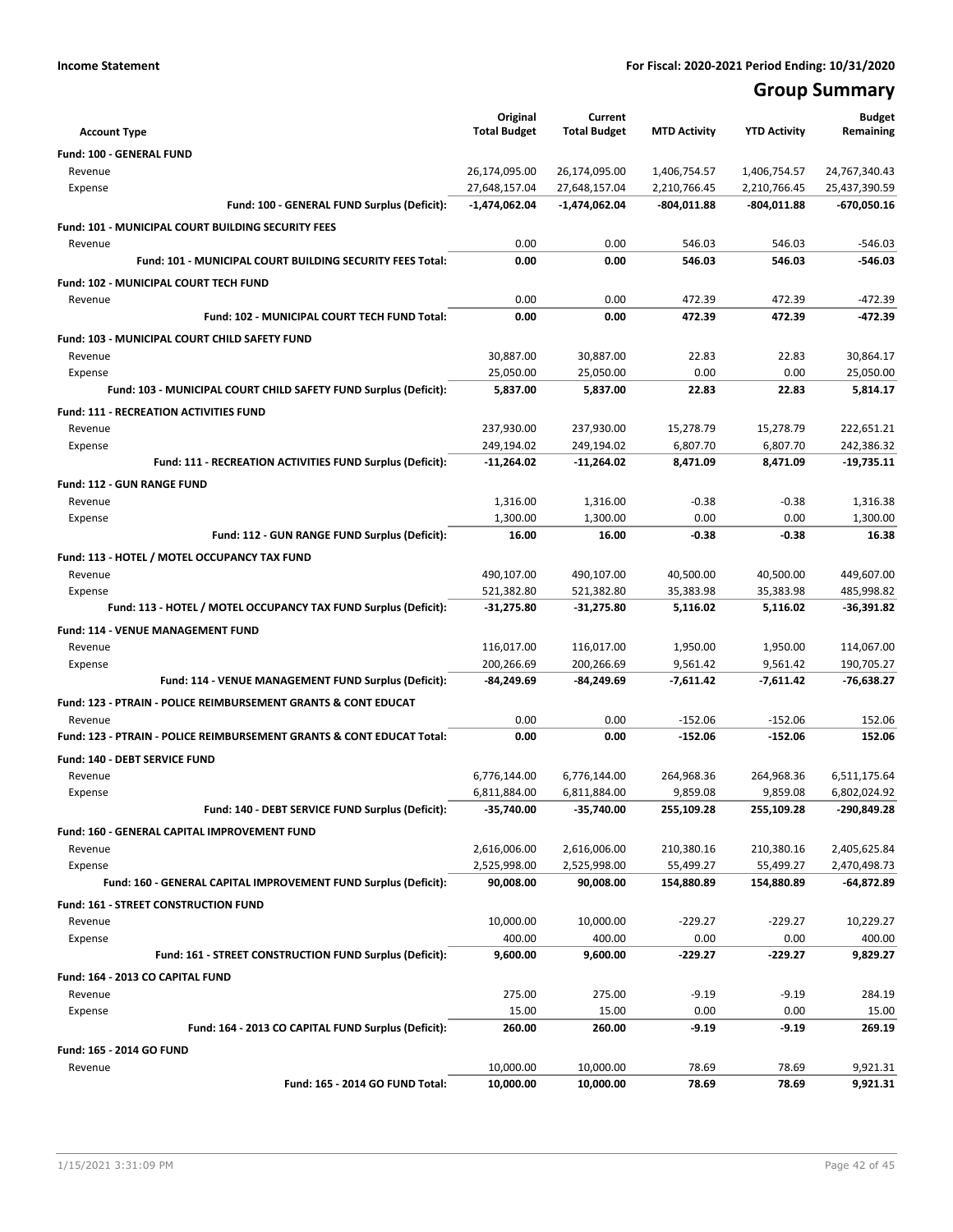| <b>Account Type</b>                                        | Original<br><b>Total Budget</b> | Current<br><b>Total Budget</b> | <b>MTD Activity</b>     | <b>YTD Activity</b>      | <b>Budget</b><br>Remaining   |
|------------------------------------------------------------|---------------------------------|--------------------------------|-------------------------|--------------------------|------------------------------|
| <b>Fund: 171 - MAIN STREET SPECIAL REVENUE</b>             |                                 |                                |                         |                          |                              |
| Expense                                                    | 0.00                            | 0.00                           | 23,910.99               | 23,910.99                | $-23,910.99$                 |
| Fund: 171 - MAIN STREET SPECIAL REVENUE Total:             | 0.00                            | 0.00                           | 23,910.99               | 23,910.99                | $-23,910.99$                 |
| Fund: 200 - WATER / WASTEWATER FUND                        |                                 |                                |                         |                          |                              |
| Revenue                                                    | 14,455,296.00                   | 14,455,296.00                  | 1,166,633.15            | 1,166,633.15             | 13,288,662.85                |
| Expense                                                    | 14,254,657.13                   | 14,254,657.13                  | 826,156.00              | 826,156.00               | 13,428,501.13                |
| Fund: 200 - WATER / WASTEWATER FUND Surplus (Deficit):     | 200,638.87                      | 200,638.87                     | 340,477.15              | 340,477.15               | -139,838.28                  |
| Fund: 216 - UTILIITY CIP FUND                              |                                 |                                |                         |                          |                              |
| Revenue                                                    | 606,649.00                      | 606,649.00                     | 36,319.85               | 36,319.85                | 570,329.15                   |
| Expense                                                    | 446,649.00                      | 446,649.00                     | 3,684.09                | 3,684.09                 | 442,964.91                   |
| Fund: 216 - UTILIITY CIP FUND Surplus (Deficit):           | 160,000.00                      | 160,000.00                     | 32,635.76               | 32,635.76                | 127,364.24                   |
| <b>Fund: 217 - WASTEWATER RECLAMATION FUND</b>             |                                 |                                |                         |                          |                              |
| Revenue                                                    | 7,950.00                        | 7,950.00                       | 76.34                   | 76.34                    | 7,873.66                     |
| <b>Fund: 217 - WASTEWATER RECLAMATION FUND Total:</b>      | 7,950.00                        | 7,950.00                       | 76.34                   | 76.34                    | 7,873.66                     |
| Fund: 300 - AIRPORT FUND                                   |                                 |                                |                         |                          |                              |
| Revenue                                                    | 720,583.00                      | 720,583.00                     | 57,284.48               | 57,284.48                | 663,298.52                   |
| Expense                                                    | 1,672,234.14                    | 1,672,234.14                   | 140,931.25              | 140,931.25               | 1,531,302.89                 |
| Fund: 300 - AIRPORT FUND Surplus (Deficit):                | $-951,651.14$                   | $-951,651.14$                  | $-83,646.77$            | $-83,646.77$             | -868,004.37                  |
| Fund: 360 - AIRPORT CAPITAL FUND                           |                                 |                                |                         |                          |                              |
| Revenue                                                    | 1,595,850.00                    | 1,595,850.00                   | 122,772.31              | 122,772.31               | 1,473,077.69                 |
| Expense                                                    | 2,220,652.00                    | 2,220,652.00                   | 0.00                    | 0.00                     | 2,220,652.00                 |
| Fund: 360 - AIRPORT CAPITAL FUND Surplus (Deficit):        | $-624,802.00$                   | -624,802.00                    | 122,772.31              | 122,772.31               | -747,574.31                  |
| Fund: 362 - AIRPORT FBO FUEL                               |                                 |                                |                         |                          |                              |
| Revenue                                                    | 409,650.00                      | 409,650.00                     | 32,473.80               | 32,473.80                | 377,176.20                   |
| Expense<br>Fund: 362 - AIRPORT FBO FUEL Surplus (Deficit): | 0.00<br>409,650.00              | 0.00<br>409,650.00             | 10,704.85<br>21,768.95  | 10,704.85<br>21,768.95   | $-10,704.85$<br>387,881.05   |
|                                                            |                                 |                                |                         |                          |                              |
| Fund: 400 - GOLF FUND                                      |                                 |                                |                         |                          |                              |
| Revenue                                                    | 191,588.00                      | 191,588.00                     | 17,701.77               | 17,701.77                | 173,886.23                   |
| Expense<br>Fund: 400 - GOLF FUND Surplus (Deficit):        | 246,068.81<br>-54,480.81        | 246,068.81<br>-54,480.81       | 19,067.36<br>-1,365.59  | 19,067.36<br>$-1,365.59$ | 227,001.45<br>$-53,115.22$   |
|                                                            |                                 |                                |                         |                          |                              |
| <b>Fund: 500 - SANITATION FUND</b>                         |                                 |                                |                         |                          |                              |
| Revenue<br>Expense                                         | 4,980,495.00<br>5,527,391.08    | 4,980,495.00<br>5,619,343.08   | 404,112.36<br>98,639.14 | 404,112.36<br>98,639.14  | 4,576,382.64<br>5,520,703.94 |
| Fund: 500 - SANITATION FUND Surplus (Deficit):             | -546,896.08                     | -638,848.08                    | 305,473.22              | 305,473.22               | -944,321.30                  |
| <b>Fund: 601 - CENTRAL SERVICE FUND</b>                    |                                 |                                |                         |                          |                              |
| Revenue                                                    | 940,414.00                      | 940,414.00                     | 78,367.82               | 78,367.82                | 862,046.18                   |
| Expense                                                    | 1,040,226.62                    | 1,040,226.62                   | 65,692.47               | 65,692.47                | 974,534.15                   |
| Fund: 601 - CENTRAL SERVICE FUND Surplus (Deficit):        | -99,812.62                      | $-99,812.62$                   | 12,675.35               | 12,675.35                | $-112,487.97$                |
| <b>Fund: 602 - INSURANCE FUND</b>                          |                                 |                                |                         |                          |                              |
| Revenue                                                    | 6,443,497.00                    | 6,443,497.00                   | 508,795.26              | 508,795.26               | 5,934,701.74                 |
| Expense                                                    | 6,483,654.00                    | 6,483,654.00                   | 1,232,072.48            | 1,232,072.48             | 5,251,581.52                 |
| Fund: 602 - INSURANCE FUND Surplus (Deficit):              | -40,157.00                      | -40,157.00                     | -723,277.22             | -723,277.22              | 683,120.22                   |
| Fund: 604 - MIS FUND                                       |                                 |                                |                         |                          |                              |
| Revenue                                                    | 758,375.00                      | 758,375.00                     | 70,889.56               | 70,889.56                | 687,485.44                   |
| Expense                                                    | 1,070,950.62                    | 1,070,950.62                   | 65,175.70               | 65,175.70                | 1,005,774.92                 |
| Fund: 604 - MIS FUND Surplus (Deficit):                    | $-312,575.62$                   | $-312,575.62$                  | 5,713.86                | 5,713.86                 | $-318,289.48$                |
| Fund: 660 - VEHICLE REPLACEMENT FUND                       |                                 |                                |                         |                          |                              |
| Revenue                                                    | 730,396.00                      | 730,396.00                     | 60,121.81               | 60,121.81                | 670,274.19                   |
| Expense                                                    | 720,397.00                      | 720,397.00                     | 30,380.40               | 30,380.40                | 690,016.60                   |
| Fund: 660 - VEHICLE REPLACEMENT FUND Surplus (Deficit):    | 9,999.00                        | 9,999.00                       | 29,741.41               | 29,741.41                | $-19,742.41$                 |
| Fund: 800 - SPENCE FUND                                    |                                 |                                |                         |                          |                              |
| Revenue                                                    | 6,000.00                        | 6,000.00                       | 59.09                   | 59.09                    | 5,940.91                     |
| Expense                                                    | 600.00                          | 600.00                         | 50.00                   | 50.00                    | 550.00                       |
| Fund: 800 - SPENCE FUND Surplus (Deficit):                 | 5,400.00                        | 5,400.00                       | 9.09                    | 9.09                     | 5,390.91                     |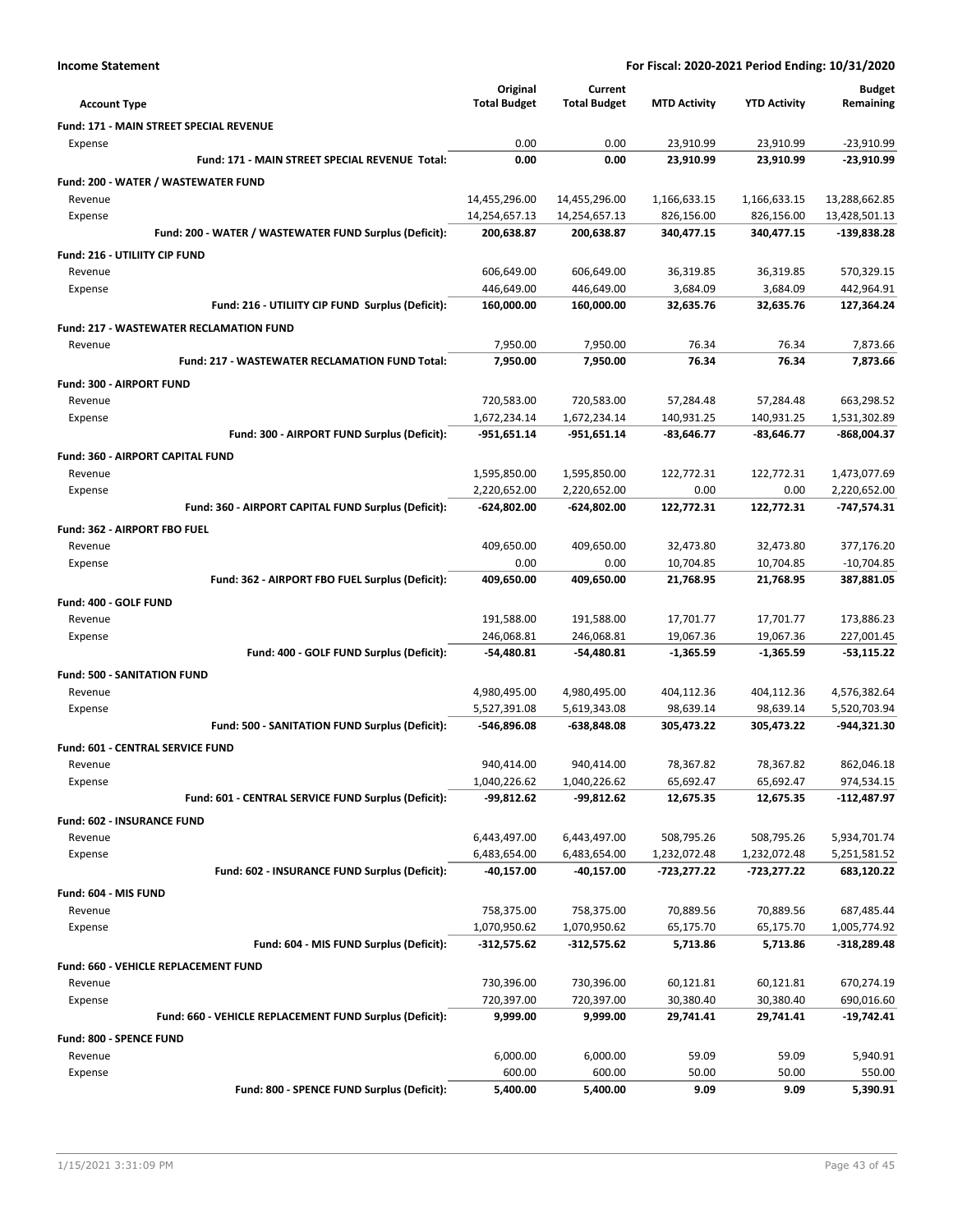|                                                                            | Original            | Current             |                     |                     | <b>Budget</b> |
|----------------------------------------------------------------------------|---------------------|---------------------|---------------------|---------------------|---------------|
| <b>Account Type</b>                                                        | <b>Total Budget</b> | <b>Total Budget</b> | <b>MTD Activity</b> | <b>YTD Activity</b> | Remaining     |
| <b>Fund: 801 - JONES LIBRARY TRUST</b>                                     |                     |                     |                     |                     |               |
| Revenue                                                                    | 0.00                | 0.00                | $-4.60$             | $-4.60$             | 4.60          |
| Fund: 801 - JONES LIBRARY TRUST Total:                                     | 0.00                | 0.00                | $-4.60$             | $-4.60$             | 4.60          |
| <b>Fund: 810 - SEIZURE FUNDS - STATE RULES</b>                             |                     |                     |                     |                     |               |
| Revenue                                                                    | 3,000.00            | 3,000.00            | $-73.99$            | $-73.99$            | 3,073.99      |
| Expense                                                                    | 100.00              | 100.00              | 0.00                | 0.00                | 100.00        |
| Fund: 810 - SEIZURE FUNDS - STATE RULES Surplus (Deficit):                 | 2,900.00            | 2,900.00            | $-73.99$            | $-73.99$            | 2,973.99      |
| Fund: 811 - SEIZURE FUNDS - FED RULES                                      |                     |                     |                     |                     |               |
| Revenue                                                                    | 2,500.00            | 2,500.00            | $-63.49$            | $-63.49$            | 2,563.49      |
| Expense                                                                    | 100.00              | 100.00              | 0.00                | 0.00                | 100.00        |
| Fund: 811 - SEIZURE FUNDS - FED RULES Surplus (Deficit):                   | 2,400.00            | 2.400.00            | $-63.49$            | $-63.49$            | 2.463.49      |
| Fund: 820 - TIRZ FUND (Tax Increment Reinvestment Zone)                    |                     |                     |                     |                     |               |
| Revenue                                                                    | 751,638.00          | 751,638.00          | 2,479.96            | 2,479.96            | 749,158.04    |
| Expense                                                                    | 160,725.00          | 160,725.00          | 1,759.50            | 1,759.50            | 158,965.50    |
| Fund: 820 - TIRZ FUND (Tax Increment Reinvestment Zone) Surplus (Deficit): | 590,913.00          | 590,913.00          | 720.46              | 720.46              | 590,192.54    |
| <b>Fund: 910 - ELECTRIC OPERATING FUND</b>                                 |                     |                     |                     |                     |               |
| Revenue                                                                    | 65,117,571.00       | 65,117,571.00       | 5,079,068.19        | 5,079,068.19        | 60,038,502.81 |
| Expense                                                                    | 64,662,173.28       | 64,662,173.28       | 3,636,518.64        | 3,636,518.64        | 61,025,654.64 |
| Fund: 910 - ELECTRIC OPERATING FUND Surplus (Deficit):                     | 455,397.72          | 455,397.72          | 1,442,549.55        | 1,442,549.55        | $-987,151.83$ |
| <b>Fund: 911 - ELECTRIC DEBT REDUCTION</b>                                 |                     |                     |                     |                     |               |
| Revenue                                                                    | 1,100.00            | 1,100.00            | $-2.50$             | $-2.50$             | 1,102.50      |
| <b>Fund: 911 - ELECTRIC DEBT REDUCTION Total:</b>                          | 1.100.00            | 1,100.00            | $-2.50$             | $-2.50$             | 1,102.50      |
| <b>Fund: 912 - ELECTRIC DEBT SERVICE</b>                                   |                     |                     |                     |                     |               |
| Revenue                                                                    | 7,846,375.00        | 7,846,375.00        | 653,864.58          | 653,864.58          | 7,192,510.42  |
| Expense                                                                    | 7,856,075.00        | 7,856,075.00        | 0.00                | 0.00                | 7,856,075.00  |
| Fund: 912 - ELECTRIC DEBT SERVICE Surplus (Deficit):                       | $-9,700.00$         | $-9,700.00$         | 653,864.58          | 653,864.58          | $-663,564.58$ |
| <b>Fund: 913 - ELECTRIC CONSTRUCTION FUND</b>                              |                     |                     |                     |                     |               |
| Revenue                                                                    | 600.00              | 600.00              | $-29.96$            | $-29.96$            | 629.96        |
| <b>Fund: 913 - ELECTRIC CONSTRUCTION FUND Total:</b>                       | 600.00              | 600.00              | $-29.96$            | $-29.96$            | 629.96        |
| Fund: 950 - CABLE / INTERNET                                               |                     |                     |                     |                     |               |
| Revenue                                                                    | 6,394,735.00        | 6,394,735.00        | 494,225.46          | 494,225.46          | 5,900,509.54  |
| Expense                                                                    | 6,042,897.22        | 6,042,897.22        | 176,132.72          | 176,132.72          | 5,866,764.50  |
| Fund: 950 - CABLE / INTERNET Surplus (Deficit):                            | 351,837.78          | 351,837.78          | 318,092.74          | 318,092.74          | 33,745.04     |
| <b>Total Surplus (Deficit):</b>                                            | $-1,962,159.45$     | -2,054,111.45       | 2,066,878.68        | 2,066,878.68        |               |